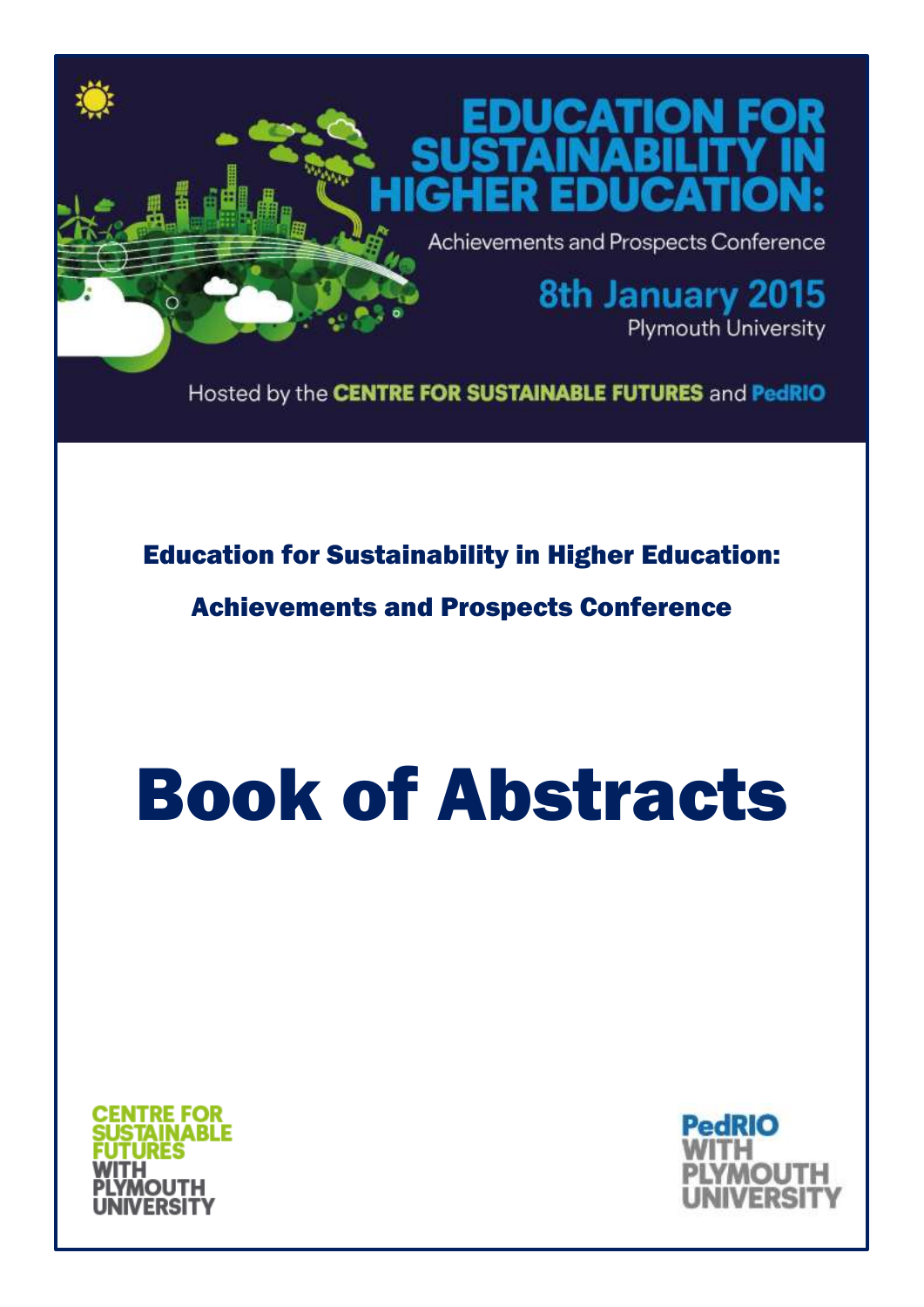### Contents:

### Page Content

| 3         | Introduction and Abstract Types          |
|-----------|------------------------------------------|
| $4 - 6$   | <b>Keynote and Guest Presenters</b>      |
| 7         | <b>Paper Presentations Index</b>         |
| $8 - 29$  | <b>Paper Presentation Abstracts</b>      |
| $30 - 31$ | <b>Roundtable Presentations Index</b>    |
| $32 - 69$ | <b>Roundtable Presentation Abstracts</b> |
| 70        | <b>Poster Presentations Index</b>        |
| $71 - 86$ | <b>Poster Presentation Abstracts</b>     |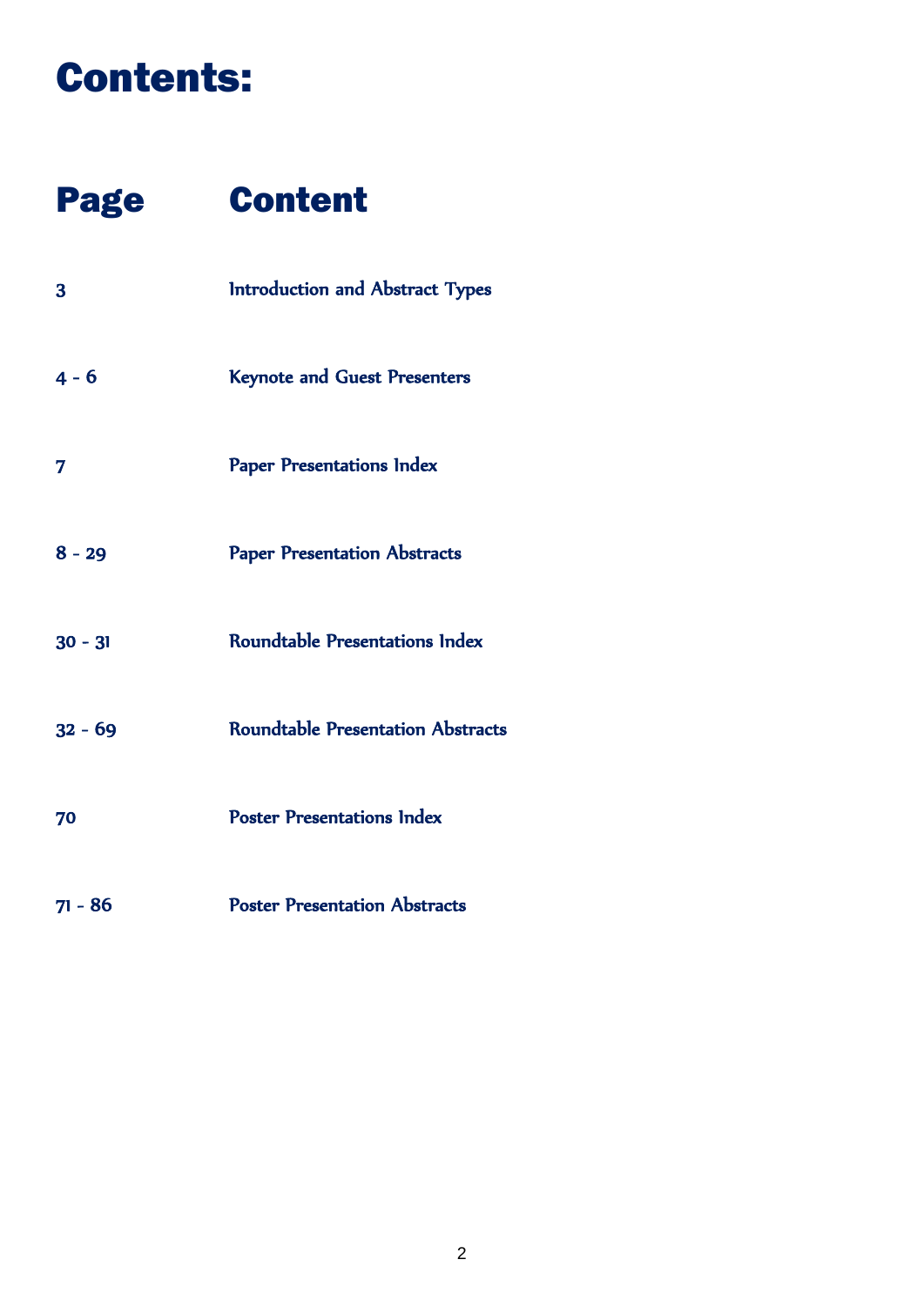# Introduction:

January is named after Janus, the Roman god of gateways, endings and beginnings, so this is a timely opportunity to look back at what has been achieved in sustainability education and to explore and consider its future prospects and potential in higher education.

This coming January also sees the end of the UN Decade of Education for Sustainable Development (ESD) and the ten-year anniversary of HEFCE's influential policy document Sustainable Development in Higher Education, and marks ten years since the Centre for Sustainable Futures (CSF) was established here at Plymouth University, with the ambitious goal to embed sustainability across university policy and practice, particularly in teaching and learning.

This conference (hosted by the Pedagogic Research Institute and Observatory (PedRIO) and the CSF) will bring together, showcase and celebrate achievements in sustainability-related teaching and learning, Continuing Professional Development (CPD), pedagogic research, resource development, hybrid learning space design, and whole institutional change.

### Abstracts:

Welcome to the Book of Abstracts for the Education for Sustainability in Higher Education : Achievements and Prospects Conference.

Please note that the abstracts for this conference are broken down into 4 sections:

#### Keynote/Guest Presentations

Plenary sessions taking place in Roland Levinsky Building Lecture Theatre 2

#### Paper Presentations

Workshop breakout sessions taking place on the  $2<sup>nd</sup>$  floor of Roland Levinsky Building

#### Roundtable Presentations

Roundtable Presentations enable you to visit several presentations throughout the 1 hour session in an informal manner. You are welcome to move around the room, listen to and interact with as many or as few presentations as you wish. Tea and Coffee will be served during the sessions which will take place in Roland Levinsky Building Ground Floor Crosspoint Foyer area

#### Poster Presentations

Posters will be displayed throughout the conference on the Ground Floor Crosspoint Foyer of the Roland Levinsky Building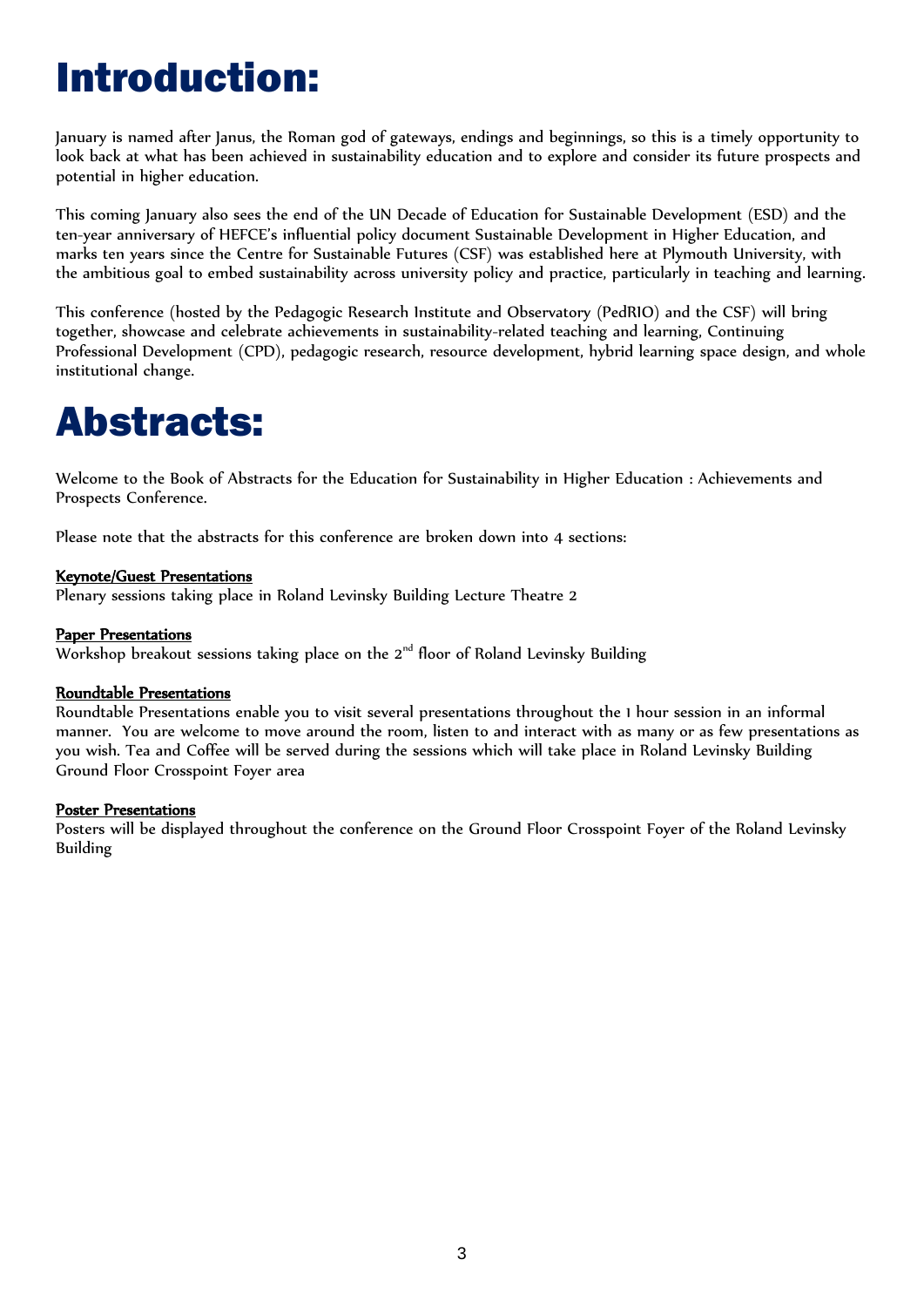### Keynote Presentation 1:



#### Dr Jane Davidson

Director, Institute for Sustainable Practice, Innovation and Resource Effectiveness (INSPIRE) University of Wales, Trinity St. David

Dr Jane Davidson is Associate Pro Vice Chancellor for External Stakeholder Development and Engagement and Director of INSPIRE at the University of Wales: Trinity Saint David. Jane is also a member of Senior Directorate and the Senior Management Team of the University.

Formerly, she was Minister for Environment and Sustainability in Wales from 2007 to 2011 where she was responsible for the Welsh Government agreeing to make sustainable development its central organising principle, the development of the 870 mile Wales coast path and the introduction of a charge on single use carrier bags.

Prior to that she was Minister for Education and Lifelong Learning where she introduced a new Foundation Phase for 3-7 year olds, the Welsh Baccalaureate and Education for Sustainable Development and Global Citizenship (ESDGC) into the Welsh curriculum.

Jane is passionate about the environment and resource effectiveness and has been given a number of accolades for her work. She was the third most influential environmentalist in the UK for the Independent on Sunday in 2009 and has been Resource magazine's no 1 and 2 in 2009 and 2010 for her work on waste which has seen Wales come from behind the rest of the UK to be the lead recycling country in Britain.

She holds honorary fellowships from CIW (Chartered Institute of Waste) and CIWEM (Chartered Institute of Water and Environmental Management) and is Patron of CIEEM (Chartered Institute of Ecology and Environmental Management) and TFSR (Tools for Self Reliance Cymru). She is a member of WWF's UK Council of Ambassadors, Vice-President of Ramblers' Cymru and has been awarded an honorary doctorate from the University of Glamorgan for her work.

Jane says:

"Sustainability needs to be at the heart of how we do business. We cannot continue to use more resources than our one planet can support."

### Abstract:

#### 'Life, the University and Everything'

Dr Jane Davidson will explore the challenges and opportunities in embedding sustainability throughout a university in relation to the institution's culture, campus, curriculum and relationship with the wider community. This session will explore how to win hearts and minds to a new way of working by building an appropriate evidence base – but not forgetting the need for a bit of passion along the way.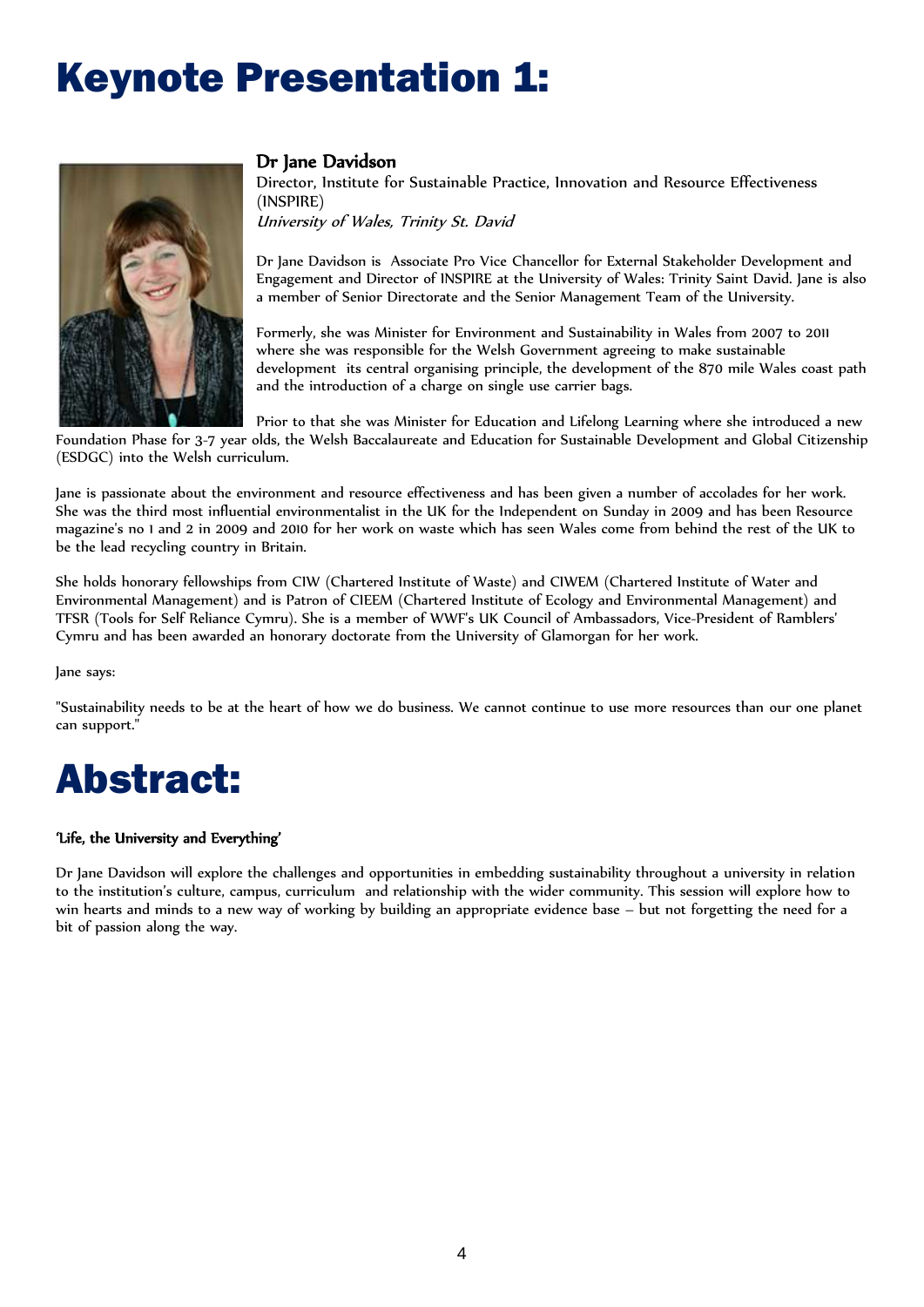### Keynote Presentation 2:



#### Professor Stephen Sterling

Head of Education for Sustainable Development, Centre for Sustainable Futures (CSF) Plymouth University

Stephen Sterling is Professor of Sustainability Education, Centre for Sustainable Futures (CSF) at Plymouth University, and a former advisor to the UK Higher Education Academy on Education for Sustainable Development (ESD), and has worked as a consultant in environmental and sustainability education in the academic and NGO fields nationally and internationally for many years. He has been widely recognized for many years as one of the leading voices in sustainability education, and is in demand as an international keynote speaker. His first book (co-edited with John Huckle) was Education for Sustainability (Earthscan, 1996), and this was followed by the influential Schumacher Briefing Sustainable

Education – Re-visioning learning and change (Green Books 2001), which remains a best seller. He also co-founded the first masters course in the UK on sustainability education (at London South Bank University), and led the WWF project on systems thinking Linking Thinking – new perspectives on thinking and learning for sustainability.

His research interests lie in the interrelationships between ecological thinking, systemic change, and learning at individual and institutional scales to help meet the challenge of accelerating the educational response to the sustainability agenda. His work at CSF involves leading the research team on sustainability education, and developing strategies to support curriculum change across the institution. His book (with David Selby and Paula Jones, 2010) Sustainability Education: Perspectives and Practice Across Higher Education was acclaimed by the University of Cambridge Programme for Sustainability Leadership (CPSL) as one of the 'Top 40 books of 2010'. His new book, published by Routledge in 2013 is 'The Sustainable University - Process and Prospects' . He was commissioned by UNESCO to write one the three papers informing the UN high-level World Conference on Education for Sustainable Development, November 2014.

Stephen is an HEA National Teaching Fellow, and winner of the VC Enterprise Awards for 'Outstanding Contribution' to the university, with regard to the sustainability agenda.

### Abstract:

#### 'So far, so good…. and so what? ESD and the next decade'

This presentation will give a brief overview of the recent history of sustainability education - looking at trends at local (Plymouth), national and international scales, assesses the difference that it has made, and reflects on continuing challenges against the context of rapid economic, social and environmental change and the 'post-2015' agenda.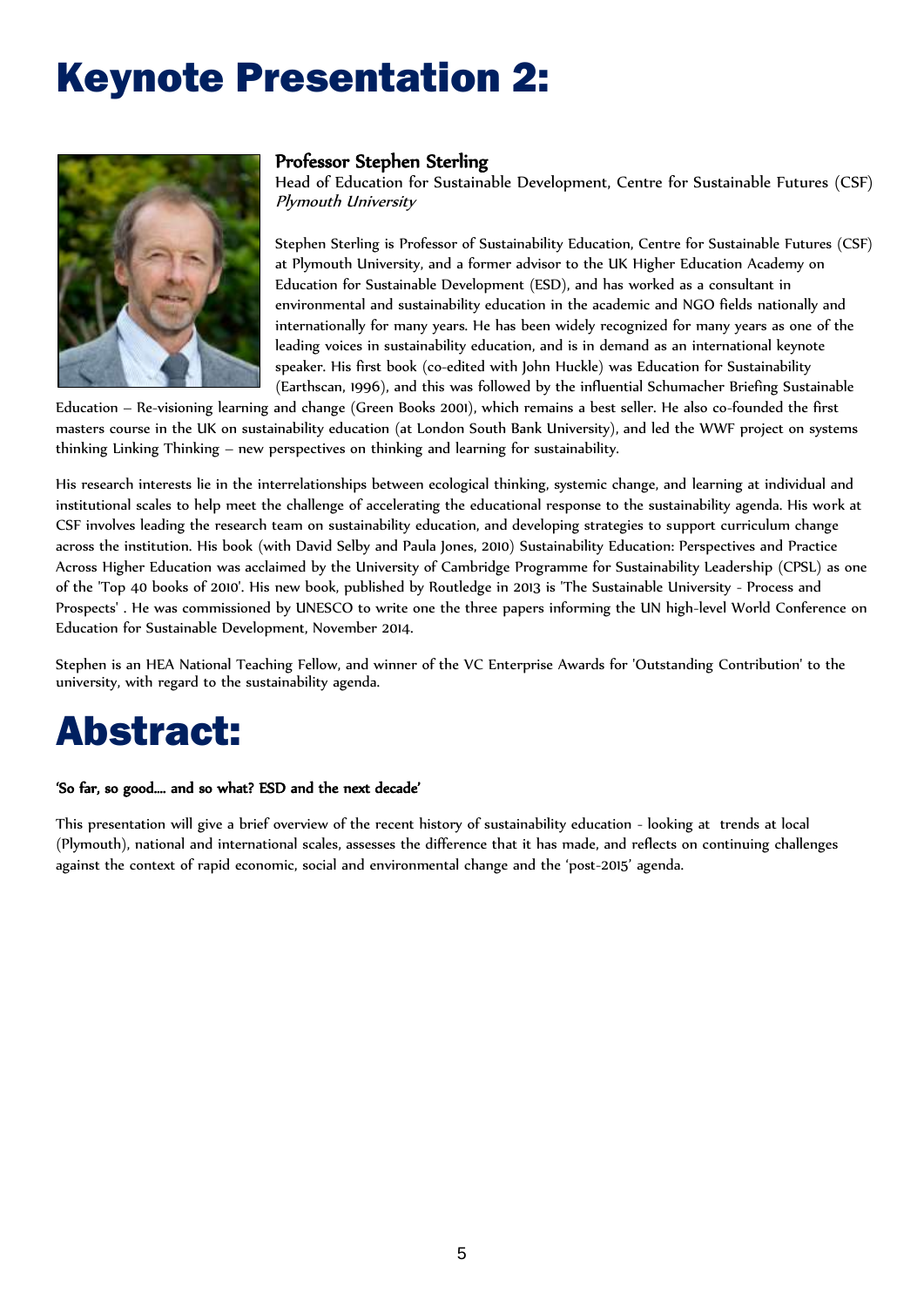# Guest Presentation:



### Jamie Agombar

Head of Sustainability National Union of Students (NUS)

Over his ten year tenure at NUS, Jamie has created strong student voice on sustainability, and a compelling vison for the tertiary education sector. He has grown NUS' sustainability function from a single role to 25 full-time dedicated sustainability staff, and over 50 in students' unions. NUS now delivers successful individual and institutional sustainability change projects into over 100 universities and colleges, reaching more than 300,000 students each year. NUS is now seen as a strong agent for change on sustainability, and Jamie sits on many key UK higher education

sector committees, including the Higher Education Funding Council for England Leadership, Governance and Management Strategic Advisory Committee, and the Higher Education Academy Education for Sustainable Development Advisory Group. In February 2014 Jamie won the Guardian University Award for Inspiring Leadership for his decade of service at NUS.

### Abstract:

#### 'Students, skills and sustainability'

This presentation will outline the latest results in the influential research conducted by NUS and the HEA into student attitudes towards, and skills for sustainable development over the past four years. The session will explore student perceptions and experiences of sustainability in higher education, along with providing an insight into how these experiences translate to students' expectations as they begin their careers beyond education.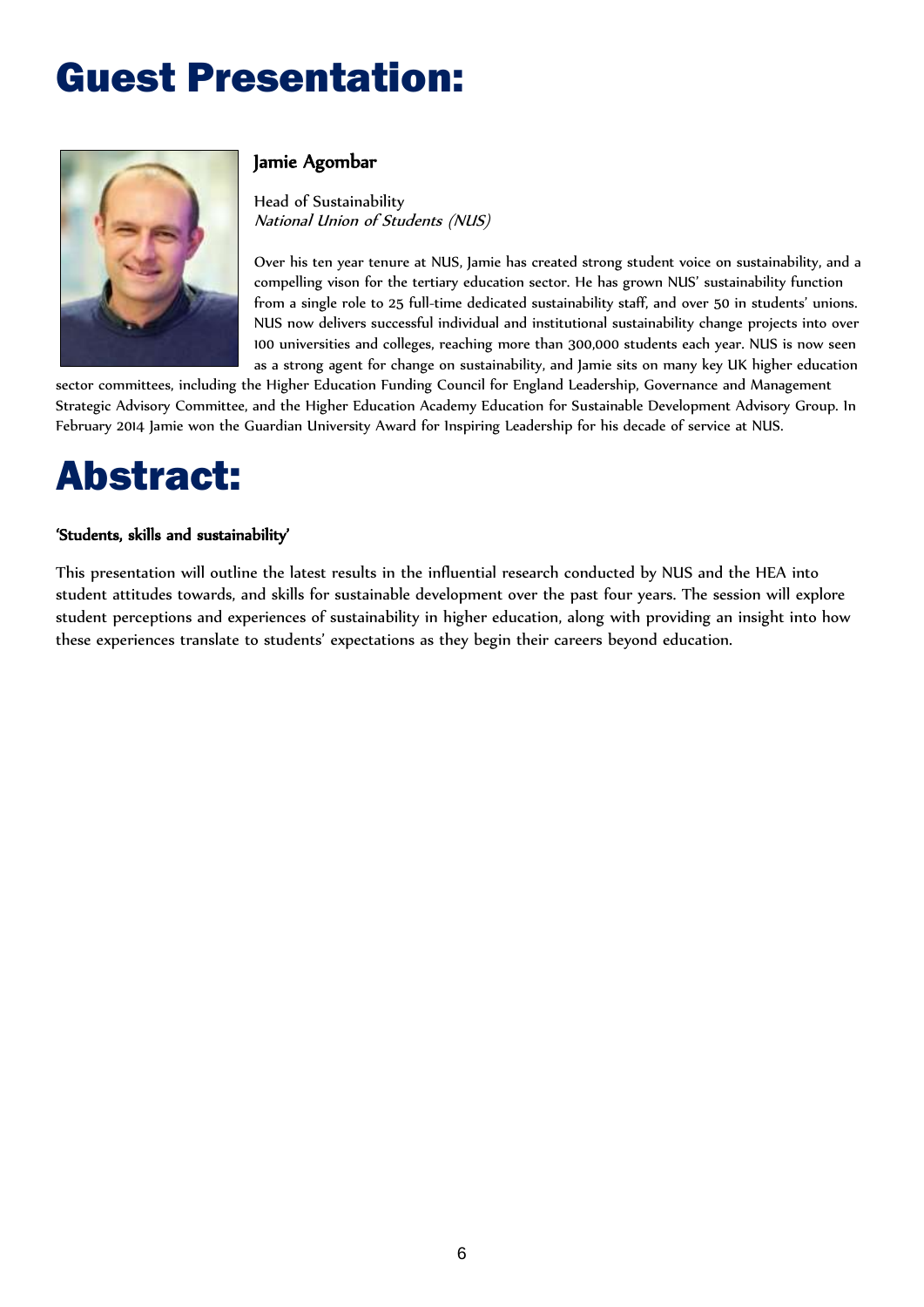# Paper Presentations Index:

|              | <b>Name</b>             | <b>Title</b>                                                                                                                                                                      |
|--------------|-------------------------|-----------------------------------------------------------------------------------------------------------------------------------------------------------------------------------|
| A            | Roger Cutting           | Inclusion and Sustainability: Similar discourse, dissimilar outcomes                                                                                                              |
| B            | Joe Allison             | Critical thinking in HE: achievements and prospects                                                                                                                               |
| C            | Mandy Singer-Brodowski  | Self-organized and Project-oriented Learning in the Context of Higher Education for Sustainable Development                                                                       |
| D            | Christine Boomsma       | Through Others' Eyes: A survey of visitor values at the NMA                                                                                                                       |
| E            | James Longhurst         | Embedding the Expectations of the QAA - HEA Guidance on ESD in the Institutional Quality Management<br>and Enhancement Framework of UWE, Bristol                                  |
| F            | Marco Rieckmann         | Higher Education for Sustainable Development in Germany - Achievements, Good Practice and Next Practices                                                                          |
| G            | Neil Gordon             | Team Projects, Inquiry and Sustainable Development: an example in the Computing Curriculum                                                                                        |
| н            | Chris Blackmore         | Embedding sustainability through systems thinking and practice - some experiences from the Open<br>University                                                                     |
| L            | Verena Holz             | Who's afraid of the Cultural Turn? How the application of cultural studies concepts can improve learning<br>processes for Sustainable Development                                 |
| J            | Robert Cook             | Consumerism: The Elephant in the Sustainability Classroom                                                                                                                         |
| K            | Debby Cotton            | Informal learning on campus: A comparative study of students' energy literacy in UK universities                                                                                  |
| L            | Diana Pritchard         | Sustainability growth in institutional boxes                                                                                                                                      |
| м            | Sophie Bessant          | The Marketization of English Higher Education and the Sustainability Agenda: contradictions, synergies and<br>the future of Education for Sustainability (EfS)                    |
| N            | Zoe Robinson            | 'A degree in sustainability? What's the point?' The past, present, and future of named sustainability degrees                                                                     |
| $\mathbf{o}$ | Chris Willmore          | De-problematising decentralization: pluralism and the governance of ESD                                                                                                           |
| P            | Senan Gardiner          | Higher education for sustainability and the future. How do we foster graduates' anticipatory competence?                                                                          |
| Q            | John Siraj-Blatchford   | How do we mainstream ESD in early childhood and in early childhood teacher education?                                                                                             |
| R            | Hartley Banack          | Sustainability through outdoor education teacher reform                                                                                                                           |
| S.           | Daniel Fischer          | Toward the Sustainable University: A Comparative Analysis of Conceptual Understandings of the Sustainable<br>University in Contemporary Assessment Tools                          |
| T            | Adriana Consorte-McCrea | Mapping the Future: the search for alignment between curriculum and the university's Education for<br>Sustainable Futures objectives (Dr Adriana Consorte-McCrea and Peter Rands) |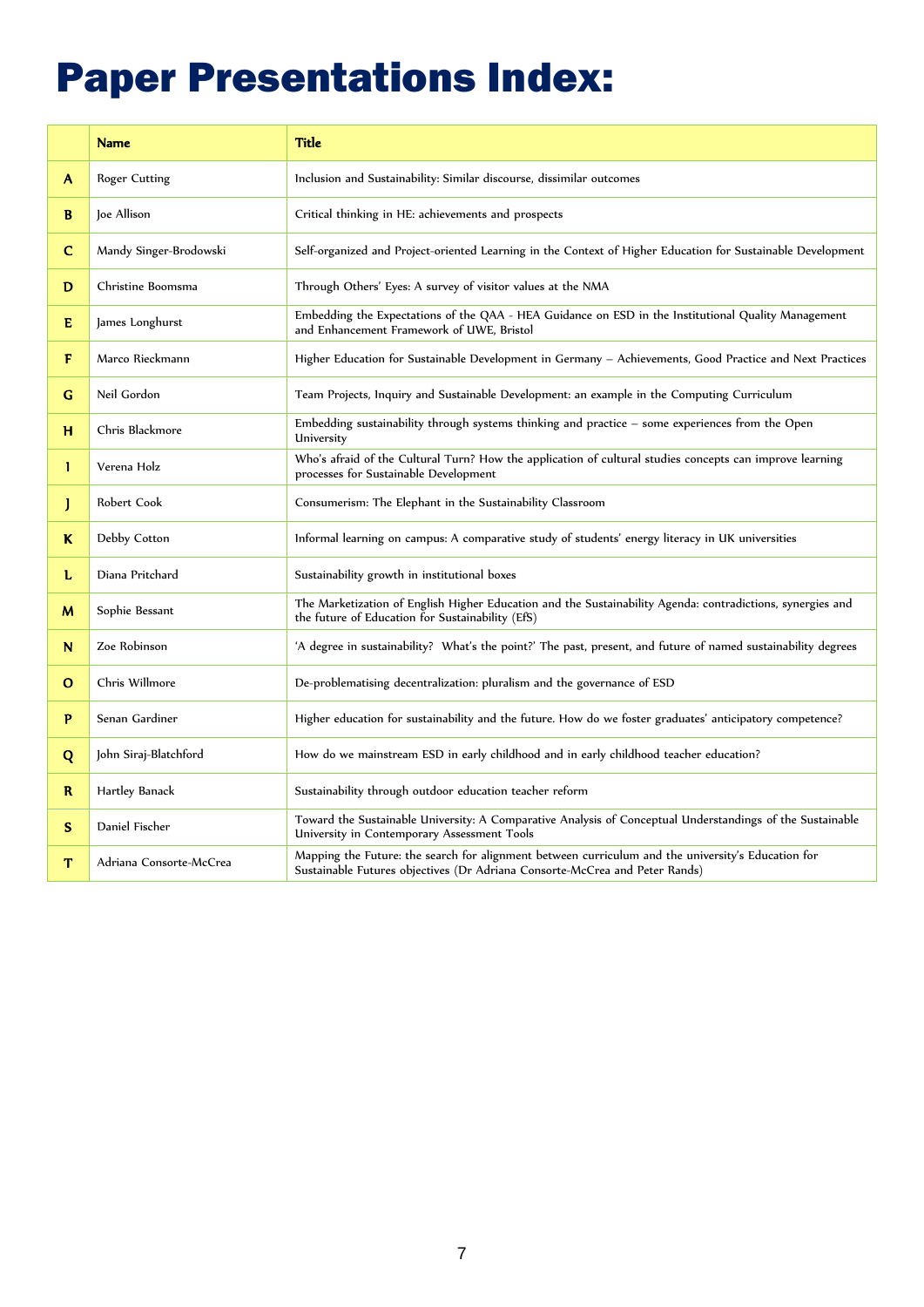| Ref:           |                                                                                |
|----------------|--------------------------------------------------------------------------------|
| Abstract Type: | Paper                                                                          |
| Authors:       | Dr Roger Cutting & Dr Cath Gristy, Institute of Education, Plymouth University |
| Title:         | Inclusion and Sustainability: Similar discourse, dissimilar outcomes           |

The discourse surrounding education for sustainability has produced a multiplicity of definitions, producing a significant body of discursive literature centred on definitions and a multiplicity of disparate aspirations (Redclift, 2005; Reid and Scott, 2009; Scott, 2009). The result has at times been close to what Shallcross and Robinson (2007) have called 'definition dementia'. Such debates and divides of course are far from unique, but a particularly interesting parallel in education may be found in the dialogue surrounding the subject of 'inclusion'.

Both the areas of sustainability and inclusion have developed over the last few decades thereby experiencing the same economic and political contexts relative to their development and implementation. However, both share not only landmark international declarations and governmental affirmation, but have also have been engaged in salient debates surrounding definitions, implementation strategies and pedagogical approaches. The apparent similarity of these discourses is perhaps therefore worthy of discussion.

This paper will explore the debates within each of the two areas of sustainability education and inclusion in education, initially presenting an exposition of key similarities and contrasts. The presentation will however, go on to explore the recent evident divergence in their achieved outcomes. Whereas inclusion in both a curriculum and operational sense now forms key aspects to the ethos and operation of educational institutions, sustainability on the other hand, has recently been dropped from the National Curriculum for England (2013) and still remains as something of an option for implementation in the FE/HE sector.

This paper explores the seemingly more effectual promotion protocols and persuasive strategies adopted by those allied to the inclusion debate and provides a discursive evaluation around ways in which they in turn may be of value in the active promotion and furtherance of education for sustainability.

#### References

Department for Education (2013) The national curriculum in England Framework document. DFE-00177-2013 Reid, A. D. and Scott, W. A. H., (2009).

Researching Education and the Environment: retrospect and prospect. London: Routledge. Scott, W. A. H., (2009). Environmental education research: 30 years on from Tbilisi.

Environmental Education Research, 15 (2), pp. 155-164. Shallcross T. and Robinson J., (eds) (2007).

Teacher Education for Sustainable Development. Special issue of the Journal for the Education of Teachers on Teacher Education and the UN Decade of Education for Sustainable Development, 33(2). London: Routledge.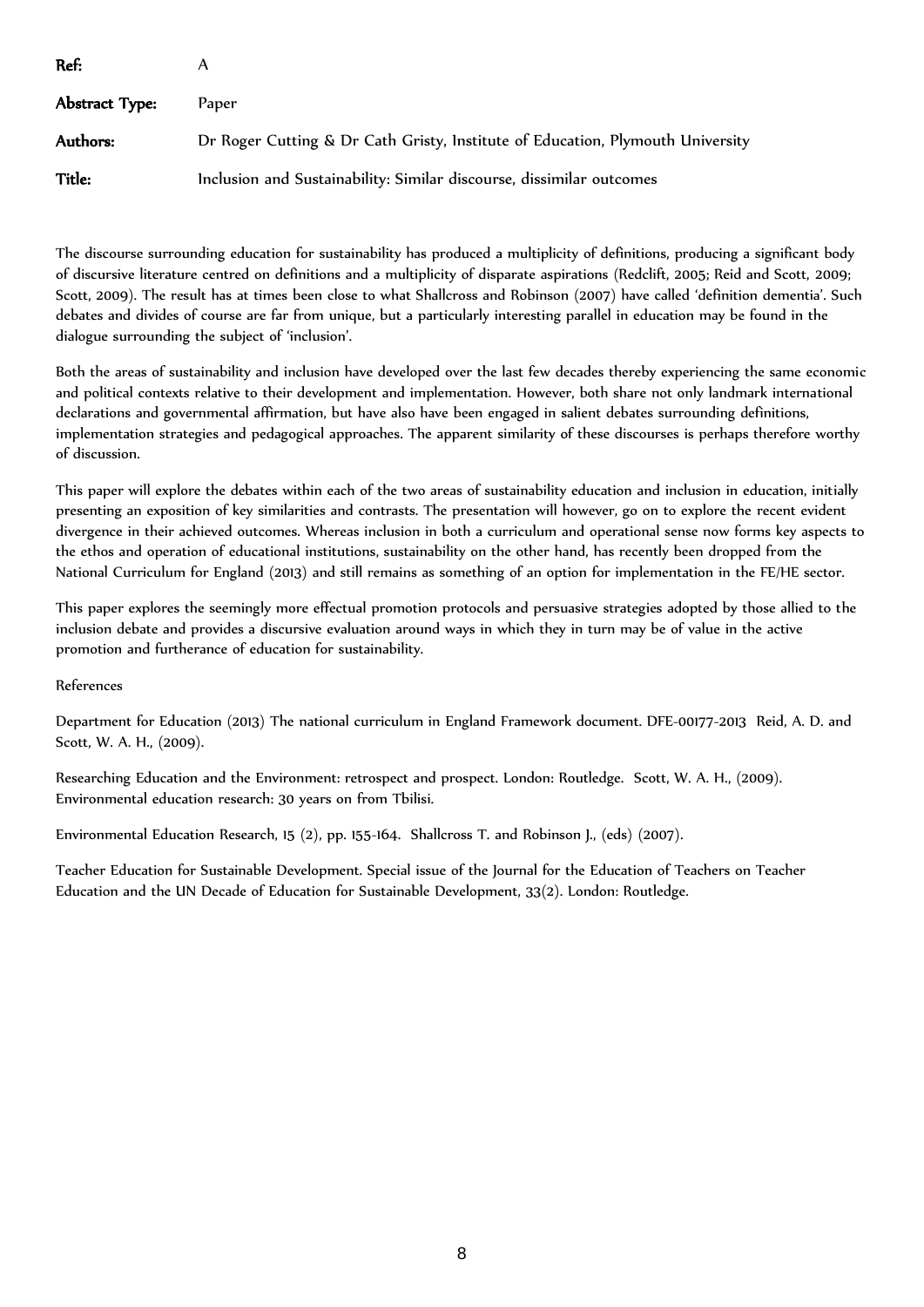| Ref:           | B                                                   |
|----------------|-----------------------------------------------------|
| Abstract Type: | Paper                                               |
| Authors:       | Joe Allison                                         |
| Title:         | Critical thinking in HE: achievements and prospects |

Higher Education is in danger of 'trivialising critique' (Masschelein, 2004) and fostering 'shallow instrumentalised reasoning' (Brookfield, 2012), not the 'critical beings' (Barnett, 1997) our future so desperately needs.

So what can be done to reverse this dangerous trend, and give students a greater sense of themselves and their roles within wider society?

Drawing upon several years' experience working with thousands of students from a range of disciplines and levels, this workshop will introduce some of the successful techniques and tools that have been utilised by Plymouth University's Learning Development team for developing this elusive 'skill' that higher education deems so critical. Outlining the narrow arguments that have unhelpfully dominated this concept for decades, yet highlighting how recent research is refreshingly challenging and liberating the notion of critical thinking, making it a more accessible conceptual prospect for all academic staff.

This workshop will go on to look to the future, exploring participants understanding of critical thinking, what implications this might have on their practice, as well as discussing where research attention now needs to focus in order to begin the journey back towards more critical pedagogies.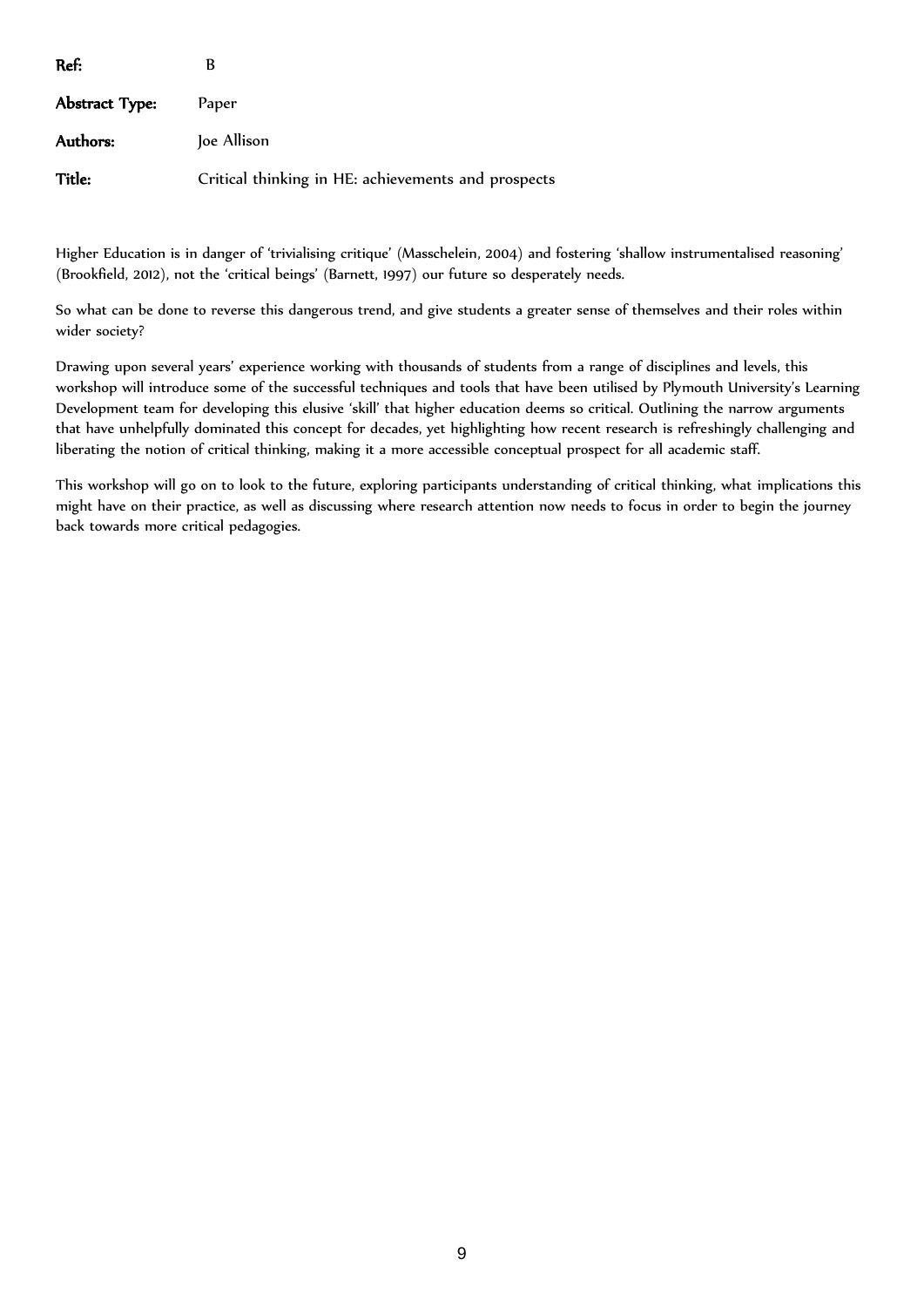| Ref:           |                                                                                                                |
|----------------|----------------------------------------------------------------------------------------------------------------|
| Abstract Type: | Paper                                                                                                          |
| Authors:       | Mandy Singer-Brodowski                                                                                         |
| Title:         | Self-organized and Project-oriented Learning in the Context of Higher Education for Sustainable<br>Development |

Universities play a key role in developing the capacity of future decision makers to deal with complex and wicked sustainability problems and in leading students to "learning for change" (Barth and Michelsen, 2013). Previous research has stressed the importance of problem- and project-oriented learning through "real-world-problems" (Brundiers and Wiek, 2013). Students are encouraged to solve these wicked sustainability problems, if they get the opportunities to learn in a self-organized way (Wheeler et al., 2010), which enhances their self-determination and their feeling of self-efficacy (Bandura, 1986). Although these aspects are highly important in the context of learning for sustainability, the original learning process of the students in the sense of their individual and subjective engagement with the issue of sustainability is a relatively new topic in the international ESD research agenda (Lundholm et al., 2013, S. 243, Rickinson, 2001).

The research project presented in this paper therefore will emphasize the learning process from the perspective of the students in a self-organized and problem-oriented sustainability course: How do they learn in these kinds of settings? What roles do their subjective theories about sustainability play in their learning processes?

This research project employs the methodological paradigm of constructivist grounded theory (Charmaz, 2011). The design represents a mixture of qualitative methods (18 problem-centred interviews) (Witzel, 2000), observation of planning meetings (video recorded), and 2 focus groups with students. The setting for the research project was a self-organized, project-oriented course given by students for students, in which the learners realized various sustainability projects with partners from outside the university.

The results of this study demonstrate the relevance to the students of their different subjective theories about the topic of sustainability before the course. Students who showed a low affinity towards sustainability (sustainability beginners) initially explored a variety of daily action opportunities: they were inspired to change their daily routines (i.e. energy efficiency, consumption) as a result of the informal discussions in the project teams. But at the same time they felt paralysed by the complexity and ambiguity of sustainability problems. Another group of students with a high affinity towards sustainability before joining the course (sustainability advancers) were much more experienced in dealing with sustainability matters. Their sustainability learning included both a critique of current societal developments and an emancipation from unsustainable practices and structures (both individual and societal) which led to the building of new initiatives and structures on the regional and supra-regional level. They understand themselves as multipliers and networkers.

For both groups the self-organized and project-orientated learning for sustainability has led to an opening up of sustainability opportunities and to a higher degree of reflexivity in their daily actions. This resulted less from the lectures during the seminar than from their group discussions around questions of how to implement sustainability aspects in their own projects. Because of the responsibility they took for their projects and their freedom to decide key elements regarding the fulfilment of their project, they experienced a transformative learning.

Sources:

Bandura, Albert. (1986) Social foundations of thought and action: A social cognitive theory. Englewood Cliffs, NJ: Prentice-Hall.

Barth, M., Michelsen, G. (2013) Learning for change: an educational contribution to sustainability science. In: Sustainability Science, 8 (1), 103-119, doi: 10.1007/s11625-012-0181-5.

Boekarts, M 1999. 'Self-regulated learning: where we are today', International Journal of Educational Research, vol. 31, no. 6, pp. 445-457.

Brundiers, K. and Wiek, A. (2013): Do we teach what we preach? An International Comparison of Problem- and Project-Based Learning Courses in Sustainability. In: Sustainability, 5, 1725-1746, doi:10.3390/su5041725.

Charmaz, K. (2011): Constructing grounded theory: a practical guide through qualitative analysis. California: Sage.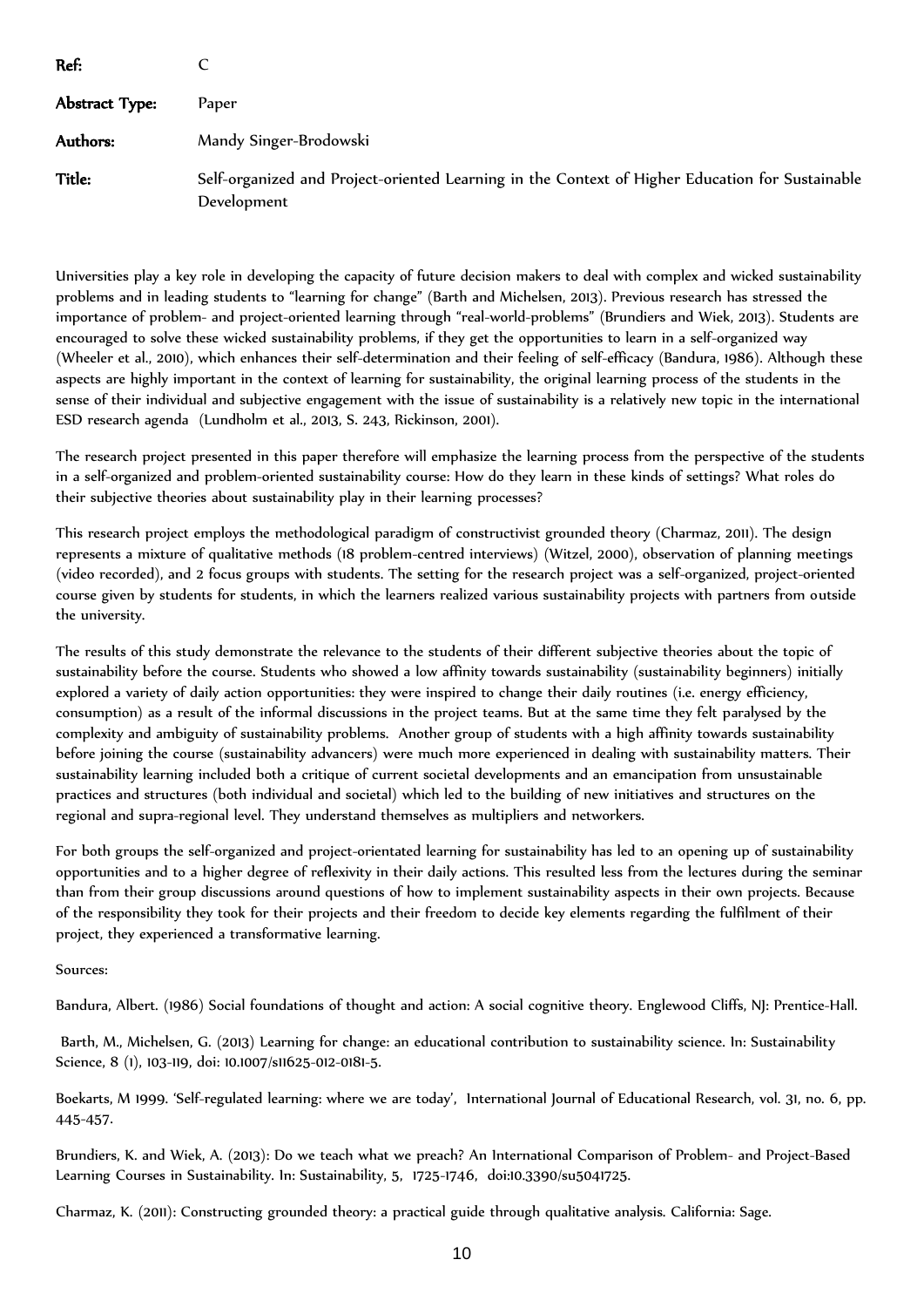Lundholm, C., Hopwood, N., and Rickinson, M. (2013) Environmental Learning. Insights From Research Into the Students' Experiences. In: Stevenson, R. B., Brody, M., Dillon, J., and Wals, A. J. (Eds.): International Handbook of Research on Environmental Education. New York and London: Routledge, S. 243-252.

Rickinson, M. (2001) Learners and learning in environmental education: A critical review of the evidence. In: Environmental Education Research 7(3), 207-320.

Wheeler, G, Bergsman, K, Thumlert, C and Kelly, B. (2010) Sustainable Design Project Teacher Manual. Olympia, WA: Office of Superintendent of Public Instruction, Available from:

<http://www.k12.wa.us/environmentsustainability/pubdocs/sdpmanual2010.doc>.

Witzel, A. (2000) Das problemzentrierte Interview [25 Absätze]. Forum Qualitative Sozialforschung/ Forum: Qualitative Social Research 1 (1), Art. 22,: http://nbn-resolving.de/urn:nbn:de:0114-fqs0001228 (last accessed on 31.07.14).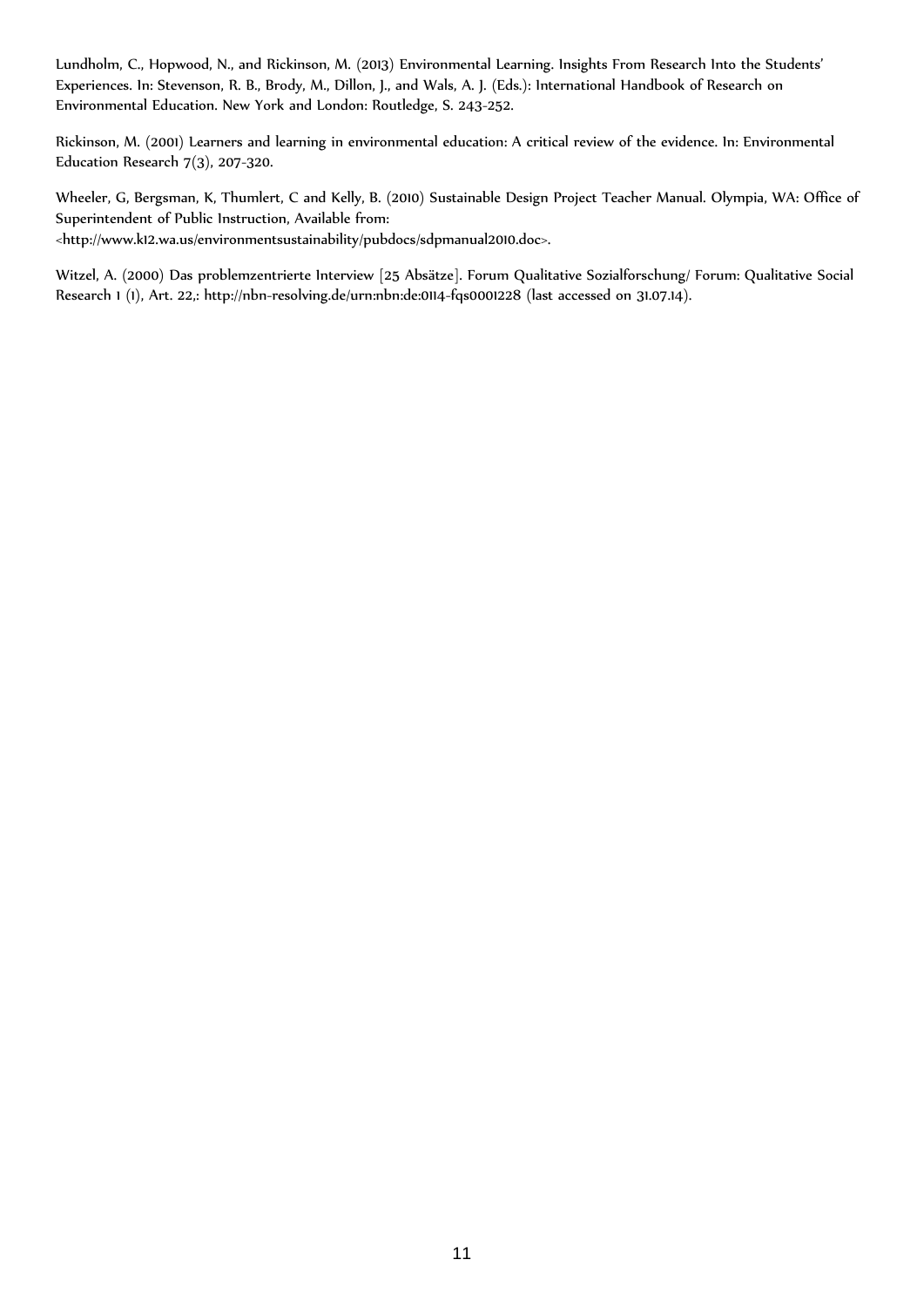| Ref:           |                                                                                    |
|----------------|------------------------------------------------------------------------------------|
| Abstract Type: | Paper                                                                              |
| Authors:       | Dr Christine Boomsma and Michelle Virgo, School of Psychology, Plymouth University |
| Title:         | Through Others' Eyes: A survey of visitor values at the NMA                        |

Sustainability education is one of the core functions of visitor attractions such as the National Marine Aquarium (NMA) in Plymouth. The focus of conservation-oriented attractions such as zoos, aquariums and gardens has shifted from an informationgiving approach to behaviour change campaigns which have their theoretical basis in psychology and social marketing. Such campaigns focus on encouraging a specific sustainability behaviour and often use audience segmentation techniques in order to communicate a single message to a diverse audience. This study seeks to augment this approach by incorporating theoretical perspectives from the literature on human values (psychology) and sustainability education. It has been demonstrated that individual values influence sustainability-related behaviour (De Groot & Steg, 2008). Moreover, research suggests that values affect pro-environmental behaviour by directing attention towards value-congruent information (Nordlund & Garvill, 2002, 2003; Stern & Dietz, 1994). Without a connection to underlying values approaches trying to promote behaviour change may not be successful (Nicholson-Cole, 2005). Thus, for the NMA it is highly important to have an insight into visitor values to ensure they connect to these values when designing exhibitions.

A visitor survey was implemented at the NMA over a three month period, presented as a light-hearted personality quiz to encourage visitors to engage. An up-to-date version of a commonly used value questionnaire (Steg, Perlaviciute, Werff, & Lurvink, 2014), designed to measure altruistic, biospheric, egoistic and hedonic value orientations, was adapted for use in this context. Initial findings provide an insight into the relationship between values and motivations for visiting the NMA, sustainability goals and intentions. Based on these findings, we present recommendations for sustainability communication at the NMA with particular reference to a values-based approach to audience segmentation. We also consider the implications of this work for education for sustainability in Higher Education.

De Groot, J. I. M., & Steg, L. (2008). Value Orientations to Explain Beliefs Related to Environmental Significant Behavior: How to Measure Egoistic, Altruistic, and Biospheric Value Orientations. Environment and Behavior, 40(3), 330–354. doi:10.1177/0013916506297831

Steg, L., Perlaviciute, G., Werff, E. Van Der, & Lurvink, J. (2014). The Significance of Hedonic Values for Environmentally Relevant Attitudes, Preferences, and Actions. Environment and Behavior, 46(2), 163–192. doi:10.1177/0013916512454730

Nordlund, A. M., & Garvill, J. (2002). Value structures behind proenvironmental behavior. Environment and Behavior, 34(6), 740-756.

Nordlund, A. M., & Garvill, J. (2003). Effects of values, problem awareness, and personal norm on willingness to reduce personal care use. Journal of Environmental Psychology, 23, 339-347

Stern, P. C., & Dietz, T. (1994). The value basis of environmental concern. Journal of Social Issues, 50(3), 65-84.

Nicholson – Cole, S.A. (2005). Representing climate change futures: A critique on the use of images for visual communications. Computers, Environment and Urban Systems, 29, 225-273.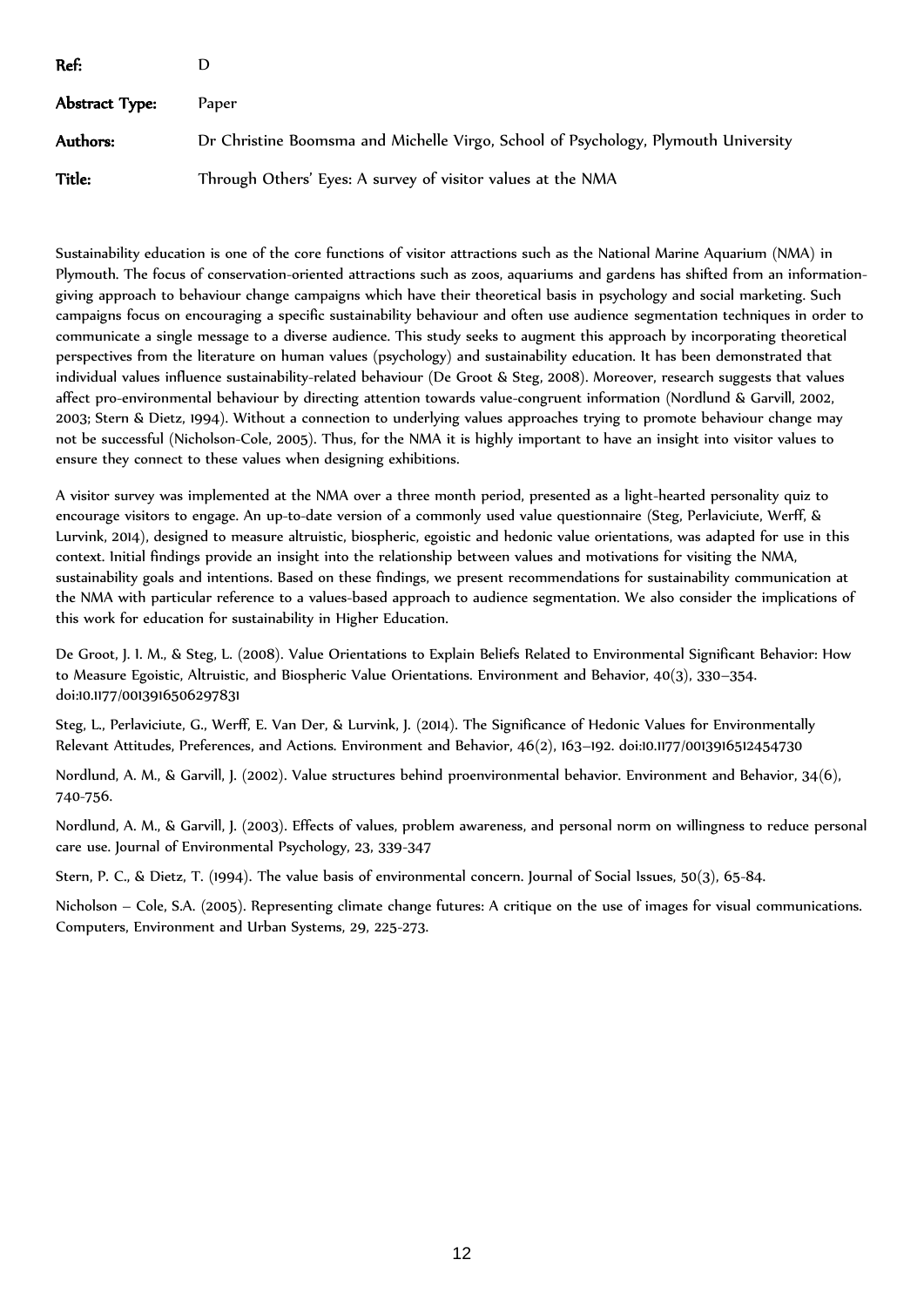1. Process development: four levels with (1) self-organization/own experience, (2) team organizations, (3) interface organizations, and (4) learning organizations.

2. Mindset development: Team experience of mindfulness on-the-job by behavioral model and anchor events in addition to offthe-job activities such as workshops, retreats, or outdoor experiences.

1 Wissenschaftlicher Beirat der Bundesregierung für Globale Umweltveränderungen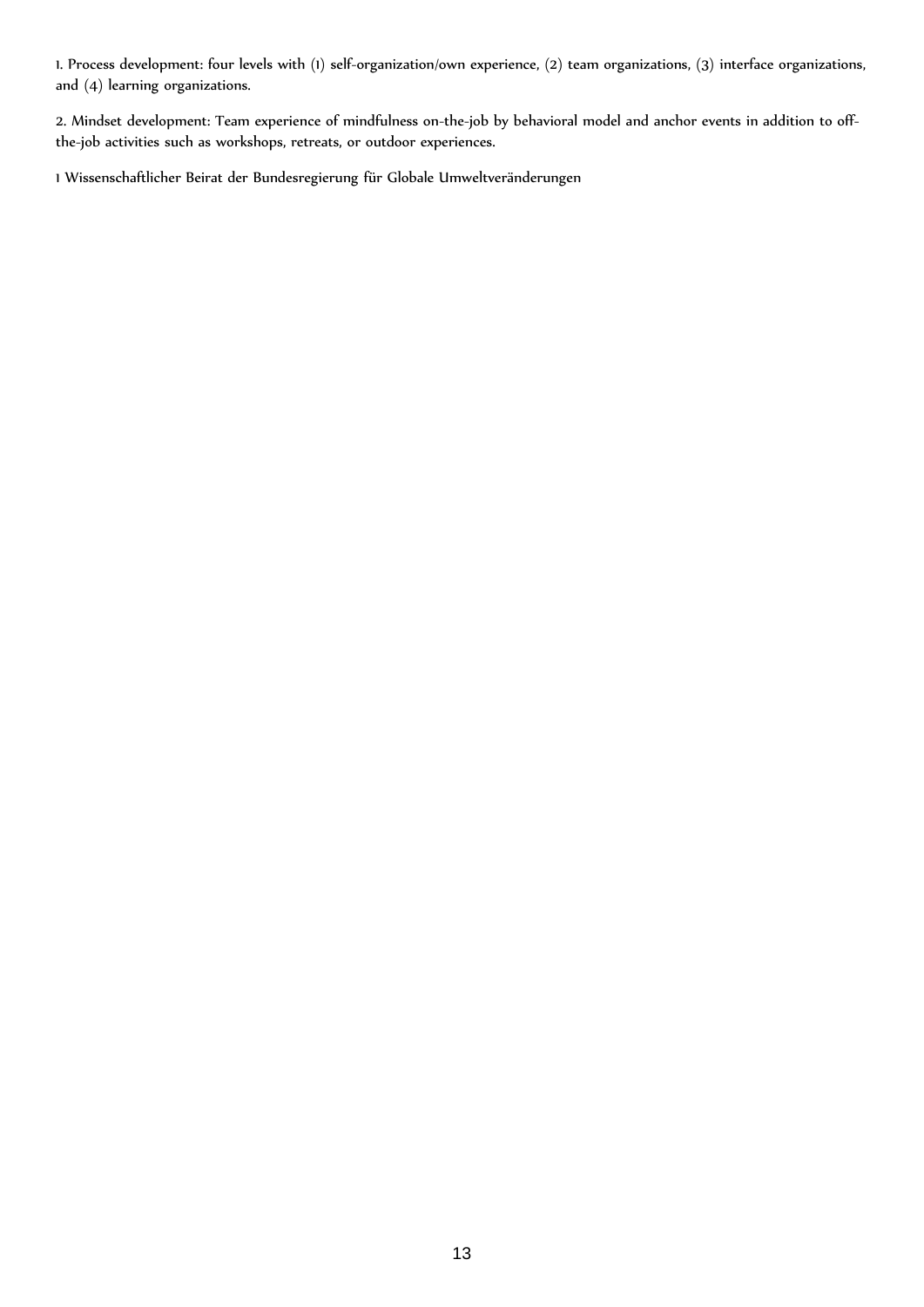| Ref:           | E                                                                                                |
|----------------|--------------------------------------------------------------------------------------------------|
| Abstract Type: | Paper                                                                                            |
| Authors:       | J.W.S. Longhurst <sup>1</sup> , G.K. Gough <sup>2</sup> and S. Hills <sup>3</sup>                |
|                | Assistant Vice Chancellor, Environment and Sustainability and Chair of QAA-HEA ESD               |
|                | Guidance Development Group                                                                       |
|                | <sup>2</sup> Senior Lecturer in Education for Sustainable Development                            |
|                | <sup>3</sup> Programme Leader, MSc Sustainable Development in Practice University of the West of |
|                | England (UWE), Bristol, UK                                                                       |
| Title:         | Embedding the Expectations of the QAA - HEA Guidance on ESD in the Institutional Quality         |
|                | Management and Enhancement Framework of UWE, Bristol                                             |

In June 2014 the Quality Assurance Agency (QAA) and the Higher Education Academy (HEA) published their guidance on Education for Sustainable Development (ESD) which had been prepared by an expert group of UK academics. The guidance is presented as an outcomes-based framework and although not a formal part of the UK Quality Code for Higher Education, it is intended to provide further context and direction for the section of the code which refers to ESD as an academic quality theme that crosses subject boundaries. The QAA - HEA guidance identifies four key components of ESD: global citizenship; environmental stewardship; social justice and equity; and a future-facing outlook. It is expected that a graduate will be able to articulate their knowledge and understanding and demonstrate skills in relation to these components. In responding to the opportunity provided by the guidance the University of the West of England (UWE) has ensured that its Sustainability Plan and ESD Action Plan are aligned with the expectations and intentions of the guidance. These plans provide the institutional policy context in which the ESD is promoted and delivered through the university's programmes of study. However, in order to make explicit the engagement of Departments, programmes and modules with the guidance and to encourage its widespread utilisation ESD has been embedded into the institutional Quality Management and Enhancement Framework (QMEF).

ESD is now an explicit feature of UWE's module and programme development, annual review and periodic reporting processes. Supplementary guidance on addressing ESD in the curricula has been provided for staff engaged in these processes. For developers of provision and those charged with annual or periodic reporting the university has produced question prompts to guide and assist completion of the new requirements. Staff engaged in the approval processes for new curriculum developments, or receiving annual reports of modules, programmes and departments for approval, are provided with a suite of question prompts to assist in determining their approval of the report or new curriculum.

The UWE approach now provides a suite of policy drivers promoting engagement with ESD and the new guidance as well as providing formal reporting mechanisms. These reporting mechanisms will allow a further degree of rigour to be achieved in our annual reporting of our progress against the targets in the ESD Action Plan.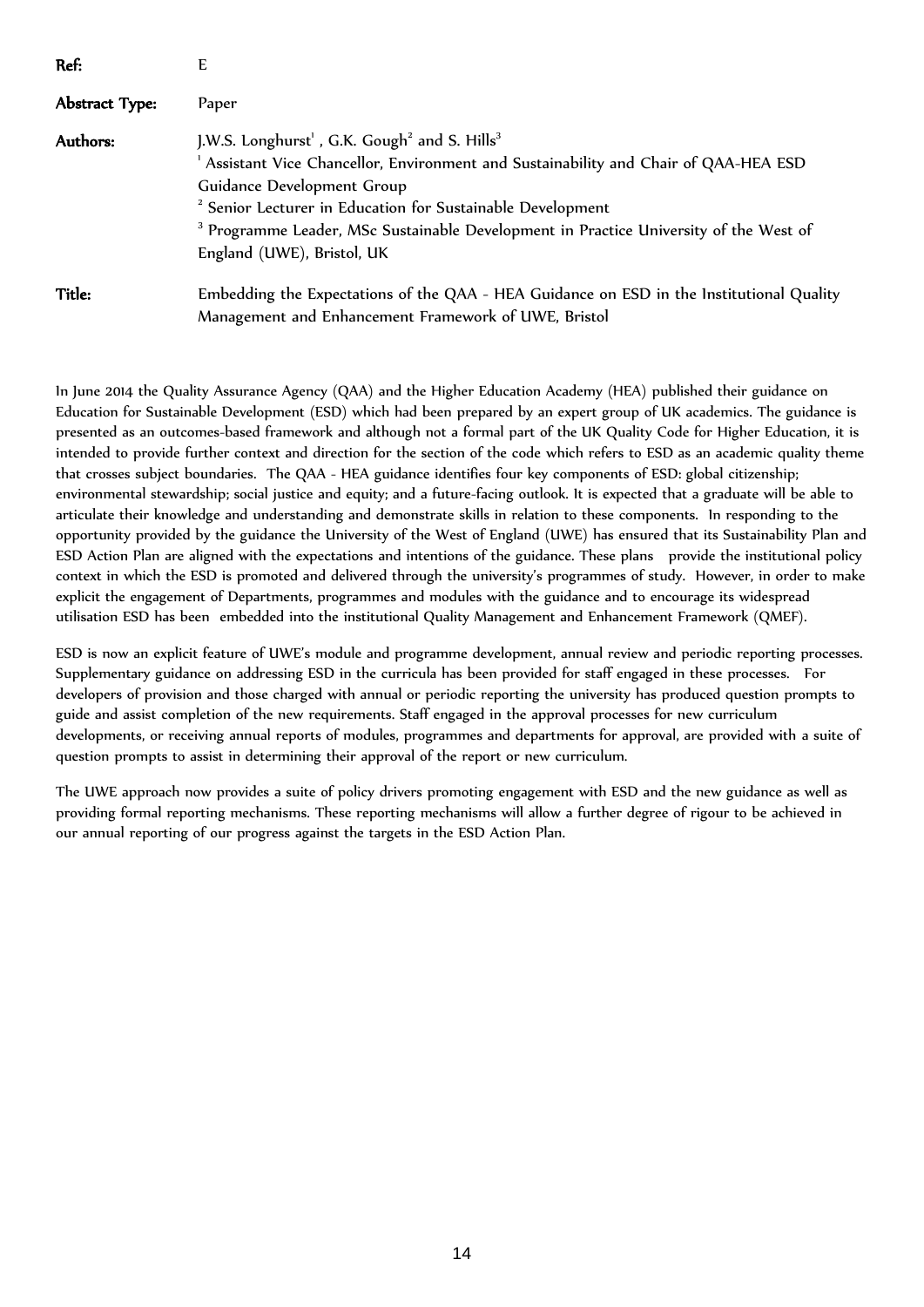| Ref:           |                                                                                                                    |
|----------------|--------------------------------------------------------------------------------------------------------------------|
| Abstract Type: | <b>Paper</b>                                                                                                       |
| Authors:       | Professor Marco Rieckmann                                                                                          |
| <b>Title:</b>  | Higher Education for Sustainable Development in Germany - Achievements, Good Practice and<br><b>Next Practices</b> |

Universities play an important role in shaping the future of the world society in terms of sustainable development. By implementing Education for Sustainable Development in Higher Education, universities can contribute to developing skills that enable individuals to participate in socio-political processes and hence to move their society towards sustainable development. They educate future decision-makers for coping with the challenges of the necessary global transformation.

During the last years, many universities in Germany have already initiated activities in terms of Higher Education for Sustainable Development (HESD). Some universities – e.g. Leuphana University of Lüneburg – have re-oriented their whole educational approach and have implemented HESD as a key principle. Other universities have at least further developed their educational practice by using problem-oriented, project-based, inquiry-based and inter- and transdisciplinary teaching and learning approaches.

Hopwood et al. (2005) criticise that the current global sustainability discourse "is dominated by the managerial outlook" (p. 48), although fundamental transformation would be needed. If this is the case, it can be asked if HESD also is part of this dominant managerial discourse. Does HESD really contribute to the expected and necessary change or does it only enable people to better adapt to the existing (unsustainable) world? How has HESD to be designed in order to be transformative and to facilitate fundamental change?

This paper gives an overview of the existing HESD practice at German universities. It describes general achievements and some cases of good practice at different German universities. Examples of whole-institution approaches, transdisciplinary, projectbased, and inquiry-based courses as well as student-led activities will be given. Based on this description of good practice, the paper discusses the following issues:

1.) On which understanding of sustainability is HESD based at German universities? It will be shown that HESD is reproducing the dominant sustainability discourse and therefore may contribute to the development of a Green Economy, but not to fundamental change as it is discussed, for instance, in the degrowth or post-growth discourse.

2.) Does HESD enable students to cross the Eurocentric boundaries? Which Non-Western perspectives could and should be integrated in the HESD practice at (German) universities? Students learn in particular about sustainability theories and concepts from Germany or other Western countries. Concepts as, for example, the Andean "Buen Vivir" (Good Living) are not taken into account, but might enrich HESD and its contributions to students' learning experiences.

3.) Does HESD enable students to critically reflect structural issues and to contribute to societal transformation? HESD often focus on the development of individual skills and the responsibility of individuals, e.g. in their role as consumers. However, for a sustainable transformation of the world society also structural change will be needed. Therefore, HESD should give students opportunities to reflect on structural issues and possibilities to influence societal change.

On the whole, the paper aims at providing ideas for the further development of HESD theory and practice and hence contributing to "next practices" (Wals 2010) of HESD.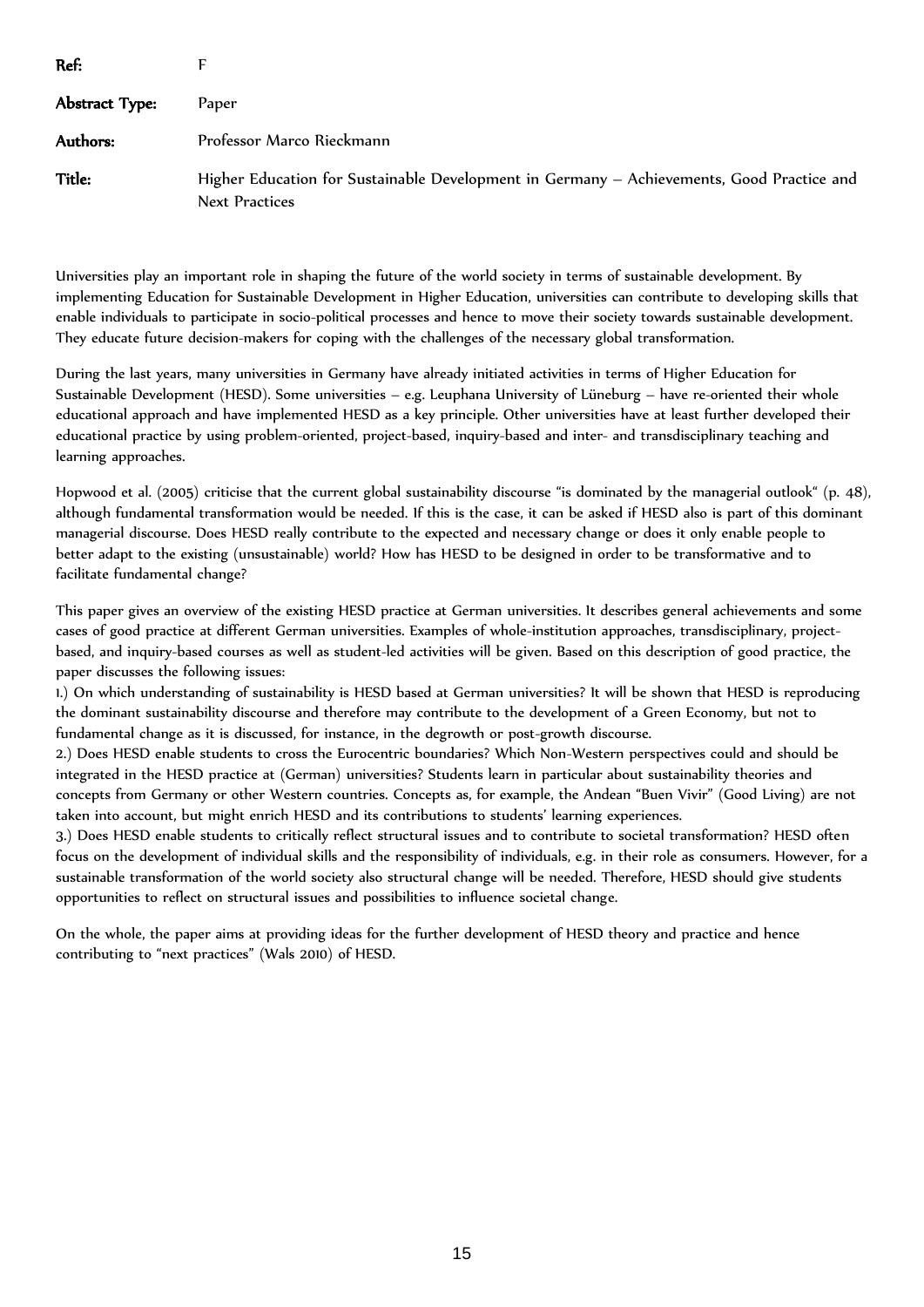| Ref:           | G                                                                                             |  |
|----------------|-----------------------------------------------------------------------------------------------|--|
| Abstract Type: | Paper                                                                                         |  |
| Authors:       | Dr Neil Gordon                                                                                |  |
| <b>Title:</b>  | Team Projects, Inquiry and Sustainable Development: an example in the Computing<br>Curriculum |  |

This paper will consider an approach to integrating Sustainable Development within discipline based teaching, utilising inquiry based team projects to motivate and develop the students. We will illustrate the approach with a case study from Computer Science. Furthermore, we will consider how Sustainable Development can be utilised as a framework to unify and motivate the development of graduate attributes and transferrable skills – with appreciation of the social and ethical context of their work, of the legal and professional considerations that graduate computer scientists are expected to exhibit. We will also consider some of the different pedagogic approaches to teach and engage students with Sustainable Development, in particular showing the effectiveness of utilising problem based / inquiry based learning, where setting authentic tasks can assist students in appreciating the need for them to understand the broader context of their discipline and to give them the opportunity to apply their subject specialisms in a real-world (like) context. The final element of the approach described is the use of team work – that is the problem based approach is done in teams, with a range of sub-problems to allow the team to subdivide tasks and also learn about project management and the issues that arise in coordinating across tasks and individuals. The effective use of teamwork in teaching, and in particular in assessment, will be explored, with a description of the need for effective expectation management, and of mechanisms to audit and track team work issues. Appropriate tasks can encourage and / or require that students demonstrate critical evaluation – with consequential benefit to the skills development of the students. We will describe how the use of peer-assessment can assist in motivating students – both those who may typically sit back and let others work, as well as letting those who fear being the workhorse being exploited by the rest of the group. Such mini-social frameworks can provide a microcosm of a sustainable society, thus reinforcing the intended learning outcomes.

Whilst primarily focussing on ESD pedagogy, this paper will also describe the use of teamware software that enables and encourages students to collaborate virtually, thus offering the opportunity for pure online, or blended, approaches to this problem based activity. Such approaches offer opportunities for including broader groups of students, from different disciplines and potentially institutions.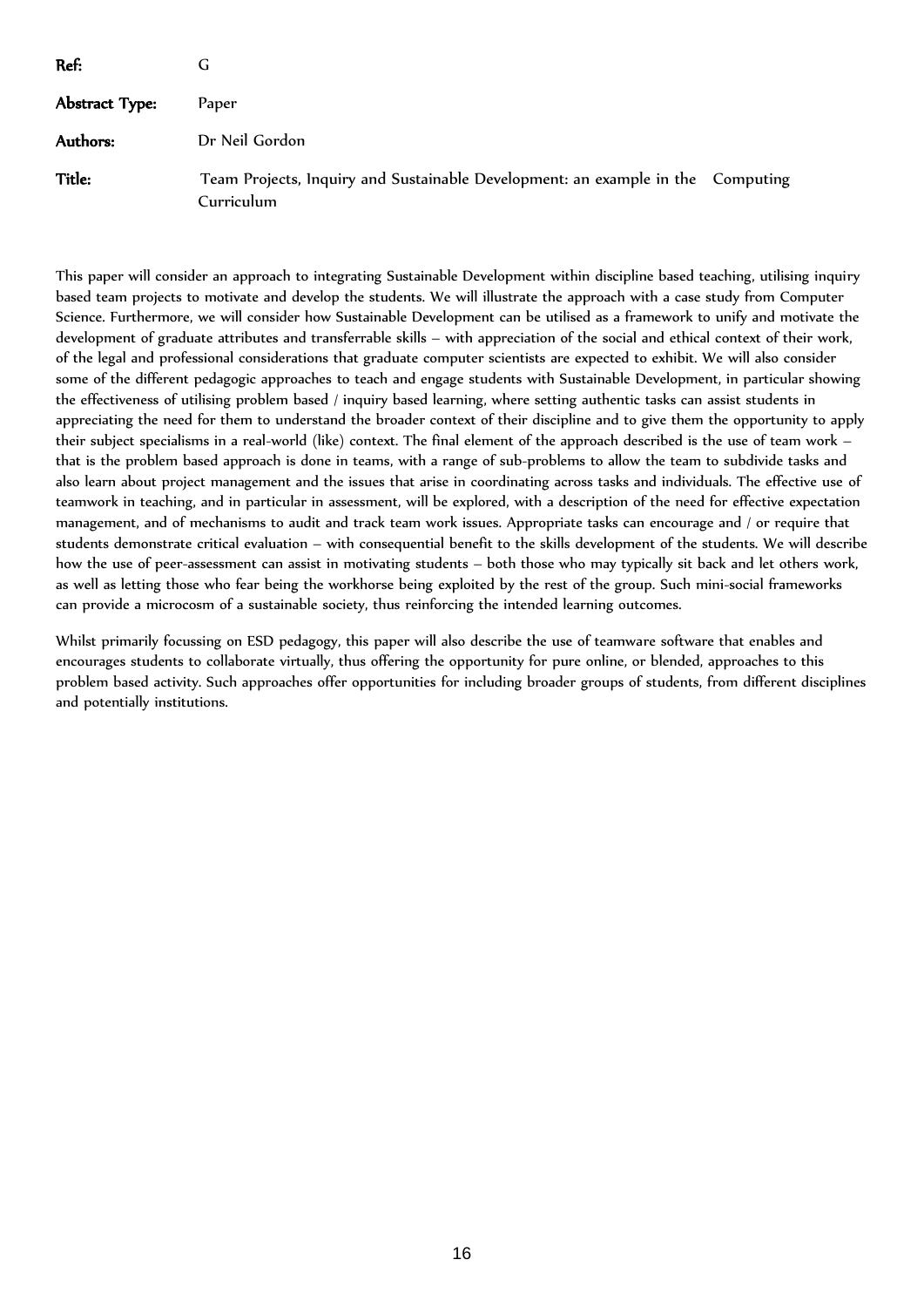| Ref:           |                                                                                                                 |
|----------------|-----------------------------------------------------------------------------------------------------------------|
| Abstract Type: | <b>Paper</b>                                                                                                    |
| Authors:       | Dr Chris Blackmore, Martin Reynolds and Ray Ison                                                                |
| Title:         | Embedding sustainability through systems thinking and practice $-$ some experiences from the<br>Open University |

One initiative that has emerged during the UN Decade of Education for Sustainable Development (ESD) through the work of the Open University Systems group has been its postgraduate programme in Systems Thinking and Practice (STiP). Built on some forty years' experience of systems teaching and research at the Open University (OU), this open learning, distance taught programme is designed to develop students' abilities to tackle complex messy situations, to provide skills to think more holistically and to work more collaboratively to avoid systemic failures. This paper critically reviews the trajectory of this programme – its past, present and future. It discusses the STiP programme's many boundaries with other programmes and across sectors. Challenges of epistemology, ethics and purpose are explored, in relation to education for sustainability. The programme's many and varied teaching and learning processes are explicated. The pedagogy of the STiP programme is grounded in a diverse range of students' experiences and needs that by no means all focus explicitly, or primarily, on sustainability or sustainable development. Many OU students study part-time alongside their other commitments, both work and community-based. STiP students are all interested in systems and learning. But what STiP is a part of for them varies considerably. Students come mainly from the UK and rest of Europe. Many of their interactions are online through several different fora. A diverse, active and critical OU STiP alumni community has developed, initiated by the early graduates of the programme. Academics responsible for the programme also participate in this community's deliberations, at the invitation of student alumni.

In this paper, the authors build on their various experiences of the STiP programme and re-explore its contexts and boundaries from an ESD point of view. They use some of the systems heursitics that they teach, to critically reflect on both what is being achieved through this programme in relation to education for sustainability and what they and some of their past students and associate lecturers think ought to be occurring in this respect as they go forward.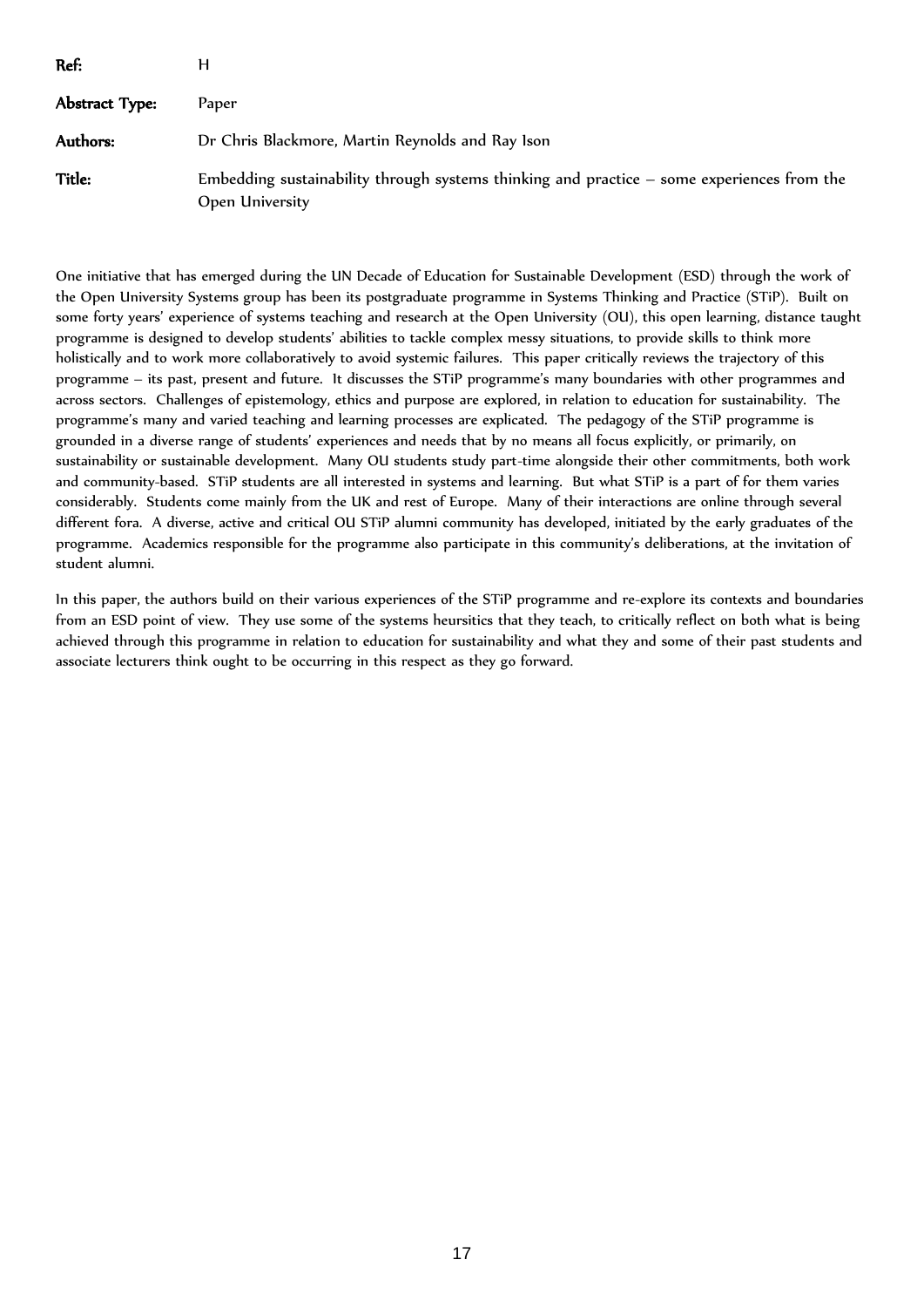| Ref:           |                                                                                                                                                   |
|----------------|---------------------------------------------------------------------------------------------------------------------------------------------------|
| Abstract Type: | Paper                                                                                                                                             |
| Authors:       | Verena Holz                                                                                                                                       |
| Title:         | Who's afraid of the Cultural Turn? How the application of cultural studies concepts can<br>improve learning processes for Sustainable Development |

Several ESD articles in handbooks (Wals, 2011, Stibbe 2009, Tilbury/Wortmann 2004) and other learning materials indicate that culture is a fundamental category in learning processes for Sustainability. Culture does not only represent a social scientific term against the background of theoretical concepts but also a concept of everyday life with several non-scientific connotations. That is a fact that hampers the pedagogical work within this important context, especially on the learner's level.

In my presentation I will outline concepts of culture based on semiotic and praxeological approaches within the framework of Cultural Studies that can be applied to questions of sustainable development in daily life (Reckwitz 2012, Hall 1980). It helps as I will show, on one hand, to sharpen learner's analytical perspective and competencies and on the other hand to develop practices for a sustainable life within specific cultural contexts. I will present how particular issues of Sustainable Development, as the perception of climate change and global change, the relationship between man and nature and the relationship among each other will be reflected with the above named methods contributed by Cultural Studies.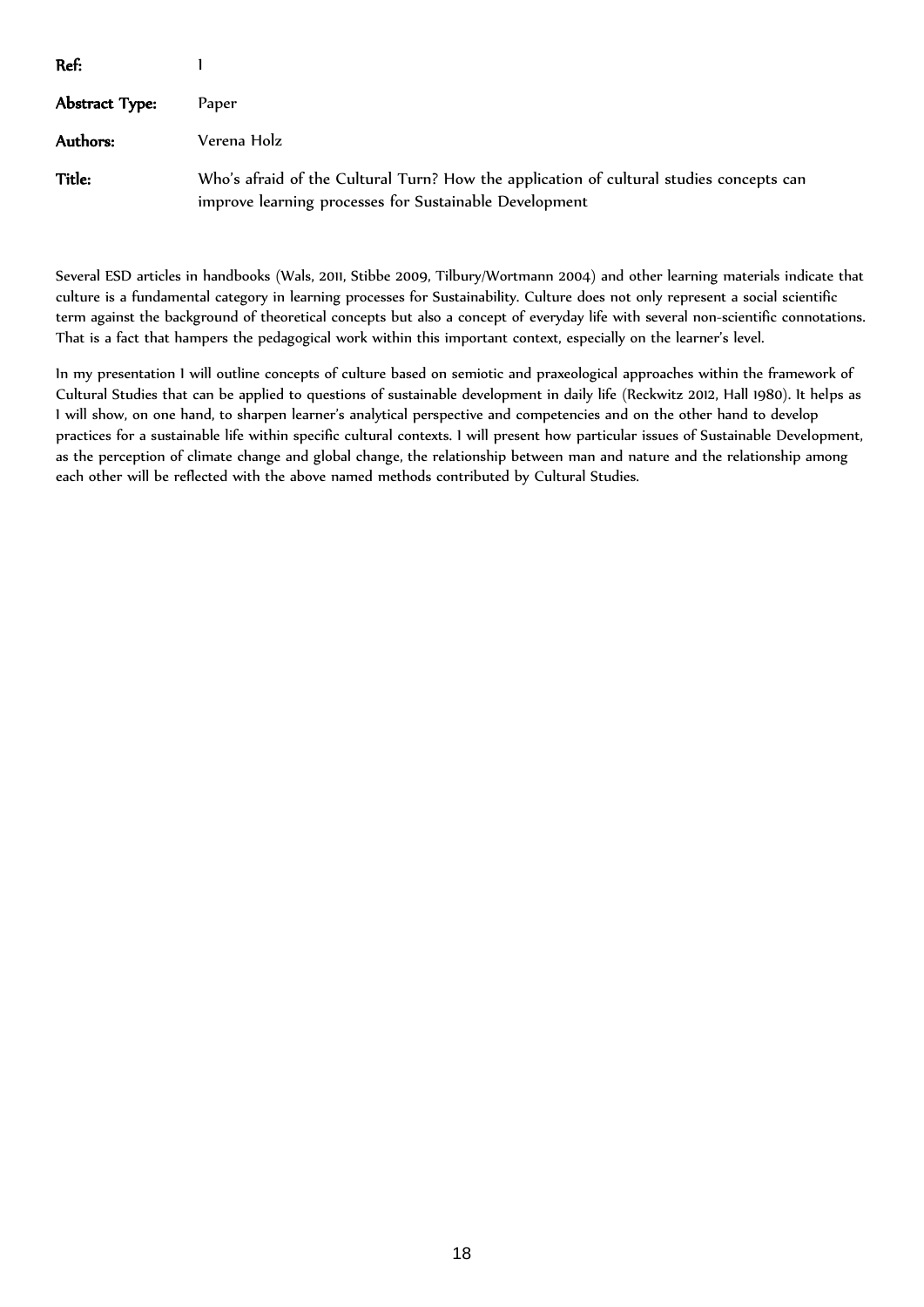| Ref:           |                                                           |
|----------------|-----------------------------------------------------------|
| Abstract Type: | Paper                                                     |
| Authors:       | Dr Robert Cook                                            |
| <b>Title:</b>  | Consumerism: The Elephant in the Sustainability Classroom |

Education for Sustainability, in all its permutations, has utilised a range of pedagogic responses - from the promotion of cognitive understanding of environmental decline, to reviewing possible technological and societal remedies, to the development of personal, behavioural responses. However, it has tended to focus less attention on the motivations underlying those personal responses, and, where it has, it has relied upon critical analysis in order to do so. This paper considers the development of the concept of "consumerism" as an ethic underlying unsustainable personal and social behaviour and discusses the usefulness of concepts and practices such as "mindfulness" and "frugality" as not only potentially transformative experiential pedagogic responses, but also the bases for cultural shifts in the broader educational environment.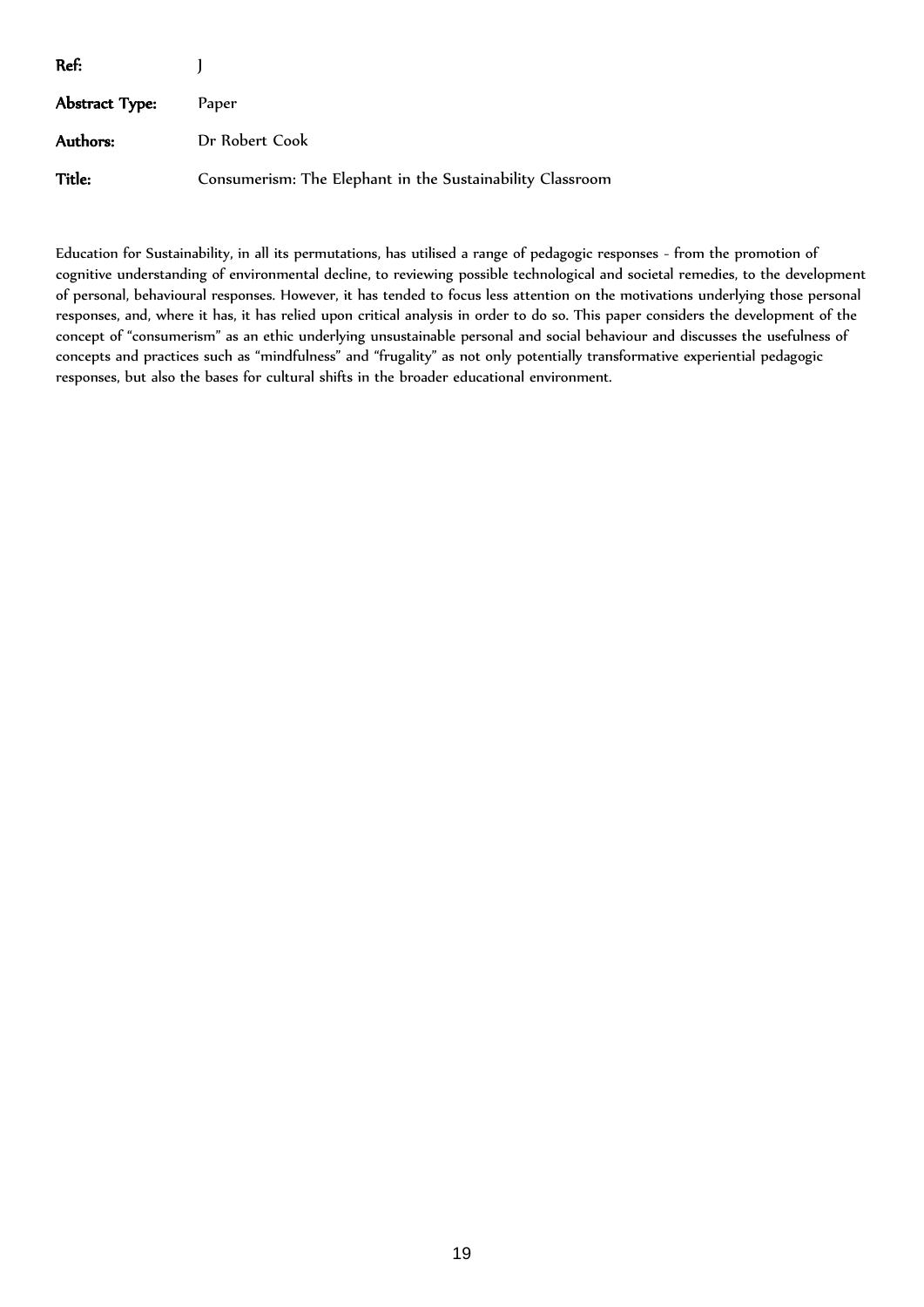| Ref:           |                                                                                                  |
|----------------|--------------------------------------------------------------------------------------------------|
| Abstract Type: | Paper                                                                                            |
| Authors:       | Cotton, D., Winter, J., & Miller, W.                                                             |
| <b>Title:</b>  | Informal learning on campus: A comparative study of students' energy literacy in UK universities |

Higher Education (HE) has a key role to play in educating 'leaders for the future' (Martin and Jucker, 2005), and there is an increasing expectation that HE should equip graduates with the knowledge, skills and attitudes to enable them to respond appropriately to sustainability challenges. Whilst many students are exposed to opportunities in learning for sustainability through formal university curricula, there is significant variation depending upon the course studied. Nonetheless, there are some signs that universities are seeking to integrate sustainability concerns not just into curricula, but also research, campus operations and community relations – freeing up opportunities for informal, experiential learning across the disciplines (Sterling et al., 2013). At least in the UK, there is also some evidence of a correlation between young people's participation in HE and subsequent commitment to environmental sustainability when other factors are held constant (Cotton & Alcock, 2012).

Energy-saving forms an important part of efforts to enhance sustainability on campus, yet little is known about levels of energy literacy amongst HE students. The development of students' energy literacy has received relatively little attention in the research literature, and the European context is under-explored, with most previous research in the US. Findings suggest that students' understanding of energy is often patchy, with high concern but lower knowledge and skills (DeWaters & Powers, 2011). Moreover, where energy issues do appear in HE, this is mainly in the context of campus greening or energy-reduction schemes, particularly in student residences. The focus of many of these schemes is predominantly behaviour change rather than wider energy literacy, an emphasis that may have important implications for the longer-term impact of any such changes. According to DeWaters & Powers (2011), energy literacy should empower 'students to make informed energy-related choices as they go about their daily life' (p.10), and should include:

- Knowledge and understanding about energy, its use and impact on environment and society (cognitive);
- Appropriate attitudes and values, for example, on existence of global issues and the significance of personal decisions and actions (affective); and
- Appropriate intentions/behaviours, for example to promote energy conservation, make thoughtful decisions, advocate change (conative).

This paper reports on research which explored energy literacy in the student population at five UK universities, using an online questionnaire to explore similarities and differences between the results from each institution to draw out implications for informal learning around sustainability.

Early findings suggest that there are a number of similarities in student responses between the different institutions, including widespread enthusiasm for education in sustainability and energy issues, but patchy experience of energy in the curriculum. Gaps in knowledge mean that behavioural choices are not always the most effective, and energy-saving initiatives on campus are often unseen by students or undermined by 'mixed messages'. However, the differences between institutions suggest that targeted approaches and whole institutional change around sustainability can impact on students' informal learning about energy and wider sustainability issues.

| Ref:           |                                              |
|----------------|----------------------------------------------|
| Abstract Type: | Paper                                        |
| Authors:       | Dr Diana Pritchard                           |
| Title:         | Sustainability growth in institutional boxes |

A characteristic of many communities committed to education for sustainability within higher education is that they promote "democratic ... processes of change" (Tilbury 2011) where they adopt radical approaches to pedagogy. Such communities offer the promise to deliver the more profound learning experiences that are required if universities are to deliver deeper and transformative types of education for sustainability which can equip graduates to make "decisions in their home, community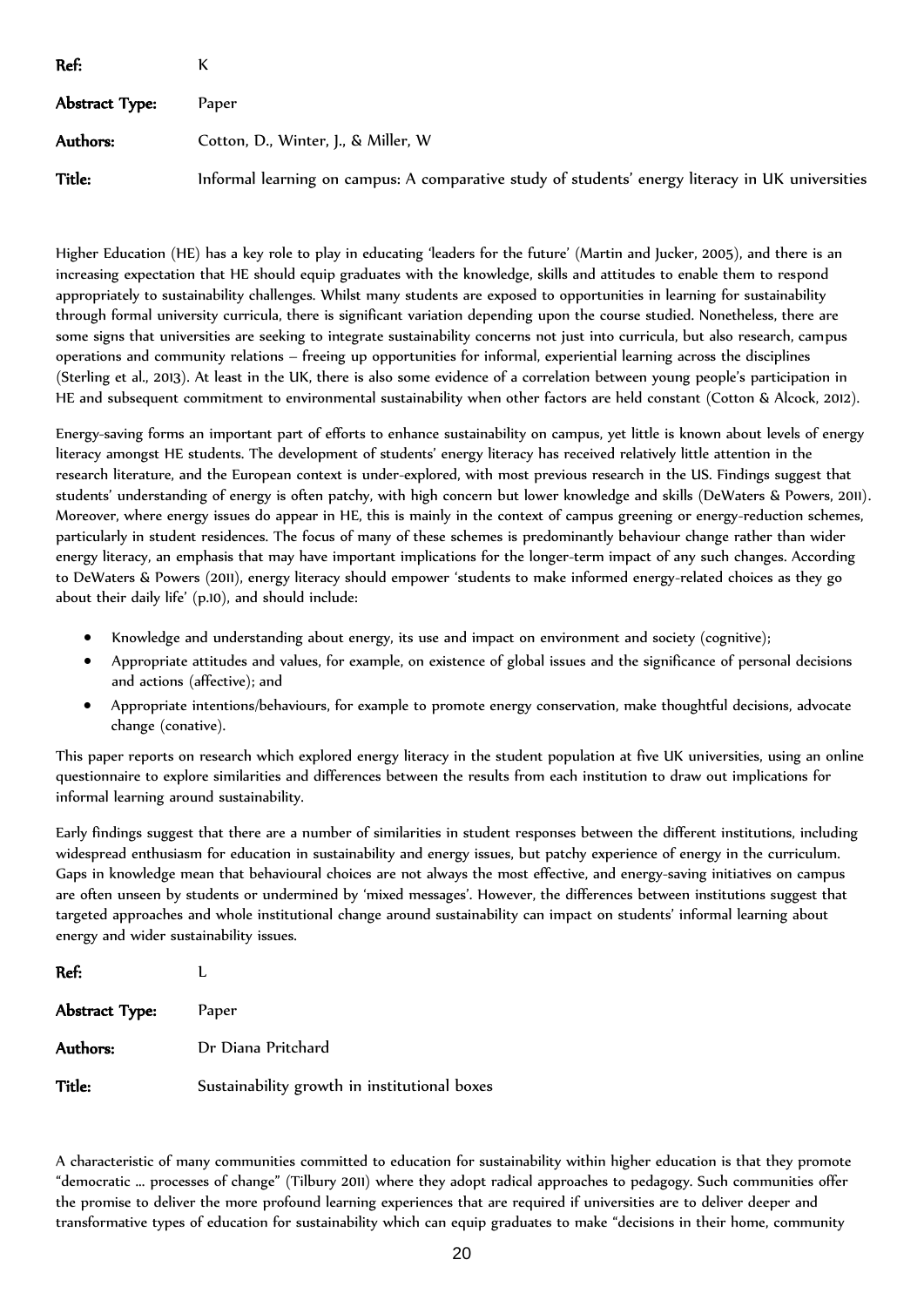and working lives" that prepare for future challenges and be effective in the face of both predicted and unknown changes (Orr 1994). The creation of spaces and opportunities which provide the environment for these processes in teaching and learning is important if advances in the sustainability agenda in universities are to go beyond those made to date in the UK and elsewhere. These have largely been confined to curriculum content changes (Tilbury 2011) which are more akin to the delivery of education about sustainability (Sterling 2004).

At the same time, scholars of the field observe from comparative experiences across institutions, that the sustainability agenda can only ever be adopted beyond the limited initiatives of groups of self-motivated individuals if it becomes institutionalised. Such institutionalisation imposes, by definition, obligations on the part of departments and academics regarding changes to curriculum, teaching and learning. This can stymy academic autonomy and professional identity which academics themselves typically report as having been undermined over recent decades in UK universities (Henkel 2005).

In this context, this paper sets out to explore the nature of this tension and the resultant dilemmas for groups or units moving the sustainability agenda forward. It draws primarily from experiences involving engaged academics and students at the University of Bedfordshire, where early indications would suggest that they have appeared as a powerful "force for change" (Tilbury 2011) within the institution. The paper also refers to the experiences of other institutions with a view to identify productive alternatives which both institutionalise education for sustainability while ensuring adequate room and flexibility for innovation.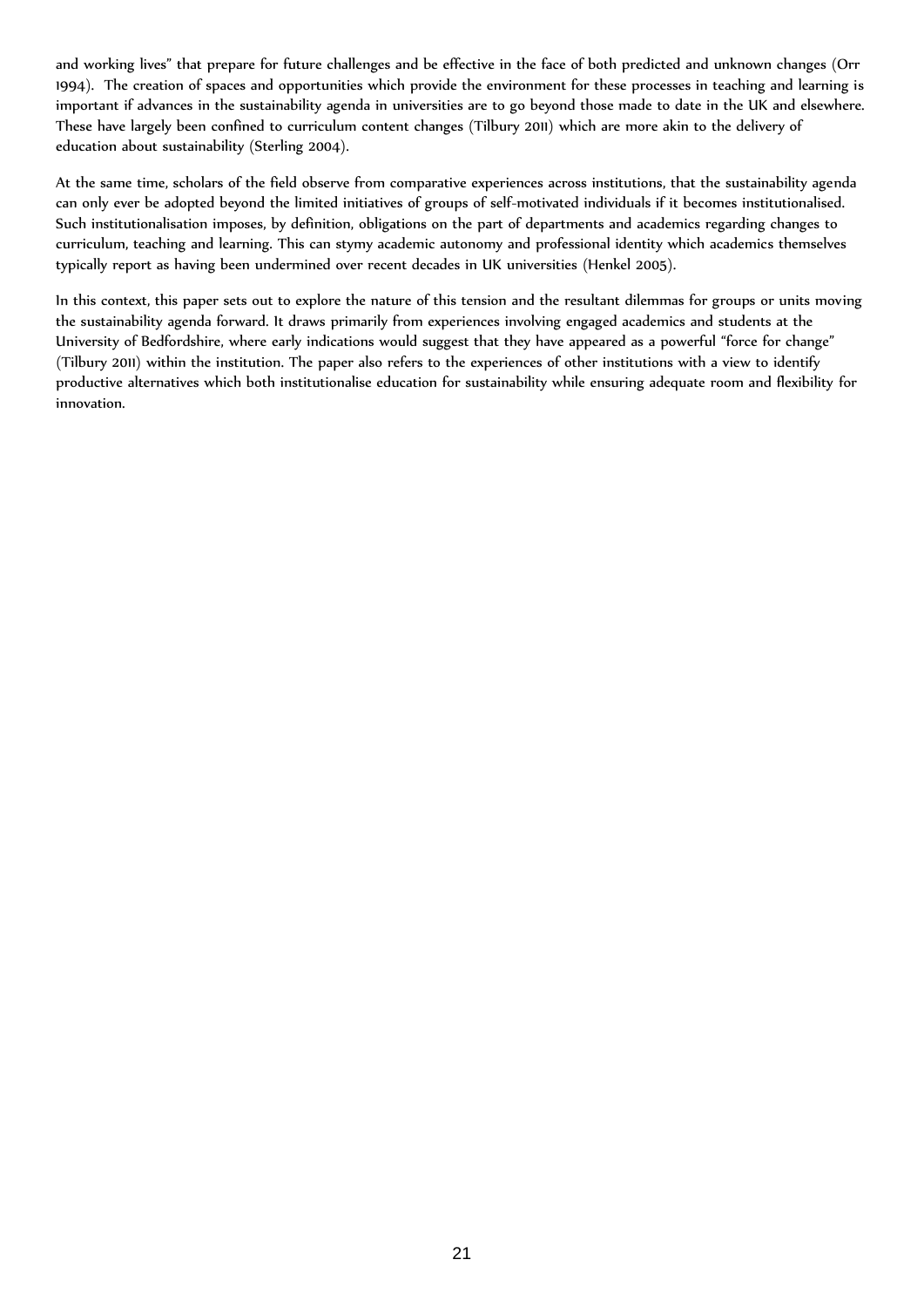| Ref:           | м                                                                                                                                                              |
|----------------|----------------------------------------------------------------------------------------------------------------------------------------------------------------|
| Abstract Type: | Paper                                                                                                                                                          |
| Authors:       | Sophie Bessant                                                                                                                                                 |
| Title:         | The Marketization of English Higher Education and the Sustainability Agenda: contradictions,<br>synergies and the future of Education for Sustainability (EfS) |

The 'sustainability agenda' and Education for Sustainability (EfS) have become a ubiquitous area of research and practise across universities in England. The backdrop to this challenge is a higher education sector which is increasingly being positioned at the service of the country's economic and business engine; students who are increasingly conceptualized as consumers and encouraged to interpret their identity in employability terms; and academic systems which face mounting pressure to quantify and demonstrate value for money and the merits of their student experience. Indeed, the forces currently shaping higher education globally are multiple and complex. Processes of globalisation, internationalisation, dynamic technological and social media interactions, commercialisation and corporatization, have fundamentally changed our lives, and the HE landscape. The underlying political-economic ideologies which shape our higher education system in the UK and England are the intertwined effects of Neoliberalism and New Public Management (NPM), i.e. marketization and managerialism, and it is within this complex neoliberal system that sustainability educators have advanced and grown their work.

This paper will explore the ideological and the practical relationship between neoliberalism and new public management and the growing higher education sustainability agenda in English HE. This paper will illustrate using examples how neoliberal and managerialist control mechanisms, which govern institutional, departmental and individual academic, as well as student behaviour, provide both challenges and contradictions, as well as synergies and opportunities in respect of advancing sustainability education in universities, with many sustainability advocates continuing to exploit the neoliberal and managerialist characteristics of universities to advance their work. This paper is based on doctoral-level empirical research which has been carried out through 56 semi-structured interviews via multiple case study analysis of 8 English universities, 5 key sector bodies (HEFCE, HEA, QAA, NUS and EAUC) as well as notable experts in the field of EfS.

Some key questions which will be explored include:

- Is education for the public, socio-democratic, sustainability good within the neoliberal university a paradox or a possibility?
- Do we need to re-think universities as radically democratic, social and political institutions, finding alternative frameworks to counter neoliberalism?
- Should we be seeking a paradigm shift towards sustainability?
- Is whole institutional change towards sustainability an achievable reality?
- What about all of the positive and innovative sustainability and EfS progress being made within the neoliberal system?
- How do marketizing and managerial instruments, such as educational quality assurance and quality-related research funding influence the progression of sustainability and EfS agendas?
- Do we need to raise the profile and legitimacy of sustainability education and EfS research within the market system? E.g. through academic reward systems, research quality assessment and promotion, improving reputation and status, funding and resource flows, educational quality standards and benchmarks, league tables and student surveys?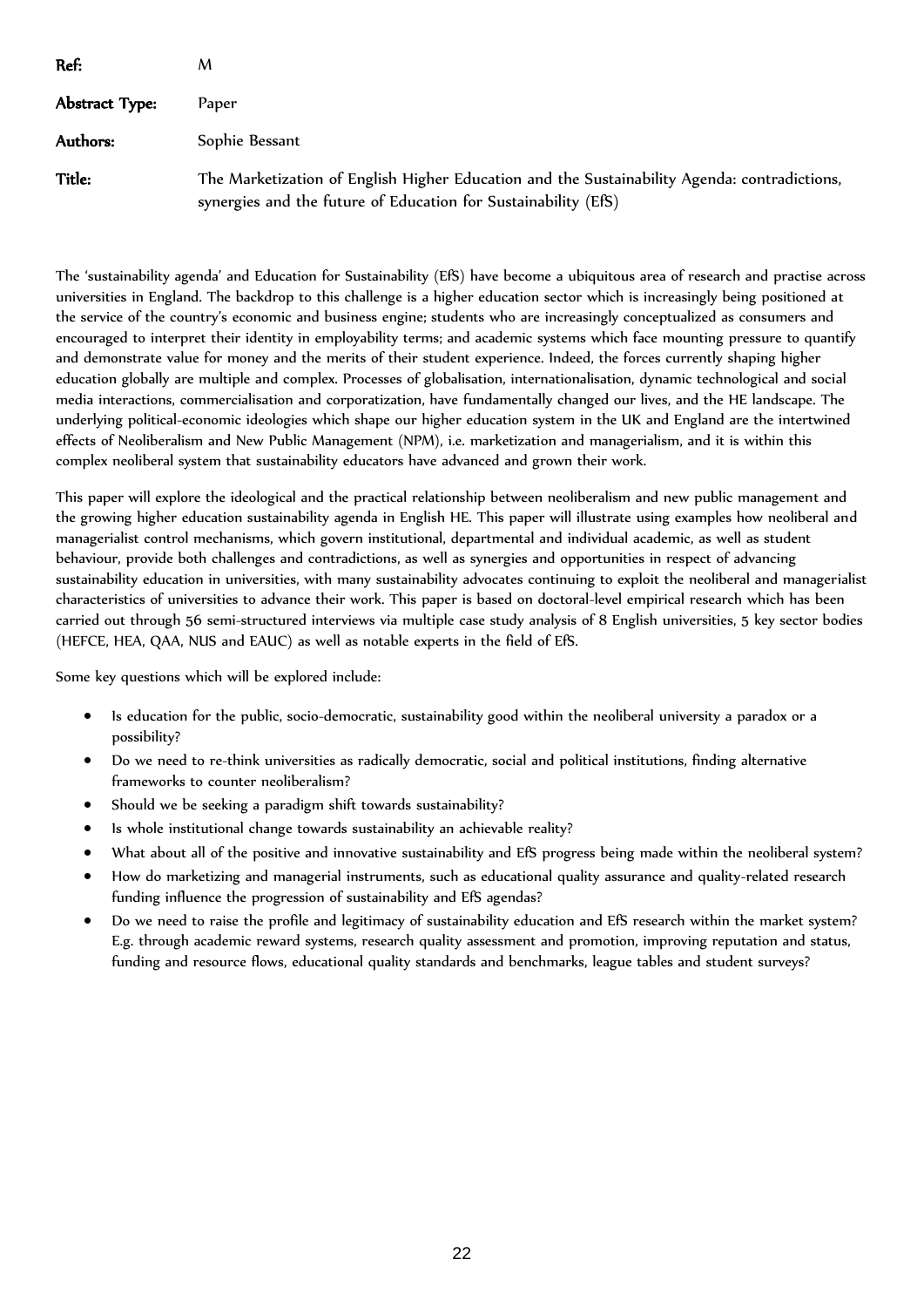| Ref:           | N                                                                                                                |
|----------------|------------------------------------------------------------------------------------------------------------------|
| Abstract Type: | Paper                                                                                                            |
| Authors:       | Dr Zoe Robinson                                                                                                  |
| Title:         | 'A degree in sustainability? What's the point?' The past, present, and future of named<br>Sustainability degrees |

There are a growing number of interdisciplinary, named sustainability undergraduate degree courses in UK universities. This paper explores the development of such degrees in the UK, and their place in the 'sustainable university'. The research draws on interviews from nine programme directors from named sustainability degrees across the UK, and the experiences of developing and running such a degree at a tenth university.

The findings of this research show this growth in sustainability degrees is not in direct response to school leaver demand, with sustainability degrees consistently recruiting small numbers of students, often below ten. However, the demographics of students on these degrees can be notably different from other programme cohorts, with a greater proportion of mature students and international students. Recruitment onto sustainability programmes appears more successful in the Scottish education system, where students might become exposed to a sustainability programme through a more general first and second year, and 'opt-in' later in their higher education journey. The history of the development of named sustainability programmes is varied between institutions, from rebadging of struggling environmental management courses, to a widening portfolio from within a geography-discipline base. The structure of named sustainability degrees also varies in terms of structure. Some degrees are structured around a 'wrapper' bringing together any sustainability-related module in the University, while others provide more core sustainability-based modules with the opportunity to take options from different programmes. These different approaches have their own challenges. These include modules taught as part of other programmes not being approached through a sustainability lens, meaning some students struggle to link relevant topics, such as transport to their sustainability interest; students being reluctant to choose options associated with other programmes; 'sustainability' staff teaching outside their area of expertise in order to cover key areas relevant to sustainability; and logistical issues of running an interdisciplinary programme which cross-cuts university disciplinary structures.

In addition to these challenges, many people have questioned the worth of named-sustainability degrees as an effective mode of Education for Sustainability, claiming they only address those students already interested in sustainability, and affect too few students. Yet despite these challenges it has been found that named sustainability degrees can play an important part in driving student engagement with sustainability initiatives in the University. The small size of cohorts, the shared motivation and interest, and the topics covered through the programme can provide a catalyst for student activism for sustainability, and through their student-led initiatives engage a much wider part of the student cohort.

Named-sustainability degrees are therefore an important part of the portfolio of sustainability education provision of a 'sustainable university.' However, in the face of low student numbers in order for such programmes to continue to exist, a coordinated effort from the sector and professional bodies is needed to address issues of recruitment. This includes working with schools to increase awareness of these courses and sustainability-related career opportunities, and greater acknowledgement of the place in society for the generalist rather than specialist.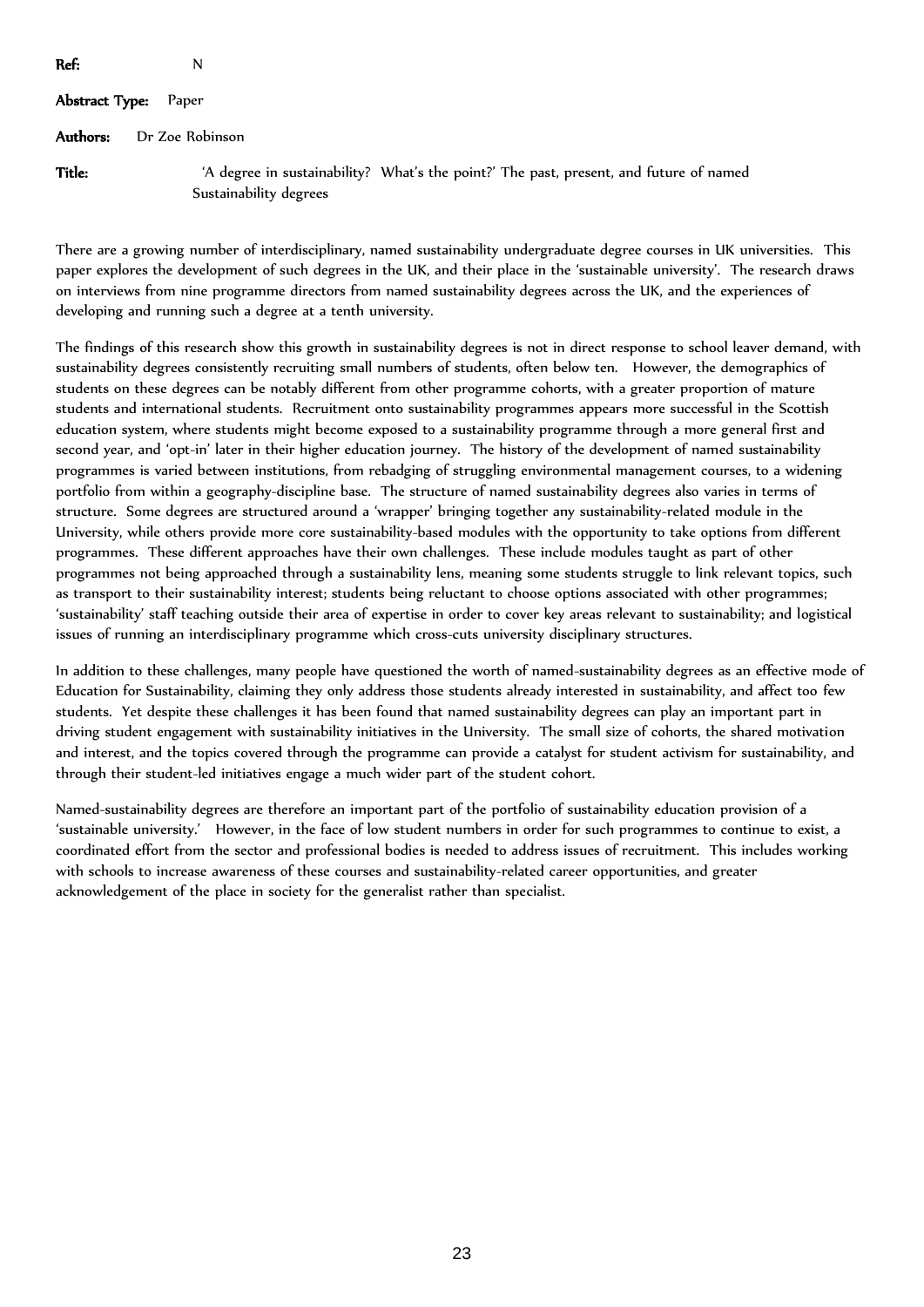| Ref:           |                                                                         |
|----------------|-------------------------------------------------------------------------|
| Abstract Type: | Paper                                                                   |
| Authors:       | Chris Willmore                                                          |
| Title:         | De-problematising decentralization: pluralism and the governance of ESD |

This paper explores the trend towards standardisation of 'success' measures in ESD and towards models of centralised institutional direction of ESD, and argues that both practically, and theoretically there are risks associated with such models, and that models of governance of ESD located in lessons from ecological and organisational theory may offer more sustainable and deep transformations.

The paper will explore questions such as:

How do avoid regulatory box ticking?

How do we manage the counter cultural alongside institutional culture shift?

Are there different models for ESD governance?

How do we avoid a governance monoculture?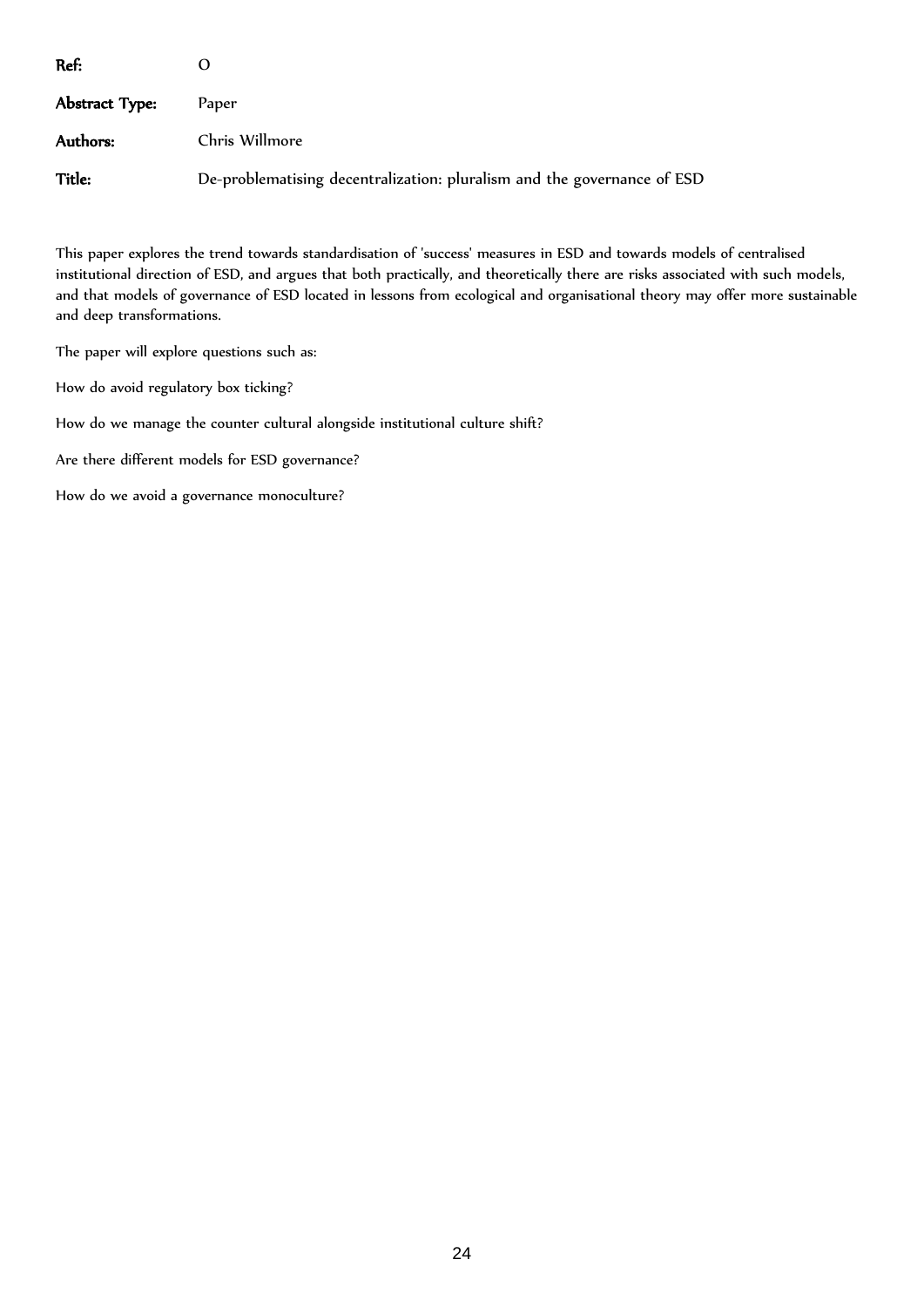| Ref:           |                                                                                                             |
|----------------|-------------------------------------------------------------------------------------------------------------|
| Abstract Type: | Paper                                                                                                       |
| Authors:       | Senan Gardiner                                                                                              |
| Title:         | Higher education for sustainability and the future. How do we foster graduates' anticipatory<br>competence? |

Anticipatory Competence is seen as a key competence in sustainability research and problem solving (Wiek 2011, Rieckmann 2011) and many researchers posit that aspects of anticipatory competence, e.g. scenario analysis and backcasting (Swart et al 2004) are vital in understanding sustainability among future decision makers and developing the sustainability science research agenda. However while much has been written about the benefits of futures research and its origins has been published on how to get higher education graduates to competently engage with the future. Indeed "future" is often seen as the missing dimension in education (Hicks 2002).

Through undertaking a practitioner role in the teaching of a course in "Sustainability and the future" in the University of Vechta, Niedersachsen, Germany, the researcher has begun an action research inquiry cycle into the role of anticipatory competence as a key sustainability competence and its operationalisation in higher education. The question being, how do students through the running of the above course develop their anticipatory competence?

In this paper the results of the pilot and second Sustainability and the Future courses will be presented and discussed. This paper will analyse results from expert interviews, learning journals and focus groups on students and expert concepts of anticipatory competence and how they have developed. In this paper the groundwork for a critical view of our relationship to the future and how this can be fostered is laid out.

Rieckmann M. (2012): Future-oriented higher education: which key competencies should be fostered through university education and learning. Futures (44) 127-135

Swart R, Raskin P, Robinson J. (2004) The problem of the future: Sustainability science and scenario analysis, Global Environmental Change 14 137-146.

Wiek A, Withycombe L & Redman C. (2011) Key competencies in sustainability: a reference framework for academic program development. Sustain Sci. Springer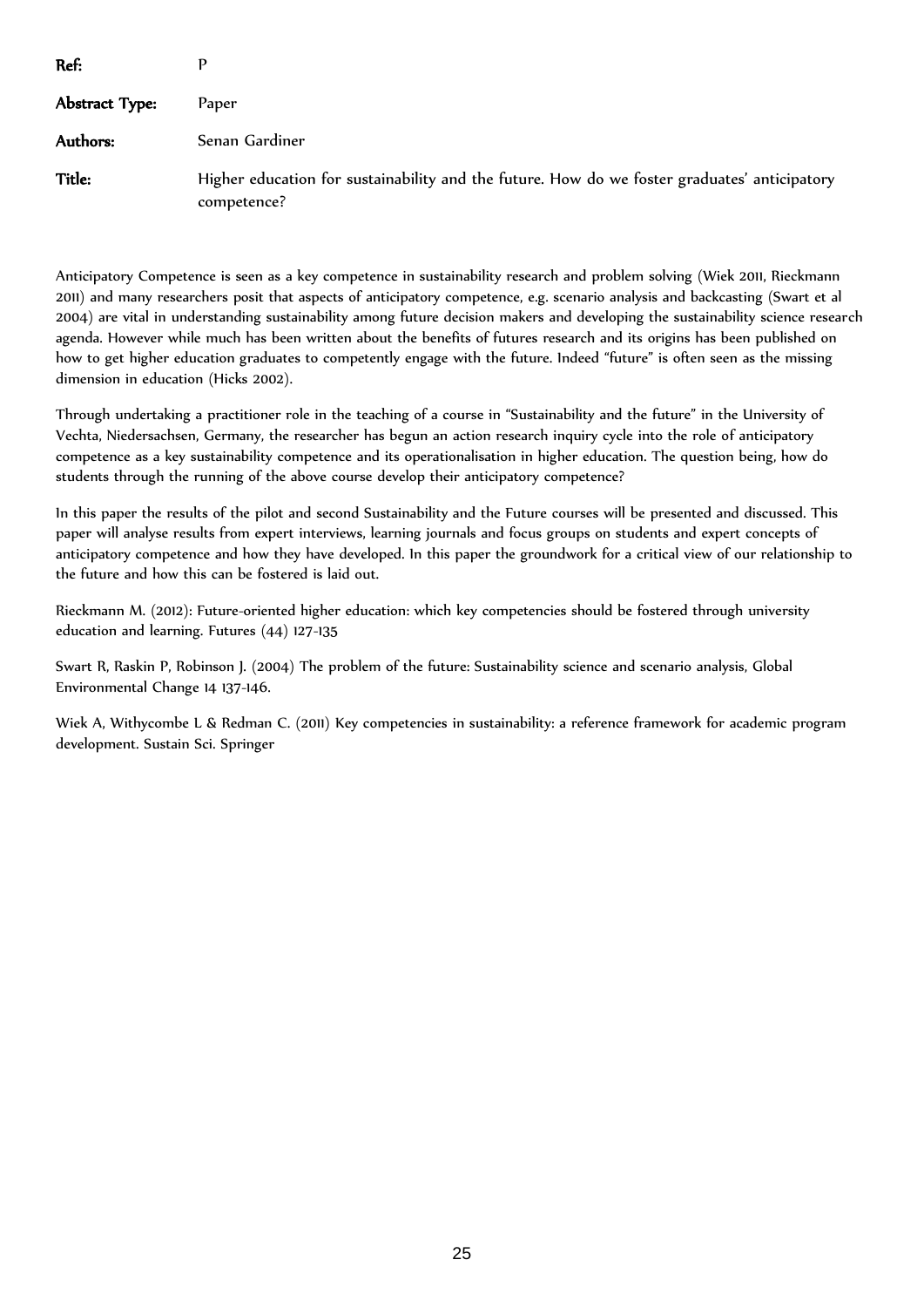| Ref:           |                                                                                       |
|----------------|---------------------------------------------------------------------------------------|
| Abstract Type: | Paper                                                                                 |
| Authors:       | Professor John Siraj-Blatchford                                                       |
| <b>Title:</b>  | How do we mainstream ESD in early childhood and in early childhood teacher education? |

The most fundamental principle informing the pedagogy of ESD in Early Childhood Education is that Young Children have the right to be consulted 'in all matters that affect' them (Article 12 United Nations Convention on the Rights of the Child). Sustainable Development is essentially concerned with the future, and it is young children who have the greatest stake as citizens in that future. As Hart (1997) suggested, and Davies (2005) and others have shown, Young children are already competent, active agents in their own lives and they are affected by, and both capable and often required by circumstance, to engage with complex environmental and social issues.

In recent years much work has been done around the world to develop early childhood ESD and young children in our preschools are increasingly encouraged to develop an emergent awareness of the nature and value of sustainable development. Strong foundations are being laid and positive disposition are being developed towards the subject. In many of the most celebrated and successful pre-primary settings the transition from this early years play-based education to the more formal educational model of the school is supported through the development of small group project and topic work. Some of the most sophisticated of these approaches involve the children working together with the teacher in ESD collaborative enquiries. But this remains marginal to mainstream practice.

This presentation will review the pedagogies that have been celebrated in a range of publications reporting on early childhood educational practices around the world it will also report on relevant findings from the UN Decade of ESD (DESD) final report, and upon early childhood ESD discussions at the DESD conference in Nagoya in November 2014.

A key question addressed in the presentation will be; How do we mainstream ESD in teacher education? It will be argued that Teacher education institutions are constructed in the ferment of government policies, social and economic pressures, as well as the conflicting ideological contexts of the academics, administrators and students. There are competing micro political agendas. Adopting a Gramscian perspective, we need to identify the discourse's that provide symbolic capital resources that may be applied by individuals and groups in promoting ESD. It will be suggested that one of these may be found in a critique of 'reflective' thinking and practice. It will be argued that it is the encouragement of 'refraction' in modern higher education that is needed; our students must learn to see the world through different lenses, from different critical perspectives.

Note: Professor Siraj-Blatchford will chair the early childhood workshop at the UN Decade of ESD Conference in Nagoya in November 2014.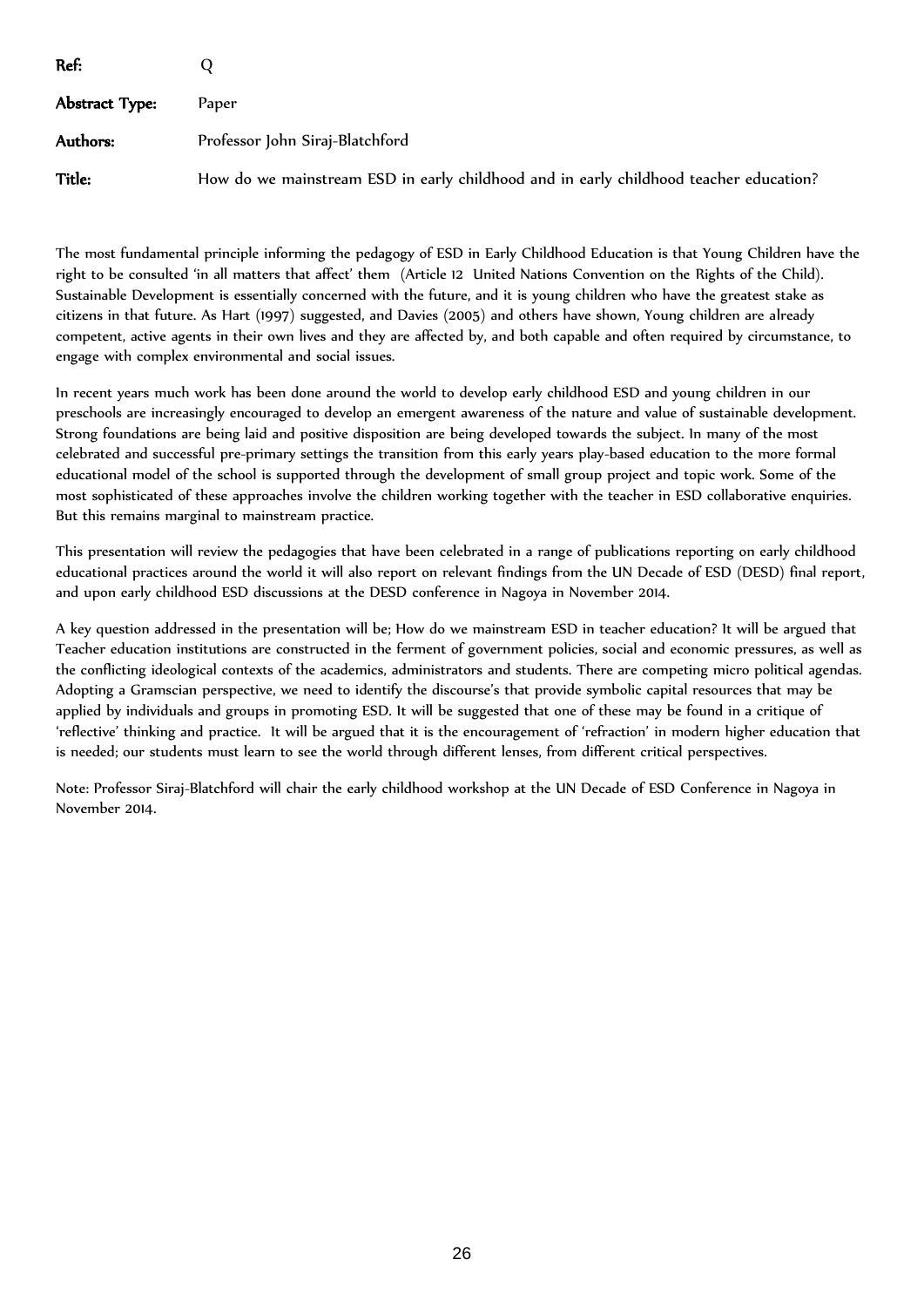| Ref:           | R                                                       |
|----------------|---------------------------------------------------------|
| Abstract Type: | Paper                                                   |
| Authors:       | Dr Hartley Banack                                       |
| Title:         | Sustainability through outdoor education teacher reform |

The Faculty of Education at UBC has partnered with the Park Board of Vancouver ( a municipal board of governance for the parks and community facilities of Vancouver, BC) to explore how Park Board infrastructure, particularly field houses located in city parks around Vancouver, might be re-purposed to encourage public school teachers to take their students to these sites as a means to tie curriculum with Park Board spaces, get children outdoors more often, and re-invigorate urban wild spaces for the citizens of the city.

UBC's course in Outdoor Education provides teacher education students an opportunity to help the Park Board develop this project by providing meaningful student research projects that will be implemented by the City of Vancouver.

This project is sustainable in terms of having the human resources met by UBC students, having the facility infrastructure offered by the City of Vancouver, and having long-term programs available for teachers and students of Vancouver.

The paper shall discuss the project and partnership towards increasing sustainability efforts at the post-secondary and in partnership with a school district (Vancouver School Board) and municipality (City of Vancouver).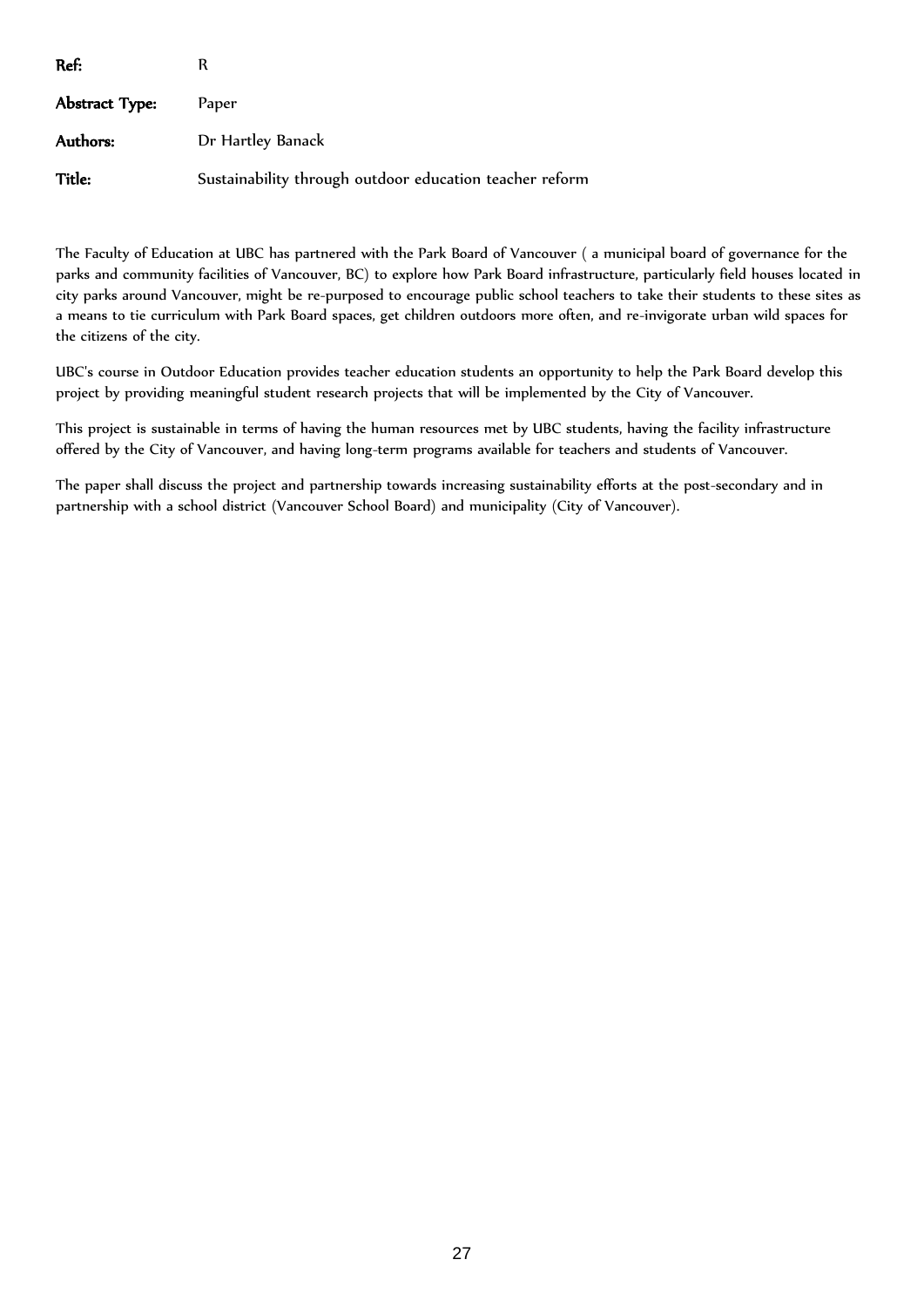| Ref:           |                                                                                                                                                          |
|----------------|----------------------------------------------------------------------------------------------------------------------------------------------------------|
| Abstract Type: | Paper                                                                                                                                                    |
| Authors:       | Dr Daniel Fischer                                                                                                                                        |
|                | The paper is co-authored by Silke Jenssen (RHTW Aachen) and Valentin Tappeser (rootAbility /<br>Maastricht University Green Office).                     |
| Title:         | Toward the Sustainable University: A Comparative Analysis of Conceptual Understandings of the<br>Sustainable University in Contemporary Assessment Tools |

About 25 years ago in the Taillores declaration, university leaders made a first commitment to what actions Higher Education Institutions (HEIs) should take to meet the challenges of sustainable development. Since then, the notion of a sustainable university has been controversially debated. In recent years Sustainability Assessment Tools (SATs) have begun to play a prominent role in strategies and approaches to reorient HEIs systematically and holistically toward sustainability. The starting point of this paper is that with their advancements in terms of more sophisticated technical measures and their increasing dissemination, SATs have not only become instrumental facilitators of change processes towards sustainability, but also established implicit normative standards by framing the overall understanding of what a sustainable university should comprise. So far, however, critical comparative analyses of what understandings of a sustainable university are informing and underpinning SATs are rare. This paper seems to fill this gap. Based on a comparative multi-method analysis comprising of a quantitative analysis of more than 550 indicators and criteria extracted from 18 SATs as well as a qualitative content analysis of introductory passages in the documentations of these SATs, the authors sketch the dominance and marginalization of different aspects of a sustainable university in contemporary SATs and discuss their critical implications. By encouraging scholars and practitioners to revisit the question of what a sustainable university should comprise of, the paper contributes to building the capacity for a more sophisticated and more reflexive engagement with approaches to assess and evaluate sustainability in HEIs.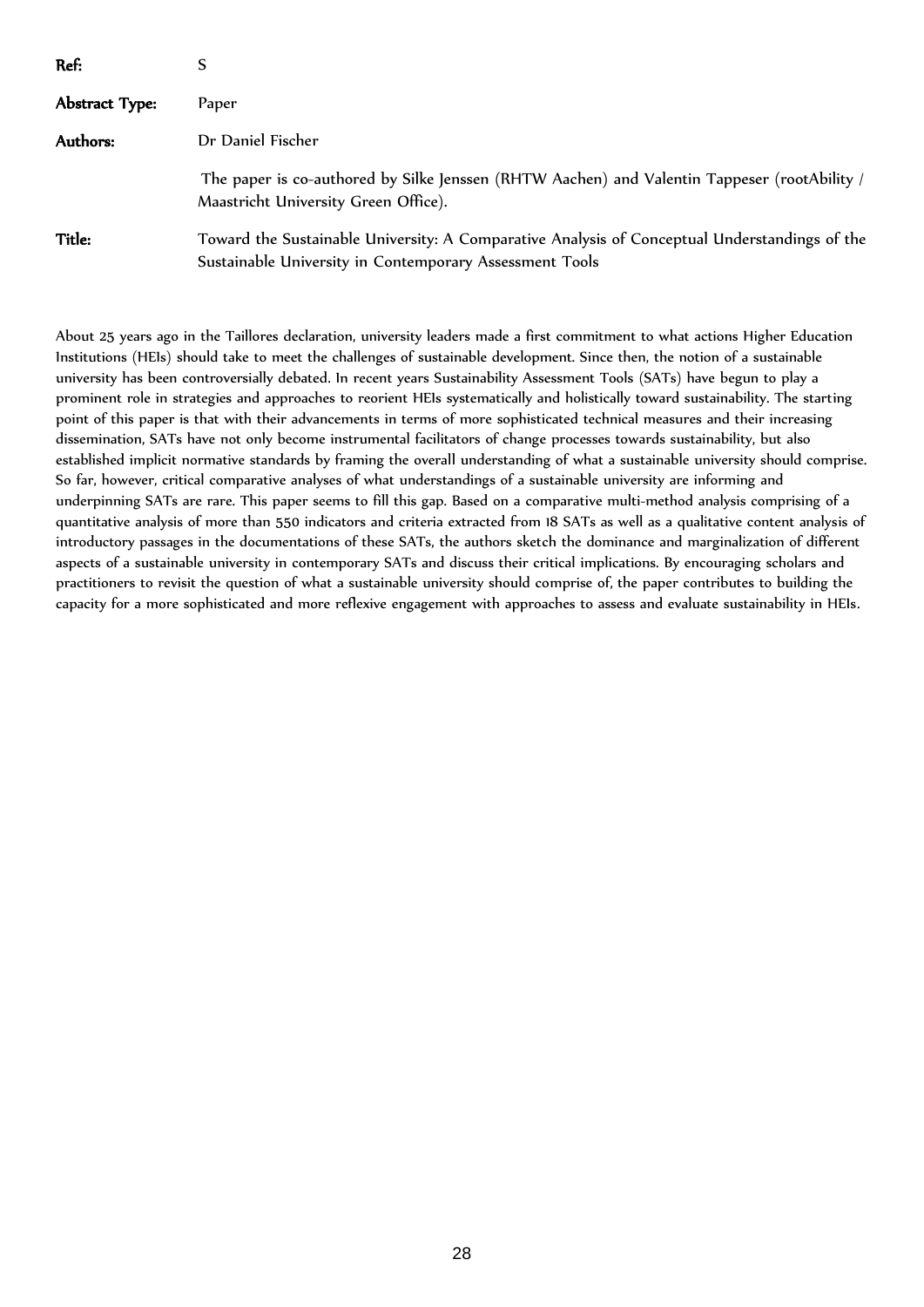| Ref:           |                                                                                                                                      |
|----------------|--------------------------------------------------------------------------------------------------------------------------------------|
| Abstract Type: | Paper                                                                                                                                |
| Authors:       | Dr Adriana Consorte-McCrea & Peter Rands                                                                                             |
| Title:         | Mapping the Future: the search for alignment between curriculum and the university's<br>Education for Sustainable Futures objectives |

Canterbury Christ Church University Strategic Plan (2011-2015) is committed to developing students' understanding of the challenges to our common future and the need for sustainable development of communities, economies, and our environment. As stated by the QAA's guidance "there are many ways in which this may be achieved" and delivery should not be prescriptive. Amongst its outcomes our Strategic Plan proposes that "significant enhancement of the curriculum to support the principles of Education for Sustainable Futures (ESF) will prepare students for their future by introducing them to new mind sets and strategies, and will prepare them for a participatory democracy." The reference to curriculum constitutes not only education through the formal credit bearing programmes and certificates, but also the 'informal curriculum' (involving a wide range of extra-curricular activities) and the 'campus curriculum'. The strategic plan also recognises that students should be partners in the development of their sustainability literacy and it recognises the need to ensure our academic and professional services staffs are well informed and able to facilitate the embedding of sustainability as appropriate into the formal, informal and campus curricula.

One of the targets defined by the university's Education for Sustainable Futures Policy to help the university meet its aims has been to build a baseline audit of ESF. During this presentation I will explore the key points that emerged from a review carried out on mapping exercises by several HE and FE institutions and present the developmental process of our mapping strategy to date, in line with our new Framework (2015-2020). In doing so I will discuss issues encountered when seeking to tailor the exercise to our own needs, navigating through top/down and bottom up strategies, interdisciplinary methodological barriers, and an underlying concern to avoid a focus on accountability in favour of a positive, support driven, and inspirational approach. Audits and mapping exercises have been used to address a wide range of ESF issues, such as staff familiarity with sustainability in university's strategic plan; understanding of ESF concepts; knowledge of Global Issues; student experience and sustainable development literacy; use of ESF pedagogies; personal choices in effecting change; partnership working; barriers to change; familiarity with sustainability centres/support available at University; willingness to attend ESF staff development/training. Such exercises have met with varied opportunities, and with difficulties concerning the great diversity in the way in which sustainability is understood by individuals; narrow understanding of ESF amongst curriculum leaders; inaccurate data regarding student engagement; lack of clear description or visibility of ESF content within modules; and inconsistency in addressing ESF in curriculum due to a lack of clarity regarding strategic objectives, as well as organisational obstacles, including time and staffing constraints.

Overall, mapping provides opportunities to identify areas in need of support in relation to ESF professional development, and developments in the formal, informal and campus curriculum. Above all, it can assist the alignment of the curriculum with the university's strategic objectives, helping to develop awareness of sustainability related policies, initiatives and support network amongst the academic body.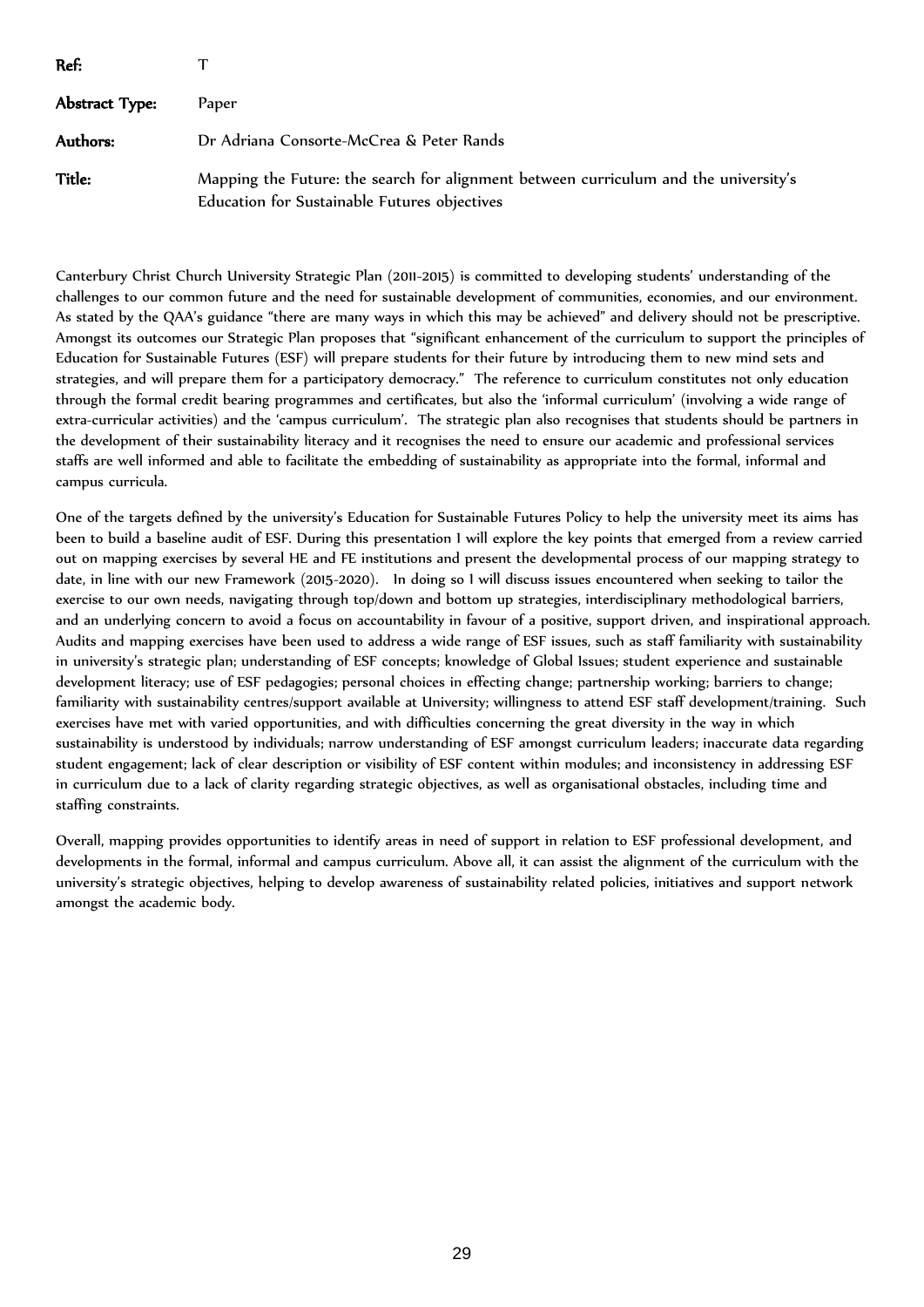### Roundtable Presentations Index:

### Plymouth Plaza - Roundtable Presentations - (9.55 - 10.55)

| <b>Ref</b>   | <b>Name</b>                                 | <b>Title</b>                                                                                                                                                                      |
|--------------|---------------------------------------------|-----------------------------------------------------------------------------------------------------------------------------------------------------------------------------------|
| 1            | Paul Murray                                 | Self-leadership: Self-leadership and sustainability: a marriage made in heaven?                                                                                                   |
| $\mathbf{2}$ | Valerie Huggins & John Siraj-<br>Blatchford | Effective Pedagogy in early Childhood and Early Childhood Education                                                                                                               |
| 3.           | Paul Warwick                                | Towards a pedagogy of love - lessons learnt from a participatory education for sustainable development initiative                                                                 |
| 4            | Hugh Conway                                 | Are we walking the talk? Researching students' experiences of an undergraduate sustainability module                                                                              |
| 5            | Lynne Wyness                                | Different Languages, Shared Goals? Exploring the Potential for Merged Pedagogies in Enterprise Education and<br>Sustainability Education                                          |
| 6            | Helen Bowstead                              | Developing a critical stance through assessed group work.                                                                                                                         |
| 7            | Penny Price                                 | How can ESD influence Public Sociology and the learning experience of Social Science students as global<br>citizens? An evaluation of an ideological shift in learning paradigms. |
| 8            | Anne Bentley                                | Sustaining the self through healing the social. Community initiatives to increase compassion for self and others<br>through everyday encounters                                   |
| 9            | Michelle Virgo                              | The Role of Group Facilitation in Collaborative Social Pedagogy for Deliberate Social Transformations Toward<br>Global Sustainability                                             |
| 10           | Christie Pritchard                          | It looks like my gran's house - an exploration of 'thing power'                                                                                                                   |
| n            | Denise Summers                              | Education for Sustainable Development in Initial Teacher Education: From Compliance to Commitment - Sowing<br>the Seeds of Change                                                 |
| 12           | Jane Grose                                  | Education for Sustainability in Higher Education Conference - Achievements and prospects                                                                                          |
| 13           | Janet Richardson                            | Designing for sustainability in Nursing Curricula                                                                                                                                 |
| 14           | <b>Stacey DeAmicis</b>                      | The Art of Science Communication                                                                                                                                                  |
| 15           | Rory Shand                                  | Opportunities and barriers in innovating Education for Sustainable Development: An early career academic's<br>view                                                                |
| 16           | Andy Whiteford                              | Moving towards transformation in teaching and learning $-$ a case study                                                                                                           |
| 17           | Caroline Mikhail                            | Plymouth Growing Futures - ESD in motion                                                                                                                                          |
| 18           | Simon Bradbury                              | Making transformative learning spaces happen, a case study of student participation                                                                                               |
| 19           | Glen Crust/Helen Hicks                      | Healthy graduates, healthy communities, healthy society, healthy planet                                                                                                           |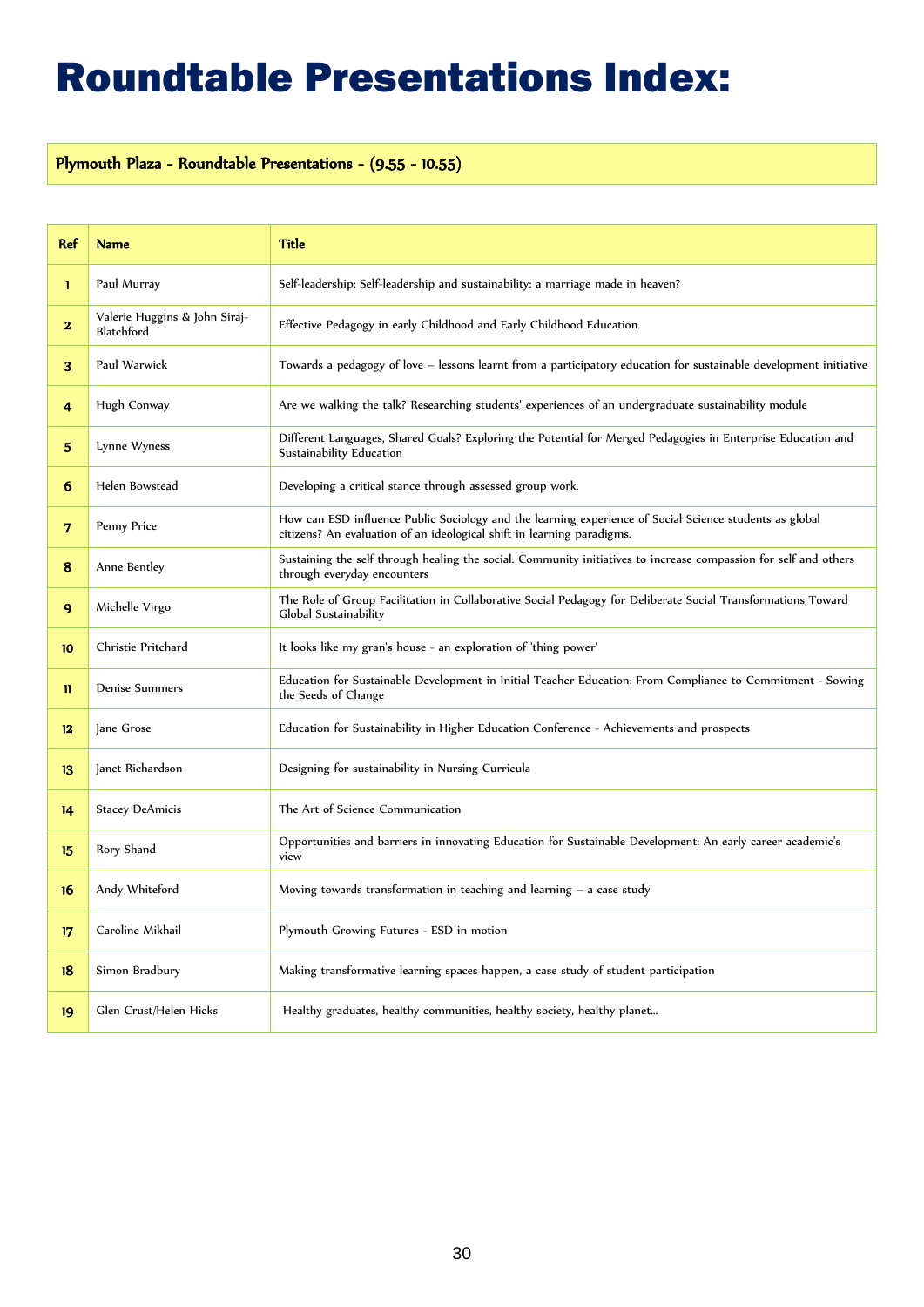### ESD in Practice - Plaza Roundtable Presentations - (13.50 - 14.50)

| <b>Ref</b> | <b>Name</b>                | Title                                                                                                                                                                              |
|------------|----------------------------|------------------------------------------------------------------------------------------------------------------------------------------------------------------------------------|
| 20         | Alison Greig               | Sustainability Skills - Where can 1 find them? How do 1 know?                                                                                                                      |
| 21         | Stephen Scoffham           | The Futures Initiative at Canterbury Christ Church University                                                                                                                      |
| 22         | Peter Vujakovic            | Out and about and upside down: A 'green infrastructure' approach to creative critical learning beyond the<br>classroom                                                             |
| 23         |                            |                                                                                                                                                                                    |
| 24         |                            |                                                                                                                                                                                    |
| 25         | Zoe Robinson               | Student experiences and learning from involvement in the 'Sustainable Student Bungalow': Implications for<br>supporting the development of future change agents                    |
| 26         |                            |                                                                                                                                                                                    |
| 27         | Valeria Vargas             | Towards "Responsible Futures": A participatory and collaborative approach                                                                                                          |
| 28         | Quinn Runkle               | Embedding sustainability in healthcare through ESD in the curriculum                                                                                                               |
| 29         | Helen Puntha               | From superfood to supra-food: a whole-institution approach to enabling sustainability literacy                                                                                     |
| 30         | Aikaterini Kosta           | Exploring the response of postgraduates to university sustainability                                                                                                               |
| 31         | James Norman               | Storytelling and the importance of creative communication in discussing sustainabilitya presentation through<br>the medium of children's picture books                             |
| 32         | Antony Johnston            | Curriculum development towards a sustainable university                                                                                                                            |
| 33         | Georgina Gough             | Collaborative Approaches to Embedding Sustainability across the Curriculum                                                                                                         |
| 34         | Chris Willmore             | Reflective action: forging links between student informal activity and curriculum learning for sustainability                                                                      |
| 35         | John Hudson                | Evolving Visual Communication Curriculum                                                                                                                                           |
| 36         | Anne Zimmerman/Karl Herweg | Integrative Training in Inter- and Transdisciplinary Research Settings                                                                                                             |
| 37         | Paul Ofei-Manu             | Quality Education for Sustainable Development: Framing Perspectives on post-DESD/post-2015 Education by<br>Integrating Education for Sustainable Development and Quality Education |
| 38         | Kim Croasdale              | Dissertations for Good                                                                                                                                                             |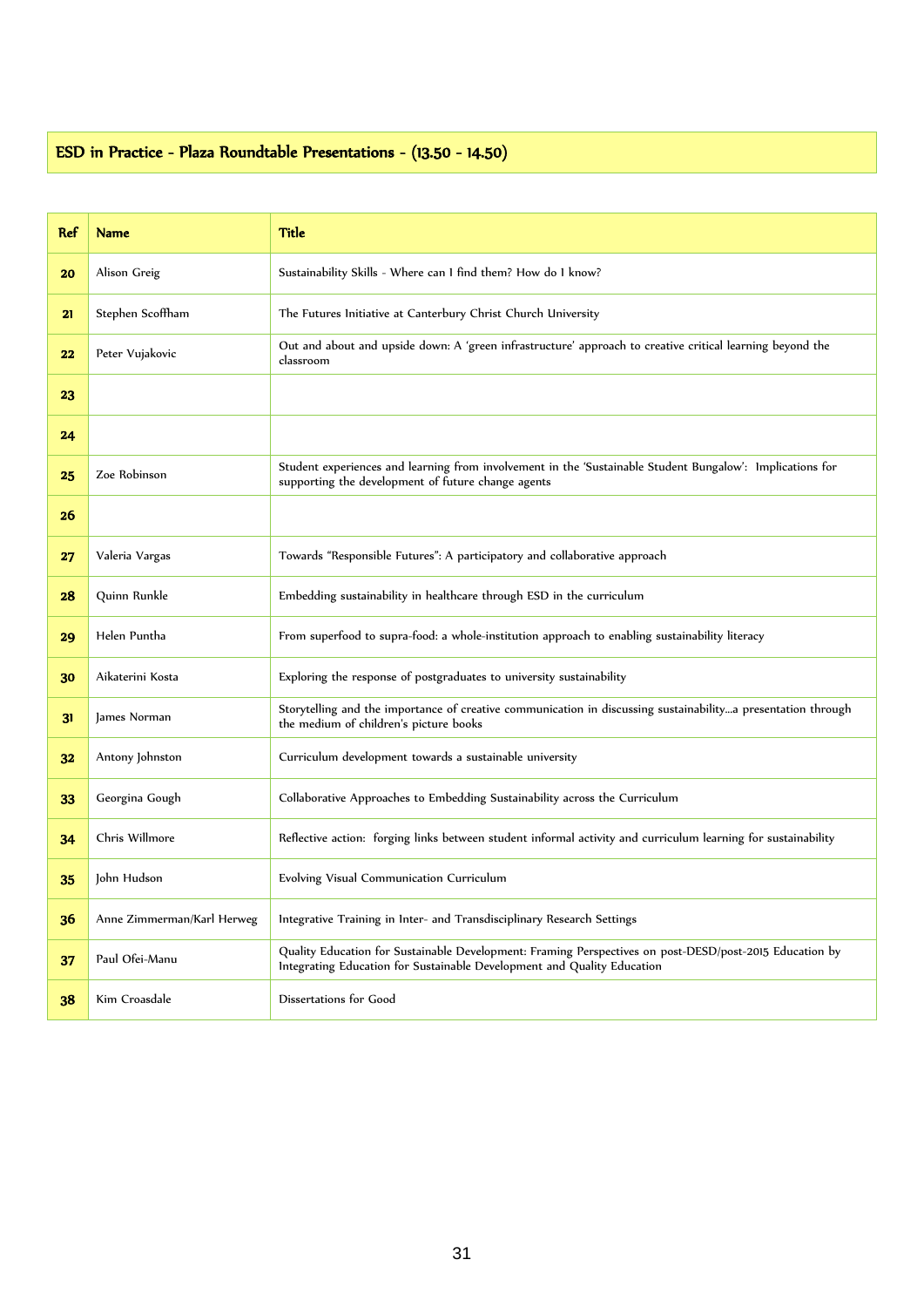| Ref:           |                                                                                 |
|----------------|---------------------------------------------------------------------------------|
| Abstract Type: | Roundtable (Plymouth Plaza)                                                     |
| Authors:       | Paul Murray                                                                     |
| Title:         | Self-leadership: Self-leadership and sustainability: a marriage made in heaven? |

Self leadership is typically defined as a process of self-development that equips us to orientate our own thoughts, intentions and behaviours towards positive or desired change. Given that sustainability is ultimately an agenda for change, the possible potential for self leadership to help individuals promote a better future cannot be overlooked. This paper examines research and development work undertaken at Plymouth University that has been exposing academics, students and business professionals to aspects of self-leadership. The paper analyses core self-leadership theory and its application to education for sustainability through the lens of 'Self-leadership for Sustainability' training sessions delivered within and outside Plymouth University. The training activities are analysed in the context of their historical development, the impact of training participants and the trajectory of the training initiative, particularly towards the promotional of personal and professional resilience in times of challenge and change.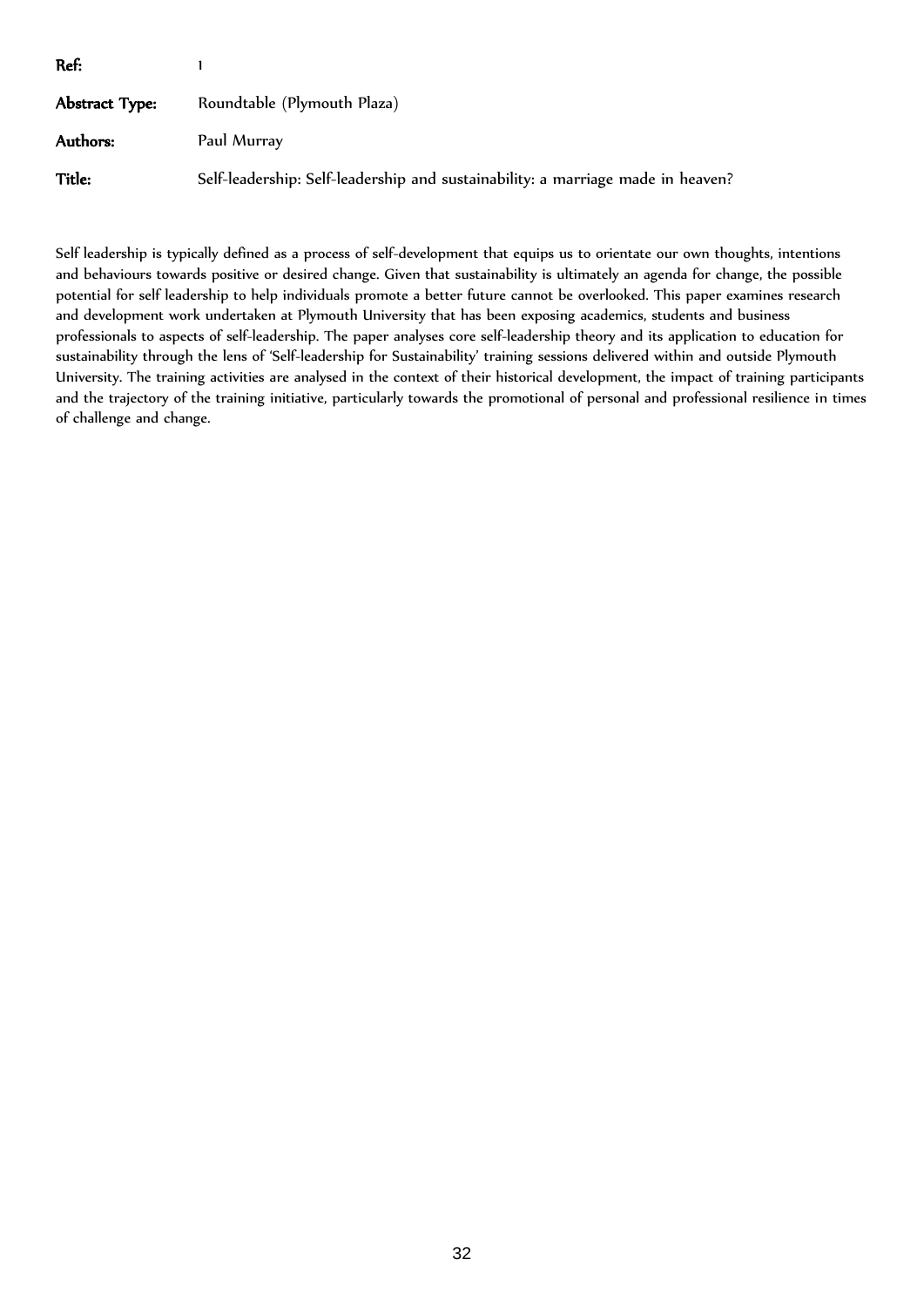| Ref:           |                                                                     |
|----------------|---------------------------------------------------------------------|
| Abstract Type: | Roundtable (Plymouth Plaza)                                         |
| Authors:       | Valerie Huggins & Professor John Siraj-Blatchford                   |
| Title:         | Effective Pedagogy in early Childhood and Early Childhood Education |

All children have the right to education, and research from longitudinal studies and from neuroscience has shown that it is in the early years that children have the greatest capacity to learn. It is also in early childhood that the foundations of many of our fundamental attitudes and values are first put into place. Of even more fundamental significance it should be recognised that ESD is all about the securing the future, and it is young children who have the greatest stake as citizens in that future. Research has shown that young children have the capacity to be active promoters of sustainability in their communities when they have relevant taught experiences in their educational settings.

This project has been primarily concerned to develop the ESD curricula and pedagogic practices of teacher's in initial training. We will report here on the teacher education pedagogy applied to improve student learning, and in our development and evaluation of a research-based, practical model of early professional learning (EPL). The paper reports on an inquiry-based intervention project involving a cohort of students who commenced a Primary and Early Years PGCE course in the South West of England in September 2014.

The study applies two new OMEP instruments developed for international collaborative research:

1. A survey instrument identifying the perceptions and attitudes of early childhood educators towards education for sustainable development.

2. Environment Rating Scale for Education for Sustainable Development (ERS-SDEC).This is an ESD curriculum evaluation tool: http://www.worldomep.org/en/esd-scale-for-teachers/

The student's knowledge and understanding of ESD was self-audited at the start of the course, they undertook self-study and they were provided with support to develop this knowledge. They then evaluated the ESD provision in their placement settings and interviewed the teachers to identify their perceptions and attitudes towards ESD, and their findings were collated for collaborative seminar analysis. Lectures and online materials are supported them in planning and leading activities to promote ESD with young children on their subsequent placements. Their perceptions, attitudes and practices will be audited again at the end of their course to gain comparative data. This presentation will analyse and discuss the key issues that have arisen during the first part of the project and suggest ideas for developing approaches to ESD in teacher education courses.

Notes: The project has been developed within the framework of UNESCO Global Action Programme (GAP): Priority Action Area: PAA3. Building capacities of educators and trainers for the effective delivery of ESD (in Early Childhood)

Professor Siraj-Blatchford will chair the early childhood workshop at the UN Decade of ESD Conference in Nagoya in November 2014.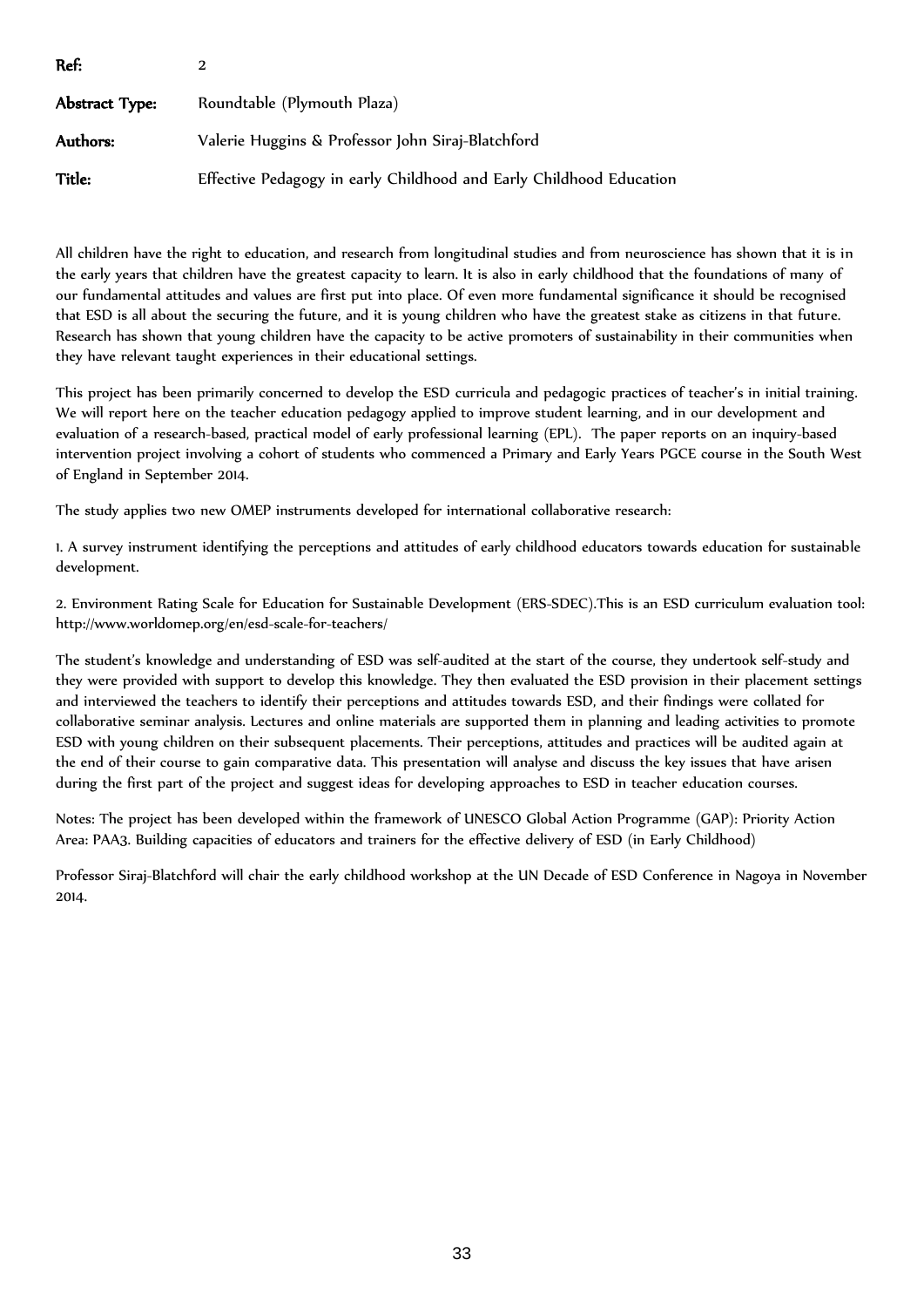| Ref:           |                                                                                                                      |
|----------------|----------------------------------------------------------------------------------------------------------------------|
| Abstract Type: | Roundtable (Plymouth Plaza)                                                                                          |
| Authors:       | Dr Paul Warwick                                                                                                      |
| Title:         | Towards a pedagogy of love – lessons learnt from a participatory education for sustainable<br>development initiative |

This paper explores the development of pre-figurative educational practice whereby university students learn sustainability education through leading positive change in their communities. The Future Leaders programme explores the interface between Education for Sustainable Development, Active Citizenship Education and Leadership Education and consists of the following three inter-connected elements:

1. Students voicing their community living concerns

2. Open space for dialogue and enquiry – critically considering issues from different perspectives.

3. Collaborative leadership action

Adopting a participatory and dialogic pedagogy this innovation has encountered students as being interested not only in encountering narratives of hope but in collaboratively creating their own through direct action as sustainable citizens.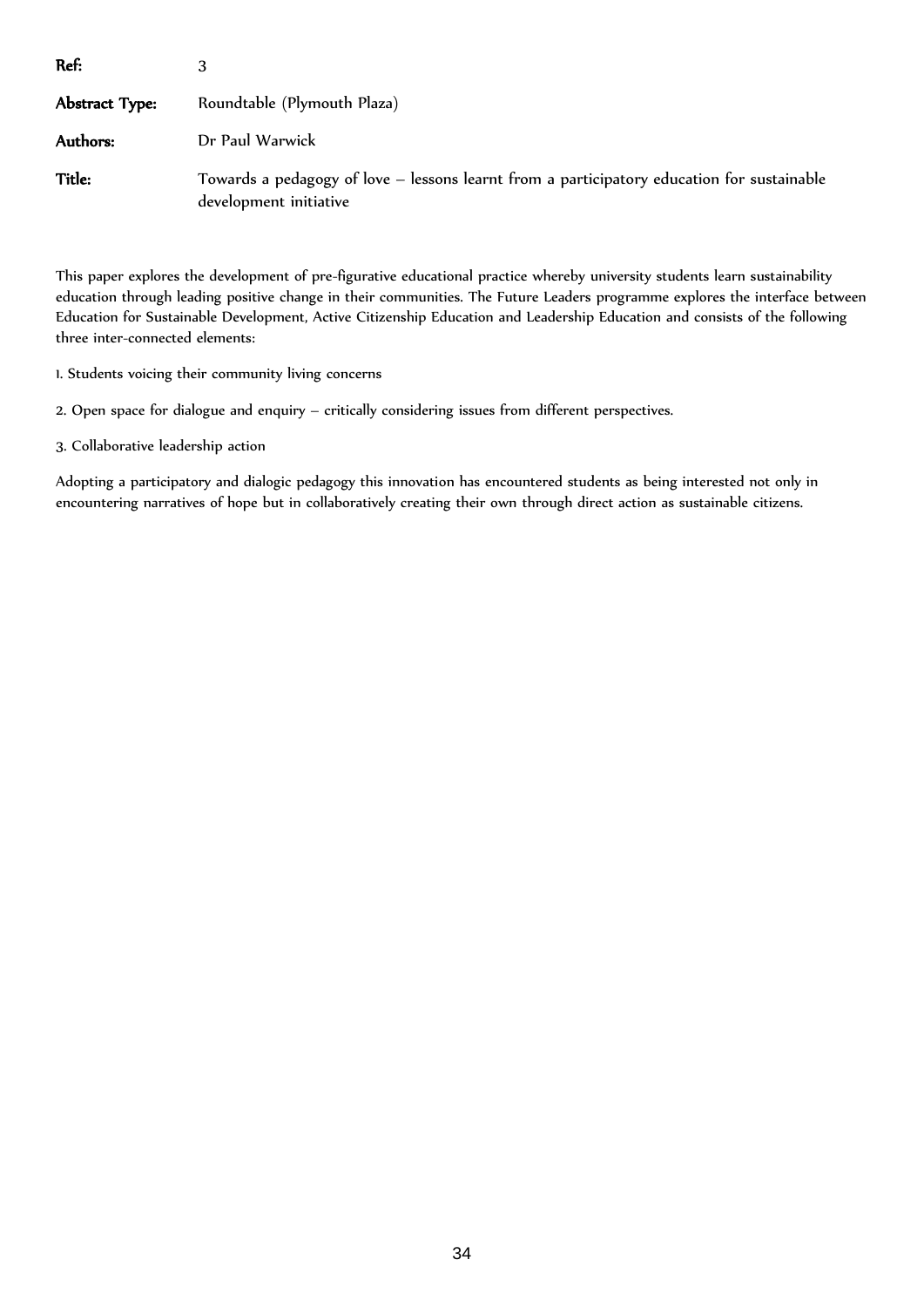| Ref:           |                                                                                                         |
|----------------|---------------------------------------------------------------------------------------------------------|
| Abstract Type: | Roundtable (Plymouth Plaza)                                                                             |
| Authors:       | Hugh Conway, Paul Warwick & Lynne Wyness                                                                |
| Title:         | Are we walking the talk? Researching students' experiences of an undergraduate sustainability<br>module |

Increasingly it is being recognised that the objectives of Education for Sustainable Development (ESD) require a constructively aligned pedagogy that is interdisciplinary, deliberative, and active (UNESCO 2012, QAA 2014). This is in order for Higher Education to effectively contribute to the development of graduates equipped with the critical and creative competencies to be resilient and innovative in the face of pressing issues of global crisis, the extent of which transcend international boundaries and stretch across generational periods of time.

Within Plymouth Business School (PBS), we are responding to this call for innovation and reform through a variety of teaching initiatives, but what is currently lacking is a deeper understanding of how this is working from the students' perspectives. This paper reflects upon research conducted in partnership with the Centre for Sustainable Futures into a new Year 2 optional module in PBS using an action research /lesson study approach. The research sought to understand students' experiences of learning through this module more deeply and to identify where improvements needed to be made.

The results demonstrate that students responded positively to this form of cross-curricular, multi-disciplinary teaching in which a range of teaching methods was used, and we will share the significant insight gained from the students' voices. General points of interest will be raised for colleagues seeking to effectively provide a more participatory approach to ESD, and we anticipate that the lessons learnt will inform a teaching practice that fully engages the students in their own learning, with applications in a broad scope of business studies.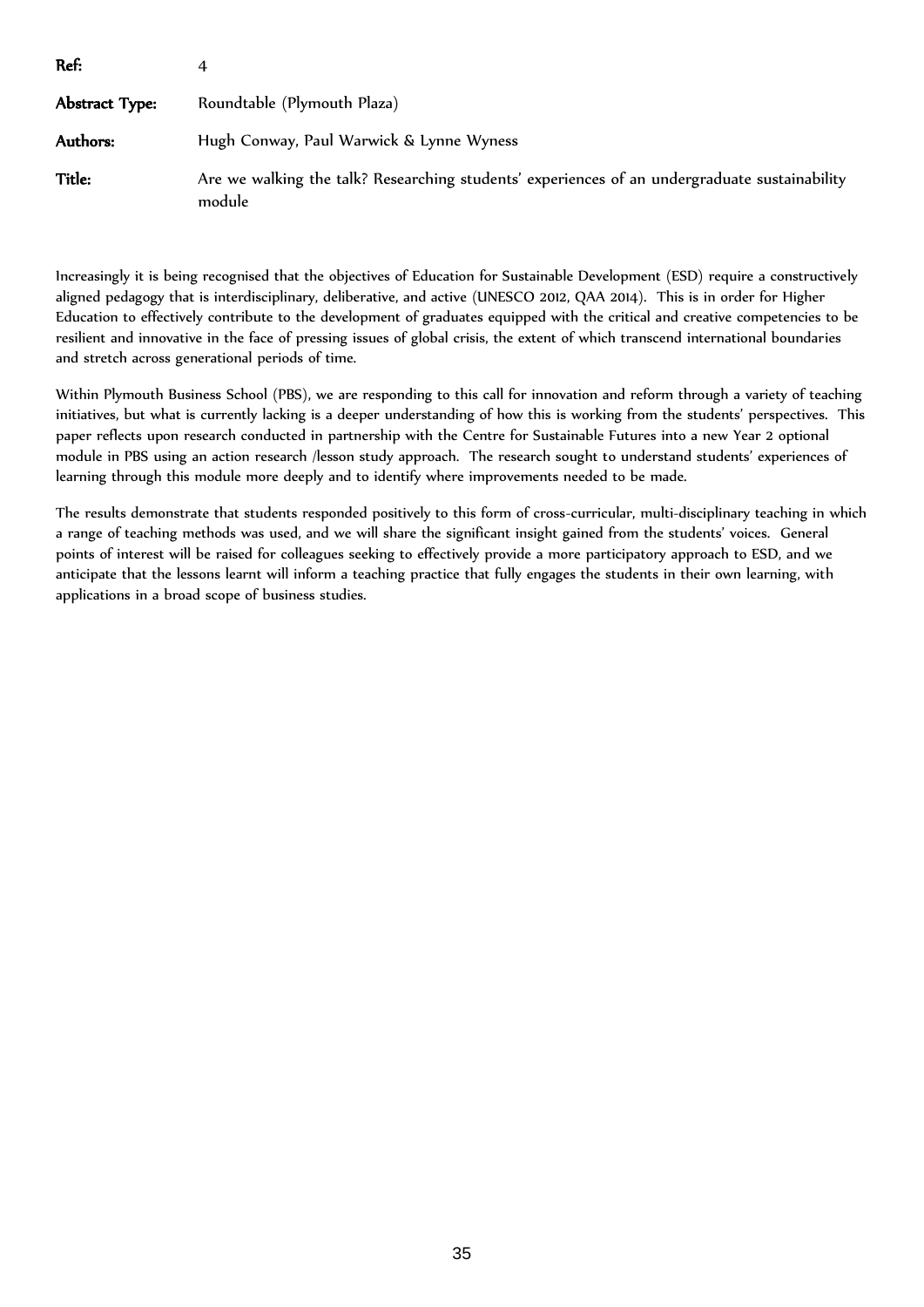| Ref:           |                                                                                                                                          |
|----------------|------------------------------------------------------------------------------------------------------------------------------------------|
| Abstract Type: | Roundtable (Plymouth Plaza)                                                                                                              |
| Authors:       | Dr Lynne Wyness                                                                                                                          |
| Title:         | Different Languages, Shared Goals? Exploring the Potential for Merged Pedagogies in Enterprise<br>Education and Sustainability Education |

The development of innovative and creative pedagogies that push the boundaries of current educational practice in Higher Education (HE) will be imperative in the transition to a more sustainable future. It is vital both to engage future business leaders and entrepreneurs in tackling the most pressing environmental and social challenges in the 21st century, and to equip sustainability leaders with the entrepreneurial mind-set and skills necessary to bring about rapid step change. Tentative conversations in the sector are emerging around the opportunities that the two fields of EE and ESD present each other (HEA seminar, Bristol, January 2014) but to date, minimal academic research has been produced that examines the pedagogical nexus and potential between both fields.

The research project aims to identify and examine the synergies between Enterprise Education (EE) and Sustainability Education (ESD) and to evaluate the potential for a merged pedagogical approach at Plymouth University, critically informed by best practice in both fields. The intentional conflation of these two distinct pedagogies aims to strengthen students' acquisition of the skills, knowledge, and attitudes (including values and dispositions) that will be essential for the creation of a more sustainable and socially just future. The project employs a range of qualitative research methods and emphasises shared learning and co-construction within the research team.

This paper will present an overview of the interim findings from the literature mapping and Higher Education Institute survey to both Enterprise Educators and Sustainability Educators from around the country. Highlights will include the synergies between the two disciplines of EE and ESD and the potential for best practice from Enterprise Education to inform ESD, particularly from the perspective of creativity, identity formation, and the innovation process.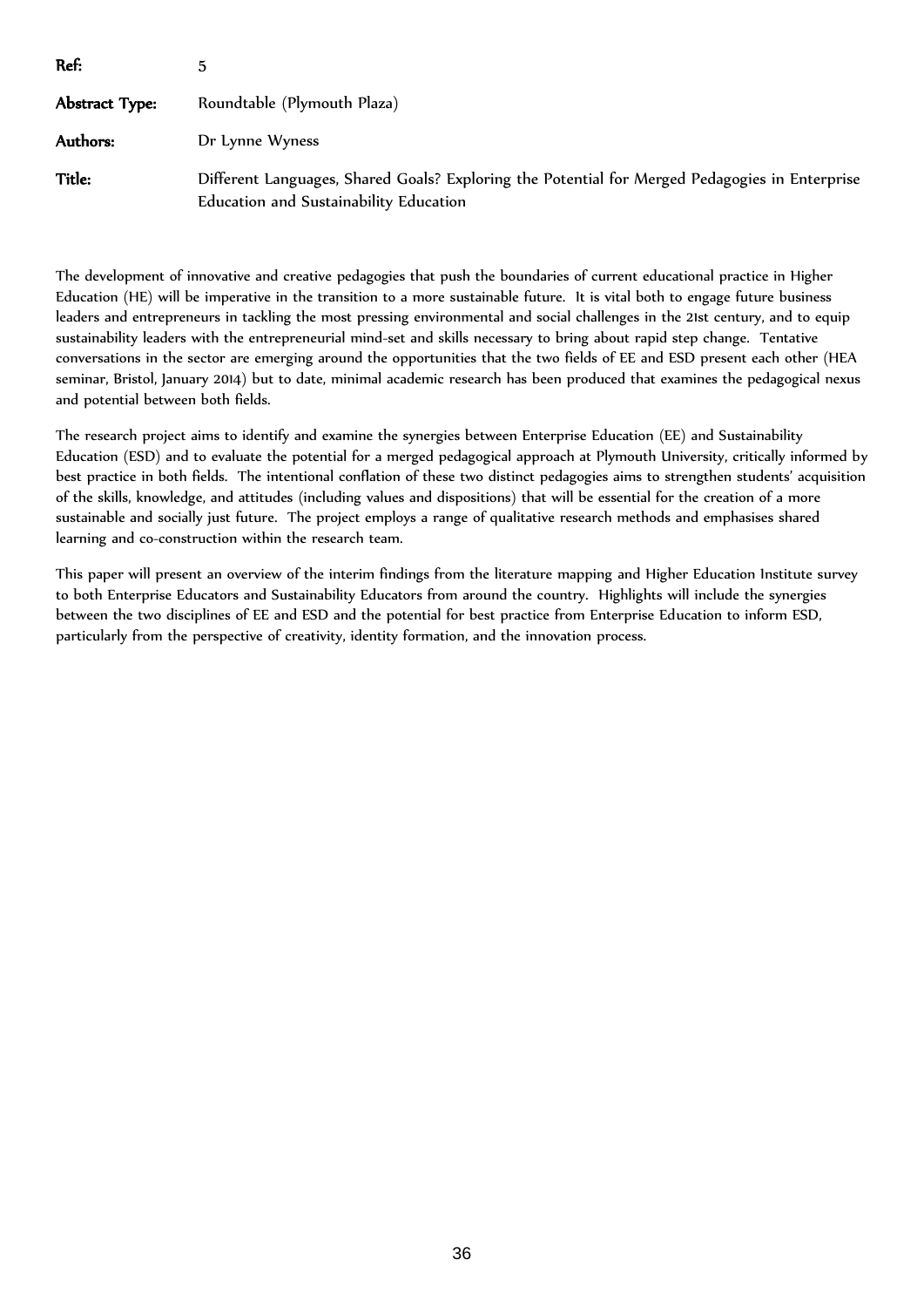| Ref:           | b                                                        |
|----------------|----------------------------------------------------------|
| Abstract Type: | Roundtable (Plymouth Plaza)                              |
| Authors:       | Helen Bowstead                                           |
| Title:         | Developing a critical stance through assessed group work |

Group work has the potential measurably to improve student engagement, performance, marks and retention and usually succeeds in achieving this potential' (Gibbs 2010:1). However, successfully implementing and assessing a piece of group work is fraught with challenges, particularly when the students do not share a common language and/or cultural background. Drawing on the work of Ian Cook (followthethings.com) and the Centre for Sustainable Futures, this presentation will demonstrate how, through an assessed group presentation, second year international students studying an elective module in English for Academic Purposes have been encouraged to engage with sustainability issues relating to the products they use every day. Giving students the opportunity to share their (often first hand) experiences of the social, environmental and economic impacts of the products they use has succeeded in developing critical thinking skills and in raising awareness of the importance of understanding global perspectives on issues relating to sustainability. The presentation will also explore the potential for this kind of assessed work to 'rebalance' the sometimes unequal power relations that may be played out in cohorts which include non-native English speakers and students from diverse educational and cultural backgrounds.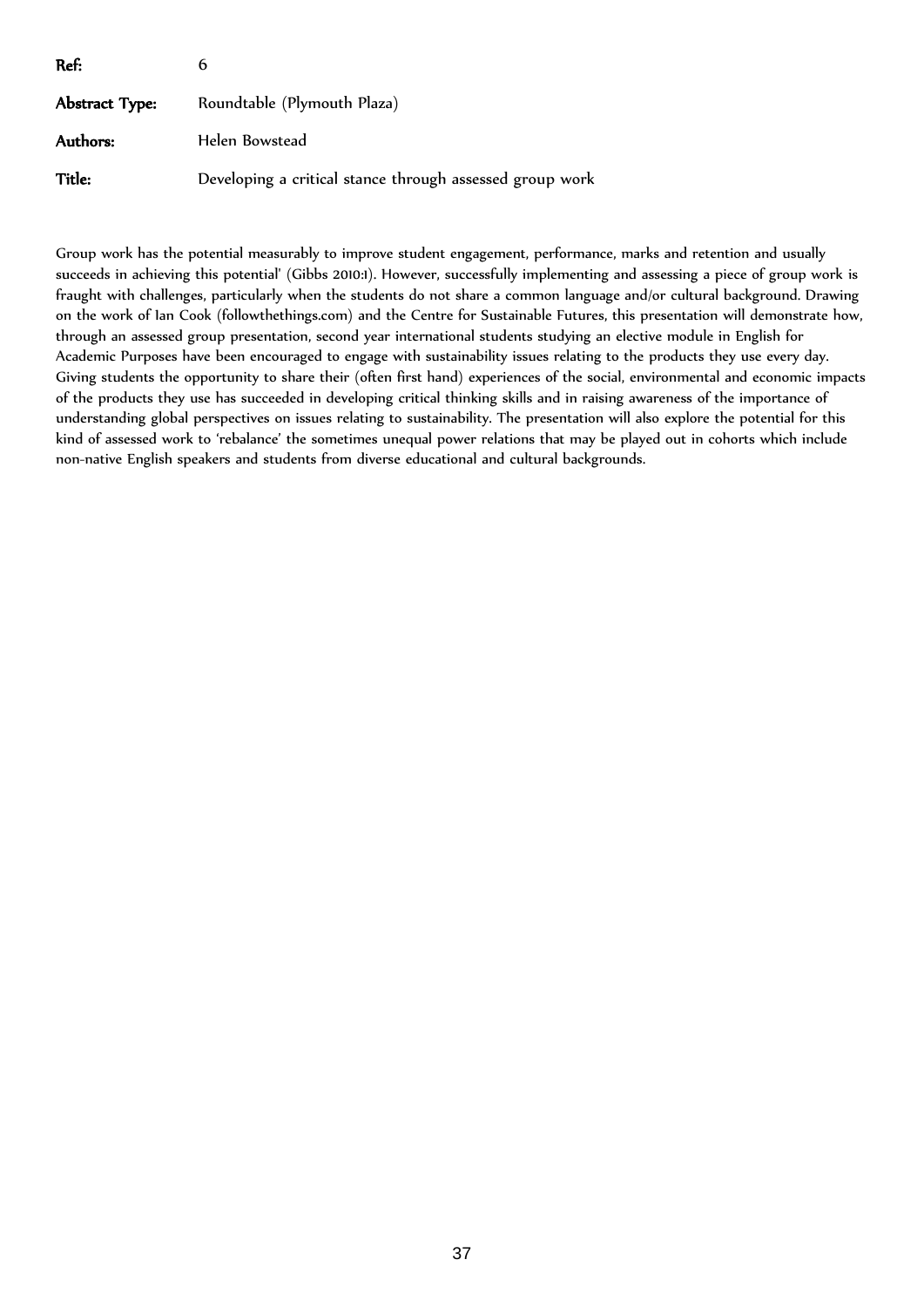| Ref:           |                                                                                                                                                                                   |
|----------------|-----------------------------------------------------------------------------------------------------------------------------------------------------------------------------------|
| Abstract Type: | Roundtable (Plymouth Plaza)                                                                                                                                                       |
| Authors:       | Penny Price and Roger Higman, with Alison Anderson and Sheena Asthana, Sociology, School of<br>Government, Plymouth University                                                    |
| Title:         | How can ESD influence Public Sociology and the learning experience of Social Science students<br>as global citizens? An evaluation of an ideological shift in learning paradigms. |

The development of ESD in HE teaching is pivotal to the current debates surrounding the public value of Sociology and Social Science as a whole, given the relevance of these disciplines to the intractable problems facing humanity in the twenty-first century. This paper focuses on how a change in learning paradigm has influenced student critical understanding of sustainability and globality, and through reflexivity, question their own everyday lives and the lived experiences of others; how global concerns impact at the local community level; and their own value-base and engagement as global citizens.

Teaching about sustainable development has been embedded in the Sociology undergraduate degree programme at Plymouth University for over a decade, taught in the 'traditional' way. With the introduction of a new first year course, 'One Planet: Society and Sustainability', we sought to involve the student in a new learning experience, from one that is learning about society and sustainability to one that actively engages them in sustainable education itself.

The course initially pursues a critical interpretive approach with an issues based prescribed curriculum – centred on the interplay between the 3 pillars of sustainability (social, economic and environmental) with discussion of competing perspectives; the development of global inequities and their future alternatives; the role of knowledge and power in science, media and citizenship; and in terms of policy coherence and implications. Given this student knowledge-base, the course then shifts to a more participatory approach of problem-solving based on situated learning drawing upon real-world case study evidence. Student groups independently identify their own topics to investigate as action research, focussing on a local issue at community level or how a global concern is experienced in a specific place or by a community. The student groups each produce a report that engages the pillars of sustainability, is futures-oriented with the inclusion of alternative pathways to pursue along with realistic policy recommendations, and one that reflects on the ethical values involved, including their own. In this task over 6 weeks, the students are facilitated and supported by academics working in collaboration with professionals and local communities as appropriate.

An evaluation of this pedagogic change in student learning experience and the use of ESD has sought to investigate not only the actual student perception of this process but also the 'deeper learning' involved in such action research and experiential learning, and the longer term ramifications for potential behavioural change, given increased levels of awareness of and engagement in matters of sustainability, in their own everyday lives, present and future, as university students, public social scientists and global citizens.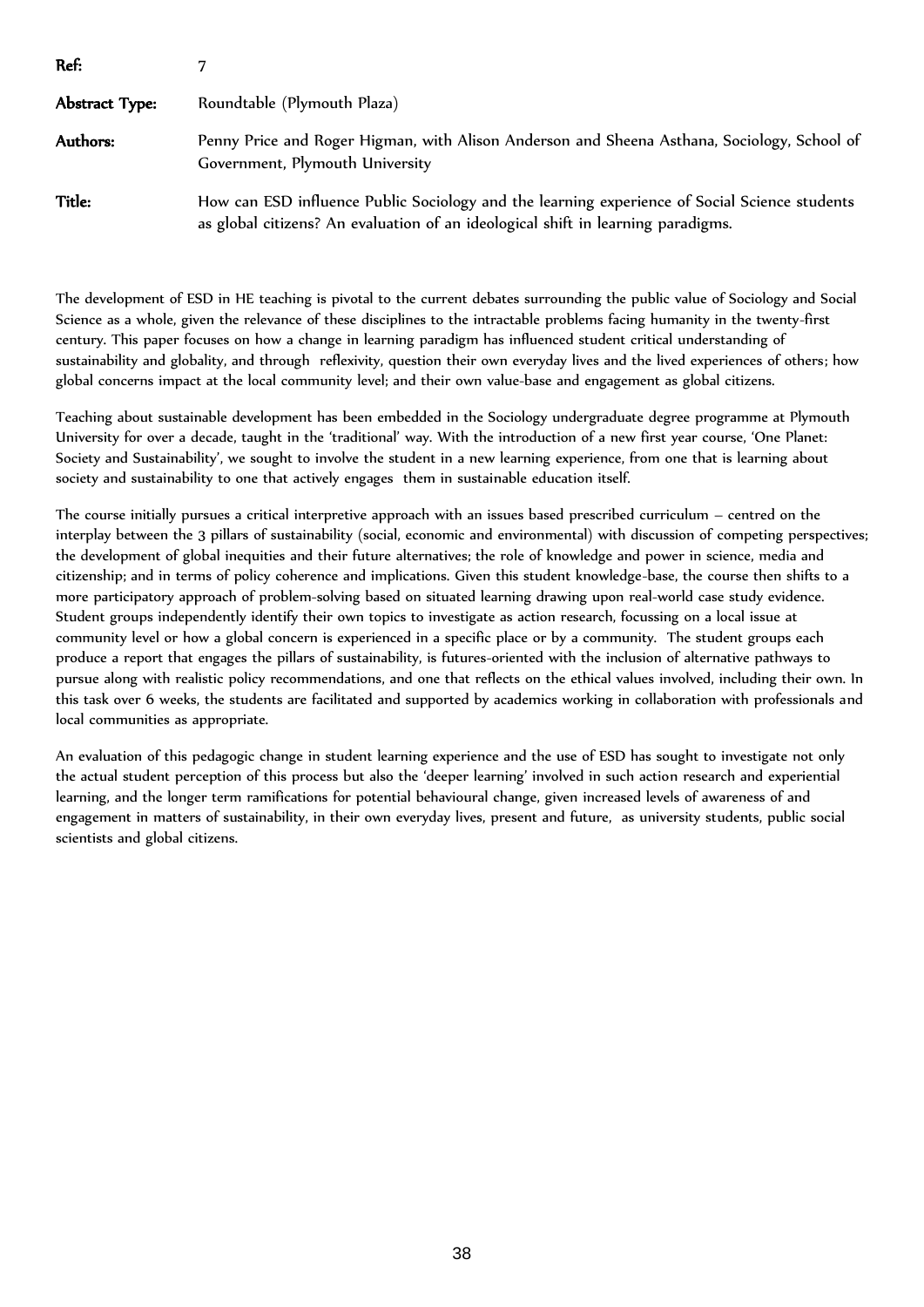| Ref:           |                                                                                                                                                 |  |
|----------------|-------------------------------------------------------------------------------------------------------------------------------------------------|--|
| Abstract Type: | Roundtable (Plymouth Plaza)                                                                                                                     |  |
| Authors:       | Anne Bentley                                                                                                                                    |  |
| Title:         | Sustaining the self through healing the social. Community initiatives to increase compassion for<br>self and others through everyday encounters |  |

Student mental health is a growing cause for national concern. Reports indicate a growing rise in mental health problems in students in a context of declining community and institutional mental health services (Huffington Post, 2013; The Guardian, 2014).

Plymouth University Student Counselling and Personal Development Service experienced a rise in the number of students seeking help. In 2011-12, 840 students were seen. In 2013-14 the number rose to 1048. At peak points of the last academic year, students waited up to eight weeks for an initial appointment.

The impact of mental health issues and academic attainment is under-researched. A report published by the University of Cambridge (2000) found that social and psychological factors had a negative effect on academic outcome. Eisenberg, Goldberstein and Hunt's (2009) research with American students concluded that, 'depression, anxiety, and eating disorders are significantly associated with academic outcomes among college students.' Their conclusions suggest that interventions to address student mental health have the potential to retain students and the enhance the financial sustainability of a university.

Sustainable development entails 'ensuring a better quality of life for everyone' (The UK Government, 2005) and there is evidence to link mental wellbeing with environmentally responsible behaviour (Mental Health Foundation, 2011).

This paper looks at the innovations created by Plymouth University Student Counselling Service to refocus healing and therapy as a community concern.

Environmental responsibility should incorporate a 'psycho- social' dimension entailing a responsibility to enhance psychological wellbeing. 'Psycho-social' environmental awareness can help create a social climate that promotes individual resilience and compassion for self and others. Brown and Kasser (2005) found a link between positive mental health and environmentally responsible behaviour which supports the notion that sustainable community behaviours involve the interconnectedness of internal qualities and external behaviours.

Wyness (2013) argues that, 'the sustainable community will necessarily entail the participation of active citizens, working together to initiate and maintain community projects'. By engaging students and other communities, to become 'active' in the enhancement, creation and promotion of wellbeing through innovative projects, a climate of increased compassion can be developed to enhance sustainability-focused citizenship. Wals (cited in Wyness, 2013) argues that, 'learning in the context of sustainability requires "hybridity" and synergy between multiple actors in society and the blurring of formal, non-formal and informal education.' Through projects involving both intergenerational encounters and the empowering of students as 'agents of compassion', the Student Counselling and Personal Development Service seeks to trouble fixed notions of 'therapist' and 'client' and posit an understanding that therapy can be embedded within 'compassionate encounters' in the wider university community. This offers additional opportunities for healing outside of the traditional, formal therapy setting and situates healing within the wider community as well as the consulting room.

These innovations have the potential to increase students' resilience, encourage 'active' citizenship and develop critical 'prosustainability' skills of empathy, compassion and communication. The intergenerational aspect provides opportunities for mutual learning and cultural enrichment. These initiatives may create new social capital, maximize our human potential and create a more sustainable university.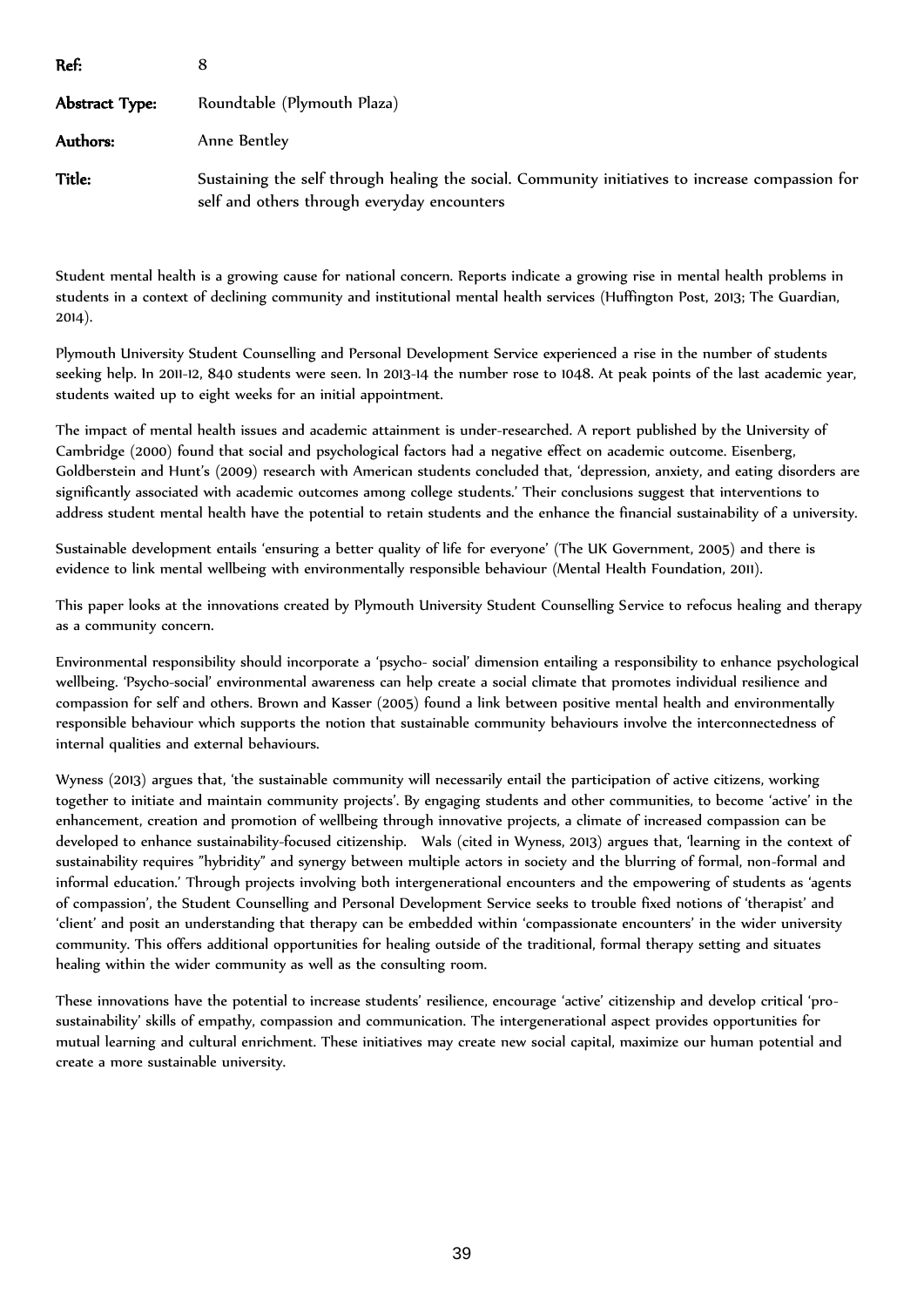| Ref:                     | 9                                                                                                                                     |  |
|--------------------------|---------------------------------------------------------------------------------------------------------------------------------------|--|
| Abstract Type:           | Roundtable (Plymouth Plaza)                                                                                                           |  |
| Authors:                 | Michelle Virgo <sup>(1)</sup> , Enrico Wensing <sup>(2)</sup> and Victoria Hurth <sup>(1)</sup>                                       |  |
| 'Plymouth University, UK |                                                                                                                                       |  |
|                          | <sup>2</sup> George Mason University, USA                                                                                             |  |
|                          | $3$ US NSF grant #1355914                                                                                                             |  |
| Title:                   | The Role of Group Facilitation in Collaborative Social Pedagogy for Deliberate Social<br>Transformations Toward Global Sustainability |  |

We report here on the course Collaborative Leadership for Sustainability that is in its second year of development at Plymouth University. Variations of the course are being run concurrently this year with young Inuit students in Arviat, Nunavut and Rigolet, Nunatsiavut and community members affected by the incinerator development in North Plymouth (subject to funding being confirmed). It is our contention that the behavioural, social and political changes that are required for sustainability necessitate the development of a specific set of interpersonal and intrapersonal competences that are currently neglected in traditional higher education and in mainstream leadership development programmes. This course explores a facilitated, social learning and experiential approach to the assessment and development of those competences. It also seeks to use communication technology to link students from diverse backgrounds that face different, but connected sustainability challenges, in a collaborative social network. It connects youth and adult learners across different cultures. The Collaborative Leadership for Sustainability programme sits within, and both contributes to and draws from a larger project funded by the US National Science Foundation <sup>(3)</sup> called the Sustainable Futures Protocol (SFP), which is a global action research and knowledge integration project that seeks to define and develop the social competences most equitable with generating sustainable futures across cultures and communities worldwide. A key finding emerging from the SFP research that the course at Plymouth is contributing to is the role of identity (personal, social, and collective) in collaboration between diverse groups taking part in sustainability initiatives. In this paper we describe the learning processes that appear to best promote the development of personal and social identities most equitable with generating sustainable communities. We also detail one key finding emergent from our research at Plymouth University, in particular, that is contributing to the implementation and investigation of the SFP globally, which is the key role of group facilitation in the collaborative learning process. Facilitation is proving to have a key role in the development of the competences best suited for participation in initiatives that will elicit and guide the necessary social transformations toward sustainable communities.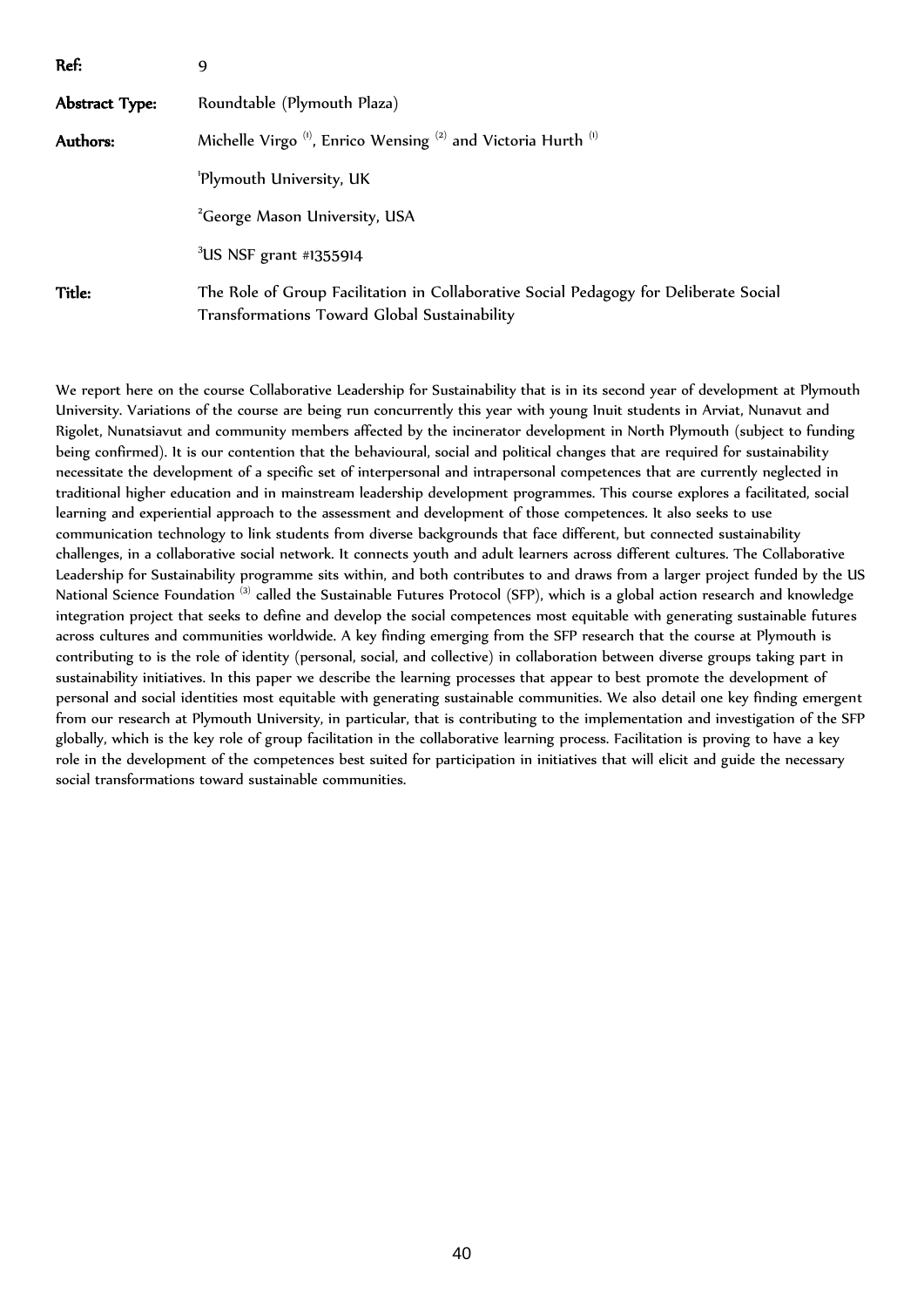| Ref:           |                                                                 |
|----------------|-----------------------------------------------------------------|
| Abstract Type: | Roundtable (Plymouth Plaza)                                     |
| Authors:       | Christie Pritchard and Helen Bowstead                           |
| Title:         | It looks like my gran's house - an exploration of 'thing power' |

"How would political responses to public problems change were we able to take seriously the vitality of (nonhuman) bodies?" (Bennett, 2010:viii)

Drawing on Bennett's notion of 'thing power' this session explores the potential for physical spaces, furniture and artefacts to engender dialogue around the way we interact with the world.

As an alternative learning space, the Writing Café offers the potential to open up dialogues around sustainability as visitors interact with the space itself. The Writing Café encourages a critique of public, political and institutional practices by recognising and exploring our connectivity to the material and its impact on the ethical.

During the session we will provide examples of the impact the space has already had on those who use it, and we will also invite participants to reflect on other ways the space can be used to further staff and student engagement with the sustainability agenda. We will look at the evolution of the space and the artefacts that have found their way there: from the reclaimed furnishings to our collection of 'curious' objects, many of which would be considered obsolete in the current HE context. We will also consider the power of nostalgia to connect visitors to the space and how interacting with artefacts, commodities and cultural products might "augment the motivational energy needed to move selves from the endorsement of ethical principles to the actual practice of ethical behaviours" (Bennett, 2010:xi).

Bennett, J. (2010) Vibrant Matter: A Political Ecology of Things, Duke University Press, London.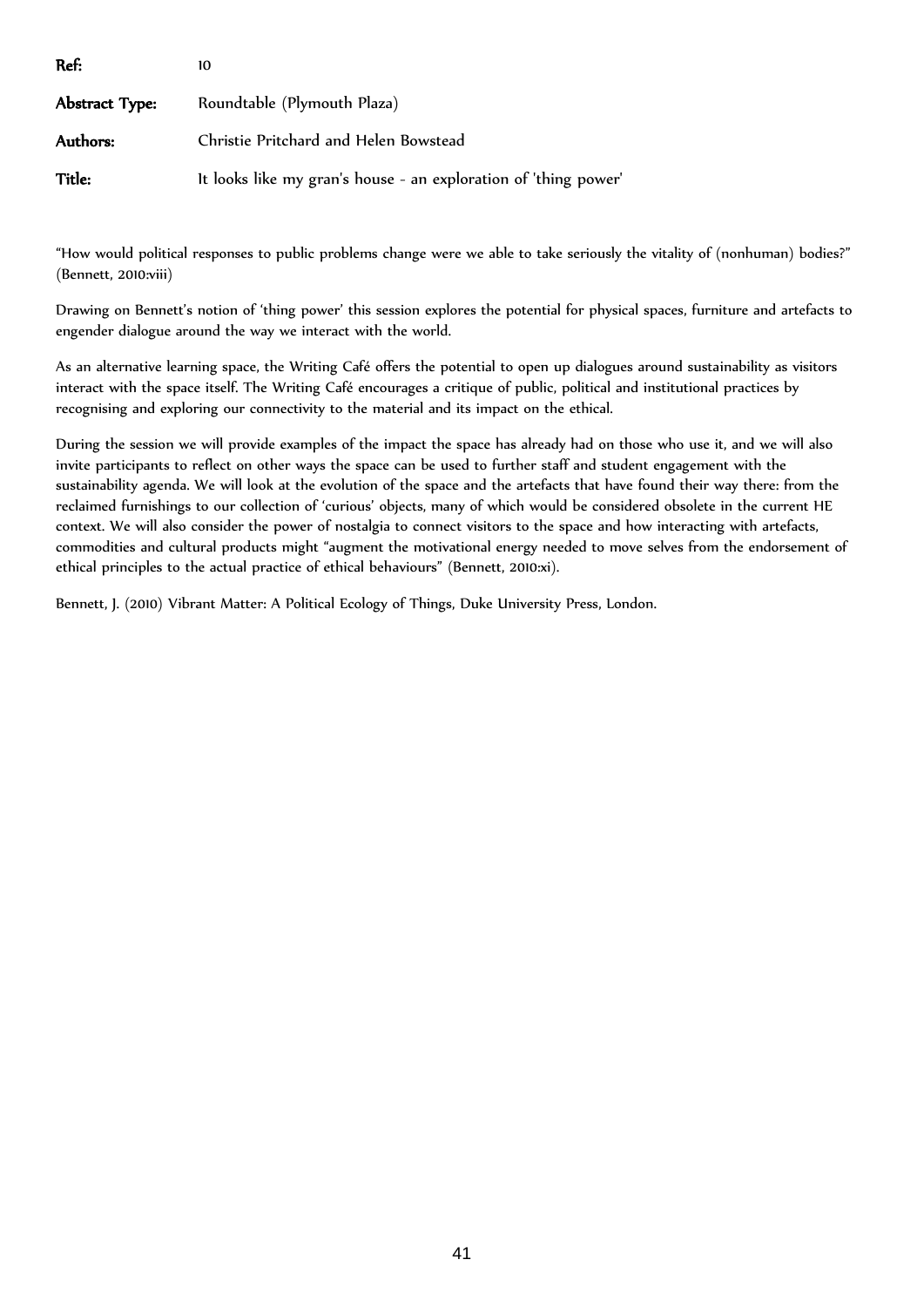| Ref:           | 11                                                                                                                                |  |
|----------------|-----------------------------------------------------------------------------------------------------------------------------------|--|
| Abstract Type: | Roundtable (Plymouth Plaza)                                                                                                       |  |
| Authors:       | Dr Denise Summers                                                                                                                 |  |
| <b>Title:</b>  | Education for Sustainable Development in Initial Teacher Education: From Compliance to<br>Commitment - Sowing the Seeds of Change |  |

Despite increasing awareness of the importance of sustainability and national and international policies suggesting education is the key, there has been limited progress so far in the UK education system. Although there are areas of good practice, there is little evidence of the higher orders of learning and change required for the transformative approach necessary for a sustainable future.

As part of an initial teacher education team for teachers in the Further Education & Skills Sector, we have embedded Education for Sustainable Development (ESD) in our PGCE/Cert Ed programmes, which we provide in partnership with 5 Further Education Colleges in the South West of England. Using co-operative inquiry, a democratic and participative form of action research (Heron and Reason, 2001), we were able to develop critical knowledge and understanding of sustainability in order to support our colleagues and trainee teachers in introducing it to their students.

This presentation will report on research carried out to investigate the influence of this professional and curriculum development. The way in which the students and initial teacher educators are conceptualising ESD is explored, as well as the way in which the introduction to ESD has influenced their professional and personal lives. Their responses are analysed in relation to Sterling's (2011) levels of learning and change to consider the levels achieved by the students and tutors and the implications of this on future curriculum development.

Sterling, S. 2011. 'Transformative Learning and Sustainability: sketching the conceptual ground.' Learning and Teaching in Higher Education, Issue 5, www2.glos.ac.uk/offload/tli/lets/lathe/issue5/Lathe\_5\_S%20Sterling.pdf (accessed 24.4.13)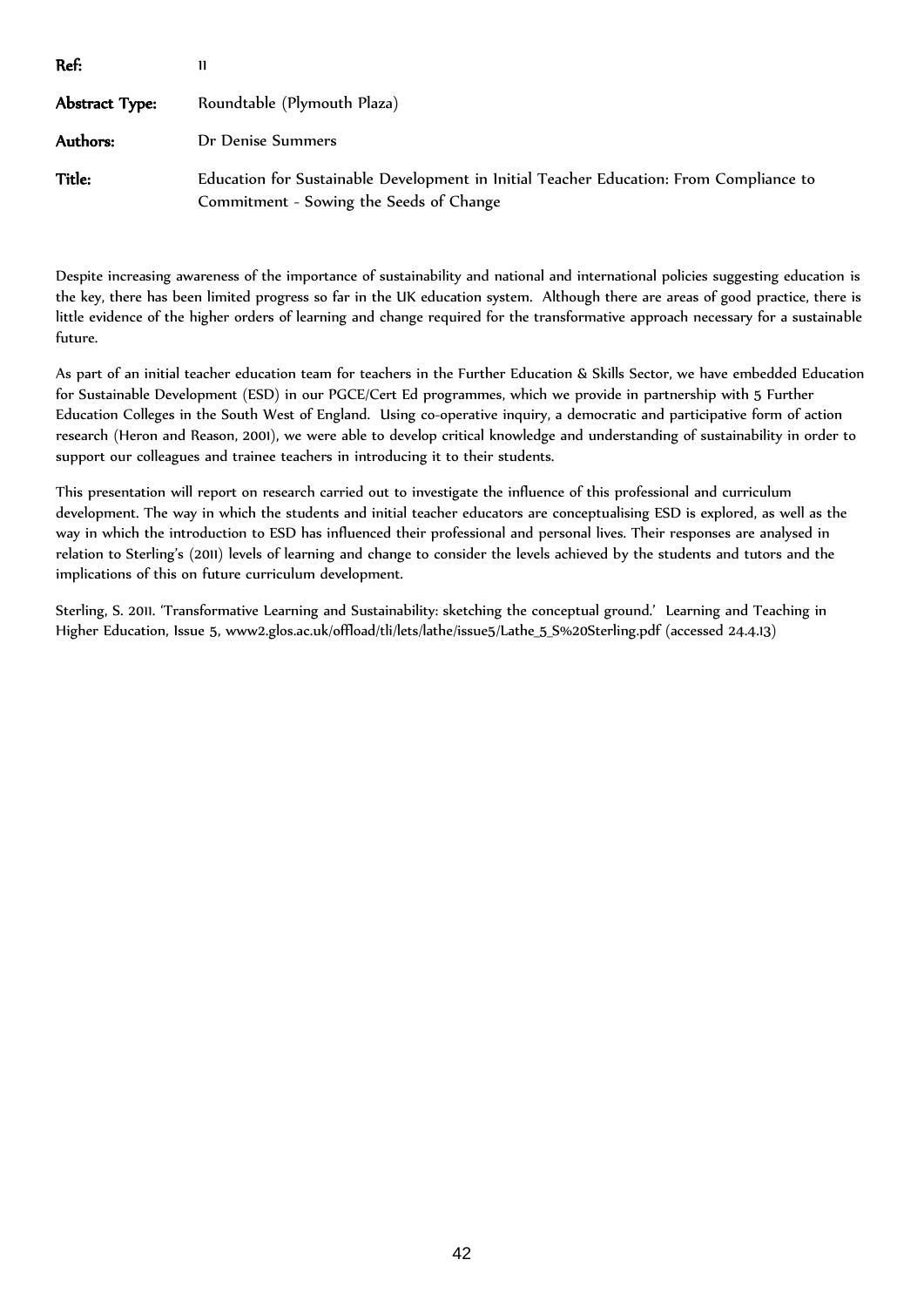| Ref:           | 12                                                                                                                |  |
|----------------|-------------------------------------------------------------------------------------------------------------------|--|
| Abstract Type: | Roundtable (Plymouth Plaza)                                                                                       |  |
| Authors:       | Dr Jane Grose, Research Fellow Sustainability and Health, School of Nursing and Midwifery,<br>Plymouth University |  |
| Title:         | Education for Sustainability in Higher Education Conference - Achievements and prospects                          |  |

An exploratory study by Plymouth University's Sustainability Society and Health Research group (SSHRG) identified items which could be vulnerable to the effects of climate change or geopolitical unrest, and significantly impact patient experience and service delivery. We developed a range of scenarios based on these vulnerable materials, the aim of which was to raise awareness about scarce raw materials and encourage discussion amongst nursing students about use, reuse and disposal. The scenario sessions have been extensively and well evaluated and have been embedded in the nursing and midwifery curricula.

The response to climate change and the development of sustainable approaches to mitigate against its effects requires collaboration and a multidisciplinary approach. Educating students to be aware of the need to manage resources responsibly and understand why this is essential will create a workforce fit for future challenges. This will require innovative approaches to curriculum development at undergraduate or graduate level across the university. Funding for an exploratory study was provided by Plymouth University's Centre for Sustainable Futures (CSF). The aim of the study was to explore how the existing collaboration could be extended to include a further school. We identified the School of Architecture (a heavy user of a range of materials) as a potential partner. We then interviewed senior staff across three schools; 3D Design and Nursing their Midwifery (to share their experiences of the strengths and limitations of the existing collaboration), and interested parties from the School of Architecture to explore how and where using our scenario based training fits in their curricula.

The interviews took place between June and July 2014. The interviews were digitally recorded and the responses to ideas about how the collaboration could be developed were transcribed. A qualitative framework based on the questions and responses was created and the data coded. Two independent reviewers read a selection of the transcripts and the results were discussed with the researcher.

Three potential avenues for collaboration were identified. [1] all three schools are interested in wellbeing [2] Design and Architecture already work in the community focussing on space and place [3] Nursing students consider the health impact of place as part of their public health course.

The interviewees were keen to meet to consider how bringing three disciplines together in small groups in a community setting might enhance the learning of all the students involved. Sharing ideas from their own disciplines and understanding each other's points of view, it was suggested, would broaden and deepen understanding of the nature of wellbeing and how it is understood in each of the disciplines. These data suggest there is both the motivation and the interest in developing new ways of working across disciplines not only to both embed sustainability in the curricula but also to share ideas about how this can be done in ways that enhance learning and reduce disciplinary barriers.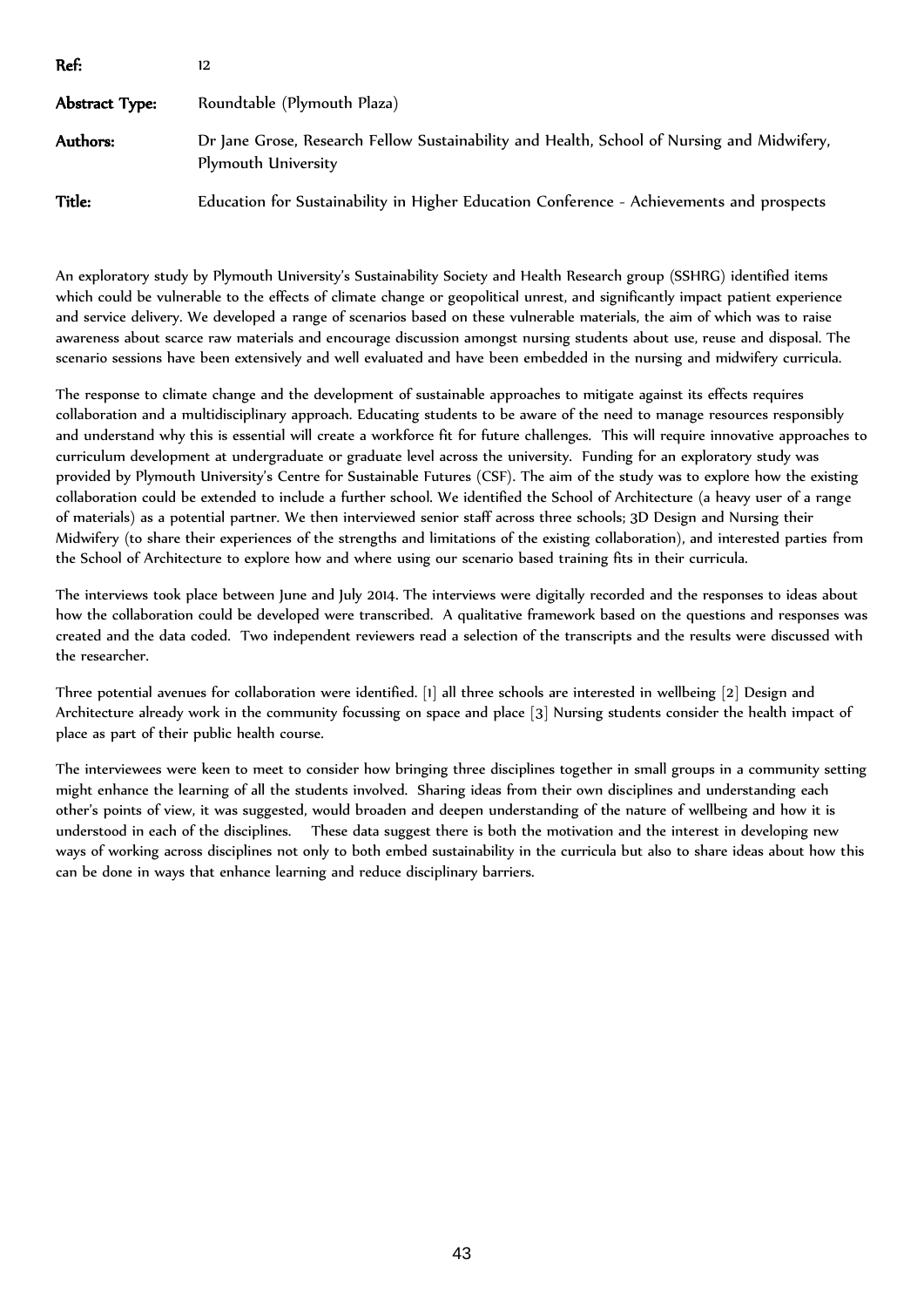| Ref:           | 13                                                                                                                                                                  |
|----------------|---------------------------------------------------------------------------------------------------------------------------------------------------------------------|
| Abstract Type: | Roundtable (Plymouth Plaza)                                                                                                                                         |
| Authors:       | Prof Janet Richardson, Dr Jane Grose, Dr Maggie Doman, Janet Kelsey (School of Nursing and<br>Midwifery, Faculty of Health and Human Sciences), Mike Wood 3D Design |
| Title:         | Designing for sustainability in Nursing Curricula                                                                                                                   |

## Purpose

A major driver for interdisciplinary approaches to teaching and learning is the sustainability agenda. Our paper describes a novel interdisciplinary approach to education for sustainability in healthcare intended to raise awareness about issues, and provide opportunities for nursing and design students to collectively develop solutions.

## Design

A scenario was constructed based on our research on sustainable healthcare and waste management and formed one of four skills stations during a nursing clinical skills day. Learning outcomes were specified and students engaged in discussion, factfinding and practical work. Design students observed the skills stations and participated in the sustainability scenario session, they then produced a range of design solutions which were tested by the nursing students. The process was evaluated using a brief survey to determine if the session had made students more aware of sustainability issues and to gain feedback about the teaching methods.

## Findings

Forty one students took part and completed evaluations forms; all thought the scenarios were realistic and saw the relevance to practice: 28/41 reported being more aware of peak oil; 40/41 were more aware of the risk to patient experience and service delivery if resources become unavailable; 41/41 reported greater awareness of the management of waste in healthcare.

# Conclusion

There are significant benefits in bringing together different professional groups to consider the very real challenges healthcare faces due to climate change and resource depletion. This initiative suggests a scenario-based interprofessional approach to sustainability can be effective in the undergraduate curricula. Working with our 3 D Design students we have developed the basis of a prototype e-version of the health and sustainability scenario training pack that can be used either on an interactive white board or an iPad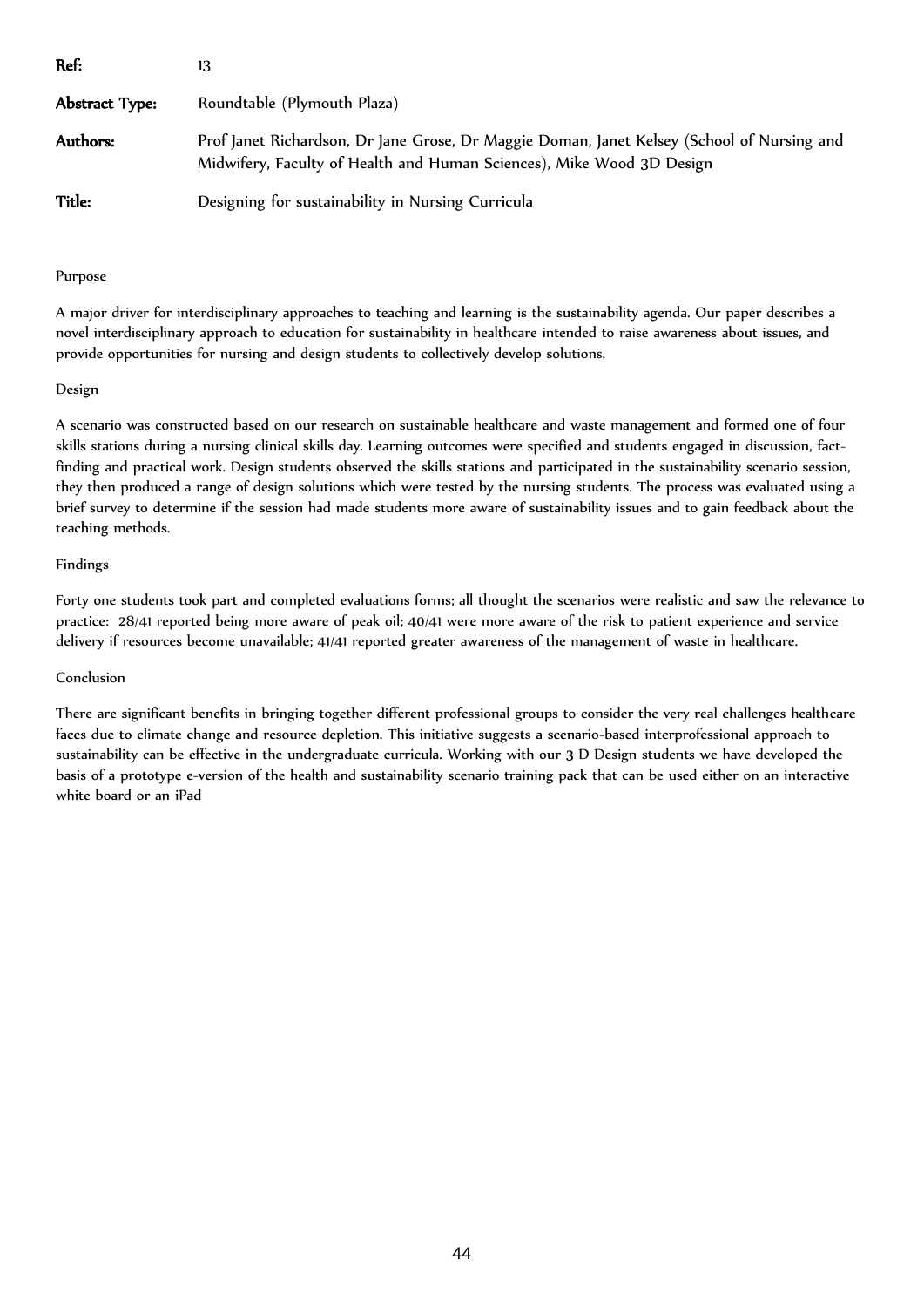| Ref:                  | 14                               |
|-----------------------|----------------------------------|
| <b>Abstract Type:</b> | Roundtable (Plymouth Plaza)      |
| Authors:              | Dr Stacey DeAmicis               |
| Title:                | The Art of Science Communication |

The ability to communicate effectively is fundamental in today's society and is one of the top five desired skills that employers seek in graduates, regardless of discipline. As an academic, it has become apparent that deficiencies in written communication skills are an on-going concern in STEM disciplines. Although many students develop discipline-specific writing skills at university, very few have the opportunity to undertake and develop a wide range of writing styles and/or other modes of communication during their academic studies in the UK. However, within the U.S. there is a movement to reverse this trend by turning STEM into STREAM by adding the arts to science education [A] and critical thinking skills embodied in reading and writing [R].

In 2014, a new partnership that embraced the STREAM movement formed between Stacey DeAmicis, Peter Smithers (retired Senior Technician and Entomologist), and Peter Bray (Marine Biology & Coastal Ecology student and Writing Mentor). Utilising the Writing Café and the Physic Garden, Level 4 marine biology students had opportunities to spend time observing the natural world and to write about their observations in a more creative, engaging manner in a six-week series of Nature Writing workshops.

Each session began with 2-3 readings from selected natural historians. These were followed by a discussion about the language and imagery used to create a 'sense of place'. Students were then taken outdoors to spend time honing their observational skills in 'experiential learning spaces' on the Plymouth University campus. Here, students had an opportunity to overturn flagging stones, smell the herbs growing in the garden, and scrutinise the micro-world within the garden walls. Although a small cohort attended (6-19 students/week), this enabled us to concentrate our efforts more efficiently.

# The Benefits (Peter Bray)

The best scientists are pioneers, discoverers of new landscapes. They walk through microscopic jungles, crawl at insect-height to imagine an organism's ecology, and draw maps of their new concepts and ideas. Documenting this mental journey through reports, essays and notebooks is fundamental, yet creativity in scientific writing is all but absent at undergraduate level. Through these workshops we have facilitated students' discovery of creativity in science. Students have come to sessions and seen that a garden weed is a solar power station, a wall is a great desert plain for a slug, a rockpool a harsh and dangerous ocean for a crab. Science is about much more than facts and figures; it's about seeing the beauty and awe of nature, and learning to communicate that. At first this may sound 'wooly', a watering down of a subject based on precision. However, we live in an age of increasing concern over the security of our natural world, increasing stakeholder engagement in conservation, and a greater need for the general public to understand the implications of science. Being able to communicate facts clearly and inspire those who don't have a scientific background is of increasing demand. These workshops have begun to address this, but the possibilities for expansion are vast.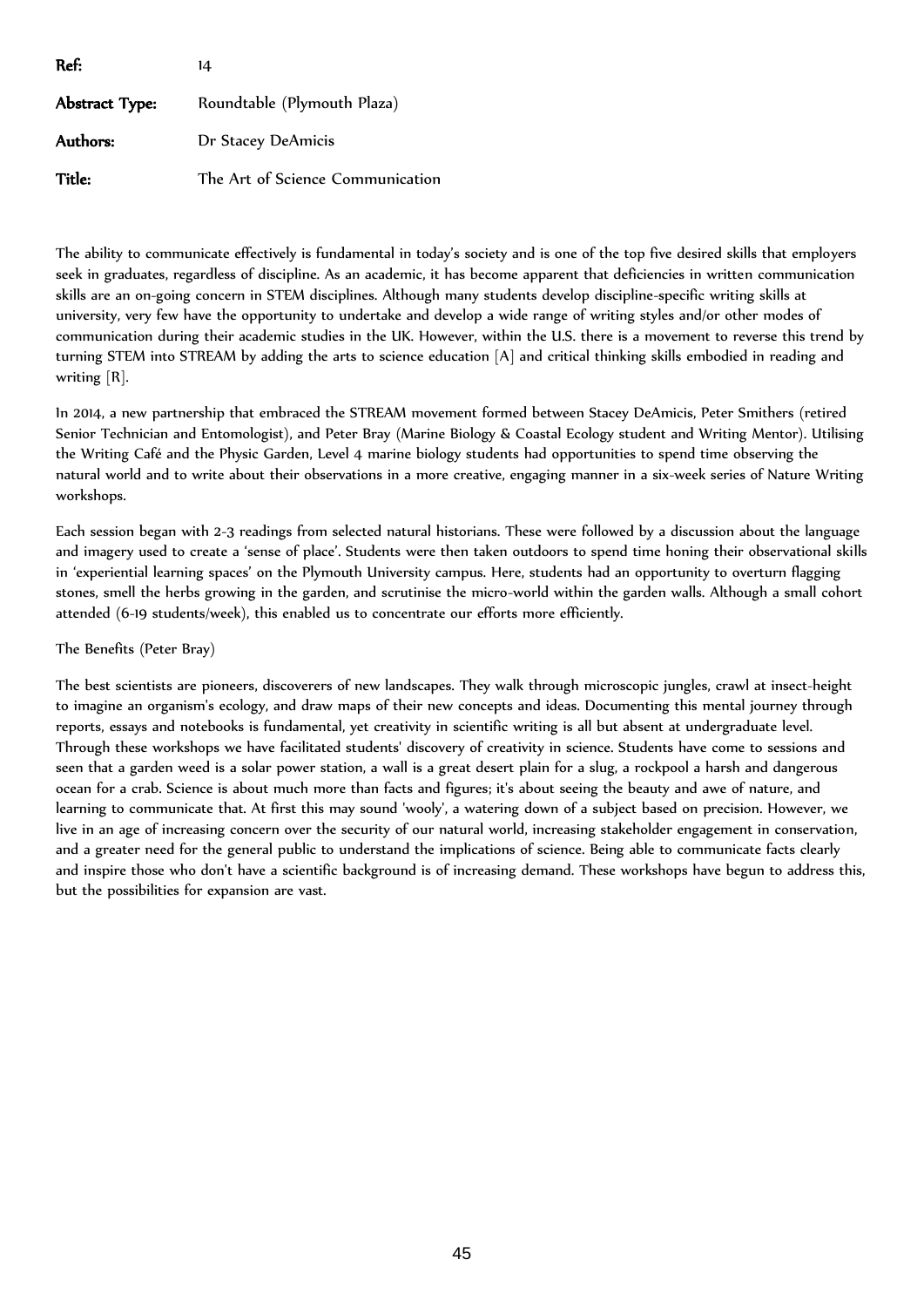| Ref:           | 15                                                                                                                 |  |
|----------------|--------------------------------------------------------------------------------------------------------------------|--|
| Abstract Type: | Roundtable (Plymouth Plaza)                                                                                        |  |
| Authors:       | Dr Rory Shand                                                                                                      |  |
| Title:         | Opportunities and barriers in innovating Education for Sustainable Development: An early<br>career academic's view |  |

Integrating Education for Sustainable Development (ESD) into teaching represents several opportunities and challenges for the early career academic. Firstly, the opportunities of drawing together live or action research or other forms of impactful work, with the applied end of several disciplines. There are also a number of challenges to overcome in delivering ESD in social science teaching, such as linking different types of literature within the pedagogical delivery, or in opposition from others to innovative or more experiential forms of pedagogic delivery. This paper examines these conceptual and practical challenges and opportunities, and discusses these in terms of pedagogic realities inside and outside of the classroom, assessment and campus and applying the ESD approach to issues such as inclusivity and research-led teaching for the early career academic.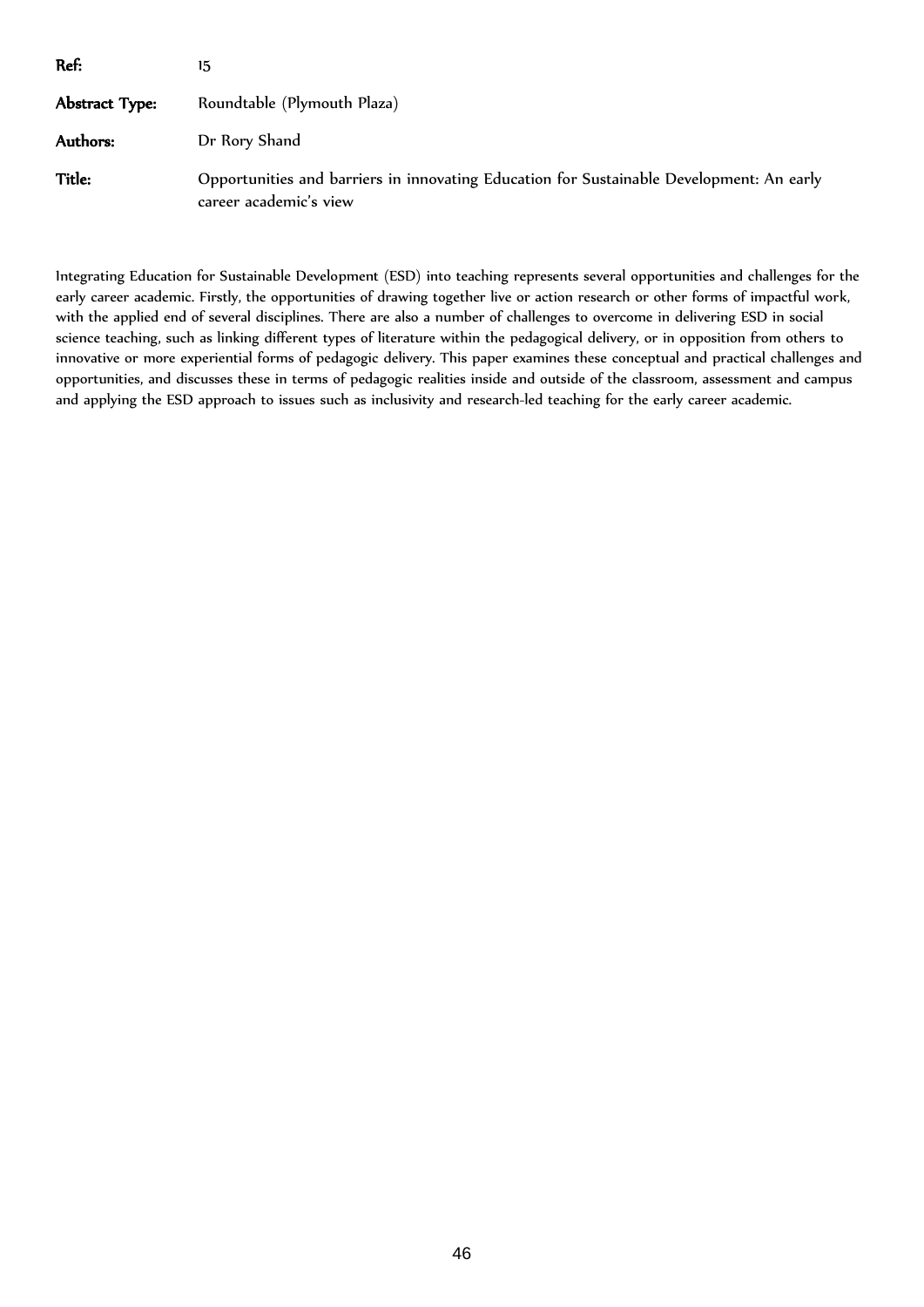| Ref:           | 16                                                                      |
|----------------|-------------------------------------------------------------------------|
| Abstract Type: | Roundtable (Plymouth Plaza)                                             |
| Authors:       | Andy Whiteford                                                          |
| Title:         | Moving towards transformation in teaching and learning $-$ a case study |

It is social questions rather than technological questions that are the key leverage points in securing a more sustainable future (Cook 2004). For those individuals and organisations concerned with humanitarian issues, including social work it has become clear how issues of environmental sustainability both constrain and promote social relationships, individual opportunity and personal well-being.

Mitigation strategies aimed at preventing, limiting or managing further loss of eco-services need to be balanced against adaptive strategies aimed at protecting individuals and communities from the consequences of continued decline in and degradation of these services. Professional social work offers a unique combination of values, knowledge and skills that makes it well placed to account for and work with the connections between actions taken to reduce human vulnerability and actions that may protect the environment.

Social work at Plymouth University values reflection, critical analysis and action in its approach to learning aiming to create a "transformed educational paradigm" advocated by (Stirling 2001:22) as essential for learning about sustainability. Working to link and integrate learning from a range of experiences available and most critically, embed practice at its core (Bellinger and Kagawa 2012) social work education at Plymouth University is well placed to advocate for sustainable thinking and action through a 'social learning' process that Tilbury (2007) argues is the context for sustainability itself.

This workshop aims to share and discuss the contribution our teaching and learning strategy has made in promoting student learning in relation to sustainability within social work and to identify how aspects of our approach might transfer in supporting other disciplines. The workshop will be interactive and itself reflect a transformative approach to teaching and learning concerning itself less with what to teach and more with how we learn.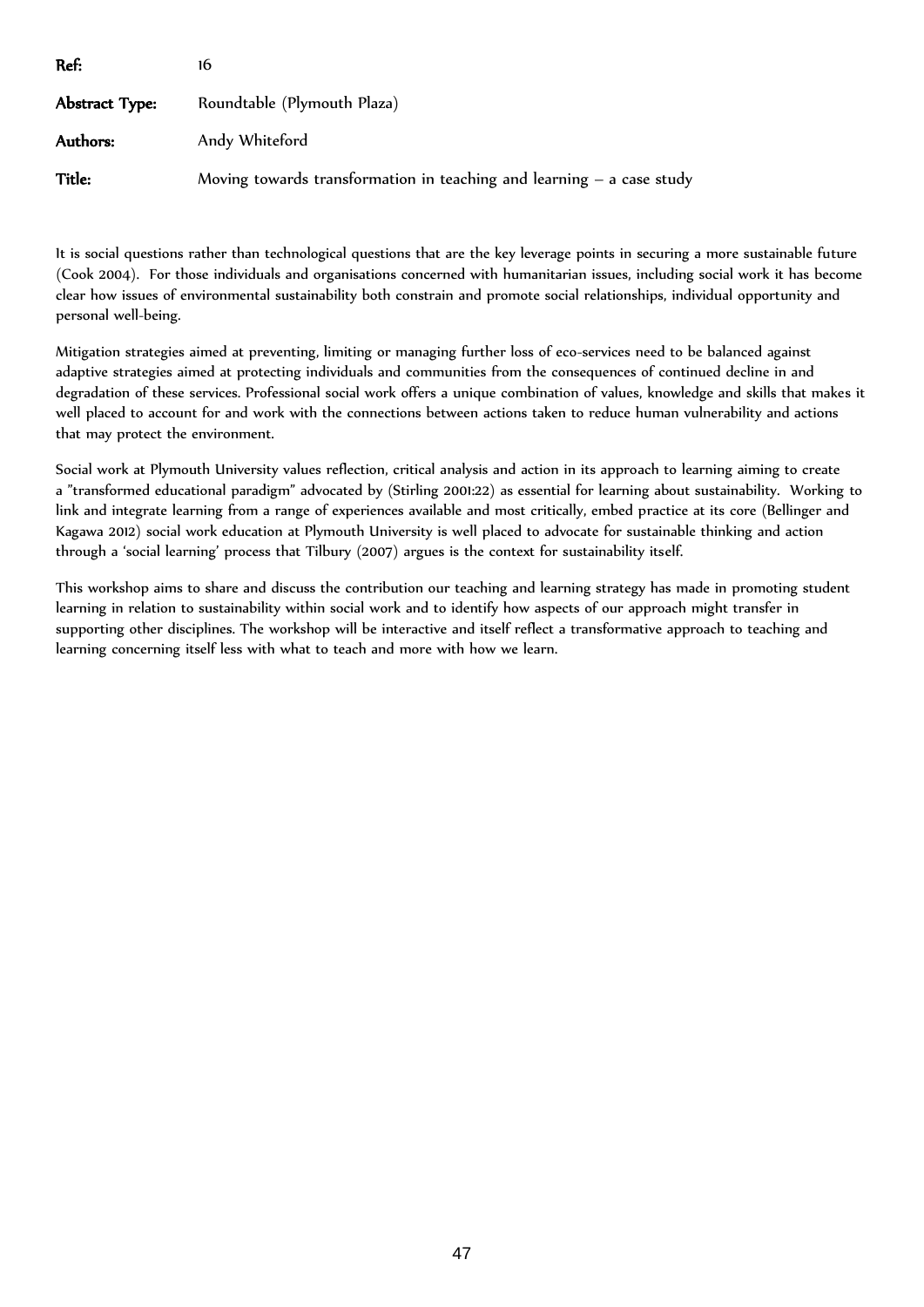| Ref:           | 17                                       |
|----------------|------------------------------------------|
| Abstract Type: | Roundtable (Plymouth Plaza)              |
| Authors:       | Caroline Mikhail                         |
| Title:         | Plymouth Growing Futures - ESD in motion |

During my time as a student at Plymouth University it became apparent the closely developed urban context within a small space could provide a setting for some form of environmental learning. By serendipity and taking up every opportunity that came my way I was able to formulate and come to realize an outdoor learning for sustainability concept in Higher Education. One that would help to enhance the culture of the campus, increase the planting on campus and bring people together. Plymouth Growing Futures therefore is a quest for a more integral and holistic, transformative learning opportunity steeped in hope for a sustainable, peaceful and happy future. It focuses on the now and how we present ourselves to each other and relate to the natural environment. The group welcomes students, staff and the wider community.

In addition the tangibility and nature of the project has meant that Plymouth Growing Futures is developing as a hub, a catalyst, and as a generator of ideas. Drawing diverse people together, helping people to realise what might be meant by sustainability and creating new opportunities based around the ideals of the project.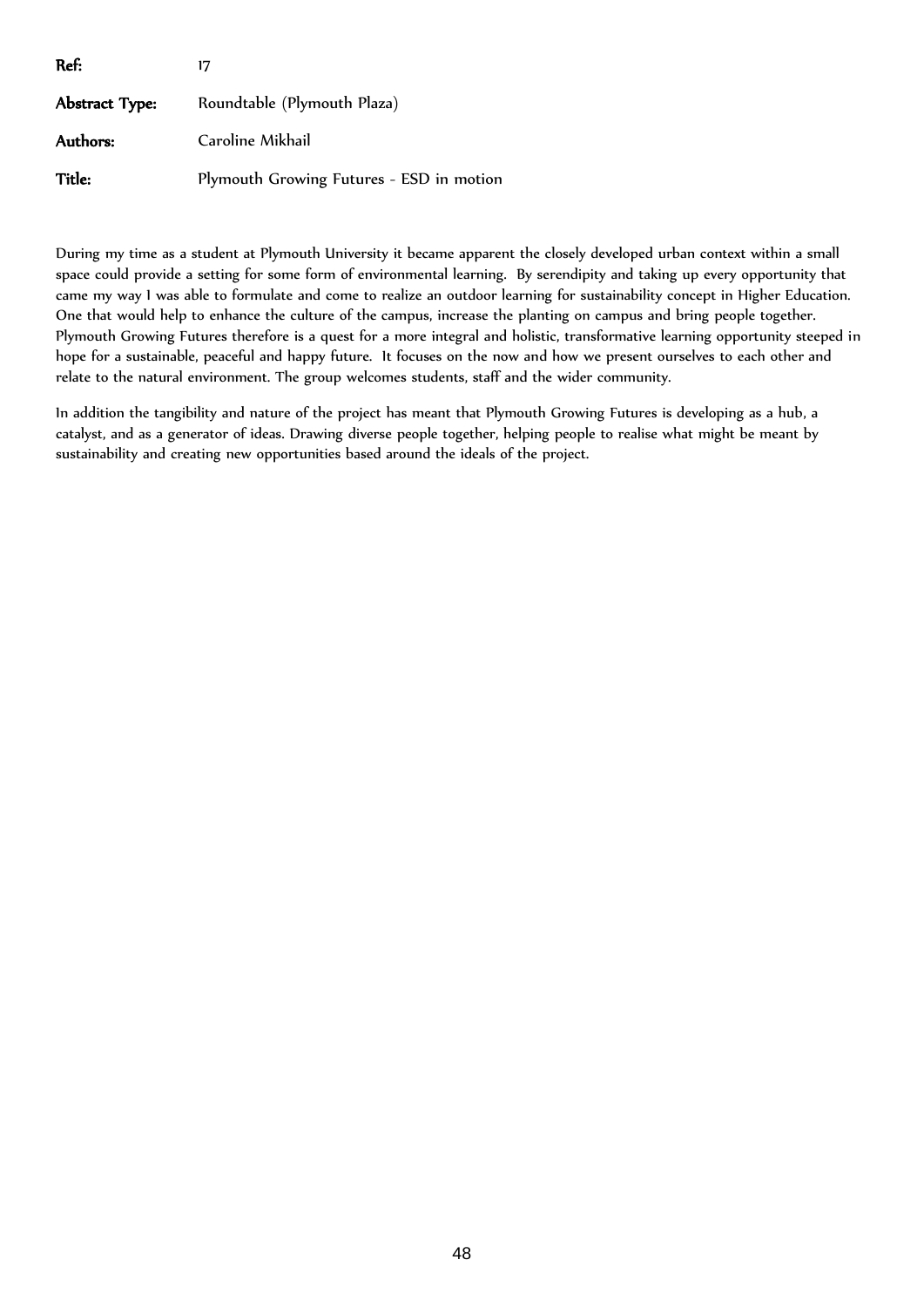| Ref:           | 18                                                                                  |
|----------------|-------------------------------------------------------------------------------------|
| Abstract Type: | Roundtable (Plymouth Plaza)                                                         |
| Authors:       | Simon Bradbury                                                                      |
| <b>Title:</b>  | Making transformative learning spaces happen, a case study of student participation |

The use of live projects is gaining interest in the UK due to both the pedagogic benefits for students but also as a way of developing project ideas for organisations and communities who have limited resources or for less well defined projects. The relationship that is set up between the external organisations and students assumes all will benefit from this collaboration either pedagogically or through services provided.

In the UK, literature that evaluates the pedagogic benefits have primarily focused on the students' experience and learning and although effective have not interrogated the wider impact of projects on communities and practitioners or been able to interrogate the nature of the boundary between the two. Additionally the projects evaluated tend to be smaller in scale when it is at the larger scale, where there are many more actors, that benefits and learning become harder to interrogate.

This paper is interested in understanding the pedagogic benefits and the value of the service being provided as a way of understanding the boundary between student and professional contexts and how they both learn. Conceptualizing the groups as different communities of practice and drawing on the concept of legitimate peripheral participation the paper studies what students and practitioners learn and how they benefit from this type of collaboration and to what degree the experience is transformative.

Using the Plymouth Master of Architecture as a case study where live urban scale projects have been part of the course for the last 5 years, this paper evaluates the effectiveness of this pedagogic model and how the different communities of practice work together. The paper draws on student work, focus groups and interviews with both students and practitioners that engaged with the projects.

The paper outlines the differing realities of live projects highlighting the challenges and difficulties of live projects in architectural education and raises considerations about the facilitation of the live projects as well as the desirable and expected objectives for both sides. In doing so the paper argues for the need to establish a common ground among academics, students and practitioners on the objectives, aspirations and timeframe of the live projects in order to achieve the right balance between pedagogic benefits for students and providing a service to participants. By drawing primarily on data gathered from interviews with students and practitioners, the paper provides suggestions for bridging the gap between the differing live project realities.

Finally the paper questions the notion of 'legitimate peripheral participation' as being overly simplistic when considering pedagogic models for live projects and draws on the work of 'activity theory' as a way of conceptualizing the relationship between the communities of practice and the relationship between student and practitioner learning.

Romice Ombretta and David Uzzell, 'Community Design Studio: A Collaboration of Architects and Psychologists', CEBE Transactions 2, no. 1 (April 2005): 73–88; Kathleen Watt and Derek Cottrell, 'Grounding the Curriculum: Learning from Live Projects in Architectural Education', International Journal of Learning, 2006, http://eprints.lincoln.ac.uk/878/; R. Sara and R. Sara, 'Learning from Life: Exploring the Potential of Live Projects in Higher Education', Article, Journal for Education in the Built Environment, (December 2011), http://www.cebe.heacademy.ac.uk/jebe/pdf/RachelSara6(2).pdf; Rachael Luck, 'Learning to Talk to Users in Participatory Design Situations', Design Studies 28, no. 3 (May 2007): 217–42, doi:10.1016/j.destud.2007.02.002.

Etienne Wenger, Communities of Practice: Learning, Meaning, and Identity (Cambridge: Cambridge University Press, 1998).

Jean Lave and Etienne Wenger, Situated Learning: Legitimate Peripheral Participation (Cambridge University Press, 1991).

Ibid.

Yrjo Engestrom, Learning by Expanding: An Activity-Theoretical Approach to Developmental Research (Orienta-Konsultit Oy, 1987).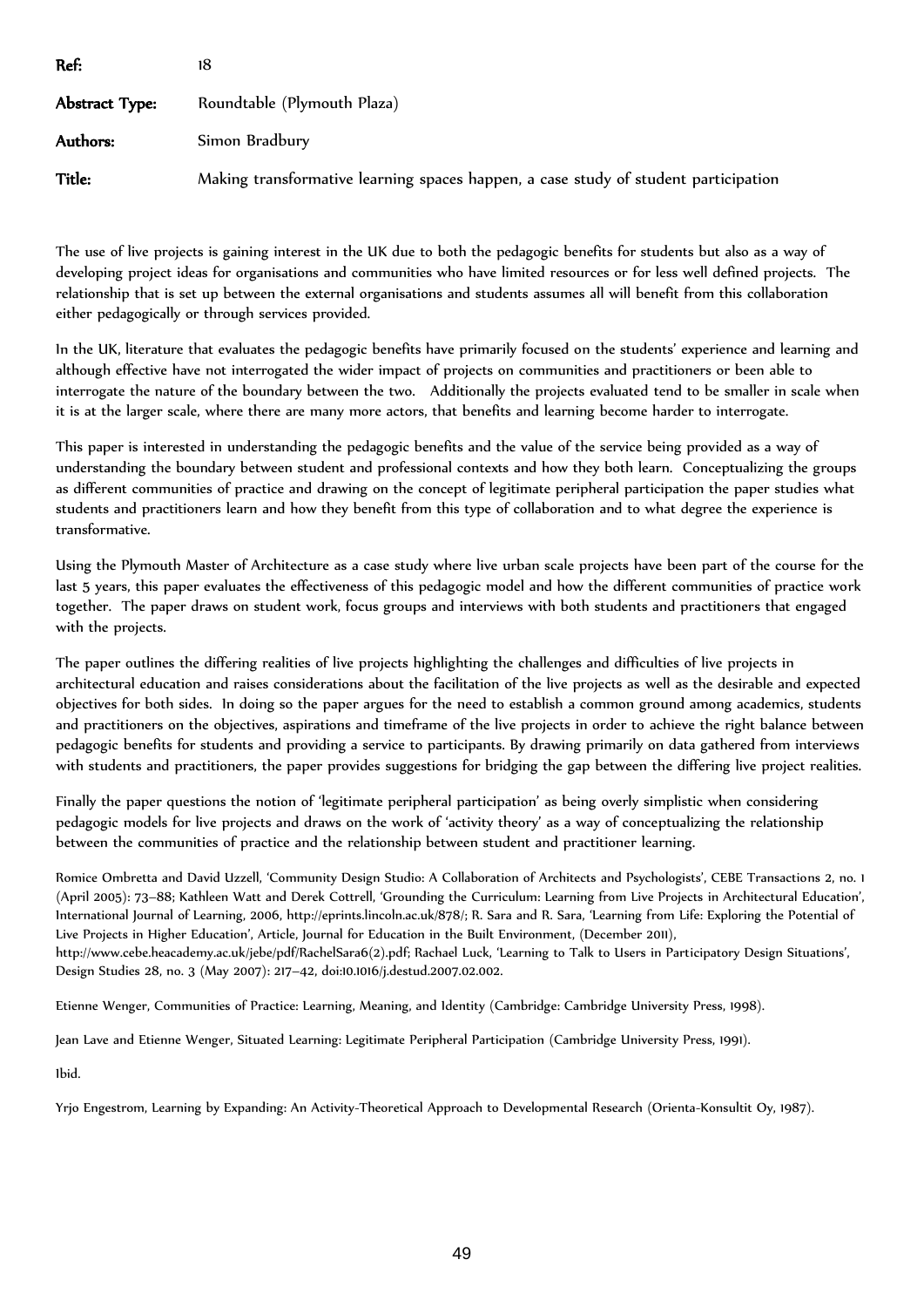| Ref:           | 19                                                                      |
|----------------|-------------------------------------------------------------------------|
| Abstract Type: | Roundtable (Plymouth Plaza)                                             |
| Authors:       | Dr Glen Crust, Helen Hicks                                              |
| Title:         | Healthy graduates, healthy communities, healthy society, healthy planet |

By reporting graduate outcomes in terms of salary and graduate-level employment, the higher education industry frames the student experience as training for economics service. Fortunately the UK Office of National Statistics has developed a robust well-being metric which promotes the expectation that people have a right to a life that feels satisfying, worthwhile, happy, socially connected and no more anxious than we choose. Perhaps sensitivity to their own well-being can enable graduates to prioritise the well-being of the planet. This roundtable workshop will explore ways to work with students' well-being and review graduate well-being data. A draft video exploring How University Works is available at<http://youtu.be/pebv88GXJpA>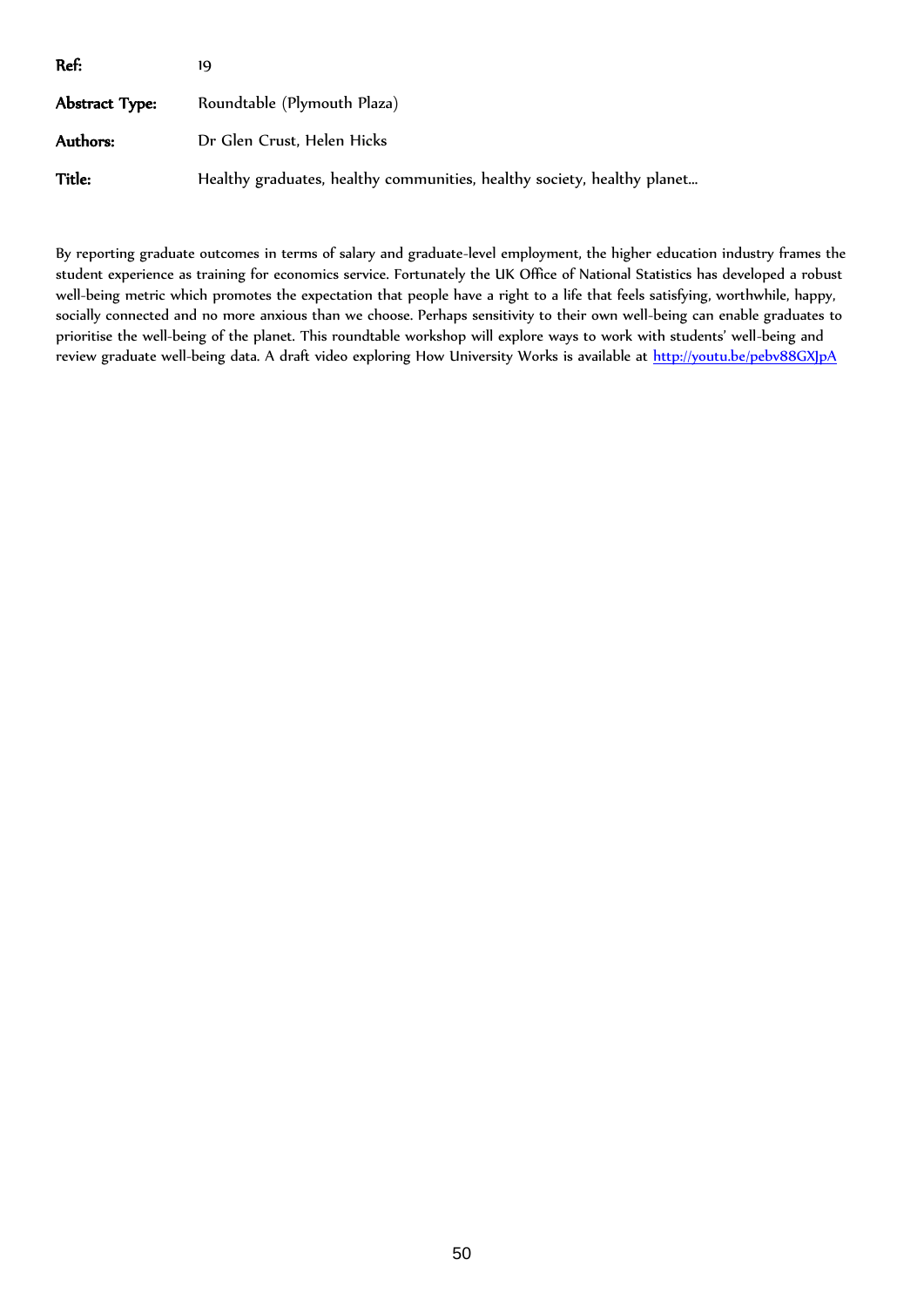| Ref:           | 20                                                            |
|----------------|---------------------------------------------------------------|
| Abstract Type: | Roundtable (ESD in Practice)                                  |
| Authors:       | Alison Greig                                                  |
| Title:         | Sustainability Skills - Where can 1 find them? How do 1 know? |

Evidence form a variety of studies in the UK indicates that students in HE value sustainability skills and expect them to be included within the curriculum alongside other transferable skills. However, in practice they may be unaware where these skills are being delivered and are likely to expect to acquire them outside the curriculum. The design and delivery of an MSc in sustainability, with an emphasis on equipping graduates from a broad range of academic disciplines to drive change, provided the stimulus to design skills delivery and development into the fabric of the course. In this paper, we describe how the course is structured around a set of 'skills for change' which emphasise criticality, creativity and futures thinking and which sit alongside the formal learning outcomes. We discuss how students are supported in acquiring these skills and preparing evidence of this. We have taken note of the common issues around embedding skills in the curriculum, in particular making links to the curriculum explicit and supporting students' reflection and evidence gathering.

Because of the nature of both the subject and the course, the course was conceived at the beginning in an holistic fashion. This needed to be underpinned by a structure that presents clearly to students the interrelationships between different modules and how the course learning outcomes and the 'skills for change' map onto both modules and individual assignments. A graphical course map summarises the course structure and these interrelationships and helps guide their progress in gaining these skills.

Students receive the course map at induction, and are guided through an initial personal audit as part of their personal tutorial. This audit forms part of a portfolio that is updated through the course at later tutorials, and forms the core of assessment in a later, work-based module.

Within modules, the relevant skills for change appear in assignment descriptions, again alongside learning outcomes. Students are encouraged to update their portfolios, moving these towards a state where they can be used as the evidence for employment and other roles.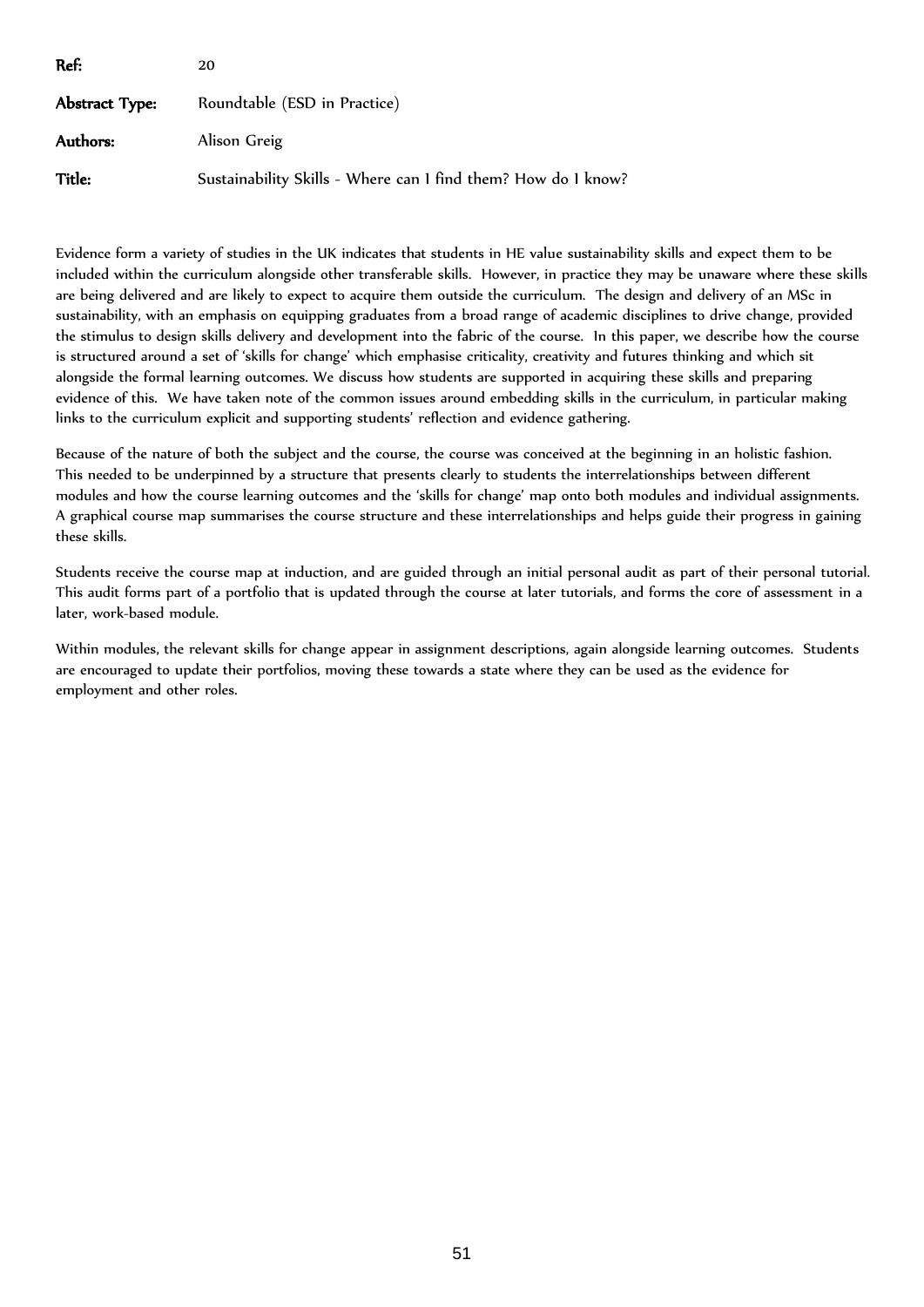| Ref:           | 21                                                            |
|----------------|---------------------------------------------------------------|
| Abstract Type: | Roundtable (ESD in Practice)                                  |
| Authors:       | Dr Stephen Scoffham                                           |
| Title:         | The Futures Initiative at Canterbury Christ Church University |

Since the appointment of a new Vice Chancellor in 2010, Canterbury Christ Church University has been moving strongly towards developing sustainability in both the management of its estate and the delivery of its academic courses. This paper will explore how the University has sought to bring about changes in its academic portfolio and related activities.

One of the key drivers has been the Green Academy programme which is run by the HEA and which has provided an intellectually supportive environment for debate and discussion. Canterbury Christ Church was one of eight universities that were accepted in the first round of this programme. Whilst it was unclear at the beginning whether participating in the programme would have much impact, the kudos and networking that it has provided has done much to raise the status of ESF within the University.

Understanding the complexities surrounding the ESD agenda has proved a lengthy and challenging process. Some of the challenges concern the vagueness of the terminology, the absence of a set body of knowledge and the need to build staff capacity. What has emerged is a University-wide programme known as the Futures Initiative. This programme has provided pump-priming funding for staff wishing to embark on curriculum development projects relating to ESF. It has consciously sought to build on existing interests and enthusiasms in order to extend ESF awareness amongst the wider staff community. A few years ago ESF at Christ Church occupied a fragile position and was actively supported by only a handful of staff. Three years later some 50 projects have been initiated involving all Faculties and a wide range of disciplines. This has created an increasingly large group of informed and committed colleagues with the potential for a critical mass beyond which the ESF agenda will gather its own momentum.

One of the reasons for the success of the Futures Initiative is that it is based on clearly articulated principles and understandings. These can be considered under four headings (a) values (b) organisation (c) scope and scale and (d) areas of activity. By adopting an enabling approach based on ethical principles and with a clear focus on developing students' capacity for an uncertain future, the Futures Initiative has appealed to colleagues wanting to re-invigorate their courses. Long term staff development which respects the challenges and contradictions of the learning process appears to be yielding increasingly positive outcomes. This paper will offer a critical appraisal of the Christ Church approach and will highlight a number of case studies as exemplars of the wider practice. Future plans will also be outlined. The paper does not intend to present the Christ Church example as a template for others to follow. Rather it presents the experience which has been gleaned in a specific context as a prompt for discussion and the chance to develop deeper understanding through collaborative learning and networking.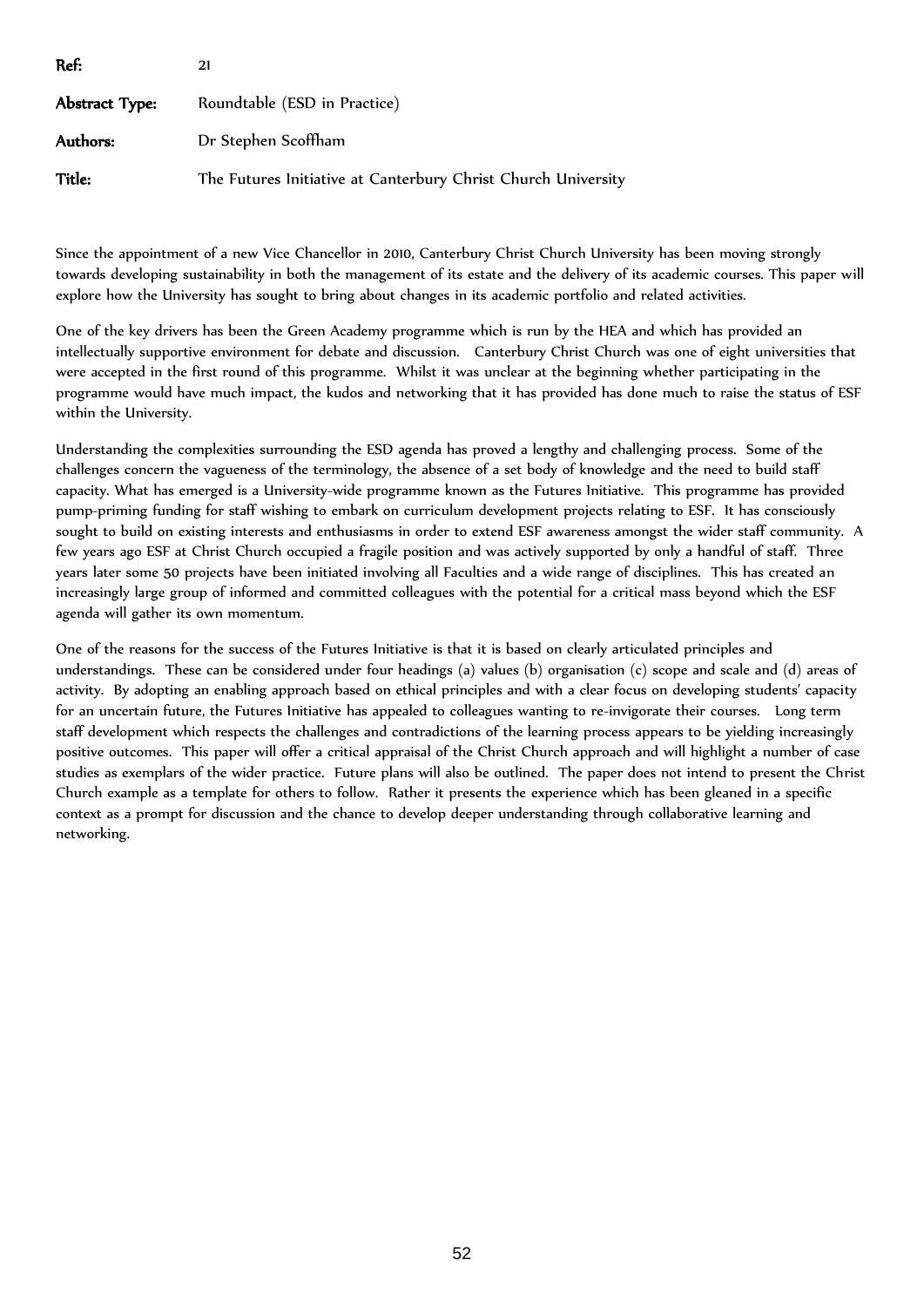| Ref:           | 22                                                                                                                     |
|----------------|------------------------------------------------------------------------------------------------------------------------|
| Abstract Type: | Roundtable (ESD in Practice)                                                                                           |
| Authors:       | Professor Peter Vujakovic                                                                                              |
| Title:         | Out and about and upside down: A 'green infrastructure' approach to creative critical learning<br>beyond the classroom |

Students' understanding of key environmental and ecological issues is limited by class-based enquiry alone. This paper presents recent developments in both formal and informal curricula approaches to learning which explicitly link the 'pocket habitats' of an urban university to its wider region and the global context. The approaches discussed tie Canterbury Christ Church University's 'Bioveristy' initiative (which involves the stewardship of the biodiversity of its estate), to the cultural landscape and green infrastructure of the Canterbury UNESCO World Heritage Site, in which it sits, and wider cityscape, and then, via green corridors, to the surrounding landscape, including the regionally important 'Blean complex' of woodlands and the Great Stour river catchment. The learning approaches discussed are concerned with counter-intuitive understandings of environment and ecology that are often the generated by simplistic text book narratives and lack of direct experiential learning. All of the approaches, whether formal taught modules, internships, or volunteering activities (e.g. Bioblitz days) emphasise the issue of connectivity, both in spatial and temporal terms.

At the local level, students are introduced to the value of small urban habitats as biodiversity nodes within the green infrastructure of the city. The approach focuses on contested issues surrounding definitions of 'native', 'naturalised' and 'alien' species with reference to the cultural and historic development of a World Heritage Site and the conflicts between nature and stewardship of the built/heritage environment, for example, contested views on the value and environmental impacts of plants that grow on or into ancient buildings. At the regional scale, students are challenged to understand issue of environmental and ecological change in the managed and semi-natural environments (woodlands, wetlands) that are part of and surround the city, with specific reference to 'disturbance ecology' and storm damage in woodlands. And, finally, their experience of field work and critical observation is used to question wider established 'truths' about global ecology back in the 'classroom'.

The approaches used are inquiry-based, active, participatory, interdisciplinary (involving input from human and physical geographers, ecologists and environmental scientists), and experiential. The work on woodlands and on the World Heritage Site emphasises the time-dimension 'long-life learning' (as opposed to 'life-long learning'); for example, by understanding the timescales in which individual trees (which predate the birth of most of the students, and will surely outlive them and probably their children) adapt to sometimes catastrophic environmental change such as the Great Storm of 1987.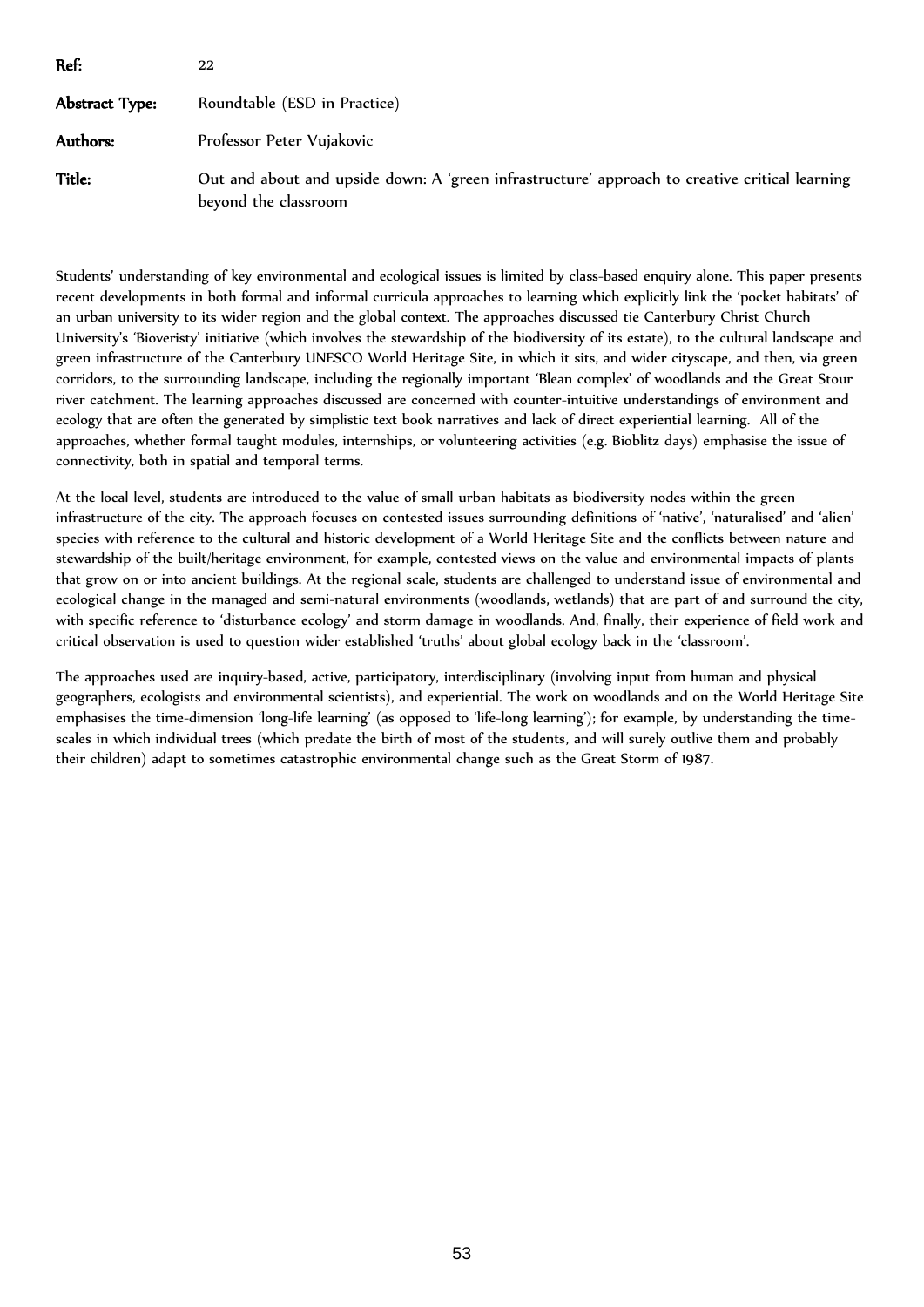| Ref:           | 25                                                                                                                                                              |
|----------------|-----------------------------------------------------------------------------------------------------------------------------------------------------------------|
| Abstract Type: | Roundtable (ESD in Practice)                                                                                                                                    |
| Authors:       | Dr Zoe Robinson                                                                                                                                                 |
| Title:         | Student experiences and learning from involvement in the 'Sustainable Student Bungalow':<br>Implications for supporting the development of future change agents |

In 2010 four students from the BSc in Environment & Sustainability course at Keele University, decided they wanted to be able to live more sustainably on campus. With the help of academic staff they lobbied the university to be allowed to develop a property on campus as a 'sustainable student house'. The students wanted to develop an exemplar of sustainable student living, to explore ways of living more sustainably effectively 'living what they were learning', and to use the house and their wider dissemination to help and encourage the wider student body to live more sustainably. Each year has seen a different set of four 'housemates' living in the house, from an increasingly wide range of different subject areas. The students are encouraged to develop new sustainability projects in the house, and to treat the house as a 'sandpit' to explore more sustainable ways of living. The students have designed and built their own vegetable beds, built a polytunnel, installed rainwater harvesting, managed their garden space for biodiversity, monitored their energy use and waste, kept a blog, and hosted regular vegan dinners with different student societies, along with becoming a hub for student sustainability activism. The project itself and the students involved have been faced with many challenges, from the practical 'how do we build a raised bed', to managing a communal space, finding funding, and negotiating with different university stakeholders to be able to make changes to the property. Staff have had to ask themselves questions about the degree of oversight and management required, and considered sensitivities around where academic interest meets students' private lives.

Four years on, this paper explores the experiences of the students involved in the sustainable student bungalow project, and what they have learnt from the experience through interviews with a number of students involved in the project at different stages. This paper addresses a range of questions posed by this project. How do we help students develop the potential to become change agents? What is the role of student-led projects in developing these attributes? What did the students learn? What longer term impact has the project had on the students involved? What are the challenges for academic staff in supporting student projects?

This project represents an example of the curriculum, through bringing together and inspiring a group of like-minded students, driving long lasting, student-led sustainability activism in the co-curriculum. Projects such as these give students the opportunity to experiment, and to fail, and to learn from their failing in a way that the curriculum does not allow. Through such projects students develop a wider range of skills than normally gained within a degree programme, skills such as understanding of organisational structure, negotiation and persuasion, which are key to our students to become effective change agents.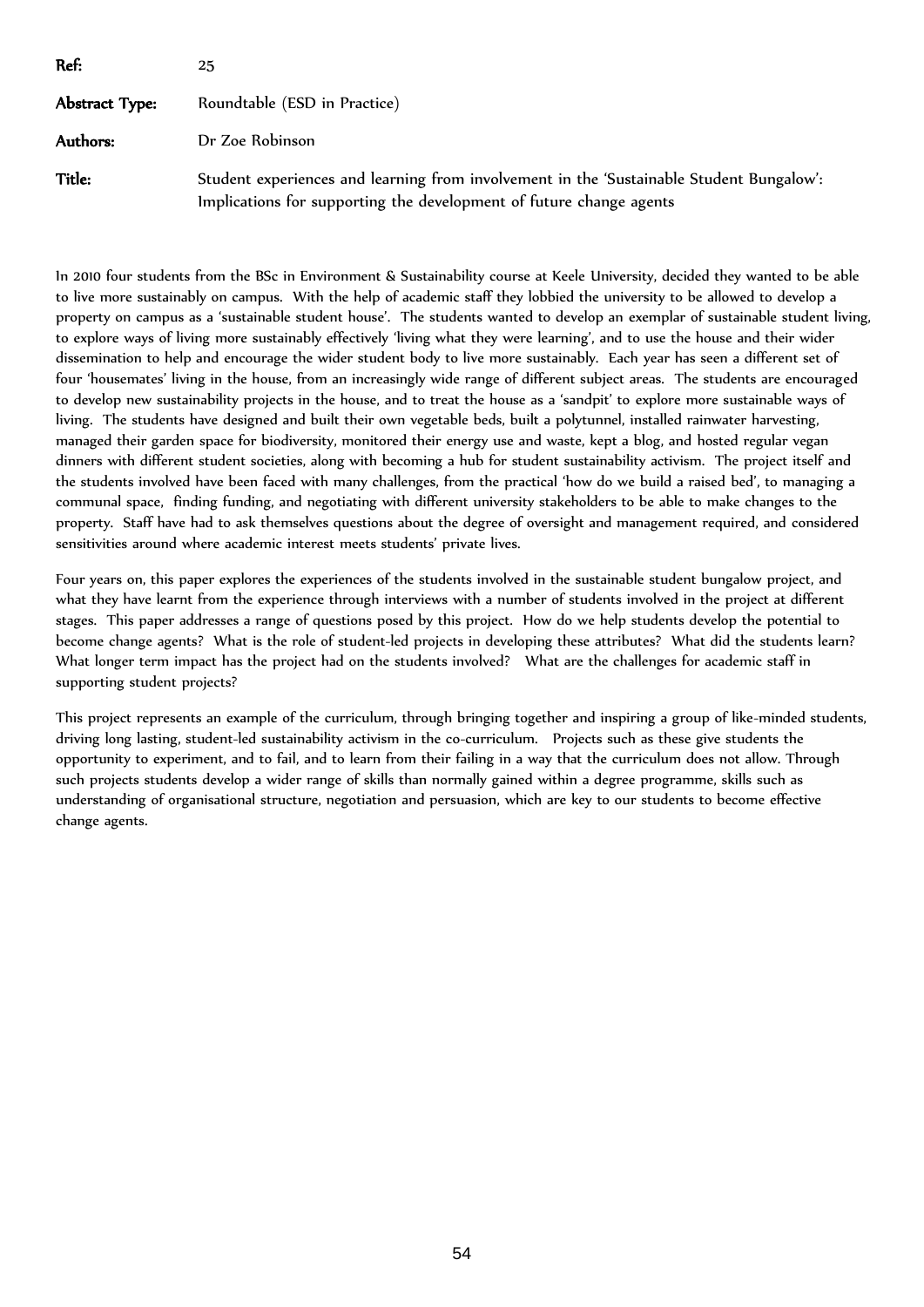| Ref:           | 27                                                                        |
|----------------|---------------------------------------------------------------------------|
| Abstract Type: | Roundtable (ESD in Practice)                                              |
| Authors:       | Valeria Vargas                                                            |
| Title:         | Towards "Responsible Futures": A participatory and collaborative approach |

Many universities in the UK are facing the demands of 'competing' strategic initiatives for curriculum development. For instance, initiatives to embed, variously, employability, internationalisation, enterprise, global citizenship or education for sustainable development. The challenge for curriculum developers and academic staff is to work out how to develop curricula in line with these sometimes apparently competing agendas. One way of looking at this perhaps, is to see these not as separate agendas but as part of one vision of what curricula are designed to do. This could be through encouraging students and staff to work across-disciplines, explicitly recognising and working with different perspectives, or providing experiential learning to give context for the students' developing sense of identity and agency. We can think of the curriculum in its widest sense as something that is made up not only of 'content' but as an entity comprised of the beings and doings of the people involved in creating and consuming it, so our definition includes the teachers and the learners as well as the 'content' that narrower definitions might focus on. As students experience our curricula we would expect that they will develop both an identity from their experience and a sense of agency in the wider world. Since 2012 MMU has been embedding ESD into the curriculum through a participatory and reflective approach, which aims to place students and staff at the centre of curriculum development in this area. As the latest step towards creating a curriculum for a capable future, we have begun a process where student and staff fora in each faculty at MMU are beginning to work to envisage curricula for a sustainable future and to join staff in seeing how curriculum change can happen. Currently, MMU in partnership with its students' union is taking this and other initiatives further working towards the NUS "Responsible Futures" accreditation mark pilot.

This paper will report on progress in the framework of the NUS Responsible Futures accreditation kite mark in three specific areas:

- The continuous improvement space created by initiatives related to the NUS accreditation through student and staff inter-disciplinary fora.
- The impact of sustainability-related initiatives on a global and local 'community feeling'.
- The interaction between MMU and the other 15 institutions involved in the NUS "Responsible Futures" pilot.

MMU interdisciplinary co-creation of curricula underpinned by ESD concepts, potentially affects large numbers of students and staff providing capacity to move from a perspective of information through to knowledge and eventually perhaps to wisdom and impact.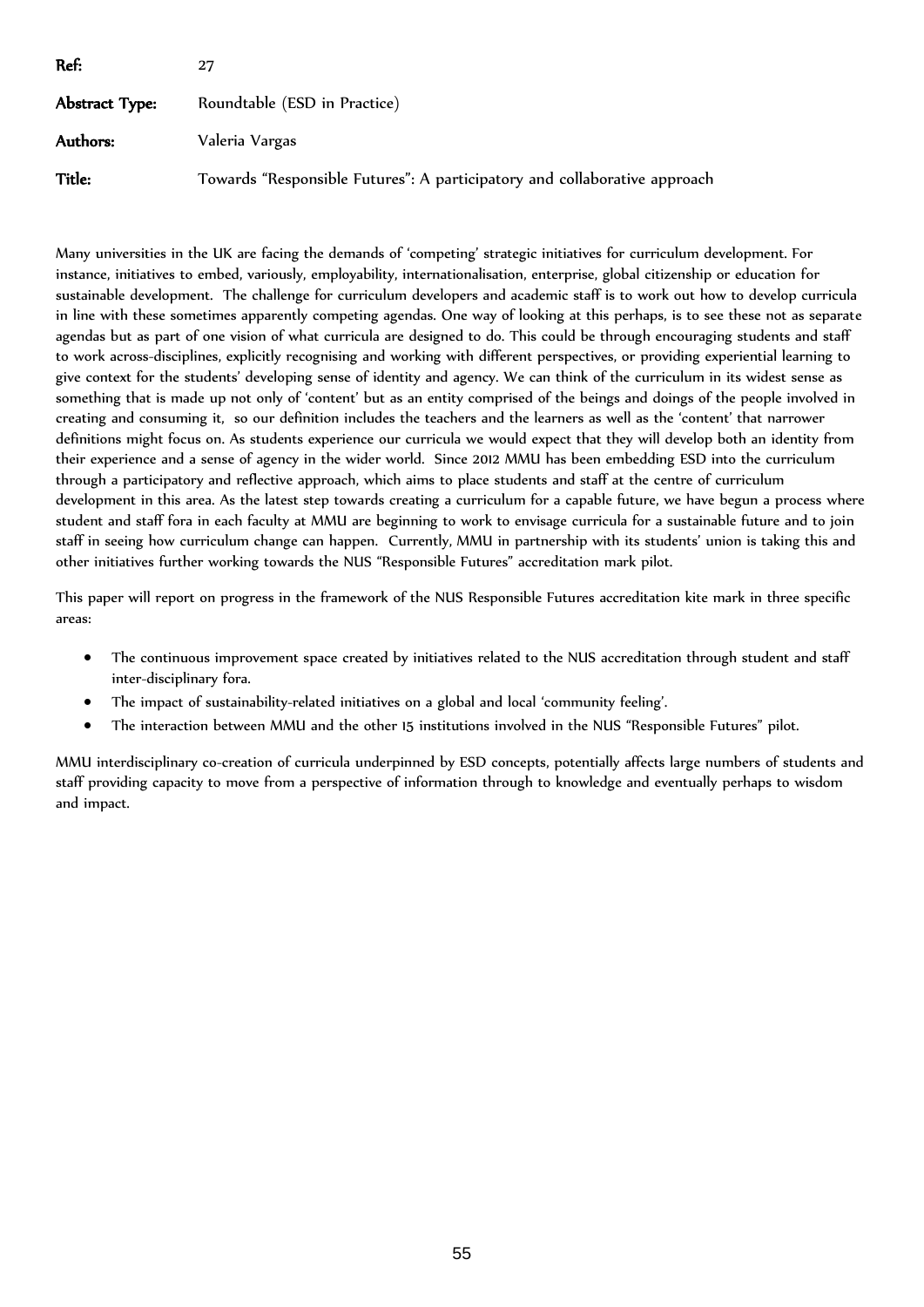| Ref:           | 28                                                                   |
|----------------|----------------------------------------------------------------------|
| Abstract Type: | Roundtable (ESD in Practice)                                         |
| Authors:       | Quinn Runkle                                                         |
| Title:         | Embedding sustainability in healthcare through ESD in the curriculum |

On healthcare and sustainability, McCoy et al. (2014) stated: "Those who profess to care for the health of people perhaps have the greatest responsibility to act."

In 2012 the NHS emitted approximately 20 million tonnes of carbon dioxide per year(1). This is similar to the amount of carbon dioxide released by all flights leaving Heathrow for the past 10 years, and figures suggest that it accounts for approximately 25% of all public sector carbon emissions and 4% of the UK's total carbon emissions that year(2, 3). That's double the carbon footprint of Sudan with 42 million people(3). The NHS is also the organisation that will have to deal with illnesses arising as a direct result of carbon emissions, as well as disease arising from an increasingly sedentary lifestyle. On a larger scale, climate change has been identified as the biggest threat to global health in the 21st Century.

There are over 8,000 general practices in England. Not only are they responsible for the medical care of their patients, they also increasingly have a role in health promotion and primary prevention.

Therefore, the National Union of Students (NUS) and the University of Bristol are developing a new module for medical students called 'Sustainable Healthcare'. It will teach the students about sustainability, and its relevance to healthcare. Students will be encouraged to use the resources provided during sessions to research topics further and write an essay on one aspect of healthcare that is currently particularly unsustainable. For example, they could look at possible alternatives to the current high disposal rate of consumables in the healthcare industry as this encompasses 65% of the NHS CO2 emissions. They will also be given training in environmental auditing and will carry out audits of GP surgeries, in order to inform the new Green Impact programme for GPs that will be launched early in 2015. These audits will be carried out in pairs and they will present their findings as well as suggestions of how the practices could perform better.

By giving students the tools to research the topic themselves and conduct their own audits, we hope to help them develop awareness of environmental issues in healthcare. This will mean that in the future they are more aware of their impact on social, economic and environmental sustainability as well as directly on their patients. Their research in practices will be used to encourage the surgeries to adopt more sustainable practices, ranging from actions as simple as switching off lights and computers to new ideas such as 'green prescriptions', connecting patients with nature. This will directly benefit the surgeries by saving money and helping them to function more efficiently. Importantly, it will act as flagship model for sustainability in general practice, encouraging others involved in the delivery of primary care, and their patients to think about ways of improving local and global health through sustainability.

1. http://www.healthyplanetuk.org/students--nhs-sustainability.html

2. DECC's report on 2012 UK Greenhouse Gas Emissions:

https://www.gov.uk/government/uploads/system/uploads/attachment\_data/file/295968/20140327\_2013\_UK\_Greenhouse\_Gas\_Emissions\_Pr ovisional\_Figures.pdf

3. http://blogs.bmj.com/bmj/2011/02/03/richard-smith-can-the-nhs-become-environmentally-sustainable/

4. The Lancet May 2009 Volume 373, Issue 9676, Page 1659

| Ref:           | 29                                                                                             |
|----------------|------------------------------------------------------------------------------------------------|
| Abstract Type: | Roundtable (ESD in Practice)                                                                   |
| Authors:       | Helen Puntha                                                                                   |
| <b>Title:</b>  | From superfood to supra-food: a whole-institution approach to enabling sustainability literacy |

In order to support students to develop effective sustainability literacy it can be helpful to present challenges which may be best understood through the adoption of multiple perspectives and the exercising and development of various skills in order to fully understand the complexities involved – 'real world' concerns rarely arrive in discrete disciplinary packages. The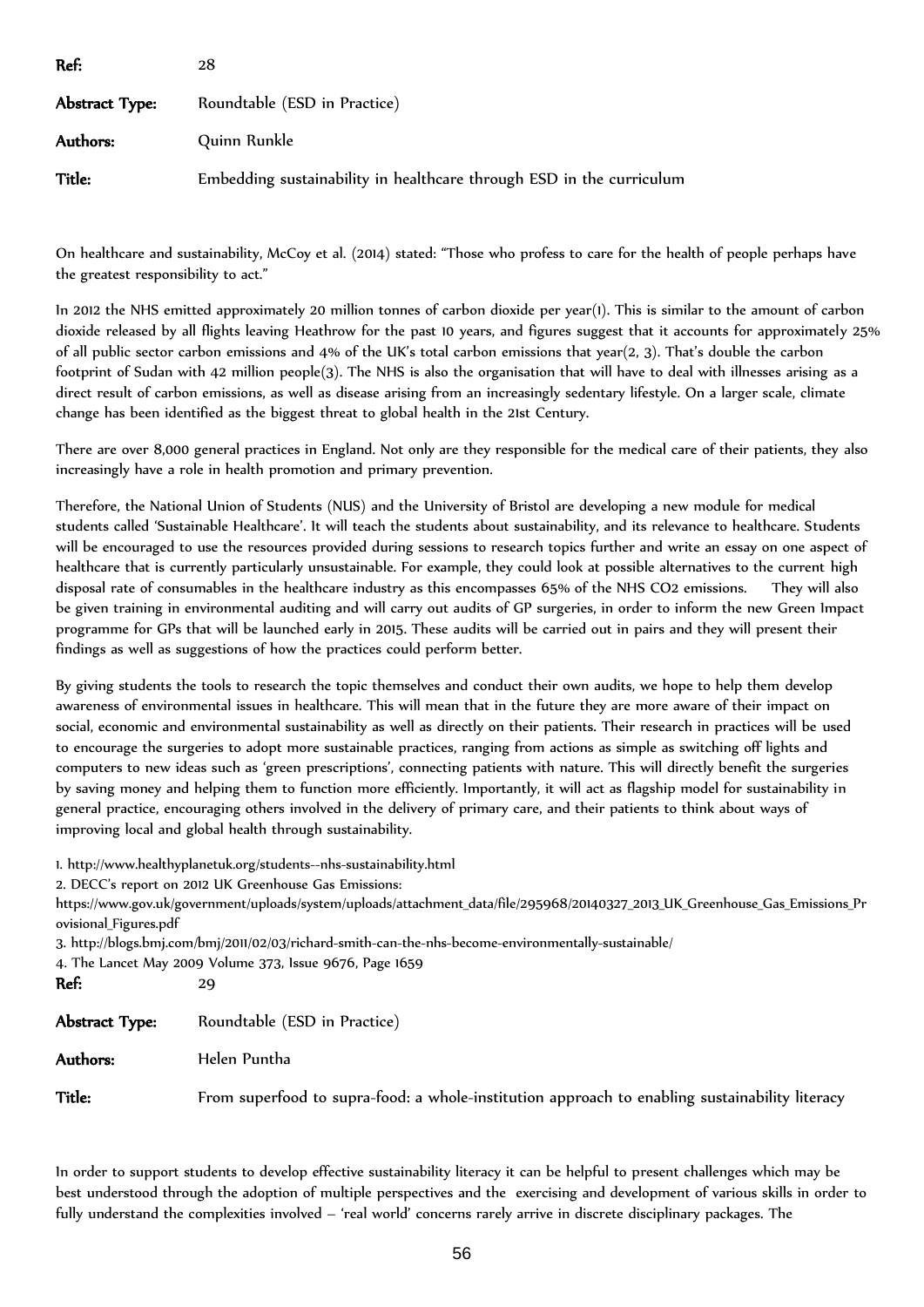Sustainability in Practice Certificate at Nottingham Trent University attempts to facilitate sustainability literacy in this manner. The certificate is a flexible online course open to all staff and students. Centred on the theme of food as part of the institution's 'Food for Thought' Green Academy Project (a Higher Education Academy Change Academy), the certificate attempts to facilitate knowledge and understanding of sustainability using the topic of food. The certificate and wider Green Academy project selected food as a unifying theme given that it is a complex, critical global challenge (Foresight 2011) of relevance to all disciplines.

Based on a problem-based learning model the certificate leads participants through an exploration of personal, disciplinary and inter-disciplinary perspectives on food sustainability challenges and encourages them to consider solutions to some of the most urgent challenges facing planet earth. The certificate which comprises four sessions and a video assessment piece incorporates various digital pedagogies such as prezi presentations, quizzes and online research as well as utilising various mechanisms to facilitate online collaboration such as discussion forums and collaborative mapping.

Constructivists such as Novak (1998) have stated that learning should encompass thinking (cognition), feeling (affect) and acting (motor or psychomotor) for it to be meaningful. The certificate was designed to encompass all three aspects through personal reflection, knowledge acquisition, skills development and practical action with the aim of providing a meaningful and transformative learning experience. The content being taught increases in complexity as the certificate progresses with a view to encouraging a supra-disciplinary perspective by the end of the certificate.

There is an emphasis on skills development over and above knowledge acquisition. All sessions provide opportunities for participants to develop their communication skills, particularly online communication through the certificate discussion forum – in some cases posting and commenting on other participants' posts is the mechanism for releasing the next session. Certain session activities encourage critical thinking such as an activity where participants consider the connections between their own and other disciplines and the various stages of the food life cycle as exemplified through the life cycle of a strawberry yoghurt. The emphasis on skills development supports the certificate's pedagogical aims and ensures that certificate is accessible to staff and students from all levels of study and academic disciplines.

The paper will describe the pedagogical approach of the certificate, the various activities the participants complete and the tools used to encourage collaboration and skills development. Demonstration of the online certificate will be included to exemplify the approaches taken.

References Foresight (2011). The Future of Food and Farming: Final Project Report. The Government Office for Science, London. Available at: http://www.bis.gov.uk/assets/foresight/docs/food-and-farming/11-546-future-of-food-and-farming-report.pdf. [Accessed 11 September 2014].

Novak, J. (1998). Learning, Creating and using knowledge: Concept maps as tools to understand and facilitate the process in schools and corporations. New Jersey: Lawrence Erlbaum Assoc.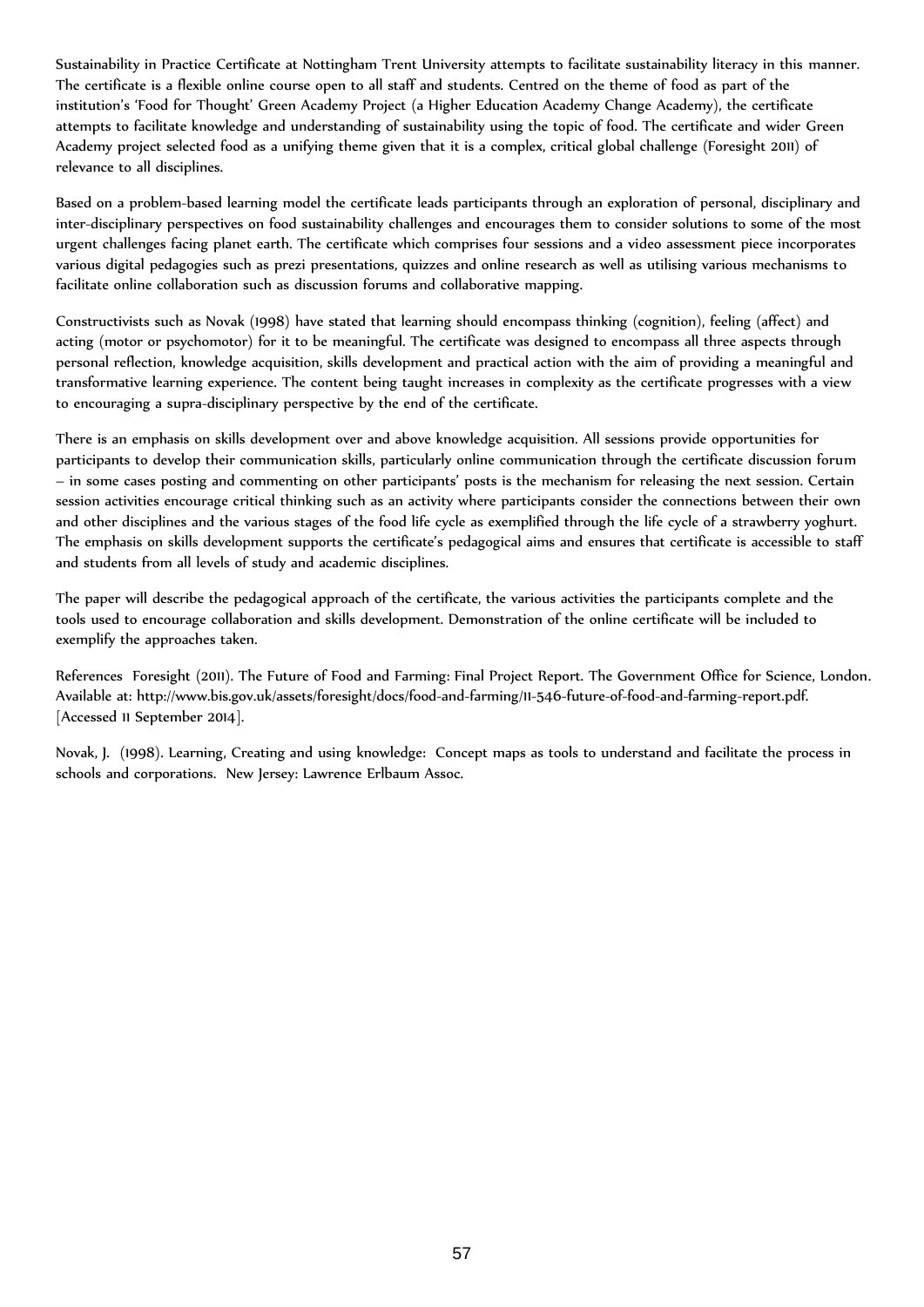| Ref:           | 30                                                                   |
|----------------|----------------------------------------------------------------------|
| Abstract Type: | Roundtable (ESD in Practice)                                         |
| Authors:       | Aikaterini Kosta                                                     |
| Title:         | Exploring the response of postgraduates to university sustainability |

# Purpose:

Research on student views of sustainability issues abounds in the literature. Student responses to university sustainability however, as a phenomenon taking place within the time and space of higher education, seem to be under-researched. This study explores how university sustainability is perceived by postgraduate students of the Educational Research and Sustainable Development programmes at the University of Exeter. The aim is to explore whether programme of study influences student response to university sustainability. Design/Methodology/Approach: An on-line questionnaire containing Likert type items was administered to the students of the two programmes. As university sustainability is a still evolving concept which lacks a wellestablished definition, the content of the questionnaire items was based on descriptions of university sustainability by major higher education stakeholders. Replies were coded and the resulting data were analysed statistically to explore the differences between the two groups.

## Findings:

Programme of study is seen to influence sustainability knowledge, with sustainable development students scoring significantly higher in the knowledge scale than educational research students. The findings indicate a positive correlation between knowledge of and attitudes towards sustainability. The results compare favourably with findings of previous research, which supports infusion of sustainability content across the curriculum as a means of improving graduate sustainability literacy.

## Research Limitations:

Exploring how programme of study impacts students' sustainability attitudes needs to be further researched as correlation does not necessarily indicate causality and factors other than academic experience might have influenced student performance. The convenience sample used for data collection and the relatively low response rate do not allow transferability or generalizability of the results. Practical Implications: As student voice is gradually becoming a crucial component for universities' development with the increase of tuition fees, the demand for a comprehensive understanding of student sustainability needs emerges. The study attempts to address this necessity through an investigation of postgraduate views on university sustainability. Moreover, a suggestion put forward by this paper is that assessment of the impact sustainability initiatives have on student experience might be more efficient if audits focus on university rather than universal sustainability issues.

# Originality/Value:

The present study employs for the first time the term 'university sustainability' to denote sustainability practices taking place within the time and space of higher education. While past research has examined mainly undergraduates' opinions of sustainability, this study focuses exclusively on postgraduates as they have greater experience of higher education settings. Finally, by examining both attitudes and knowledge a holistic exploration of student response is attempted with the majority of the previous research focusing on either attitudes or knowledge.

Keywords: higher education, sustainability, postgraduate, attitudes, assessment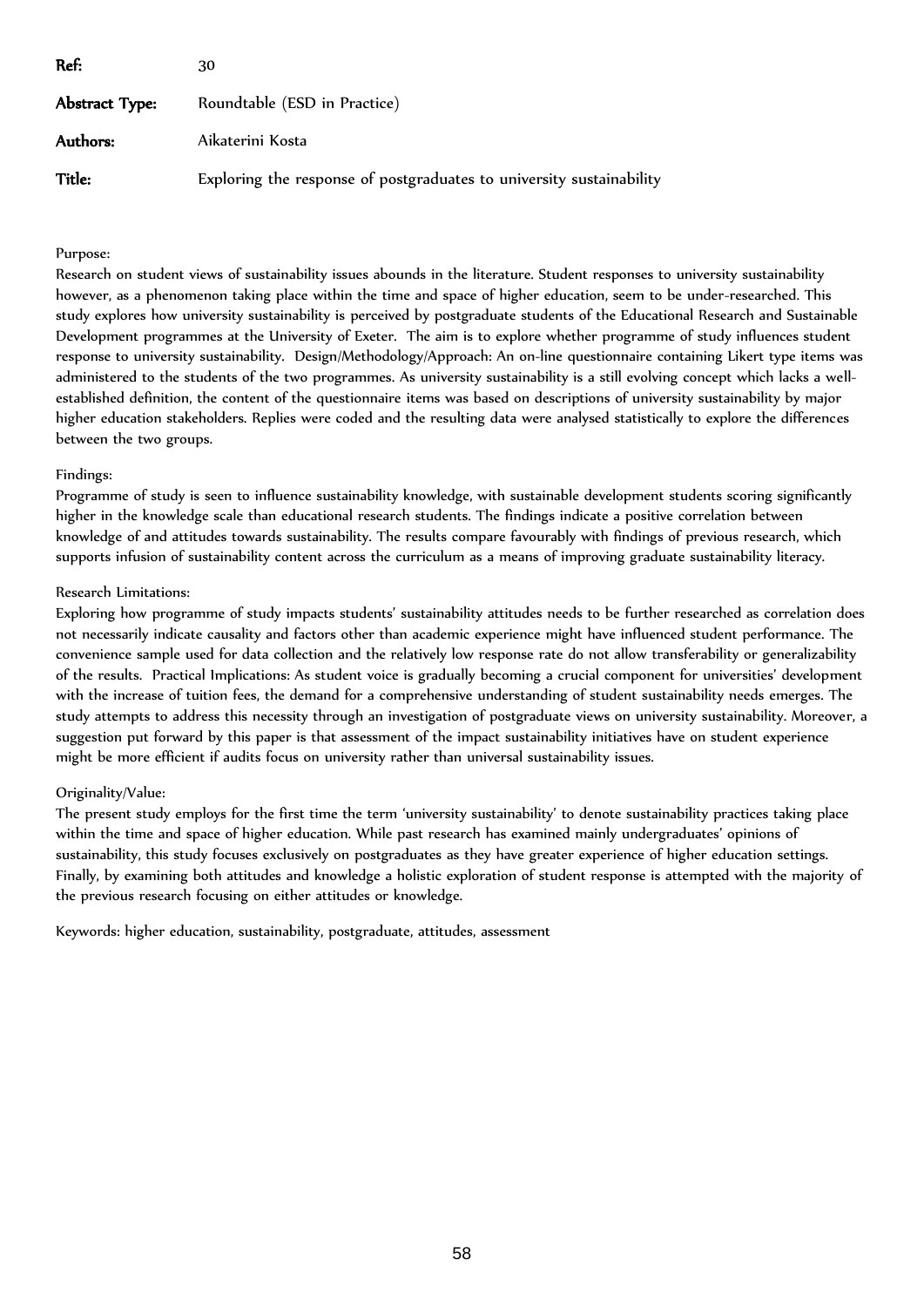| Ref:           | 31                                                                                                                                                     |
|----------------|--------------------------------------------------------------------------------------------------------------------------------------------------------|
| Abstract Type: | Roundtable (ESD in Practice)                                                                                                                           |
| Authors:       | Dr James Norman                                                                                                                                        |
| Title:         | Storytelling and the importance of creative communication in discussing sustainabilitya<br>presentation through the medium of children's picture books |

I am a practicing engineer who teaches design at the University of Bristol a day a week. This paper will draw on my ongoing experience as an engineer who has been involved in a number of novel projects (including the façade of the new Tate modern extension, the design of buildings in rammed earth and the use of straw bale in construction) and how this has shaped and informed my teaching to create new ways to talk about both creativity and uncertainty alongside the necessity of understanding engineering principals.

For civil engineering to succeed in addressing the real issues of sustainability it is essential that engineers do not continue to do things as they are but engage in changing their approach to better achieve the sustainable agenda. Whether in terms of material use and reuse, lean design or efficiency. However a modern engineering course is typically concerned with passing on the tools of how to repeat what is already being done without giving students the tools to innovate.

For innovation to occur engineers are required to be creative. Creativity is not something that just happens, neither is it something people are born with but instead, like all aspects of life, it is something that requires practice and confidence.

However in Civil Engineering creativity and the novel ideas it generates cannot be treated in isolation but instead the risks associated must be carefully considered to ensure the final engineering structure or system is safe. The use of design codes, assumptions and factors of safety are necessary to enable designers to design however they also disconnect the designer from understanding the risks and uncertainty involved in the process. This becomes a genuine concern when engineers are trying to understand the risks associated with novel ideas. Conceptualising the probability and risks involved when making the probability of failure so small that it is considered a certainty is very difficult.

This paper will discuss the different methods that are used to help students exercise creativity and conceptualise uncertainty so that they can help shape a sustainable future in civil engineering.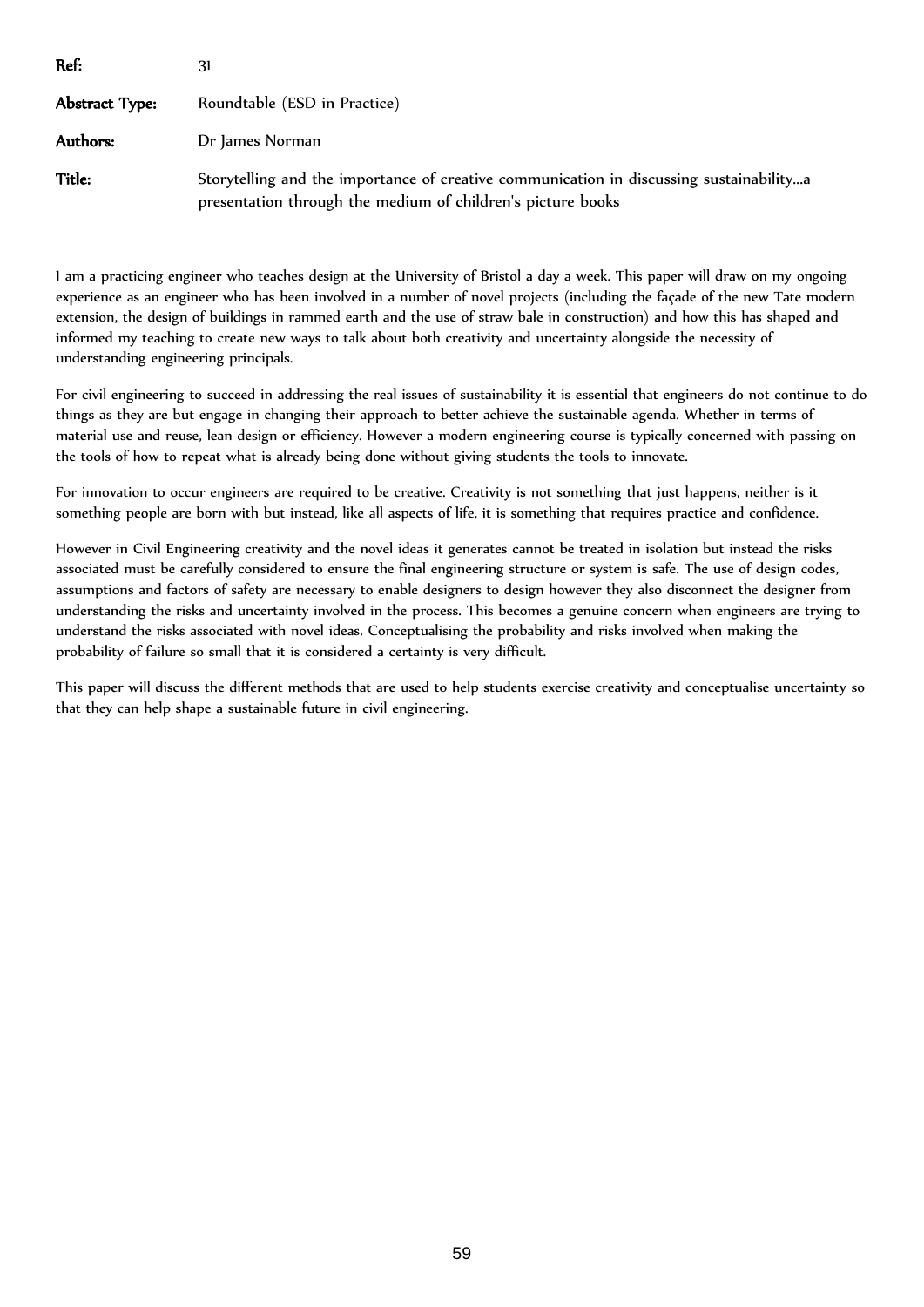| Ref:                  | 32                                                      |
|-----------------------|---------------------------------------------------------|
| <b>Abstract Type:</b> | Roundtable (ESD in Practice)                            |
| Authors:              | Antony Johnston                                         |
| Title:                | Curriculum development towards a sustainable university |

This paper represents an opportunity to reflect upon an institutional initiative to embed sustainability within the curriculum; which is one strategy to move towards a more sustainable university. The University of the Arts London allocated £150,000 over 5 years to fund curriculum development projects in order to provide opportunities for academic, support and administrative staff to propose and instigate curriculum change in relation to environmental sustainability. The scheme which is now in its 4th year provides an excellent opportunity to reflect upon the impact and effectiveness of such strategies.

This paper draws upon an evaluation of the scheme and will reflect upon its impact in terms of fostering curriculum change and impacting the student experience. The paper considers the aims, engagement methods and outcomes of the scheme and critiques it in relation to articulations of Education for Sustainability and the disciplinary focused Design for Sustainability. Such a critique aims to problematize constructions of knowledge and to be thoughtful about the relationship between the two. This paper will of interest to peers in terms of reflecting upon the role of institutions and change strategies, learning from curriculum interventions in art and design aiming to be more 'sustainable' and to consider differing articulations of sustainability.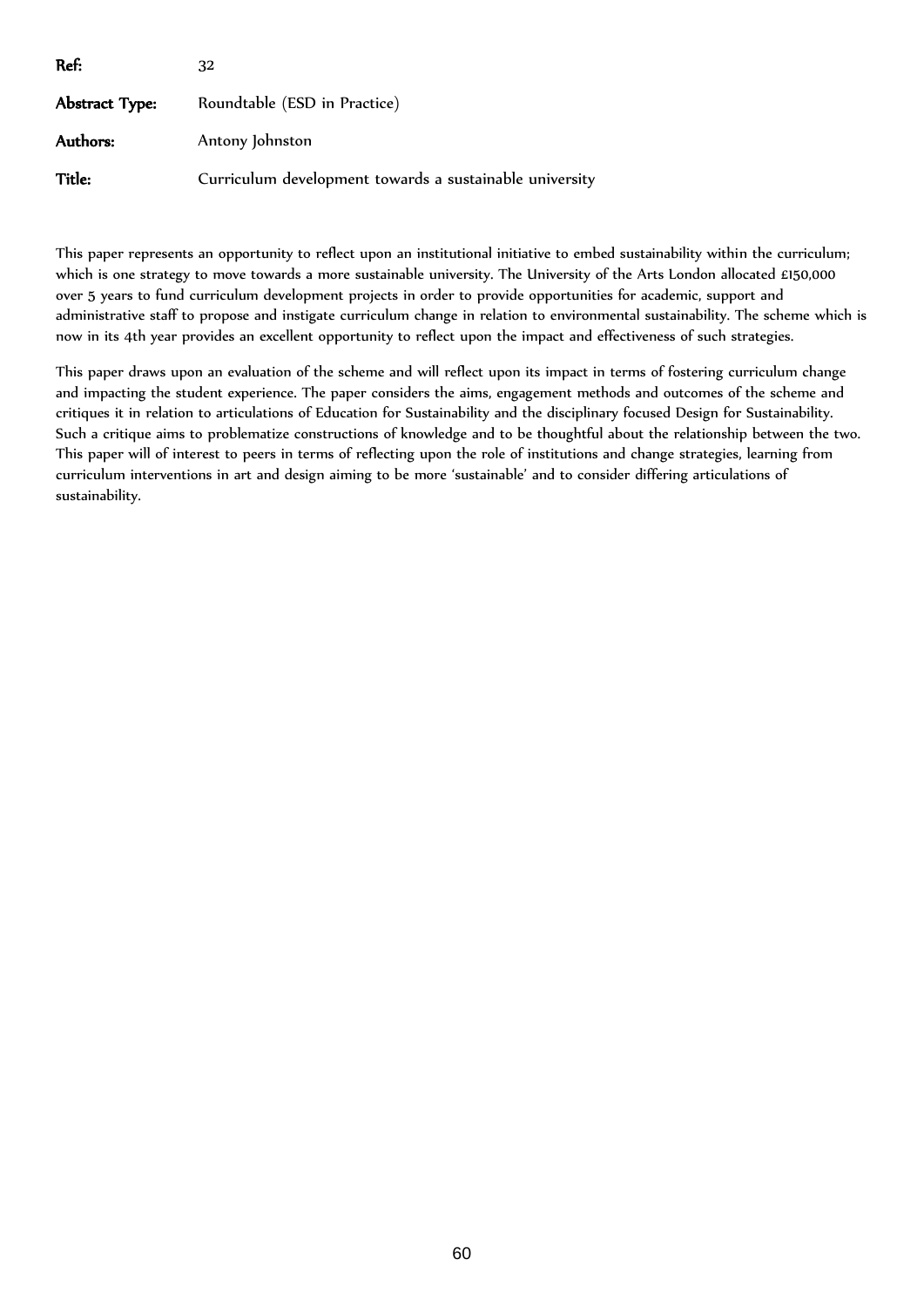| Ref:           | 33                                                                                                                                                                                                                                                                                                                                                                                          |
|----------------|---------------------------------------------------------------------------------------------------------------------------------------------------------------------------------------------------------------------------------------------------------------------------------------------------------------------------------------------------------------------------------------------|
| Abstract Type: | Roundtable (ESD in Practice)                                                                                                                                                                                                                                                                                                                                                                |
| Authors:       | Dr Georgina Gough (G.K. Gough <sup>1</sup> , J.W.S. Longhurst <sup>2</sup> and S. Hills <sup>3</sup> )<br><sup>1</sup> Senior Lecturer in Education for Sustainable Development<br><sup>2</sup> Assistant Vice Chancellor, Environment and Sustainability<br><sup>3</sup> Programme Leader, MSc Sustainable Development in Practice<br>University of the West of England (UWE), Bristol, UK |
| Title:         | Collaborative Approaches to Embedding Sustainability across the Curriculum                                                                                                                                                                                                                                                                                                                  |

This paper will describe the efforts of one HE institution to normalise education about and for sustainable development into all its programmes of study. The University of the West of England (UWE), Bristol has been engaged in aspects of ESD for many years and has had a formal ESD action plan since 2007. Natural progression of the University's ESD activities has led to the existence of a strong institutional requirement for curricula to be underpinned by the principles of sustainable development. Recent external drivers are also part of the current context for further development of ESD activity at UWE.

The current challenge is to embed ESD in areas across the University's provision of programmes. A need has been identified to inject new impetus into our ESD activity in order to reach beyond the circle of the committed and to engage the whole institutional community. This paper will concentrate on the curriculum related elements of recent activities, particularly the ways in which new approaches to collaborative working have been employed to draw on expertise from across the University to inform discussions about how curricula can be refreshed to better incorporate the principles of sustainable development.

This paper presents examples from across UWE's portfolio of disciplines of sustainability-embedded curricula. These examples are drawn from recent curriculum changes which have been undertaken with sustainability as a guiding principle. The process which has been undertaken to achieve these developments will be discussed and evaluated. This includes engagement of senior managers within faculties, professional services and academic departments, consultation of students and targeted support for academics. Dedicated staff and a collaborative approach have been critical to the success of these efforts.

This paper will be useful for academics and managers from any discipline who are interested in ensuring that students develop an awareness of sustainability principles regardless of their programme of study.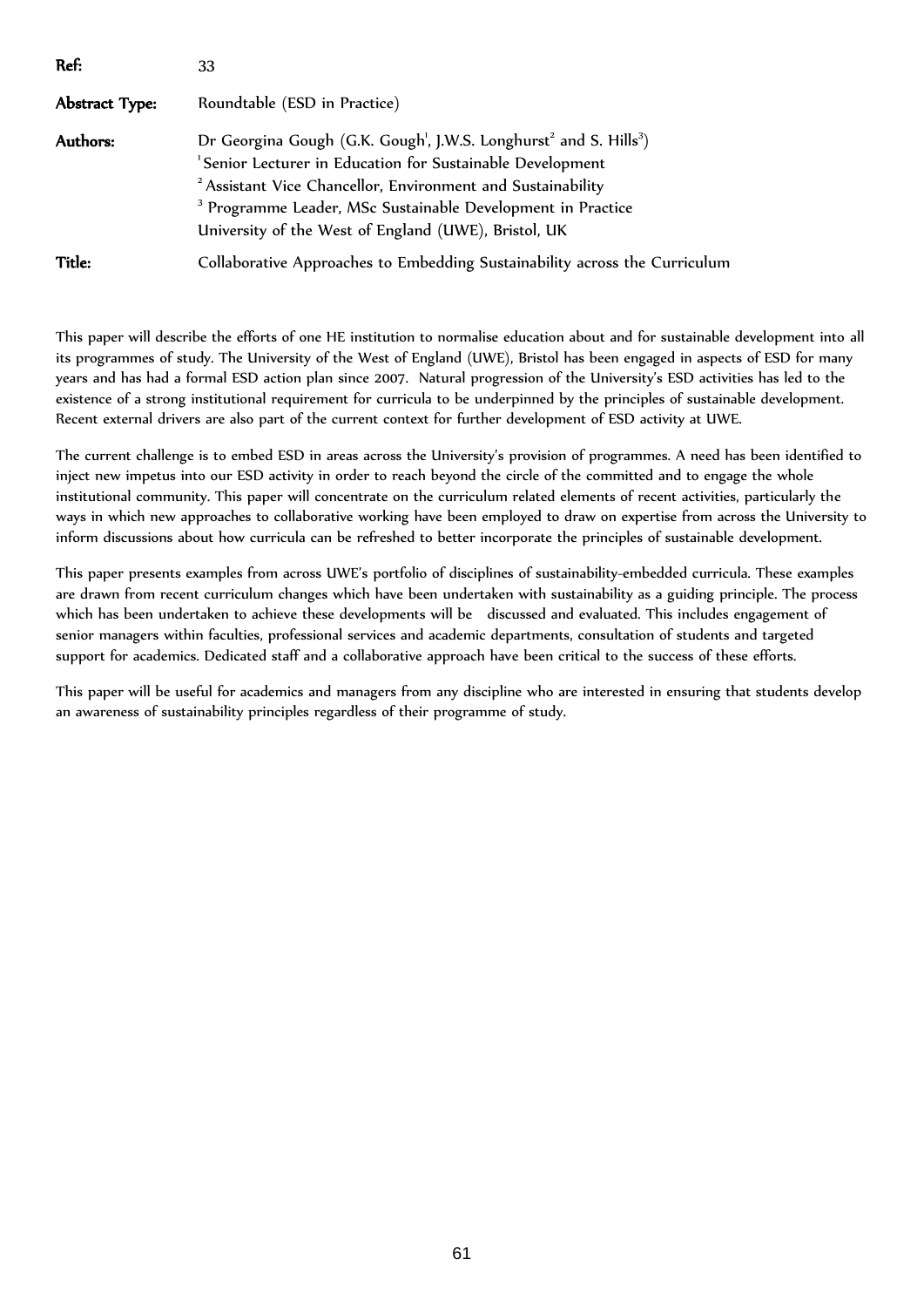| Ref:           | 34                                                                                                               |  |
|----------------|------------------------------------------------------------------------------------------------------------------|--|
| Abstract Type: | Roundtable (ESD in Practice)                                                                                     |  |
| Authors:       | Chris Willmore                                                                                                   |  |
| Title:         | Reflective action: forging links between student informal activity and curriculum learning for<br>sustainability |  |

This paper uses research carried out at Bristol and other evidence to explore how higher education institutions are seeking to build relationships between formal curricular structures and informal activity by students to enable sustainability education to engage both theoretical understanding and practical experience. It explores the synergies available when activity can move between the formal curriculum and student activity outside of their formal studies and looks at the benefits and challenges for institutions who have sought to bring engaged student activity focussed upon real world problems into formal learning to provide active learning for sustainability. It reflects on the impacts students perceive this to have on the wider community in which the University is situated and the university: community relationship. It maps out four key areas of challenge for institutions moving from isolated areas of good practice to institution wide adoption of reflective engaged learning.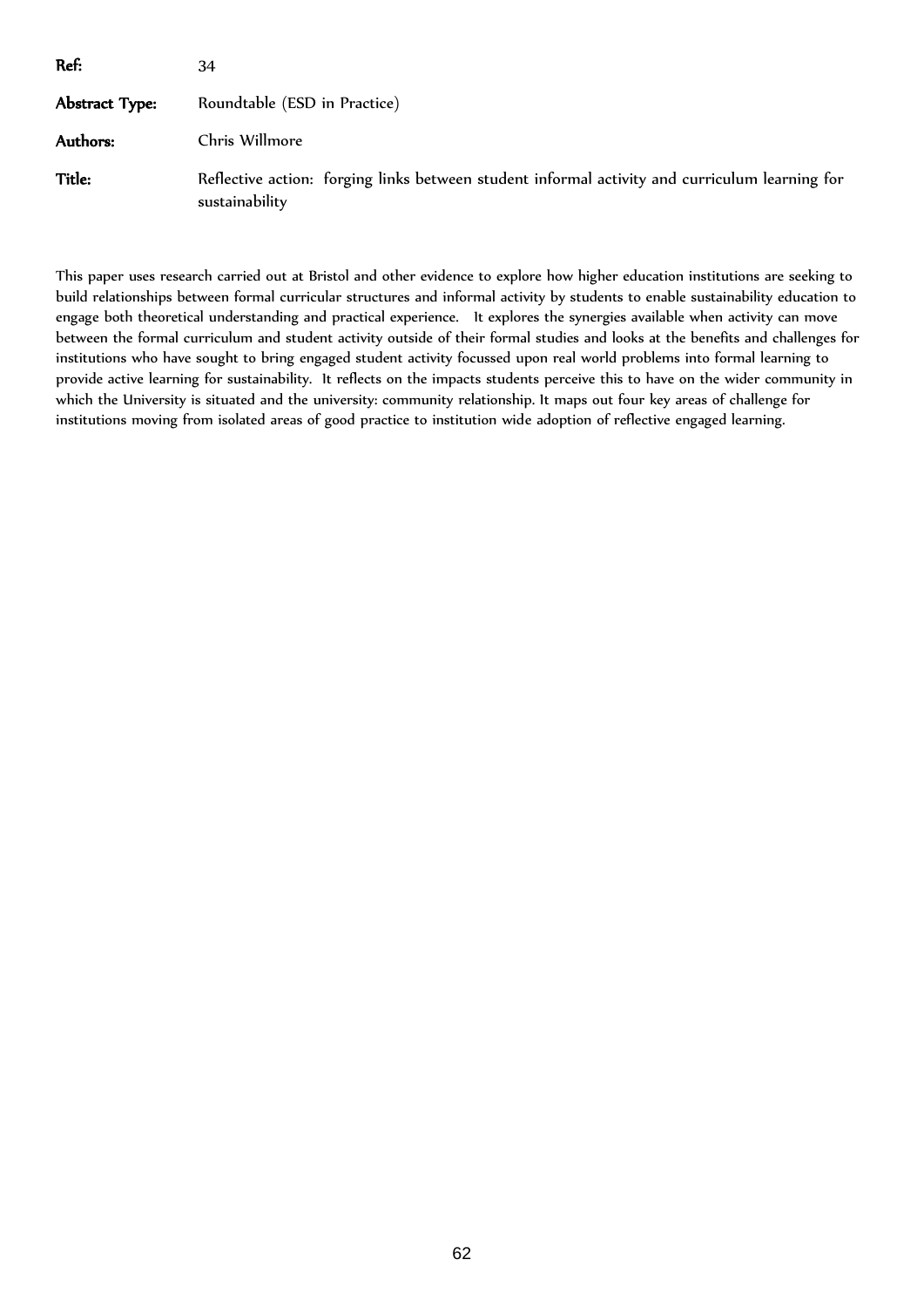| Ref:           | 35                                       |
|----------------|------------------------------------------|
| Abstract Type: | Roundtable (ESD in Practice)             |
| Authors:       | John Hudson                              |
| Title:         | Evolving Visual Communication Curriculum |

Evolving the visual communication curriculum to consider the issues surrounding sustainability, ethics and Corporate Social Responsibility (CSR) will enable the next generation of Industry communicators to be more responsible within their working practices. The better-informed students are, the greater their understanding of the issues surrounding responsible design, so the better their decision making will be in relation to projects.

My session will discuss teaching innovations I have implemented and present examples of best practice from visual communication students. This work will demonstrate the links between how undergraduates have been influenced by the curriculum to engage in more socially responsible projects and themes. I will also discuss why including ethics CSR and sustainability within the context of visual communication education is important to future-proofing student skills and can enhance employability.

My aim is to engage students with these complex issues by facilitating a greater understanding of sustainability, ethics, inclusivity, materiality, recyclability, and CSR. And for students to then apply that understanding to a design brief or project.

As most of my students are engaged in collaborative, problem based learning my examples are creative self negotiated visual communication projects. Ranging from poster design to surface pattern design which all including a sustainable or social message. I would look to bring a number of these projects to the session in order to generate debate and discussion.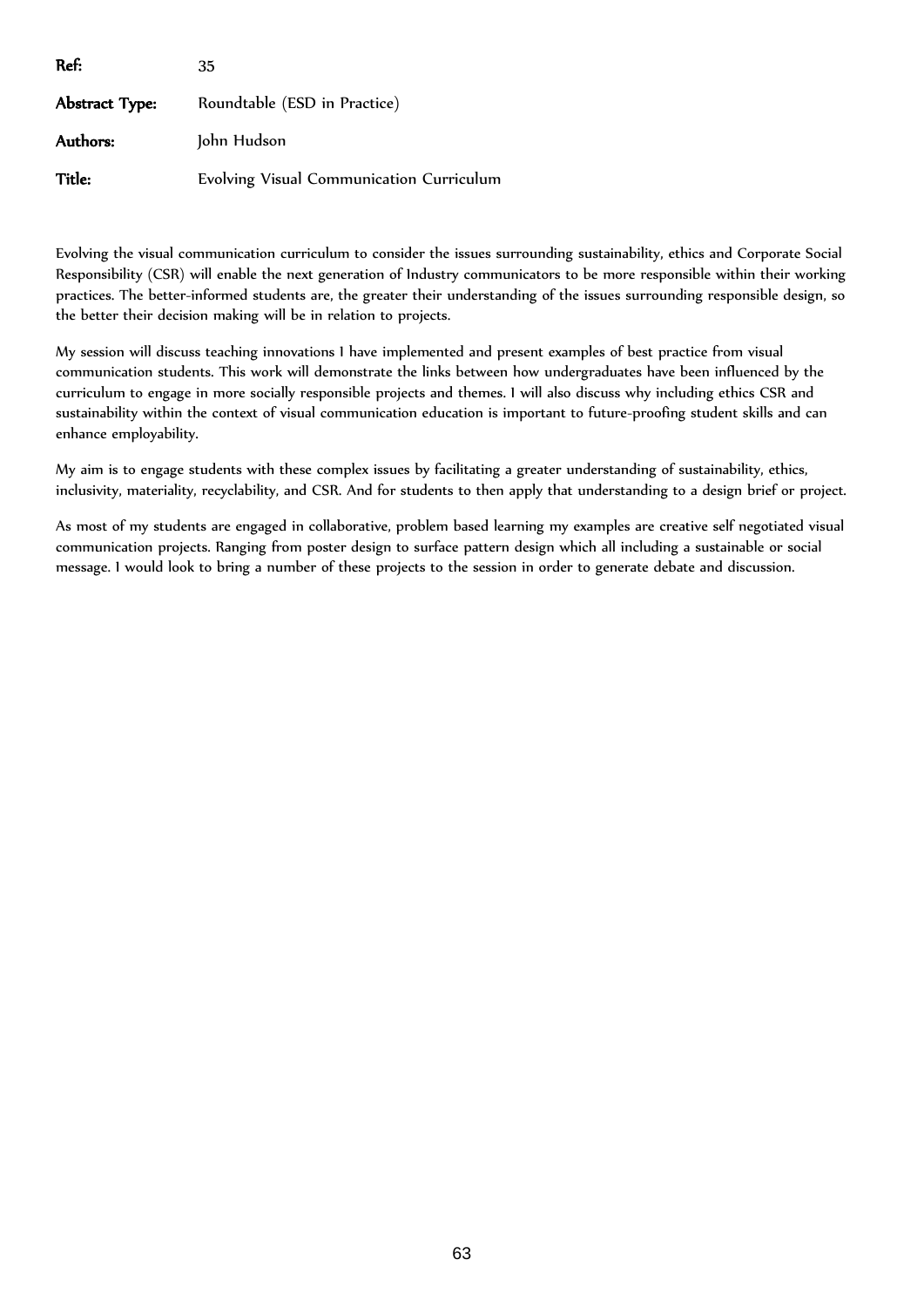| Ref:           | 36                                                                     |
|----------------|------------------------------------------------------------------------|
| Abstract Type: | Roundtable (ESD in Practice)                                           |
| Authors:       | Anne Zimmerman/Karl Herweg                                             |
| Title:         | Integrative Training in Inter- and Transdisciplinary Research Settings |

Research on global change and sustainable development issues requires a special approach to ensure close cooperation between different scientific disciplines on the one hand, and between scientists and other societal actors on the other hand. This, in turn, calls for an appropriate training approach that supports this type of research. We refer to this kind of training as "integrative training", i.e. training that integrates students from different scientific disciplines, researchers and practitioners, and different cultures in academic training. The core of this training is a case-study-based learning approach where doctoral students design a common transdisciplinary research strategy. This group work is based on initial conceptual, thematic, and methodological inputs. It is completed by a 2-3-day fieldwork module simulating an exploratory survey that provides the interdisciplinary teams of participants an opportunity to interact with several non-academic actors. This setting and corresponding didactic approach provides a space for learning in which participants must cross epistemological and other borders.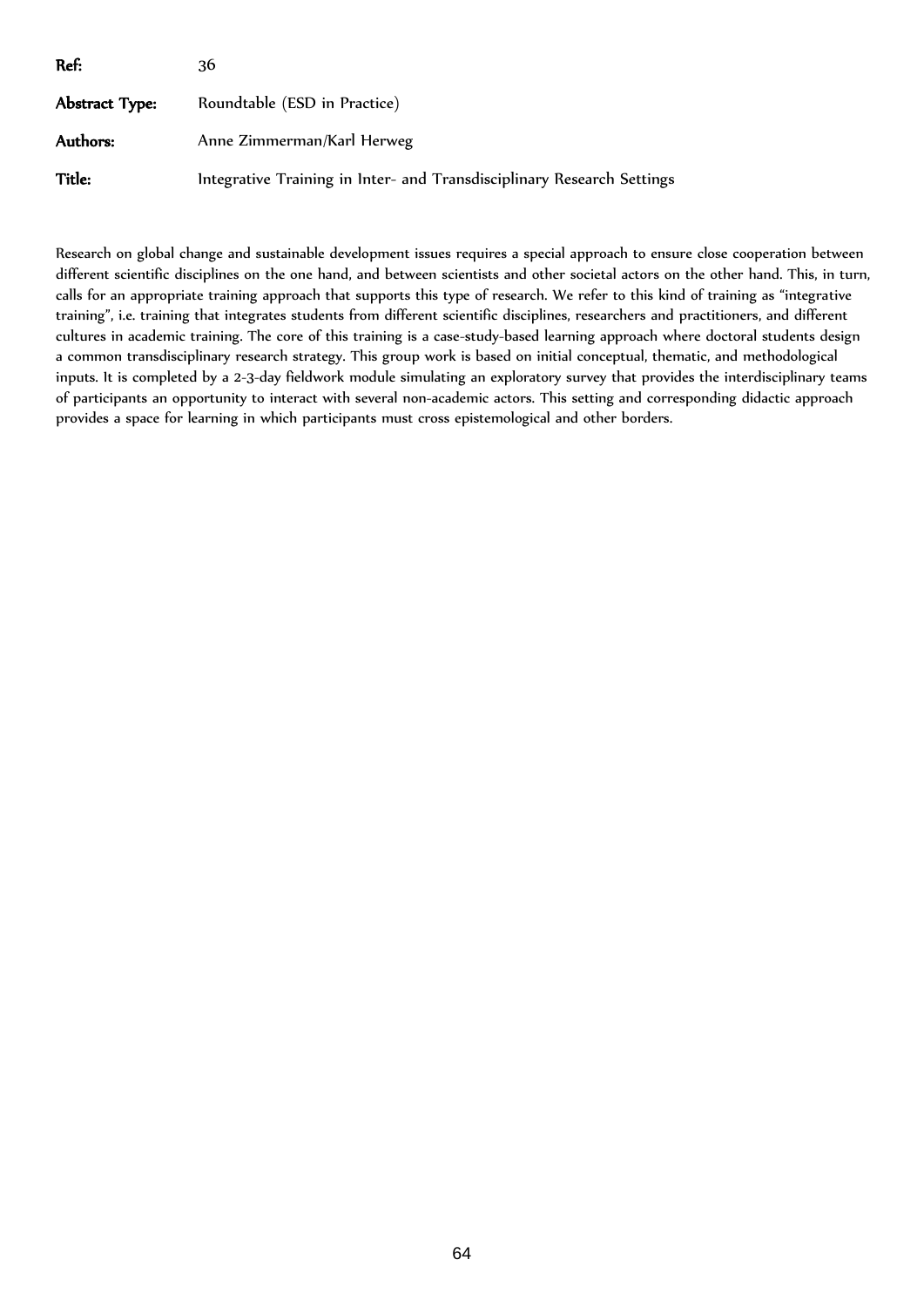| Ref:           | 37                                                                                                                                                                                       |  |
|----------------|------------------------------------------------------------------------------------------------------------------------------------------------------------------------------------------|--|
| Abstract Type: | Roundtable (ESD in Practice)                                                                                                                                                             |  |
| Authors:       | Paul Ofei-Manu                                                                                                                                                                           |  |
| Title:         | Quality Education for Sustainable Development: Framing Perspectives on post-DESD and post-<br>2015 Education by Integrating Education for Sustainable Development and Quality Education. |  |

Since the launch of several education programmes a decade and a half ago (e.g. Education for All (EFA) and Millennium Development Goals), significant increases have been reported on the number of enrolment of children in schools. However, the focus on educational access and attainments and also on rote learning has led to inadequate learning outcomes. This has also overshadowed other important aspects of education They include competency in teaching methods and content, improvements to the curriculum and the appropriateness of the learning environment, etc. The result is poor student performance in spite of an increase in enrolment rates. Additionally, current education systems are failing to provide students with the appropriate skills and knowledge they need in order to adapt to a future of uncertainty and sustainability challenges. Over the past decade, there has been successful implementation of education for sustainable development (ESD) initiatives, programmes and strategies. These have covered the environmental, economic and socio-cultural aspects of sustainable development at local, national, regional and international levels, and in all educational settings (formal, non-formal and informal). However, bringing ESD to the mainstream of education has been rather slow due to several implementation barriers at both policy and practice levels. Furthermore, this was exacerbated by putting no specific blueprint in place at the onset of the Decade of ESD to assess the progress of ESD implementation so these results are only anecdotal. Recently, the Open Working Group (OWG) final document on sustainable development goals (SDGs) expresses quality education in the educational goal and the word "quality" is mentioned several times in the educational targets. However, more than half of the targets are on educational access and attainment, a trend not different from what the MDG Goal 2 and EFA goals (particularly Goal 6) set out to do and consequently failed to promote "quality education" even though it was enshrined in them.

The paper discusses some of the aspects of ESD and quality education including concepts, components, policy approaches, practical methods and tools that could serve as the foundation of quality education for sustainable development (QESD). It also proposes that these perspectives of ESD and quality education should be integrated to become QESD and that should be the cornerstone to achieving sustainable human development. This is because QESD will take a more holistic and comprehensive approach to education with respect to: 1) What people learn, 2) How people learn, 3) Where and with whom people learn and 4) In what context people learn. QESD will result in higher order learning and hence provide the related competencies like the ability to analyse, synthesise and evaluate complex information for decision-making, planning and problem solving. With the launch of new educational programmes such as Global Action Programme (GAP) on ESD and Ten Year Framework Programme on Sustainable Lifestyles and Education (10YFP SLE) in the horizon and the ongoing shaping of the SDGs education goal and the post-2015 development agenda, framing these programmes in the context of QESD and hence as a pathway for global education reform and improvement is crucial.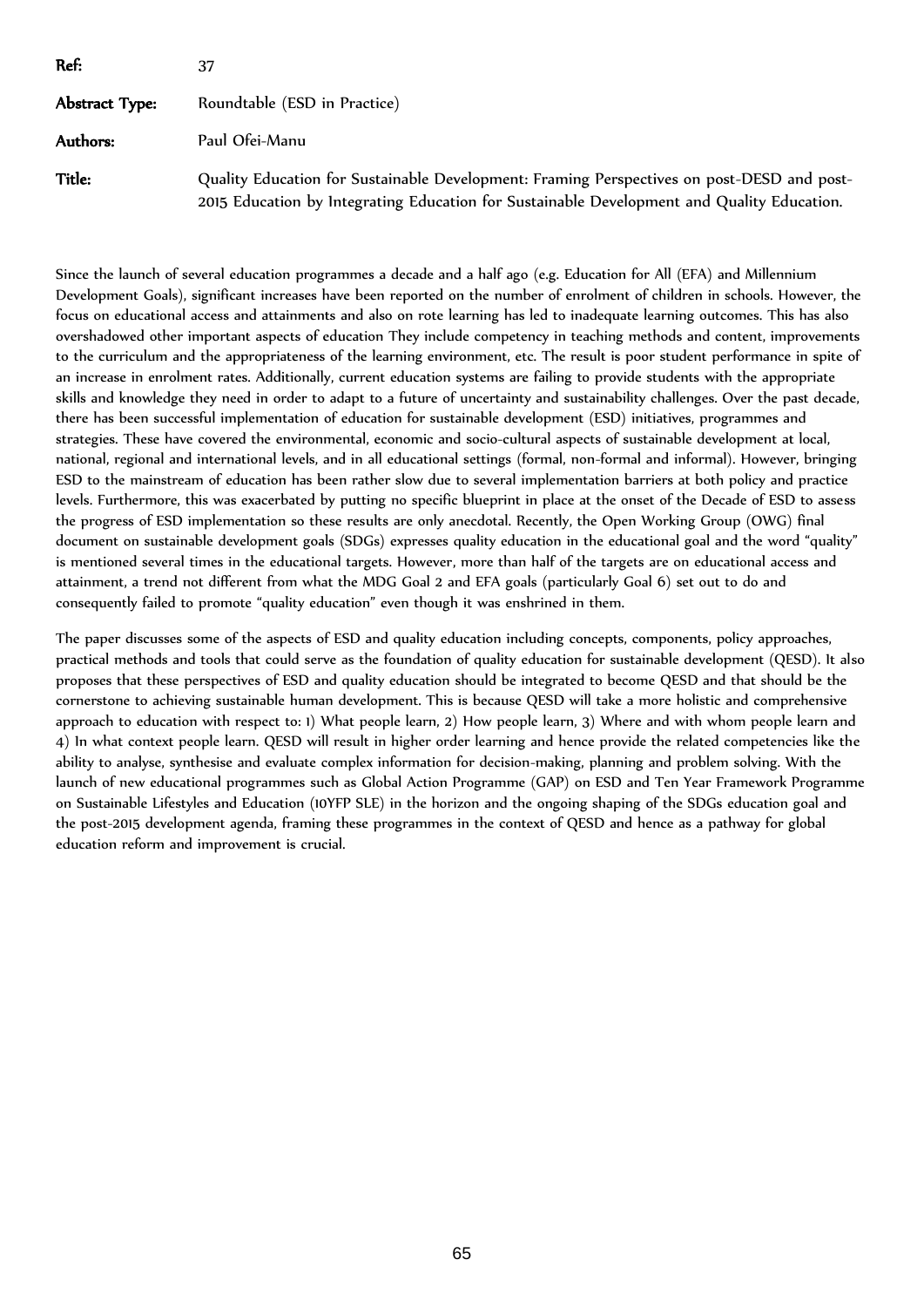| Ref:           | 38                           |
|----------------|------------------------------|
| Abstract Type: | Roundtable (ESD in Practice) |
| Authors:       | Kim Croasdale                |
| Title:         | Dissertations for Good       |

Dissertations for Good, a new pilot programme from NUS, offers a completely new way of conducting research. It connects students to organisations external to their further/higher education institution, for them to complete research projects into sustainability together.

Our ultimate vision is to have a national online match-making platform bringing together students, organisations and FHEIs to research sustainability. It will boost the skills, experience and employability of students, and will provide the capacity for organisations to become more sustainable and positively contribute to the wider community.

The benefits of Dissertations for Good are impressive, including lowering resource and development costs for the organisation, fostering new and productive partnerships and developing students' employability skills. The pilot for 2014-15 is going even better than hoped and we're looking forward to growing our work in the future.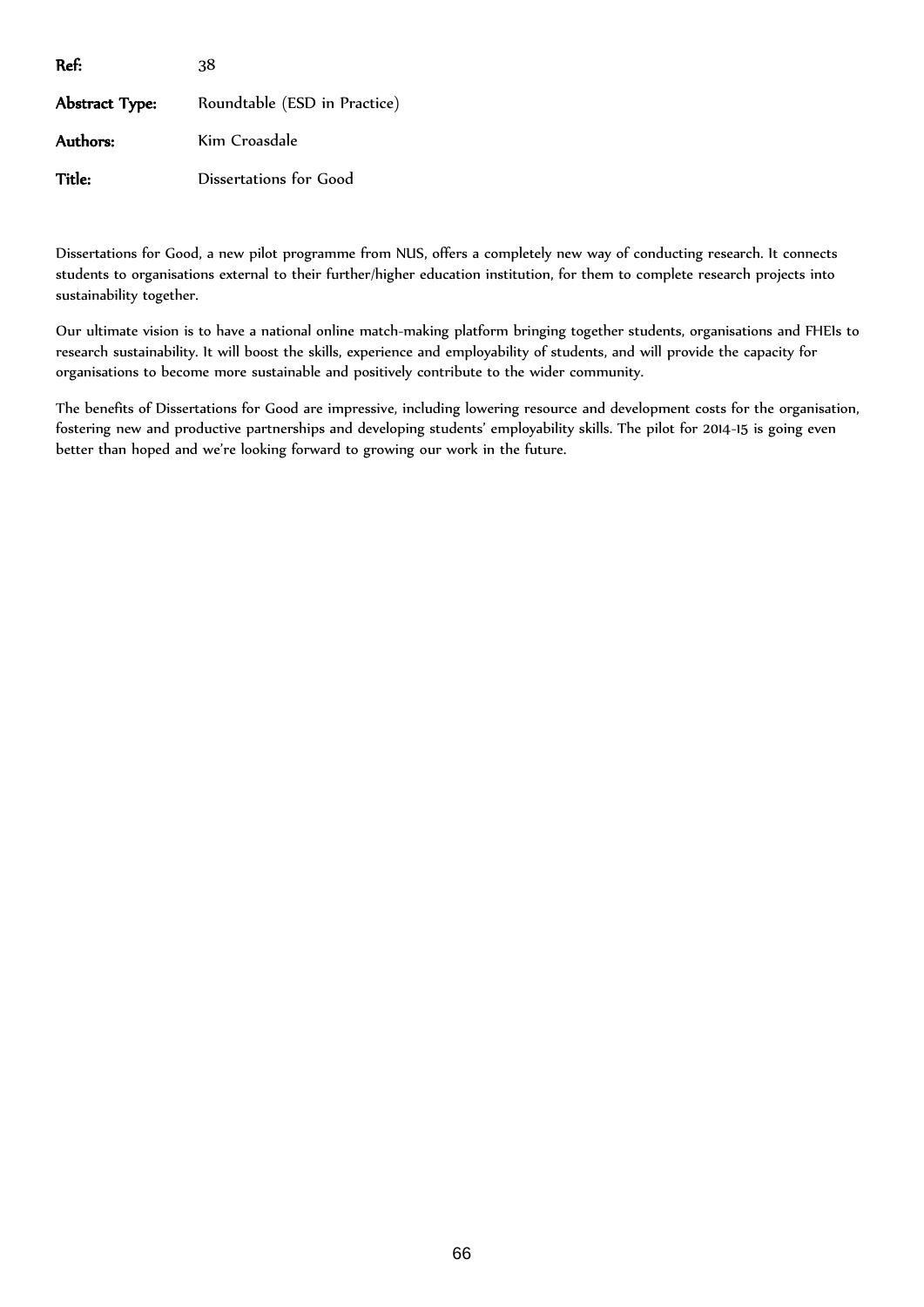# Poster Presentations Index:

| Ref                     | <b>Name</b>                              | <b>Title</b>                                                                                                                   |
|-------------------------|------------------------------------------|--------------------------------------------------------------------------------------------------------------------------------|
| $\mathbf{1}$            | Vincent Caruana                          | Fair Trade Education, ESD and Civic Action for Sustainable Futures                                                             |
| $\overline{\mathbf{2}}$ | Ozgul Keles                              | Developing An Instrument For Identifying University Students' Beliefs About Sustainable Living                                 |
| 3                       | Romas Malevicius                         | GoGreen Pilot'12: Enhancing Employability, Leadership and Sustainability through Cross-sectoral<br>Partnerships                |
| 4                       | Adriana Consorte-McCrea/ Helen<br>Newing | Away spaces for interdisciplinary, reflective, transformative exchange in HE: a case study                                     |
| 5                       | Carolina Menna Goncalves                 | The role of school in mitigating climate change                                                                                |
| 6                       | Zoe Robinson                             | Sustainability through the backdoor: using skills-orientated sessions to show sustainability-discipline<br>linkages            |
| 7                       | Zoe Robinson                             | Teaching and learning on interdisciplinary sustainability degree programmes: student experiences and<br>strategies for support |
| 8                       | Rebecca Laycock                          | University Community Gardens for Sustainability and Urban Community Gardens: Reviewing,<br>comparing and directing research    |
| 9                       | Jason Lowther/Joanne Sellick             | Sustainability and Enforcement of EU Law                                                                                       |
| 10                      | Valerie Huggins                          | Promoting Early Childhood Education for Sustainable Development in an Ethiopian context                                        |
| $\mathbf{u}$            | Michael Pretious                         | Mapping Sustainability in the Curriculum                                                                                       |
| 12                      | Hannah Lloyd-Jones                       | Grand Challenges: Tackling global sustainability issues at the University of Exeter                                            |
| 13                      | Louise Naylor                            | Campus as Classroom for ESD                                                                                                    |
| 14                      | Chris Willmore                           | #sustprise: sustainability enterprise and new challenges                                                                       |
| 15                      | Mithil Shah                              | Embedding Sustainable Development at the Core of Higher Education through Collaboration                                        |
| 16                      | Will Page/James McMahon                  | The Students' Green Unit - Enabling Student Led Sustainability                                                                 |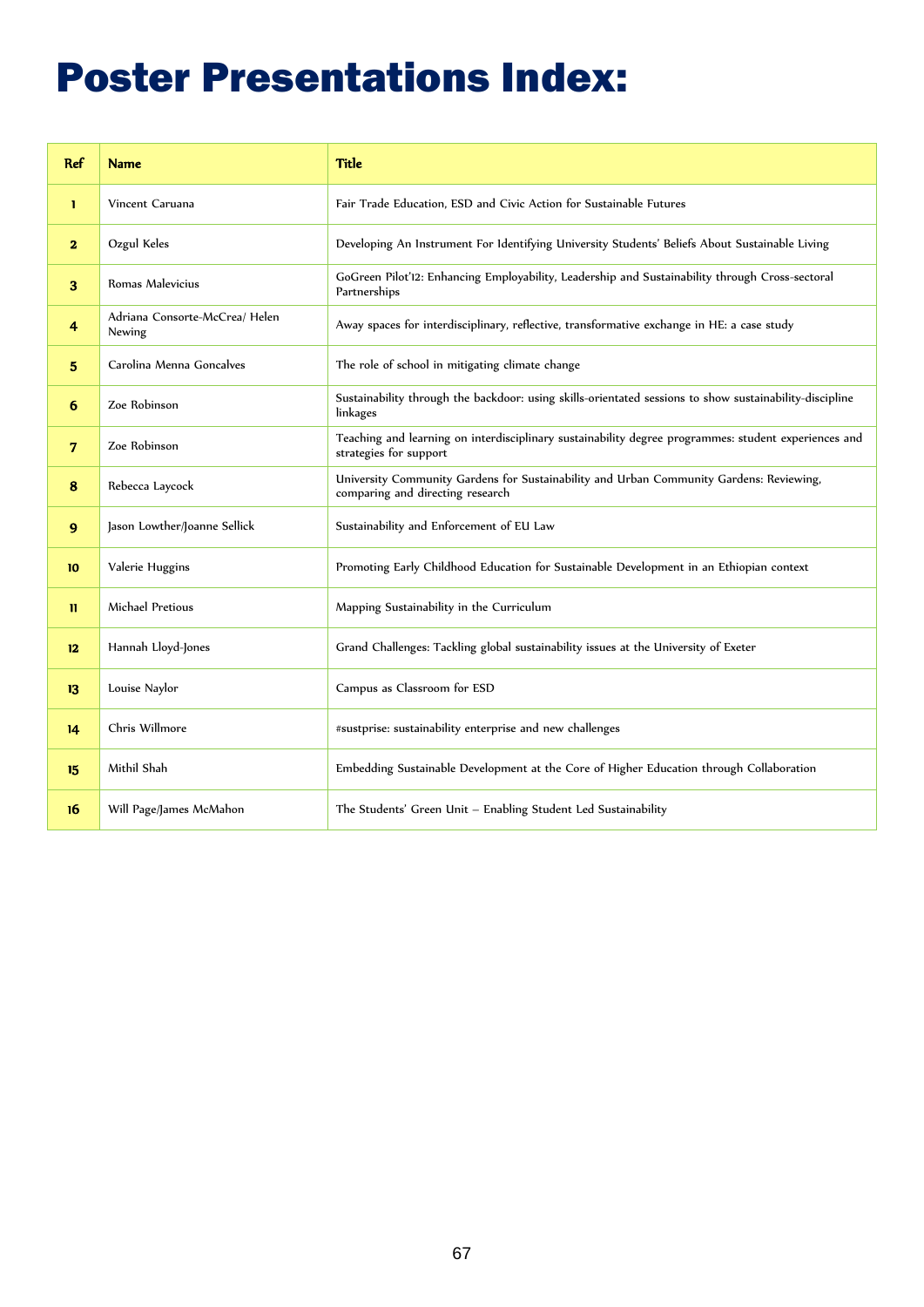| Ref:           |                                                                    |
|----------------|--------------------------------------------------------------------|
| Abstract Type: | Poster                                                             |
| Authors:       | Dr Vincent Caruana                                                 |
| Title:         | Fair Trade Education, ESD and Civic Action for Sustainable Futures |

The paper is based on field research which the author conducted in Egypt, during 2010, where he looked into the impact, if any, in terms of labour conditions and social development, of Fair Trade on small scale producer organizations in Cairo and El Bayou, affiliated with Fair Trade Egypt.

The research was twofold:

- a) To understand to what extent we can claim that fair trade, as implemented in Egypt, can be said to have accomplished its goal of improving the returns to small producers and positively affecting their quality of life. The impact study adopted a "case study" methodology, which allowed for a holistic investigation and the use of multiple sources for evidence, while ensuring that the relevant details from the viewpoint of the participants were brought out. The impact study indicated that all producers considered fair trade to be an important aspect towards improving their quality of life, however to a different extent depending on various factors. Among the main factors identified was the entrepreneurship spirit of the producer organization, their commitment to product development, and the point in time in which they entered the FT network. The research concluded that to understand impact of fair trade it is necessary to understand FT as a process, seeking constantly to adapt to the challenge of applying FT principles to the reality on the ground with a particular group with a particular craft.
- b) Based on the results of this research, the author set out to identify salient situations that create barriers to as well as enable participatory action in the transition towards sustainability, and to identify salient key conditions for adult Environmental Education/ESD that would sensitise and mobilise sustained civic action for sustainable development.

ESD stands at an important time as every choice made is done in the context of the challenges, mishaps and chaos of our current reality. The vulnerability of local processes was evident through this research, and the quality of the links created amongst stakeholders needs to be given more attention, both in research and in the work of adult educators. Adult Environmental Educators and Education for Sustainable Development practitioners need to re-define their roles – in particular their mentorship role and leadership training in addressing the sustainability transition. In the face of social, environmental, cultural and economic challenges presented by an ever-changing glocal world, investing in leadership, social learning and in the enhancement of the capacity of both institutions and CSOs, to be and become innovative co-creators of a new emerging paradigm, is a challenge for educators to embrace with passion and urgency.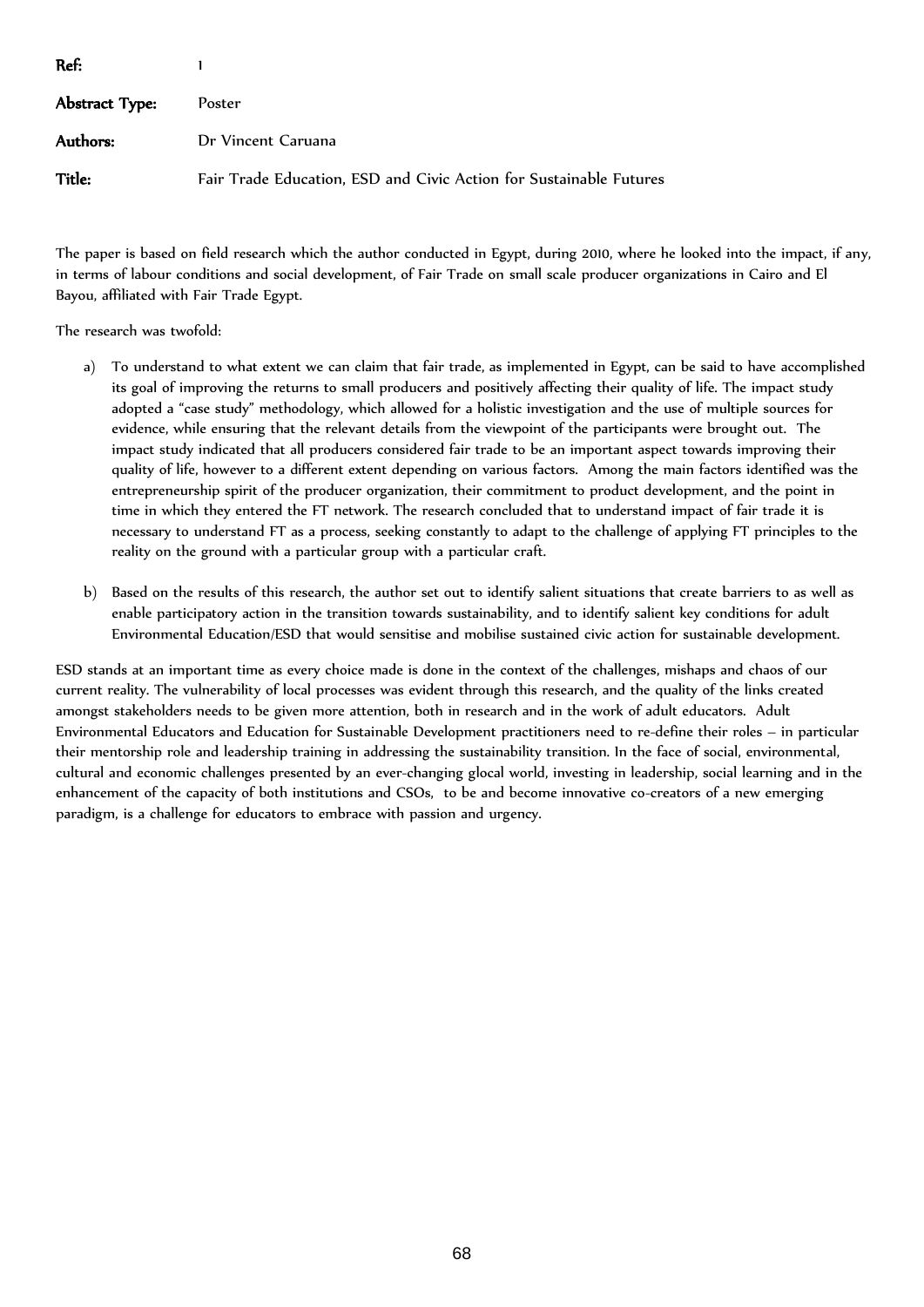| Ref:           |                                                                                                |
|----------------|------------------------------------------------------------------------------------------------|
| Abstract Type: | Poster                                                                                         |
| Authors:       | Dr Ozgul Keles                                                                                 |
| Title:         | Developing An Instrument For Identifying University Students' Beliefs About Sustainable Living |

Learning sustainable development is currently being highlighted at all levels of education to inculcate the awareness of sustainability for maintaining and improving the quality of life in the present and future generation. Therefore, university as a higher education provider is the place to reform and develop students' belief towards sustainability. Beliefs shape attitudes and behaviors of individuals. Students' beliefs about sustainable development are also needed to identify since environmental attitudes and behaviors are coming from the beliefs and background knowledge of people. Even though the research studies on beliefs have been extensively explored, there are limited studies pertinent to the university students' beliefs in the context of ESD. In line with this perspective, due to not existing belief scale about the sustainable living in the literature, the aim of the study is to construct a valid and reliable belief scale on sustainable living beliefs scale. The present study is based on the survey model. The research presented here was undertaken at the University of Plymouth, in the programs of pre-sessional English language (international) students. The instruments were administered to 96 pre-sessional English language students. Certain stages need to be undertaken in the preparation of developing the belief scale in a research. These stages are generally as follows; constructing belief items; consulting expert opinion; pilot study; factor analysis and calculation of reliability. The scale was graded in the 5-point Likert Scale with "strongly agree to strongly disagree" and consisted of 42 items. The data were transferred to the SPSS 15.0. Afterwards, an exploratory factor analysis was conducted on the data. Sustainable living beliefs (SLB) survey consists of three dimensions: relevance to daily life; students' need in the future; and integrated teaching. With these validated instruments, future research and potential problems will be less strenuous.

Key Words: education for sustainable development, belief, sustainable living, university students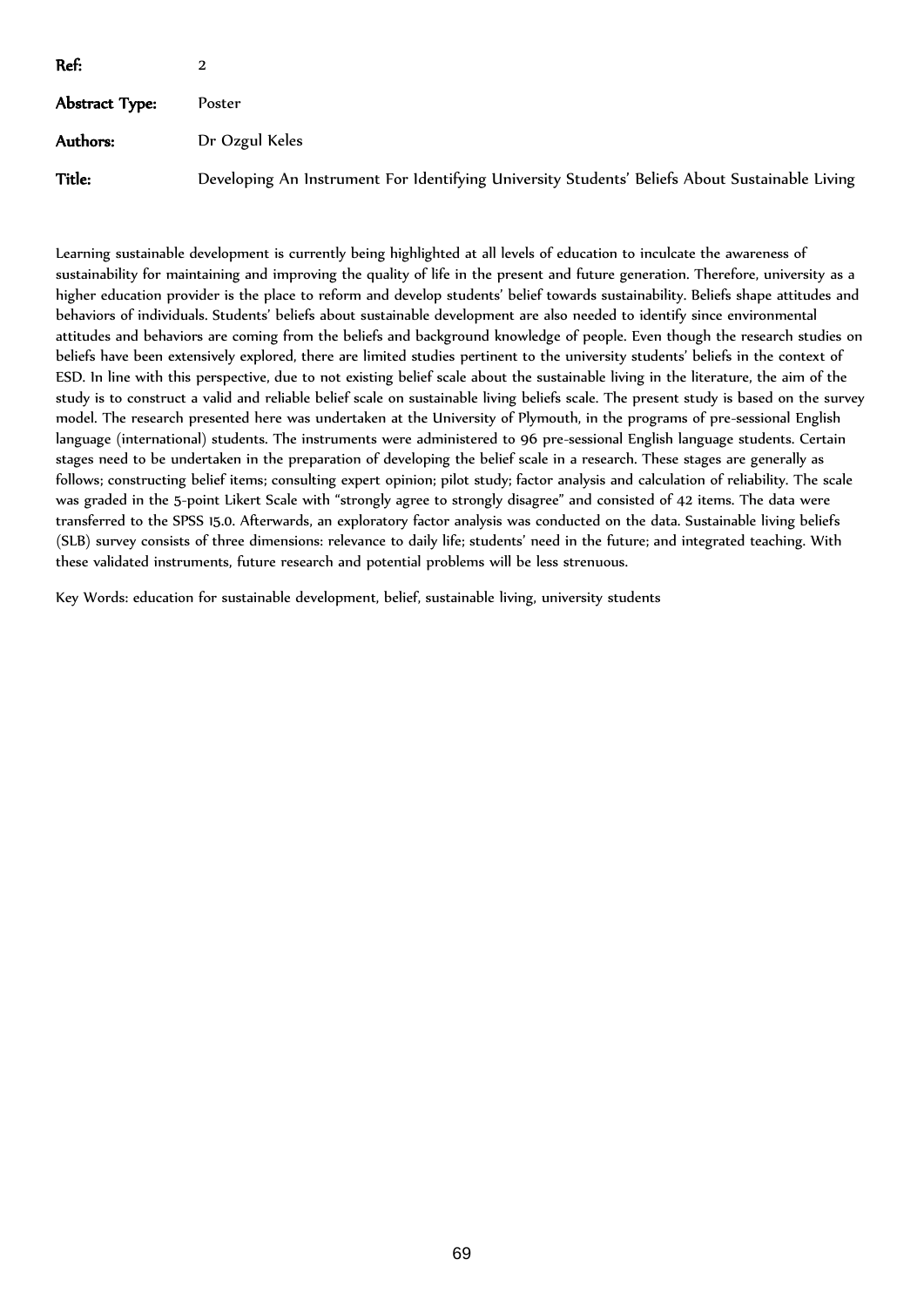| Ref:           |                                                                                                                 |  |
|----------------|-----------------------------------------------------------------------------------------------------------------|--|
| Abstract Type: | Poster                                                                                                          |  |
| Authors:       | Romas Malevicius, Beatriz Acevedo, Charlotte Taylor and Krista Länkelä                                          |  |
| Title:         | GoGreen Pilot'12: Enhancing Employability, Leadership and Sustainability through Cross-sectoral<br>Partnerships |  |

This paper concerns a case study of a project funded by the Higher Education Academy titled the GoGreen Pilot'12. This project involved 12 students from the Lord Ashcroft International Business School (LAIBS) at Anglia Ruskin University (UK) working with non-profit organisations to develop their environmental management practices. The project aimed to develop the employability skills of the students through action research as an education for sustainable development (ESD) initiative. The students facilitated the application of the Green Impact, a pro- environmental behavioural programme developed by the National Union of Students (NUS), in the 12 third-sector organisations involved.

The project benefitted the main collaborators: the organisations, the university and the students. By implementing the Green Impact the organisations improved their environmental practices, reduced their carbon footprint and achieved a total of £4,700 in potential cost savings per year. The students were the point of contact with the organisations in the project, and they developed their leadership skills tremendously to the benefit of their professional and personal lives.

The pilot demonstrated the practical application of ESD in a university context. It produced a number of implications for policy-makers and business schools who are adopting, implementing and delivering ESD principles and programmes.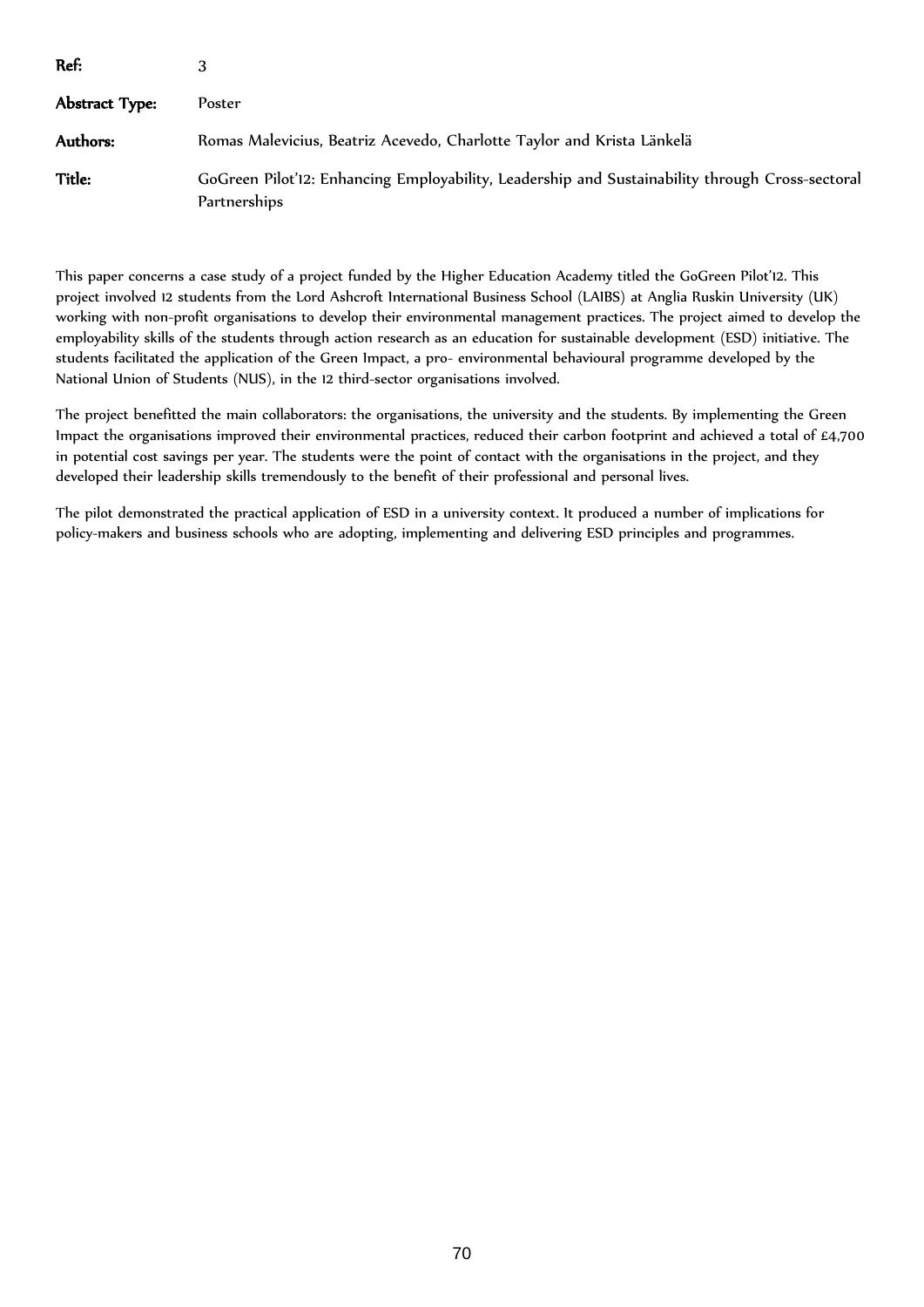| Ref:           |                                                                                            |
|----------------|--------------------------------------------------------------------------------------------|
| Abstract Type: | Poster                                                                                     |
| Authors:       | Dr Adriana Consorte-McCrea/Dr Helen Newing                                                 |
| <b>Title:</b>  | Away spaces for interdisciplinary, reflective, transformative exchange in HE: a case study |

In spite of ground-breaking initiatives in Education for Sustainable Futures (ESF) at Higher Education (HE) across the globe and in the UK, much of the formal learning in HE today is still centred in function and information within individual disciplines and as such cannot meet the challenges of a changing world, proposed by sustainability thinking. Transformative learning calls for a whole systems thinking, while the interrelationships of sustainability call for interdisciplinary approaches. Like other challenges faced by ESF, the complexities of biodiversity issues can benefit from a pedagogy that fosters investigation of diverse viewpoints and critical thinking. Furthermore, the sometimes controversial nature of biodiversity issues is well suited for innovative pedagogies that favour interaction and discussion.

Our poster will discuss a case study in innovative learning through creating spaces for interdisciplinary exchange in higher education. Within the context of ESF, the conference "Wildlife and Society: challenges for a shared future" brought together experiences in formal and informal curriculum development and the use of diverse pedagogies to explore biodiversity issues. Presentations by speakers from the arts and media, literature and film, ecology and wildlife conservation, environmental education, primary education, anthropology, geography and religious studies were followed by an extended plenary discussion on embedding biodiversity values into teaching practice. Although interdisciplinary cooperation may be notoriously challenging, due to different disciplinary approaches and paradigms, it is essential in addressing real-world problems that don't fit comfortably within the confines of any single discipline. The biodiversity crisis is one such set of problems. The conference evidenced the high potential of one-off cross-disciplinary events to inform teaching on conservation and sustainability issues. In this poster we will provide qualitative data from discussions at the conference itself and also data from a subsequent survey of participants to explore the interdisciplinary conference as an effective tool for promoting ESF by fostering new connections and blurring disciplinary boundaries around one common theme, by promoting holistic thinking and consideration for the multifaceted nature of biodiversity issues.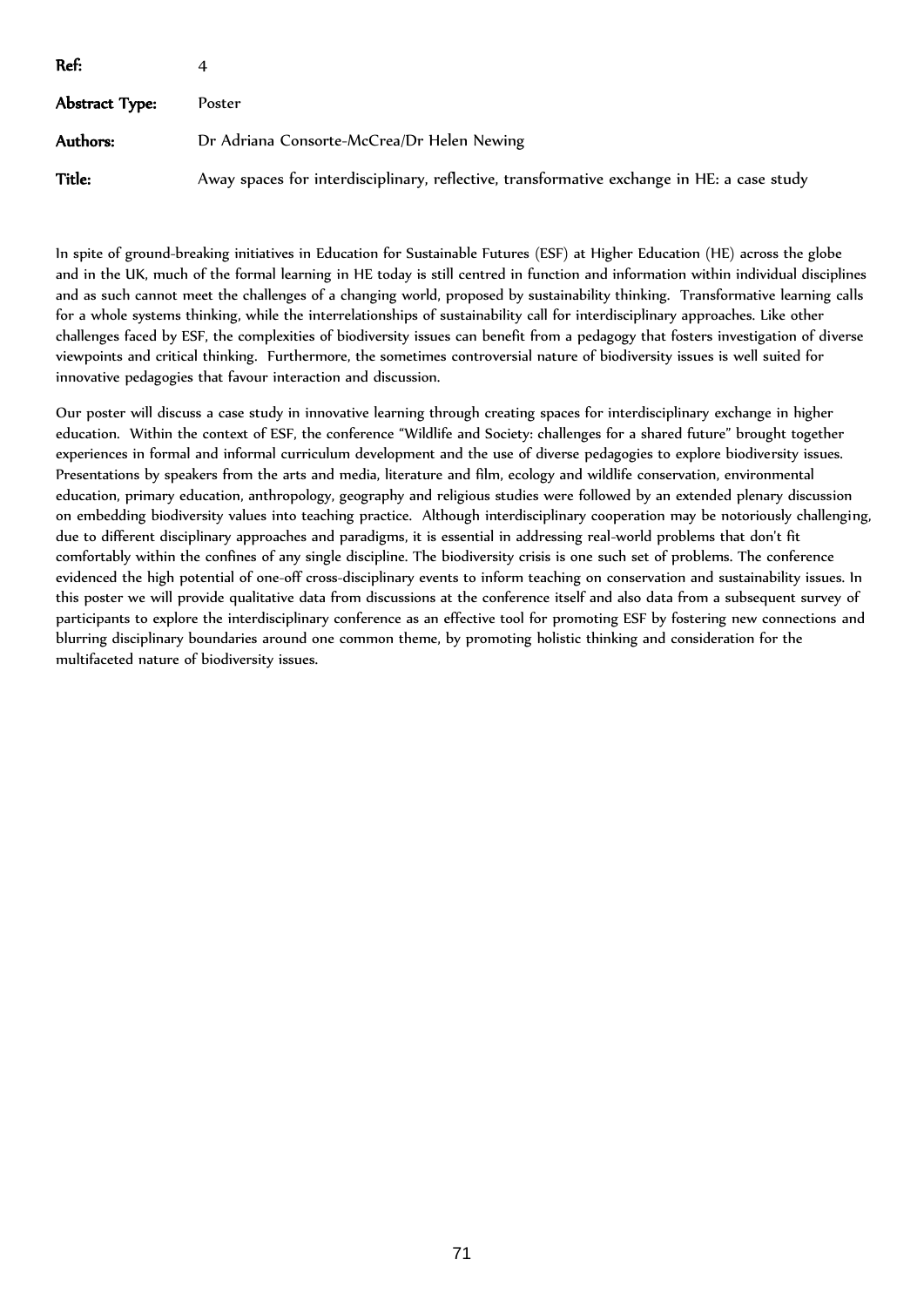| Ref:           | 5                                               |
|----------------|-------------------------------------------------|
| Abstract Type: | Poster                                          |
| Authors:       | Carolina Menna Goncalves                        |
| Title:         | The role of school in mitigating climate change |

The acceleration of climate change is one of the most discussed topics in the world nowadays. On their fifth and last report, Intergovernmental Panel on Climate Change (IPCC) warns that there is no longer room for doubt that climate change is occurring. Many scientists agree that these changes have been triggered by human action in releasing greenhouse gases into the atmosphere.

The consequences of change in climate dynamics are differentiated regionally, but generally imply in heatwaves, sea level rise, changes in rainfall patterns and more frequent extreme weather events. We must rethink our attitudes towards the environment and prioritize minimizing this problem. Education, especially in schools, is an excellent tool for reducing energy consumption in the world and encouraging children to have a sustainable lifestyle, therefore, is an ally in mitigating climate change. It is necessary to involve children and adolescents in the agenda of mitigation, rather than treating them as victims or mere observers.

Through literature review, questionnaires answered by teachers of a private school in São Paulo (Brazil), also by specialists in this field and with participatory action research; it was found that the school where the teachers answered the questionnaires does not seem to encourage reflection on energy consumption and therefore does not contribute to climate change mitigation.

Morin (1999) in his book Seven complex lessons in education for the future, believes that educators when getting their qualifications need to learn how to break down the traditional barriers between disciplines and develop the means of bringing back together what has until now been separate. We need to learn with nature where everything is connected, to redesign a new system with a reformulated education, policies and programs.

Children and adolescents must be empowered to be able to defend themselves from the irrationalism of the current system. We must create in schools an environment to facilitate an emotional bond with nature, so students can observe the reality and perhaps be motivated to apply their knowledge to the redesign new technologies and a new system; decreasing the gap between our current lifestyle and a sustainable society.

If sustainability is to be applied in the school's curriculum, teachers need to be supported to do so.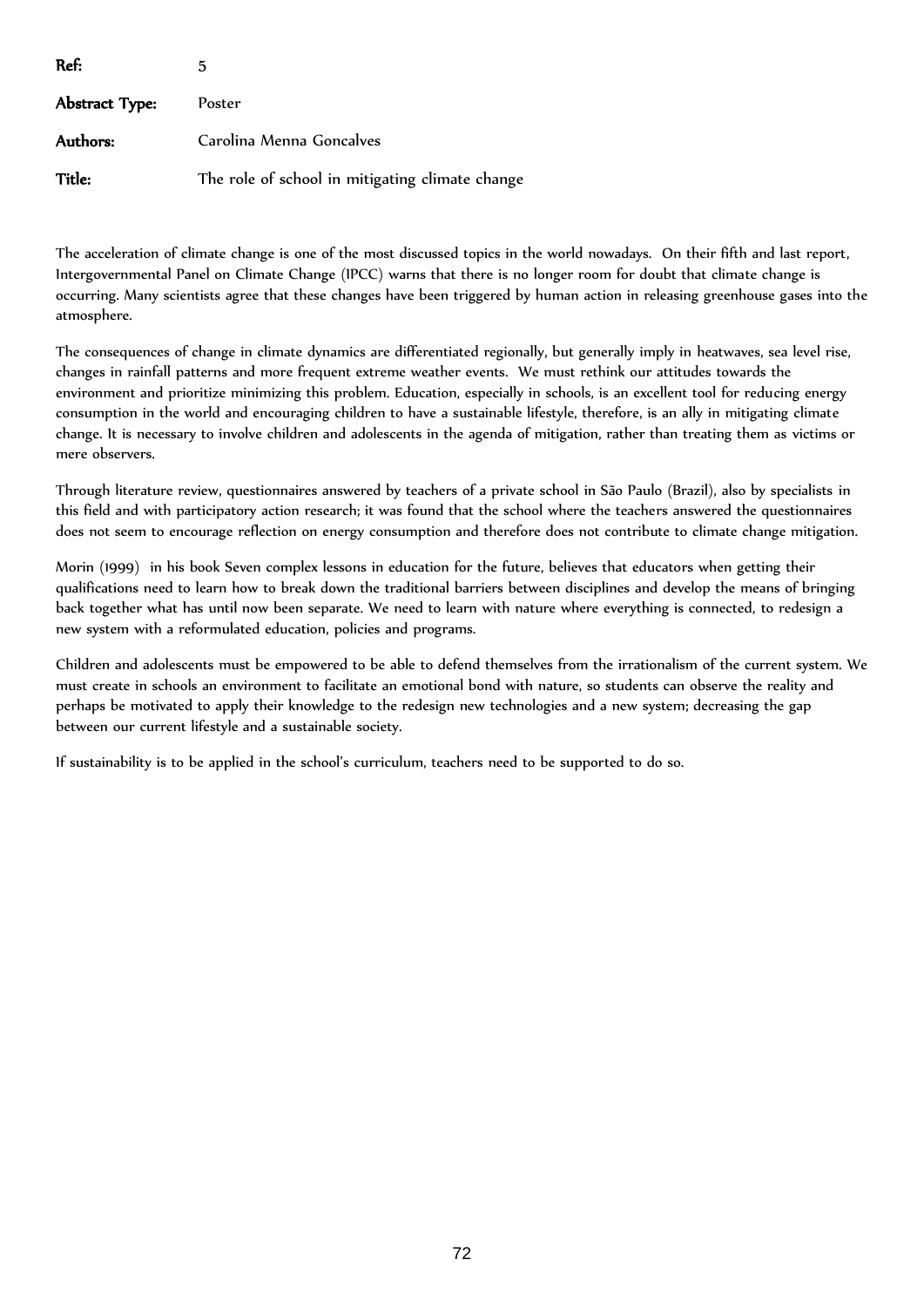| Ref:           | 6                                                                                                                    |
|----------------|----------------------------------------------------------------------------------------------------------------------|
| Abstract Type: | Poster                                                                                                               |
| Authors:       | Dr Zoe Robinson                                                                                                      |
| Title:         | Sustainability through the backdoor: using skills-orientated sessions to show sustainability-<br>discipline linkages |

Many institutions are struggling with the challenge of embedding sustainability within all their degree programmes, irrespective of the discipline. As part of a wider strategy, this paper describes an approach at Keele University which uses sustainabilitydiscipline linkages as the context within centrally-delivered skills-focussed training for undergraduate programmes. A University 'Curriculum Support and Development' unit delivers one off sessions for individual degree programmes in order to address particular skills that the programme team request. The skills that may be covered are wide ranging from giving presentations, to dealing with stress, time management, to negotiation and many more. Each workshop is tailored for that individual programme. During the first running of this scheme in 2013/14, as a pilot the Education for Sustainability team worked with the Curriculum Support and Development unit to use sustainability linkages relating to the discipline as the context for delivering training in the skills that had been requested by the programme teams, in three different programmes, Politics, Chemistry, and Physiotherapy. The success of this pilot has meant that a further 11 programmes, including history, music, physics, will also use sustainability-discipline links as the context for skills development sessions in 2014/15. This poster describes the activities and sustainability-discipline linkages developed for the programmes with which we have worked so far, and an evaluation of their effectiveness as a method of Education for Sustainability.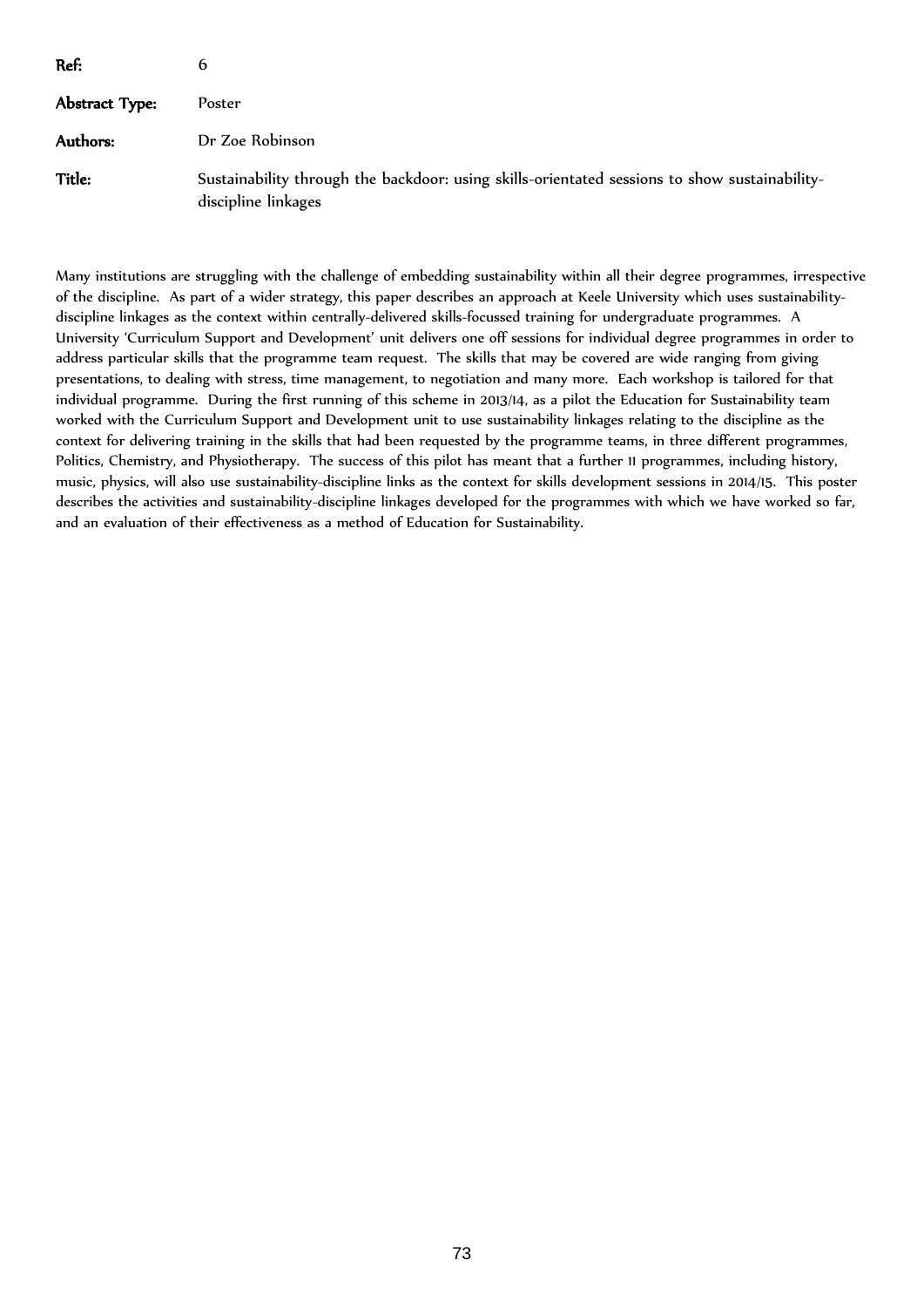| Ref:           |                                                                                                                                |
|----------------|--------------------------------------------------------------------------------------------------------------------------------|
| Abstract Type: | Poster                                                                                                                         |
| Authors:       | Dr Zoe Robinson                                                                                                                |
| Title:         | Teaching and learning on interdisciplinary sustainability degree programmes: student<br>experiences and strategies for support |

Experience of running a highly interdisciplinary named sustainability undergraduate degree programme suggests that students starting such courses can struggle to make connections between different disciplinary areas, and to see the relevance of all the material covered in their first year. This is hardly surprising when the majority of students are coming from a very narrow, discipline-focussed A-level system. While students may start to understand the relevance of different subjects as they progress through a course, optimum learning opportunities tend to be lost in the early stages. This paper presents research aimed at better understanding the transition experiences of students from studying at secondary school to studying a named sustainability degree, and explores effective strategies for supporting students to making this transition. This research draws on interviews with programme directors of named sustainability courses at nine universities in the UK, questionnaires and interviews with students at a number of universities, and a mixed method approach from one university including student focus groups, questionnaires, reflective diaries, observations and ongoing review and evaluation.

There was some differences in the perceptions of programme directors as to the degree to which students struggled with the transition to an interdisciplinary degree programme. Many felt that overwhelming any specific challenges around interdisciplinarity were the generic challenges of transition, for example time management, writing, research, and referencing skills. However, additional challenges faced by students were also recognised, including the need for students to adapt to different disciplinary practices, the range of skills that needed to be acquired, and difficulty in making links between modules. Students from the Scottish education system, who take a greater number of subjects at higher level, or students who had completed the International Baccalaureate were felt to be better prepared for interdisciplinary study with a wider academic skills base, and more experience of studying a range of subjects at one time, than students from the A-level system, with narrow choice and greater compartmentalisation of subjects.

In order to help students to see the sustainability linkages and links between different areas, programmes commonly include bespoke sustainability modules. Assessments are also designed to ensure interdisciplinary connections are being made, for example assessments addressing interdisciplinary problems, and reflective portfolios. Reflective portfolios were found to be an effective mechanism for many students in helping them to engage with the interdisciplinary connections of what they were studying. However, the roles of reflective journals were much greater, including a useful mechanism of feedback on the whole course, and the opportunity to provide pastoral support through feedback, particularly for students who may be lacking the confidence to seek face-to-face support. One output of this project, drawing on the experiences of students and teaching staff, was the development of an online resource, developed by students on a sustainability degree, aimed at supporting students who are starting out on sustainability degrees: [www.keele.ac.uk/iris/](http://www.keele.ac.uk/iris/)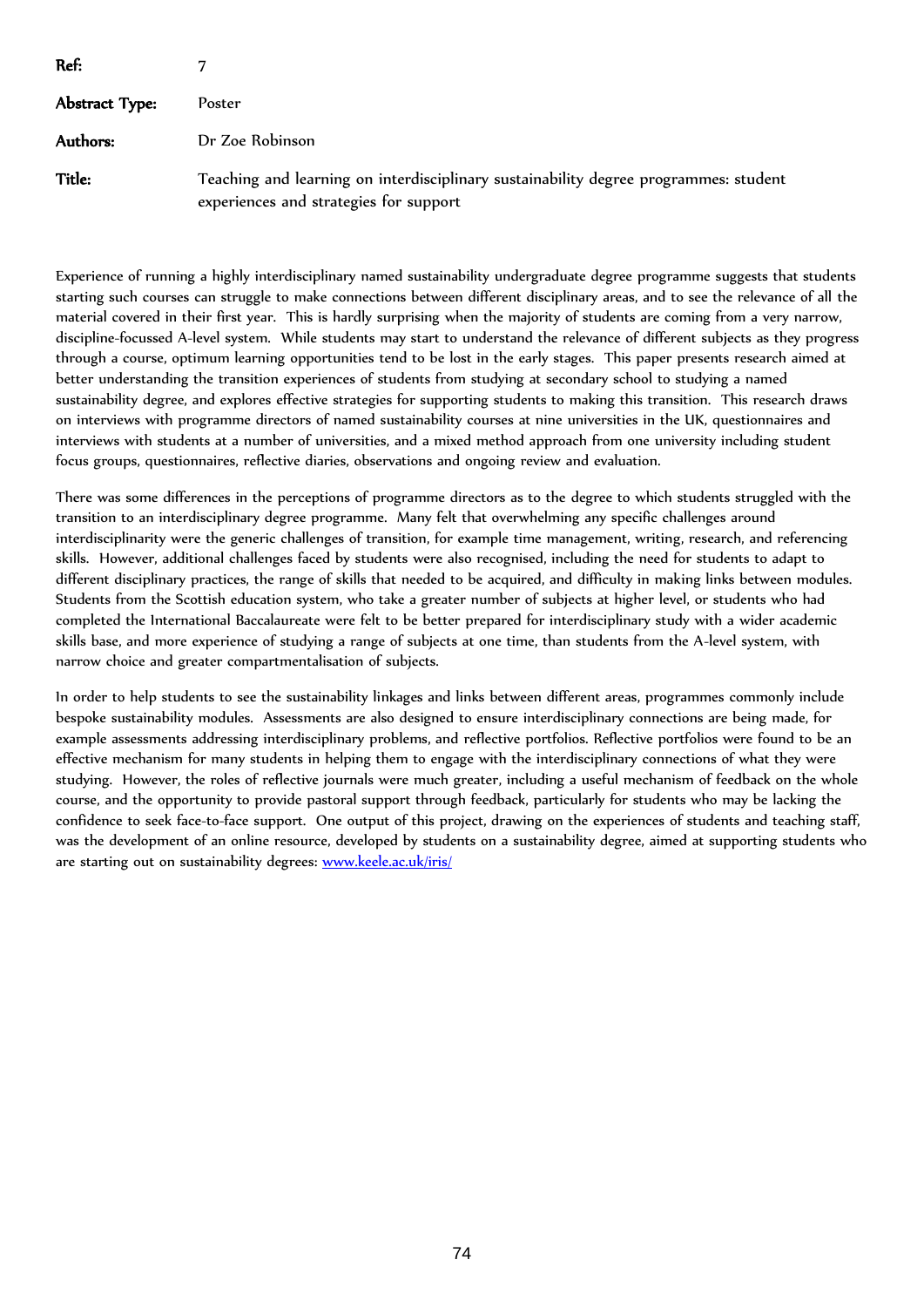| Ref:           |                                                                                                                             |
|----------------|-----------------------------------------------------------------------------------------------------------------------------|
| Abstract Type: | Poster                                                                                                                      |
| Authors:       | Rebecca Laycock                                                                                                             |
| Title:         | University Community Gardens for Sustainability and Urban Community Gardens: Reviewing,<br>comparing and directing research |

The global food system is facing widespread sustainability challenges and problems connected to achieving equitable distribution of food. Community gardens are one of the many puzzle-pieces making up an 'alternative' food system and have been linked to building community, accessing fresh foods, improving health, and providing economic benefits, while marking a cross-over point between the private and the public sphere. Given the rapidly expanding movement of university community gardening, there is a need for further research and critical perspectives on the topic. This poster provides systematic critical review of University Community Gardens for Sustainability (UCGS) and compares its findings with that of urban community gardens. The literature about urban community gardens and UCGS share biases towards the USA in their geographical scope and author affiliations. Methodologies used in articles about urban community gardens and UCGS are largely qualitative, however literature on urban community gardens covers a broad disciplinary scope, and those about UCGS are biased towards horticulture and, to a lesser degree education. Access to fresh food, social and economic benefits are most commonly reported among urban community gardens, however, the main benefits of UCGS were fulfilling university missions, education, social development, environmental sustainability, provision of food, and benefits to the participants. Future research needs to increase its geographical scope in different social and political contexts. It should also explore community gardens in the contexts of political ecology, failure, inequalities in power as a barrier to catalysing change, as well as staff, participants, and transience.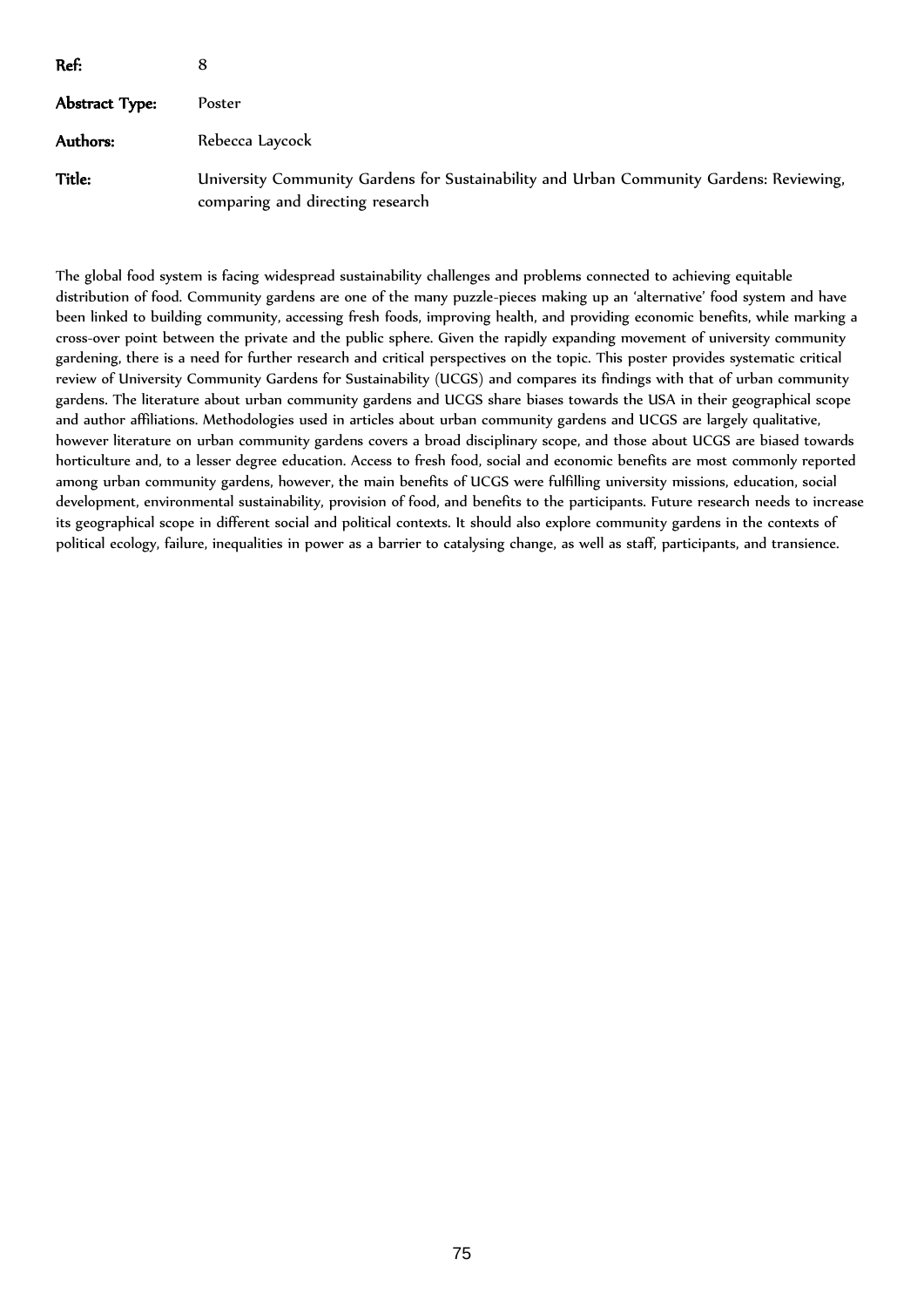| Ref:           |                                          |
|----------------|------------------------------------------|
| Abstract Type: | Poster                                   |
| Authors:       | Jason Lowther/Joanne Sellick             |
| Title:         | Sustainability and Enforcement of EU Law |

Plymouth Law School embraced the embedding of sustainability into the curriculum early, and it features across all three stages of the LLB (Hons) programme, appreciating the relationship between values, policy and the law (Varnava, Lowther, Payne 2010) In Stage 2 (Level 5) this is embedded in European Union (EU) Law, a 20 credit year-long compulsory module. The EU has integrated sustainability into all its policies and it is a Treaty-based obligation to ground secondary legislation in sustainability (TEU, art. 3; TFEU art. 11).

The module syllabus begins with an 8 week exploration of the various means of enforcing EU law. In 2010 the module team decided to introduce sustainability at the end of this part of the syllabus to provide a means of ensuring both the cementing of sustainability literacy; and a practical vehicle for comprehending the often arcane EU enforcement processes. There is clear synergy here: students of EU law gain a deeper understanding of how the law is enforced; and in doing so their competences are augmented though the contextual linkage of a critical EU policy imperative. Thus the methods by which laws are enforced against member states for failure to fulfil their EU law obligations is an intrinsic part of the design for learning from this resource. By fusing it with the notion of sustainability, the workbook permits the user to appreciate in a practical way how failures in implementation are dealt with; potential outcomes, including consequences/ sanctions for the member state; and, permit the potential for an evaluative application of the extent to which member states' practices are aligned with the sustainability imperative.

The approach adopted is an 'e-workbook', collating and hyper-linking a variety of sources and directing students through a series of tasks. The material is studied autonomously over a three week period and assessed in the end of module examination through the use of objective and short answer questions representing 25% of the overall total. Students are supported in their learning throughout the module with formative assessment opportunities and a tutor 'open door' query and feedback policy.

In the four years of its use, the e-workbook has evolved into a valuable resource, and, anecdotally promoted a wider appreciation and application of sustainability. It is now themed on the approachable, yet contentious area of water quality – and specifically bathing water quality – the directed study tasks in the workbook provide the students with a series of exercises enabling them to locate issues of obligation, liability, and apply their understanding of sustainability to this issue. The exercises are particularly designed to improve research skills, working as a bridge between Stages 1 and 3 where higher autonomous research skills, particularly at the law/policy interface, are required.

The module team are currently planning follow-up work to assess the degree to which sustainability concepts are retained and the extent to which it is a literacy that could be identified as a characteristic of Plymouth law graduates.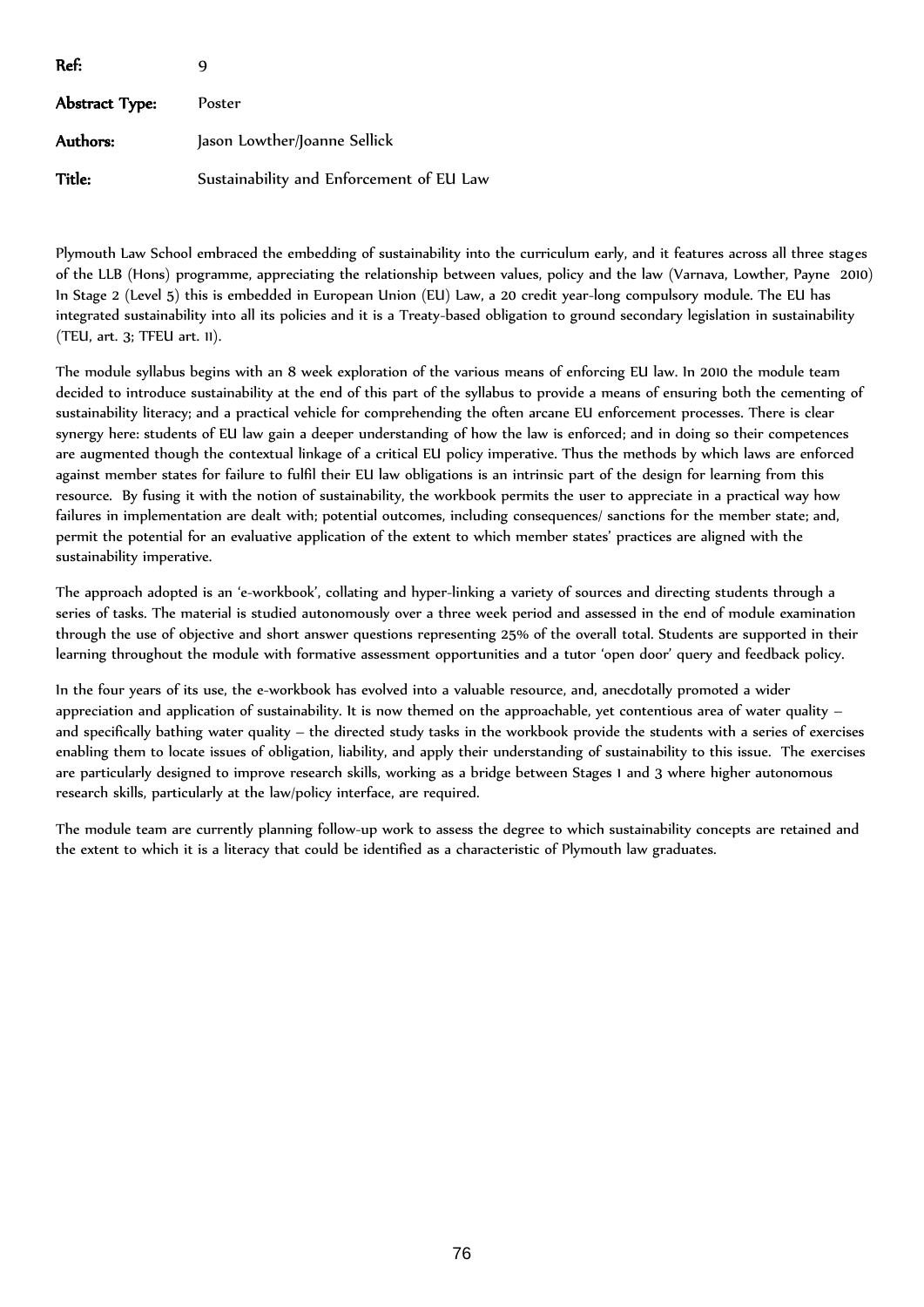| Ref:           | 10                                                                                      |
|----------------|-----------------------------------------------------------------------------------------|
| Abstract Type: | Poster                                                                                  |
| Authors:       | Valerie Huggins                                                                         |
| Title:         | Promoting Early Childhood Education for Sustainable Development in an Ethiopian context |

Teacher educators in Minority World Higher Education institutions are increasingly linking up with those in the Majority World to work collaboratively on the development of pedagogic practices and curricula. As the MDGs are replaced post 2015 by the Sustainable Development Goals the focus for this work will need to be on Education for Sustainable Development, particularly so for Early Childhood Education and Care (ECEC). The danger is that approaches common in the Global North will be imposed upon settings in the Global South as there is a lack of expertise in this sector of education, especially in Sub-Saharan Africa where the focus for the past decade has been on providing Education for All (EFA) children of primary age.

There is an urgent need for improvement in Early Years education in Ethiopia created by the Government's decision to open schooling to 4-6 year olds with a desperate lack of qualified teachers and very limited expertise in teacher education, which has led to an opening for support from Minority World Early Education specialists. With only 4.2% of the 9 million children of this age group currently receiving such education this is clearly a huge challenge.

This presentation reports on an ongoing project in which a Lecturer in Early Childhood Studies in the Plymouth Institute of Education is supporting the professional development of teacher educators in Nek'emte Teacher Education College, Ethiopia to enable them to provide appropriate training to local Early Years teachers. If this is going to result in a better quality of education for 4-6 year olds and is going to be sustainable in the long term, it has to be a collaborative approach starting with the establishment of local needs, and promoting curricula and pedagogical approaches that are relevant and appropriate to the local cultural, economic and social context. This is only possible with a collaborative approach to knowledge exchange, empowering the Ethiopian Teacher Educators to continue the training without the constant involvement of the support from the Minority World academic. In the project a postcolonial theoretical perspective was adopted to create a community of practice where the perspectives, views and beliefs of all the participants were valued and included in developing the training programme. The benefits of this approach are discussed and the potential challenges set out.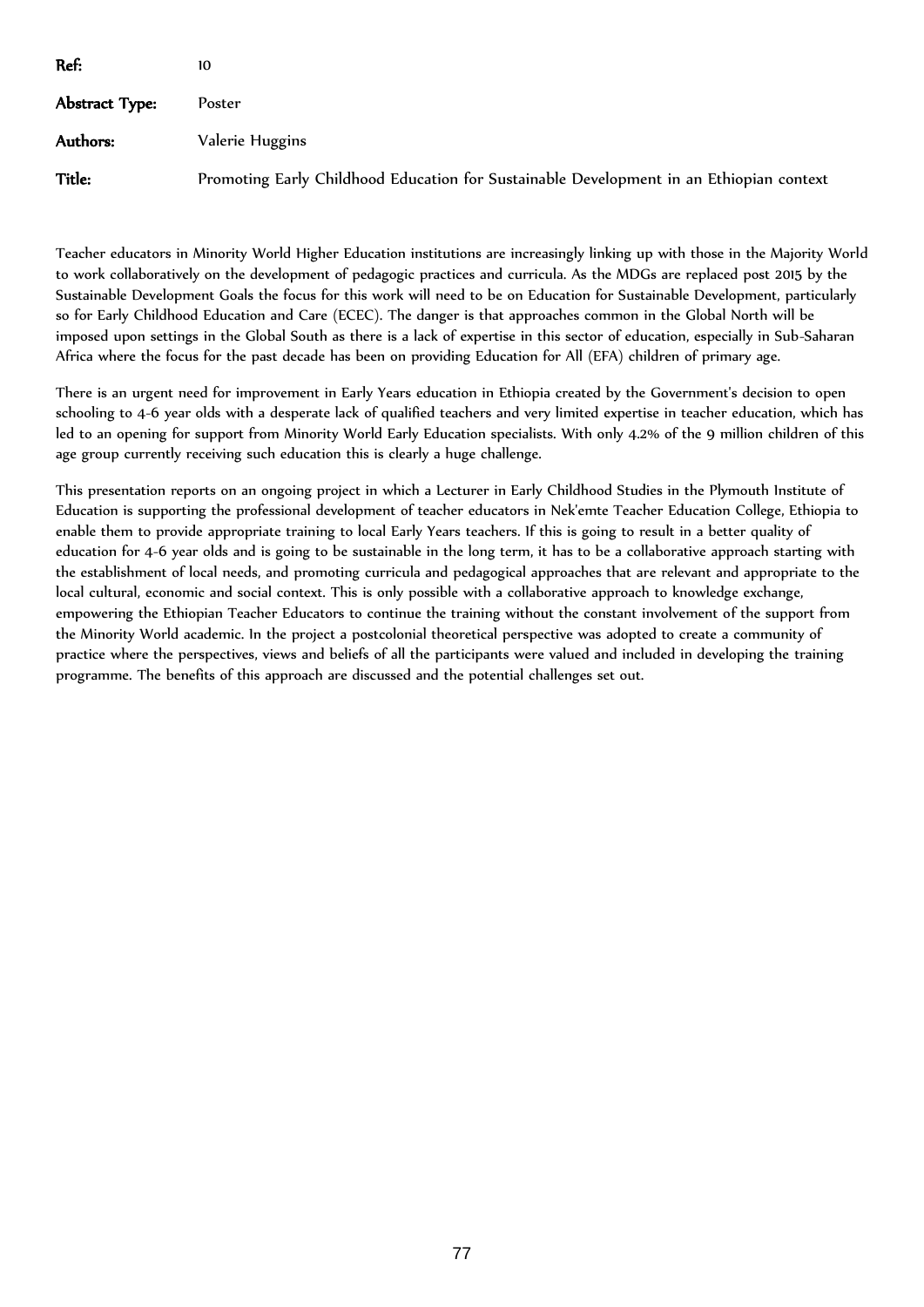| Ref:                  | 11                                       |
|-----------------------|------------------------------------------|
| <b>Abstract Type:</b> | Poster                                   |
| Authors:              | Michael Pretious                         |
| Title:                | Mapping Sustainability in the Curriculum |

Queen Margaret University Edinburgh (QMU) has used sustainability as one of its key developmental pillars in its relationship with the local community. It also currently has a research theme looking at 'Sustainable Business'.

However, little effort had previously been made to examine the use of Sustainability\* as a teaching theme. This paper will detail research funded internally that investigates the extent to which sustainability permeates the taught curriculum in undergraduate and postgraduate programmes in the School of Arts, Social Science and Management.

The methodology comprises a thorough analysis of programme and module documentation across the School, targeted interviews with key informants involved with teaching delivery, plus consultation with students who have been / will be the 'consumers' of these materials. Discussion will focus on the relevance of sustainability as a teaching in terms of graduate attributes and to perceived employability.

Conclusions will be drawn that illustrate best practice within QMU. In addition, suggestions will be made as to how to facilitate institutional change within the university and to encourage programme teams to further embed sustainability into the curriculum. The findings may also signpost ways in which the Higher Education sector more broadly can foster change in order to better integrate sustainability into pedagogical practice.

\*'Sustainability' is broadly defined according to the 'Triple Bottom Line' model developed in the United Nations / Brundtland Report (1987), thus examples of curricular interventions that relate to the environment, society and the economy are adduced.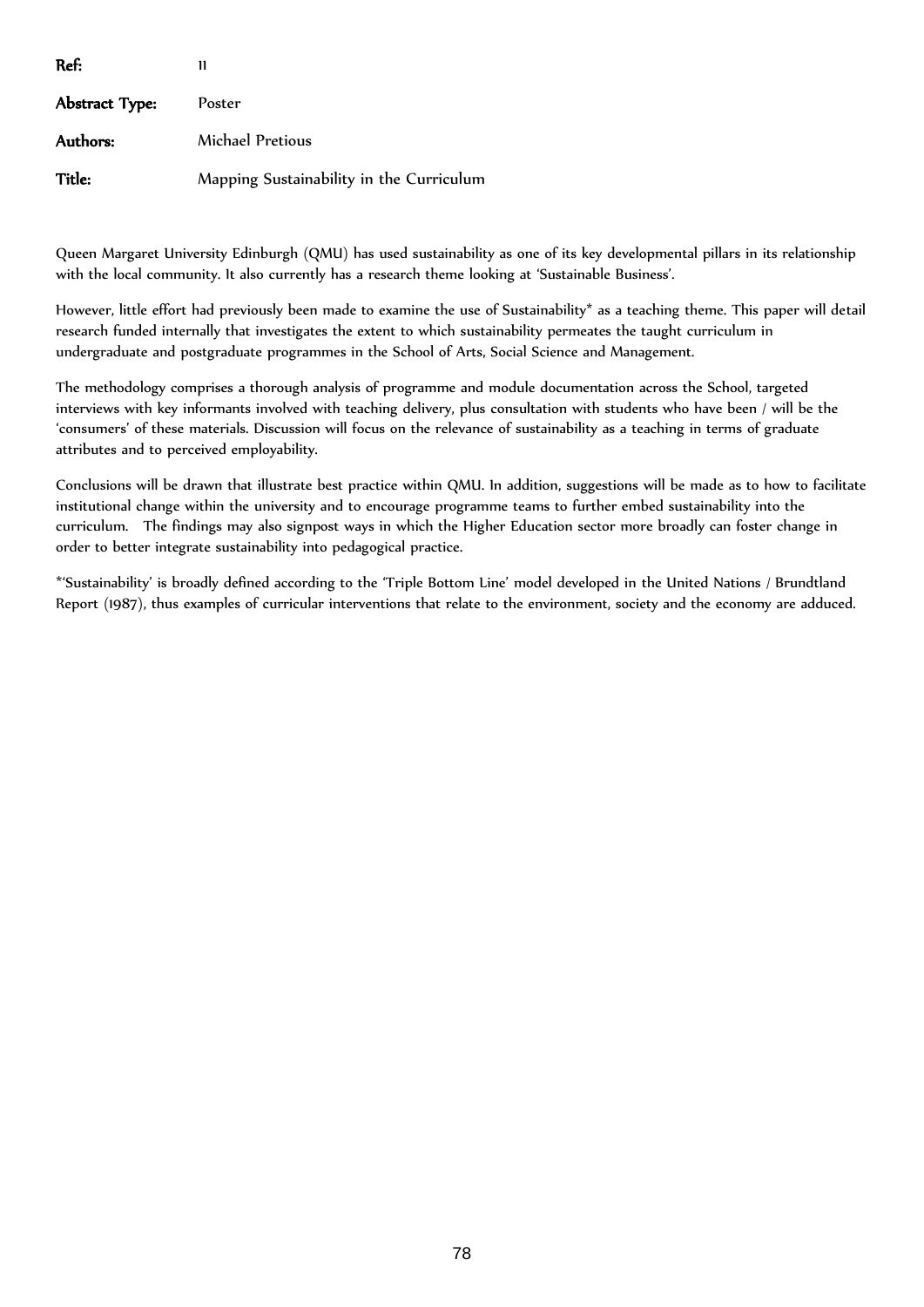| Ref:           |                                                                                     |
|----------------|-------------------------------------------------------------------------------------|
| Abstract Type: | Poster                                                                              |
| Authors:       | Hannah Lloyd-Jones (Project Manager), Jessie Becker-Rock (Project Officer)          |
| Title:         | Grand Challenges: Tackling global sustainability issues at the University of Exeter |

The University of Exeter is committed to promoting environmental sustainability through education and research. One of innovative ways it does so is through Grand Challenges, a week-long summer programme for undergraduate students.

The programme addresses some of the biggest sustainability challenges faced by society in the 21st century, such as sustainable food production, fashion and building, as well as conservation and climate change.

Students work together and share knowledge in small interdisciplinary research groups. Over 600 undergraduate students from our six academic colleges participated in Grand Challenges 2014, alongside post-graduate research students and academic staff with differing areas of expertise. This mixed environment allows students from different backgrounds to understand how their particular knowledge fits into the bigger picture, and helps them make links with different areas to find multidisciplinary solutions to issues of sustainability.

The programme takes place after exams in the summer term –in spaces both familiar and unfamiliar to students. One Challenge took over an empty shop in a local shopping centre and worked with the public throughout the week to raise awareness of the ethics around fashion. Another Challenge saw students working at a community centre to design and plant a sensory garden, teaching students about issues around mental health and connecting them to the local community. Taking students out of their comfort zone physically by undertaking learning in non-academic spaces helped students to think outside the box and about the real world impact of their work, connecting their academic work with real people, places and projects.

One student said "Grand Challenges helps you engage with the real world, doing something meaningful you can be proud of. Yes, I was part of that and it was amazing!". The Challenges are designed to be highly motivating for students by giving them the opportunity to be the active architects of their group learning. Groups set their own goals, take initiative in planning group activities and are responsible for delivering high quality outputs at the end of the Challenges. Groups in 2013 and 2014 were led by post-graduate facilitators and in 2015, Challenges will be co-designed by small group of undergraduate student leaders. By creating real world outputs such as videos, apps, social media campaigns and policy documents in one week, students apply their knowledge to a format that can have more impact than the traditional essay. In many cases, students have been able to use these outputs to inform the wider community about sustainability issues.

The skills sessions that Grand Challenges students attend prior to the June week prepare them for working in an innovative learning space as well as for applying their learning – for example sessions include understanding team dynamics, project planning and presentation skills. By using different learning techniques and spaces, the Grand Challenges programme incentivises student involvement in and understanding of sustainability issues. The programme helps students form and become part of communities that want to make a difference beyond the lifetime of Grand Challenges.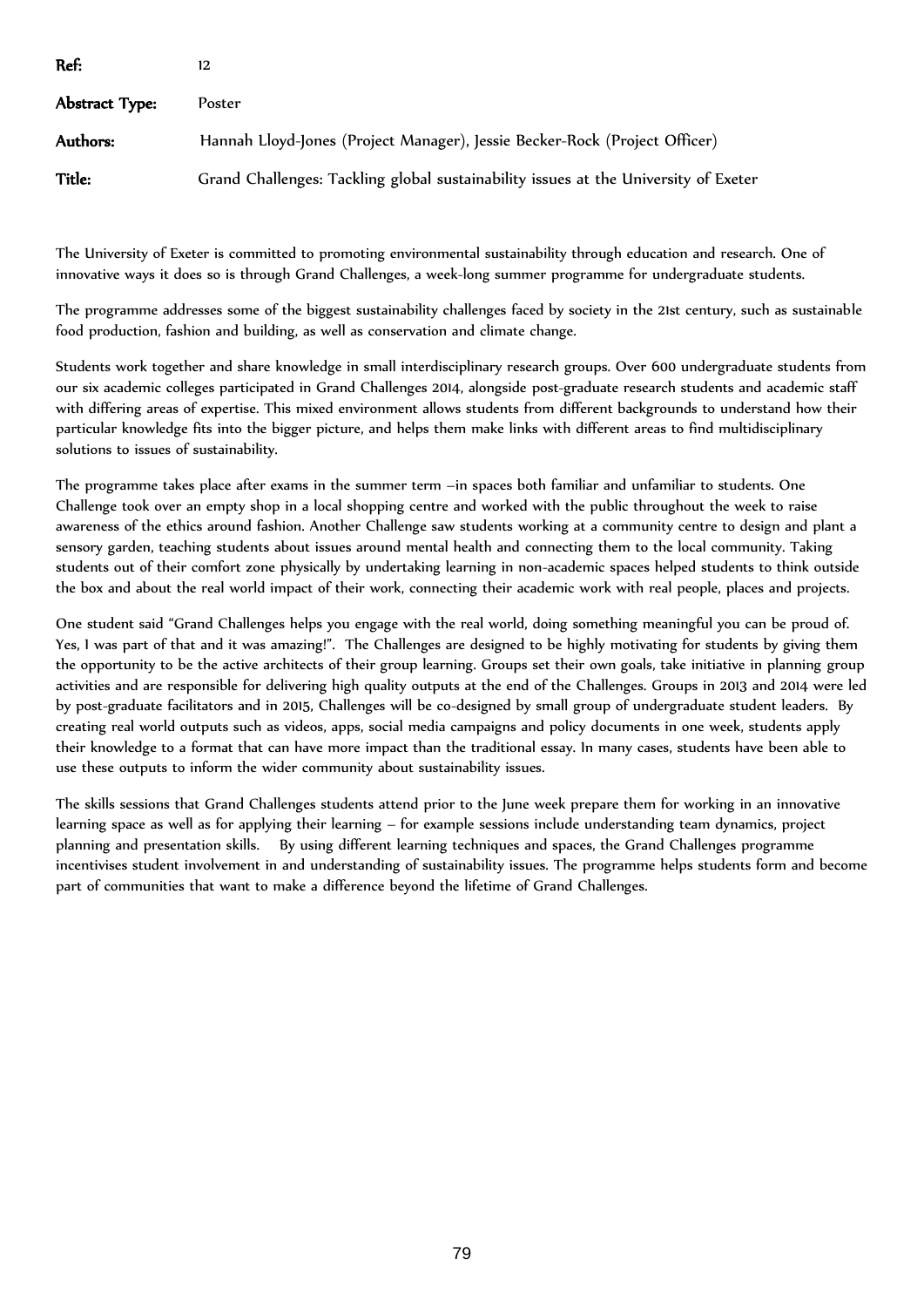| Ref:           | 13                             |
|----------------|--------------------------------|
| Abstract Type: | Poster                         |
| Authors:       | Dr Louise Naylor, Dr Ian Bride |
| Title:         | Campus as Classroom for ESD    |

At Kent, we have explored the possibilities of using the 'Campus as Classroom' to initiate new approaches to developing the curriculum and providing novel teaching and social spaces that can support ESD. The University mission emphasises the need to 'use natural resources creatively, responsibly and sustainably'. Over the past few years, we have engaged staff, students and members of the local community in several projects aimed at promoting Education for Sustainable Development. With >300 acres of parkland overlooking the City of Canterbury, including areas of open green space, courtyards, ponds, gardens and woodland, we have provided novel learning opportunities that have significantly increased awareness of the natural environment and issues of sustainability.

With an emphasis on student participation, acquisition of practical skills and experiential learning, students have conducted research that contributes to their curriculum (eg Guiding and Interpretation module) plus created novel learning & teaching and social spaces on campus (Anthropology & Conservation). For example, the development of the Nature Trail and Campus Kitchen Garden have not only provided both practical opportunities for students to apply their conservation knowledge, but also training as guides who have to produce resource materials (Bride et al., 2013).

Informal learning for sustainability at Kent involves volunteering, internships and society memberships. For example, student interns (Architecture) have worked with the Estates department to develop new ideas for recycling and reduce energy consumption, as well as engaged on building refurbishment projects using sustainable design principles. Likewise, student and staff volunteers from the Conservation Society working with the British Trust for Conservation Volunteers, have refurbished the University's Nature Trail and created novel, outdoor learning and teaching spaces using natural, sustainable materials. This includes an outdoor classroom (Quercus Genius) constructed from a fallen oak tree, plus totemic benches – a social space created from the trees felled for the Library extension project.

Our aim is to broaden the experience and skills of students to meet the demands of the 21st century as global citizens. 'Students are environmental champions, and expect the University to demonstrate corporate and social responsibility in the use of natural resources…which can only become more important in the future.' (University Plan, 2012-15).Using case studies such as these for integrating sustainability in the formal and informal curriculum (QAA), both on campus and in the wider community, we are developing framework to promote values, ideals and practical aspects of living, studying and working in a sustainable way that will inform future policies and practice at Kent (Green Academy 2013).

1. Bride, I.G., Naylor, L. and Tunåker, C (2013) The Creative Campus: empowering the University community to change spaces. In E. Dunne and D. Owen (eds.) The Student Engagement Handbook: Practice in Higher Education, Emerald Books. (Chapter 15) pp255-269

2. QAA Education for Sustainable Development: Guidance for UK higher education providers (June 2014) http://www.qaa.ac.uk/en/Publications/Documents/Education-sustainable-development-Guidance-June-14.pdf GreenAcademyreport:http://www.heacademy.ac.uk/resources/detail/change/12\_13\_case\_study\_forms/GA2\_U\_of\_Kent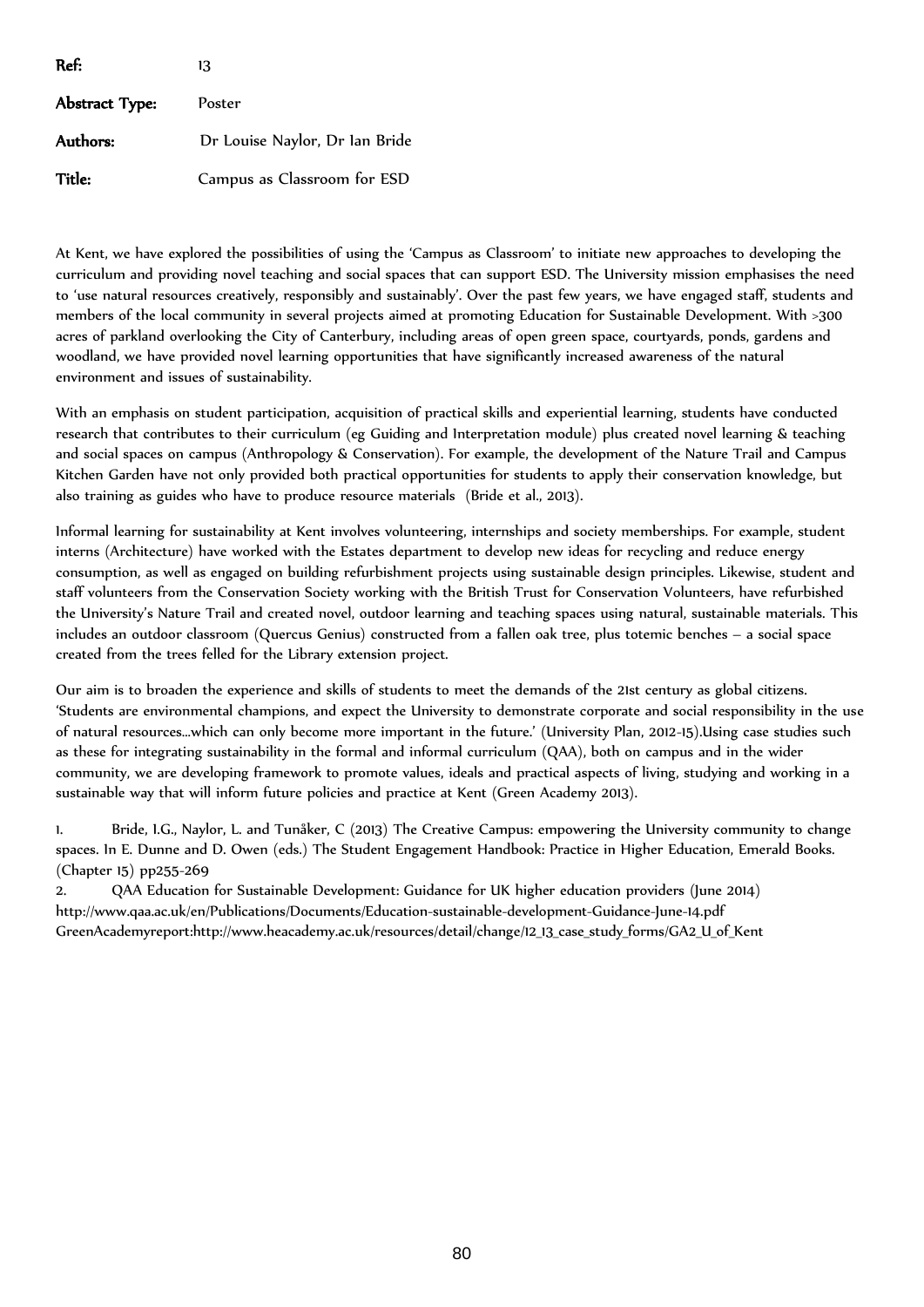| Ref:           | 14                                                       |
|----------------|----------------------------------------------------------|
| Abstract Type: | Poster                                                   |
| Authors:       | Chris Willmore                                           |
| Title:         | #sustprise: sustainability enterprise and new challenges |

This paper will explore the next steps in forging links between sustainability and enterprise education, through consideration of change agent skills and their role in the curriculum Too often the sustainability/enterprise education relationship can be seen as being about developing 'green entrepreneurs' still embedded in consumerist models of economics, even if within the social entrepreneur economy. This paper looks at more radical conceptualisation of enterprise education and its role in helping students develop the delivery skills needed to turn sustainability values and aspirations into practice: it explores how change agent values can become explicit parts of our education: and maps different perceptions of change agent skills.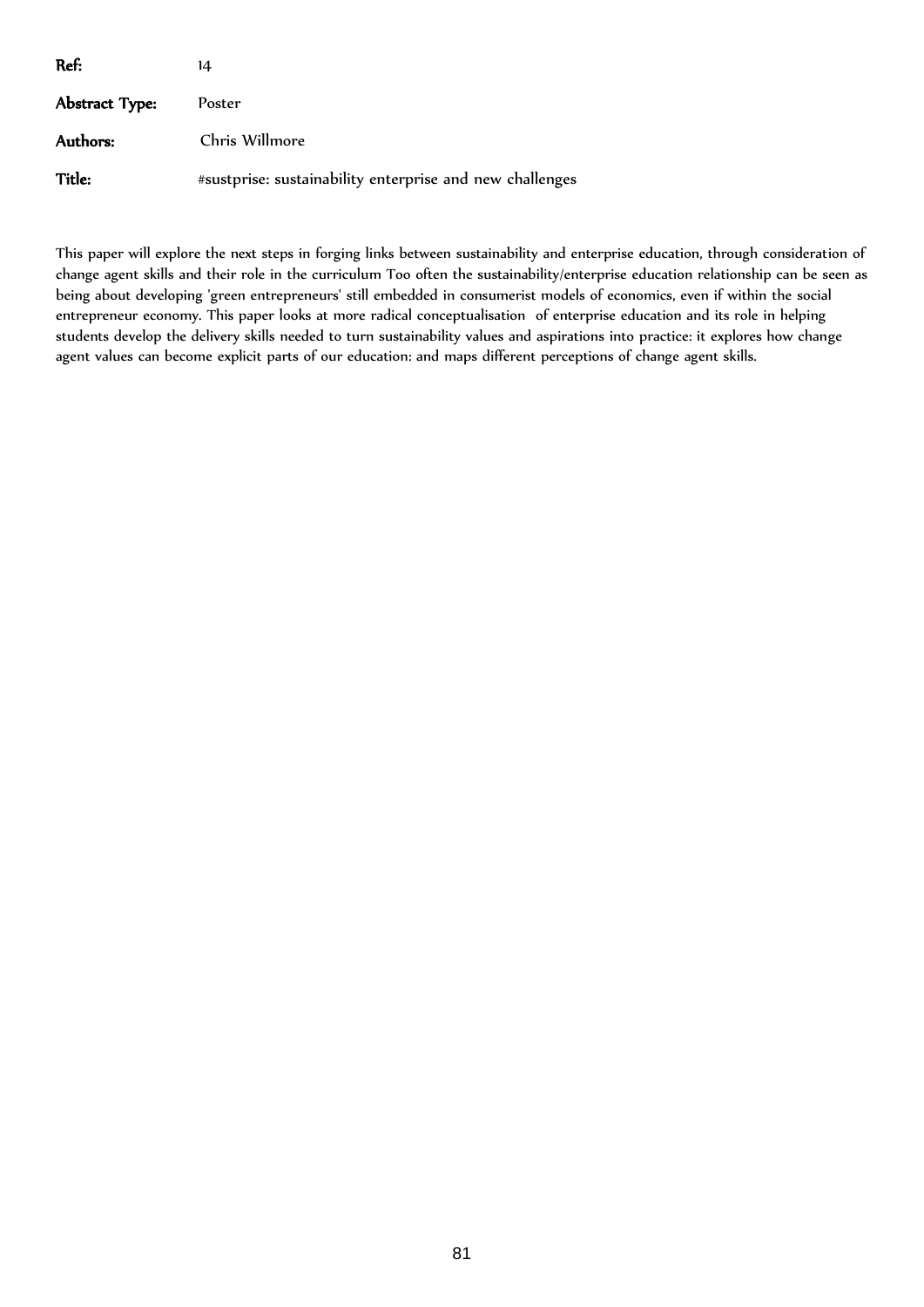| Ref:           | 15                                                                                      |
|----------------|-----------------------------------------------------------------------------------------|
| Abstract Type: | Poster                                                                                  |
| Authors:       | Mithil Shah                                                                             |
| Title:         | Embedding Sustainable Development at the Core of Higher Education through Collaboration |

Embedding environmental sustainability into education is a massive challenge and reforming education systems for it is not possible. However, with depleting natural resources and increasing inflation, it is imperative to embed awareness at all education/ work institutions for individuals to experiment solutions to reduce environmental impact. This paper aims at finding the gap in the education system and suggesting an add on programme which will change the way young adults view sustainability.